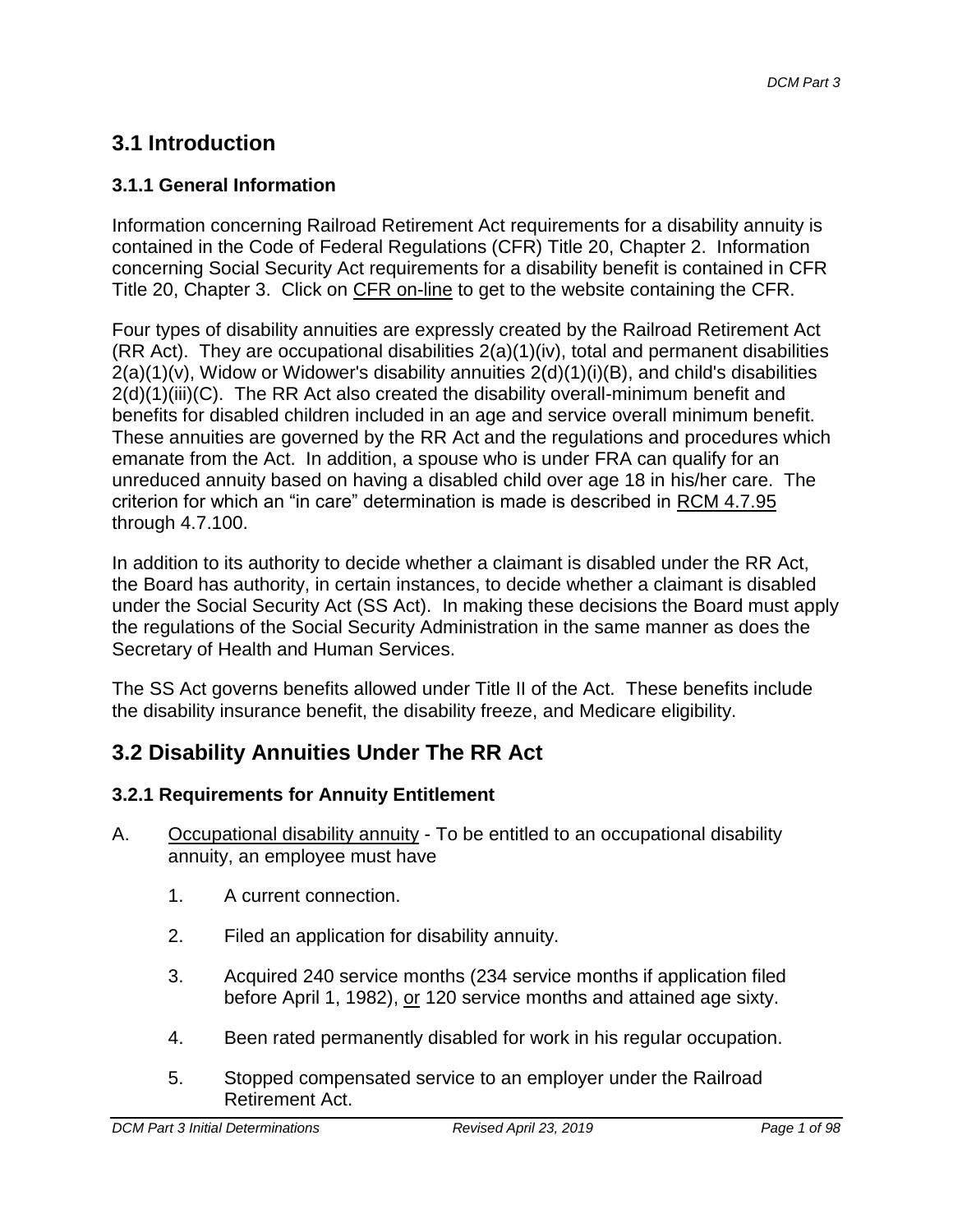- B. Total and permanent disability annuity To be entitled to a total and permanent disability annuity, an employee must have
	- 1. Filed an application for disability annuity.
	- 2. Acquired 120 service months,

or

60-119 service months, and at least 60 months are after 1995, and his ABD is 1-2-2002 or later; however:

- Tier 1 is not payable unless the applicant has enough quarters of coverage (based on RR and SS earnings) to have an insured status under the SS Act. If under age 62, the applicant must have 20 QC's in the 10 years immediately preceding the onset of disability.
- Tier 2 is not payable until age 62.
- If the applicant is under age 62 and does not have enough QC's to be insured under the SS Act, nothing is payable and the application must be denied.
- 3. Been rated permanently disabled for all work;
- 4. Stopped compensated service to an employer under the Railroad Retirement Act.

### **3.2.2 Definition of Work Under The RR Act**

- A. Regular railroad occupation For the purpose of receiving an occupational disability annuity, an employee's regular railroad occupation is one in which
	- 1. He has been engaged in railroad service for hire in more calendar months than he has been engaged in service for hire in any other occupation during the last preceding five calendar years (not necessarily consecutive), or
	- 2. he has been engaged in railroad service for hire in not less than one-half of all the months in which he has been engaged in service for hire during the last preceding 15 consecutive calendar years.
- B. Regular employment Regular employment is defined as any substantial gainful activity (SGA). Substantial work activity being work that involves doing significant physical or mental activities regardless if it is done on a part-time basis or if the pay is less than when the claimant worked before. Gainful activity is work that the claimant does for pay or profit whether pay or profit is realized.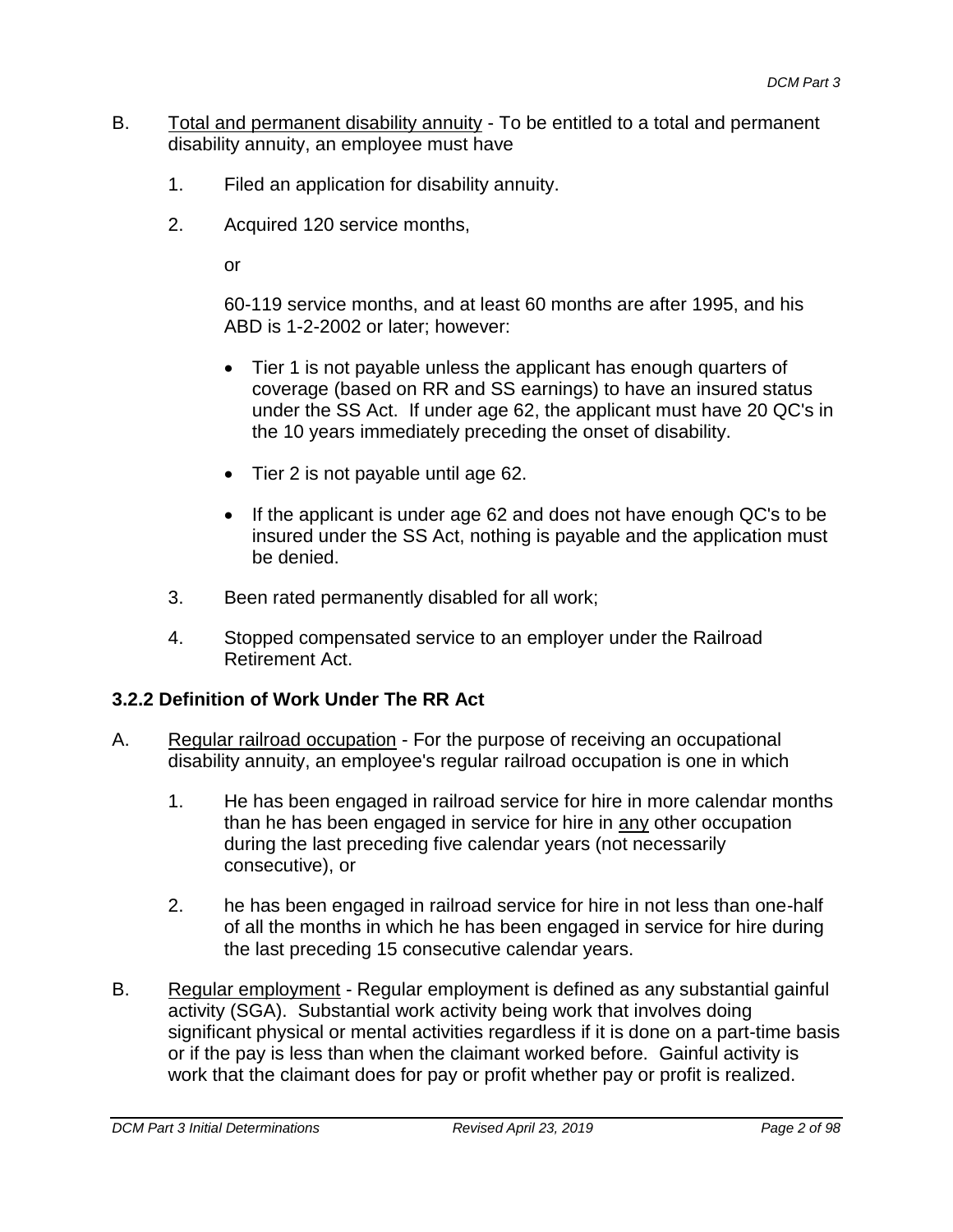### **3.2.3 Definition of Disability Under The RR Act**

A. Permanent Physical or Mental Condition - A physical or mental impairment that has lasted, or can be expected to last, for 12 consecutive calendar months or result in death.

Disability Benefits Division (DBD) interprets whether or not such a condition exists or has existed and will or has already prevented work. The reason for the existence of the condition is not considered.

Some conditions by their very nature can be expected to improve at some time in the future. However, this does not affect whether or not disability is established; it only affects the date annuity payments, periods of disability or Medicare coverage terminate. Further, there are conditions that can be controlled by prescribed treatment to a level considered not disabling. Whether or not an employee is availing themselves of medical treatment to correct or control their condition will be evaluated in each case by DBD in accordance with and. [20](http://www.ecfr.gov/cgi-bin/text-idx?SID=ed8bc17f6d85b2e35c3708c2e8b5401d&mc=true&node=se20.1.220_112&rgn=div8)  [CFR 220.12](http://www.ecfr.gov/cgi-bin/text-idx?SID=ed8bc17f6d85b2e35c3708c2e8b5401d&mc=true&node=se20.1.220_112&rgn=div8) and [20 CFR 220.115.](http://www.ecfr.gov/cgi-bin/retrieveECFR?gp=1&SID=e0a4d9d9a5b888d6bc99dce3c3c24f1e&ty=HTML&h=L&mc=true&r=SECTION&n=se20.1.220_1115)

B. Occupational Disability - An employee is deemed permanently disabled for work in his/her regular railroad occupation if the employee has a permanent physical or mental condition that prevents him/her from performing the duties of his/her regular railroad occupation. The employee may have been disqualified from service in his/her regular railroad occupation because of disability by his/her employer, or been rated disabled for work in his/her regular railroad occupation by DBD according to established standards for his/her or a similar occupation.

If the employee's last occupation was as an officer or employee of a railway labor organization, including a subordinate unit "employer," and continuance in that occupation is unavailable to the employee, the disability standards used in an occupational disability annuity decision are those that apply to the position to which the employee holds seniority rights or from which he/she left to assume a position with the labor organization.

If the employee is found medically disqualified from his/her union work and is told by the union that he/she may no longer perform that job then the job is no longer available to the employee. However, if the employee is medically disqualified from the railway labor organization job, but is not told by the union that he/she must give up the job, then the job remains available to the employee. A railway labor organization position would be considered to be no longer available where:

- The employee is not reappointed to the position,
- The employee does not run for reelection,
- The employee loses the election, or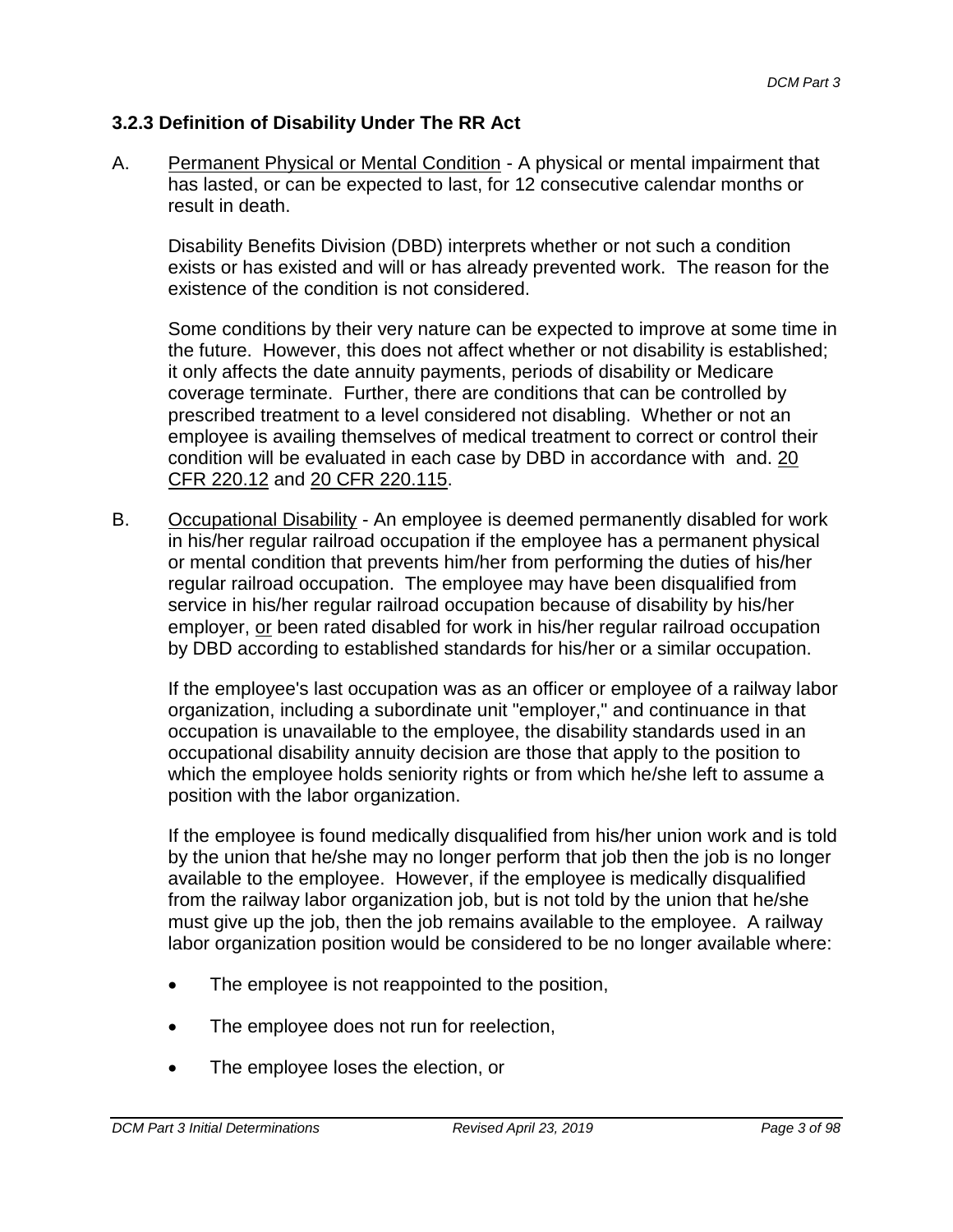The position is abolished.

The railway labor organization position remains available if the employee quits during his/her term.

If the employee is removed for cause from his/her railway labor organization job, the employee has no option to remain in that job and it therefore is no longer available to the employee. Therefore the employee's regular railroad occupation would then be the position to which the employee holds seniority rights or the position that the employee left to work for a railway labor organization.

It is also possible for an employee to work in self-employment and retain their current connection. In some instances a significant lapse of time may expire between when the employee last worked for the railroad and when the employee files for an application for a disability annuity. In cases such as these disability claims examiners need to carefully review the employee's vocational history and determine whether or not the employee has a regular railroad occupation based on the 5 or 15 year rule (See [FOM I 1305.10.1\)](http://rrbsharepoint/sites/Pub/FOM/Art13/Documents/FOM1_1305.pdf#search=1305.10.1).

Disability claims examiners are to use the information provided on Forms G-251, *Vocational Report*, and the G-251A, *Railroad Job Information* in determining the job duties performed.

**EXAMPLE 1:** An employee worked for CSX railroad as a conductor from 1979 through July 1995. The employee then works as a locomotive engineer from August 1995 through July 2001. In August 2001, the employee then starts his/her own business. In January 2017, this employee files a disability application with the RRB. It is determined that the work done for this business is self-employment and allows the employee to keep his/her current connection. Based on the information provided, the employee cannot be found to have a regular railroad occupation under the 5 or 15 year rule due to having worked in self-employment for at least 16 years following his DLW-RR. As a result of not having a regular railroad occupation, this annuitant is not entitled to an occupational disability annuity under the Railroad Retirement Act (RRA). Disability examiners will therefore need to review and determine whether the annuitant qualifies for a Total and Permanent Disability annuity under the RRA.

According to Legal Opinion L-2013-08, dated March 11, 2013, an individual will not lose his/her current connection if his/her only employment after leaving railroad employment is with a non-covered railroad employer (i.e., any railroad that is not covered by the Railroad Retirement Act) or with certain governmental agencies listed below:

- Department of Transportation;
- Interstate Commerce Commission: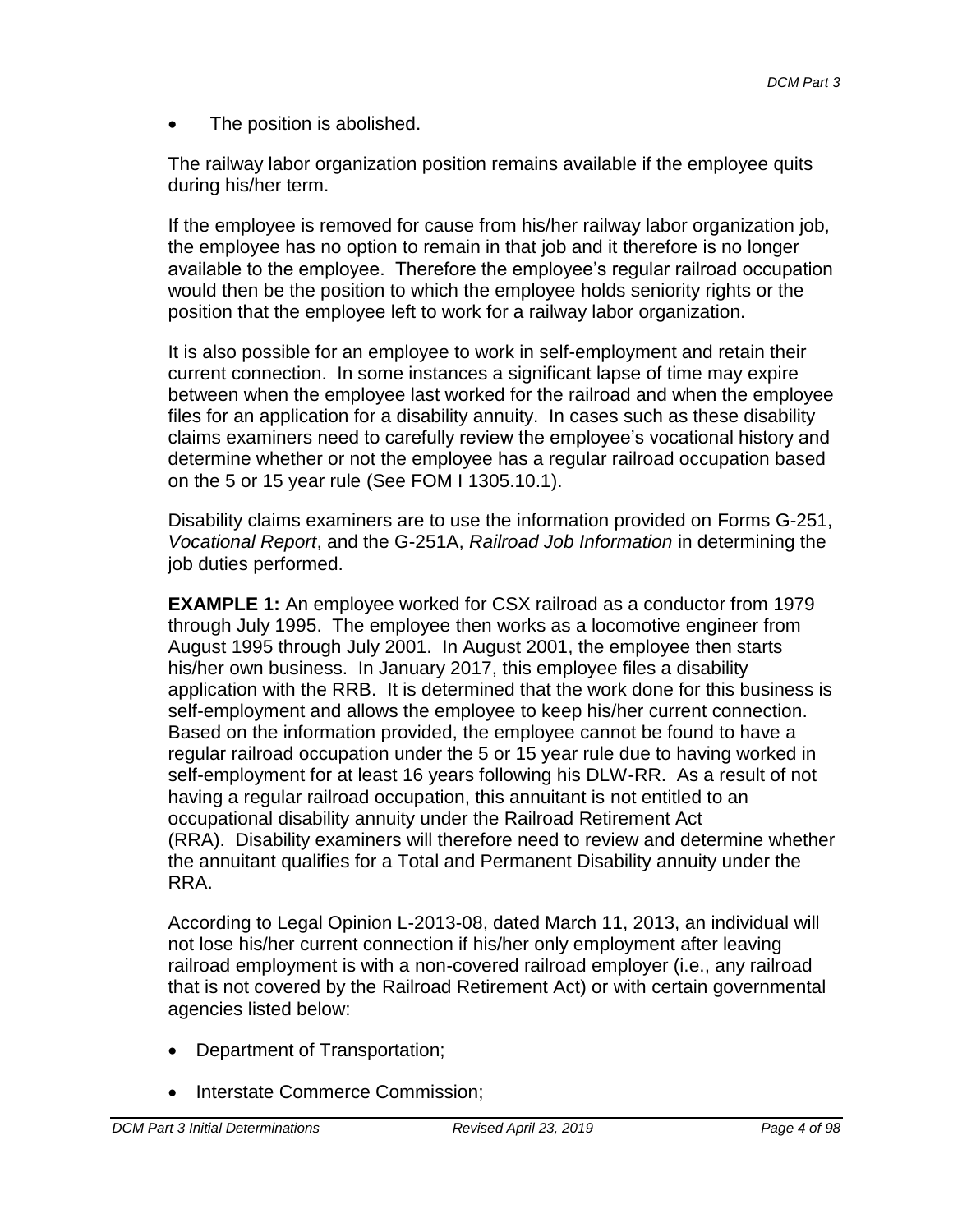- National Mediation Board;
- Railroad Retirement Board;
- National Transportation Safety Board;
- Surface Transportation Board.

(See FOM1 225.35 Regular Employment Exceptions).

Legal Opinion L-2013-08 also makes clear that although work with these employers does not break the employee's current connection, work in these occupations **is** to be considered the same as work for any other non-covered employer when making a determination for regular railroad occupation.

**EXAMPLE2**: An employee files for an occupational disability annuity on October 20, 2008. The employee last worked for a railroad employer on July 30, 1988 as a locomotive engineer. The employee then worked as a safety inspector for the Federal Railroad Administration (FRA), a government agency, from March 1, 1990 through August 31, 2007. Since the employee worked for a governmental agency he/she would still maintain his/her current connection, however in determining his/her regular railroad occupation it would be necessary to consider his/her work for the FRA. In this example the employee would not have a regular railroad occupation as he/she has not worked in the railroad industry for over 20 years. Thus the employee would not be entitled to an occupational disability at the RRB.

**Example 3:** An employee worked for the BNSF railroad (covered employer) as a Carman from January 21, 1985 through December 22, 2005. The employee then worked for Alaska Railroad (non-covered railroad employer) as a locomotive engineer from January 2, 2006 through December 31, 2011. The employee files an occupational disability application on January 5, 2012. The work for the noncovered railroad employer would not break the employee's current connection. The employee's regular railroad occupation would be as a Carman based on the 15 year rule. .

C. Total and Permanent Disability - An employee is deemed permanently disabled for work in any regular employment if he/she has a permanent physical or mental condition that prevents him/her from performing in the usual and customary manner the substantial and material duties of any regular and gainful employment.

A condition substantiated by medical evidence that meets the standards listed in the SS regulation (20 CFR Part 220, Appendix 1, "List of Impairments"), or combination of such conditions, is considered disabling for all regular employment for annuity purposes.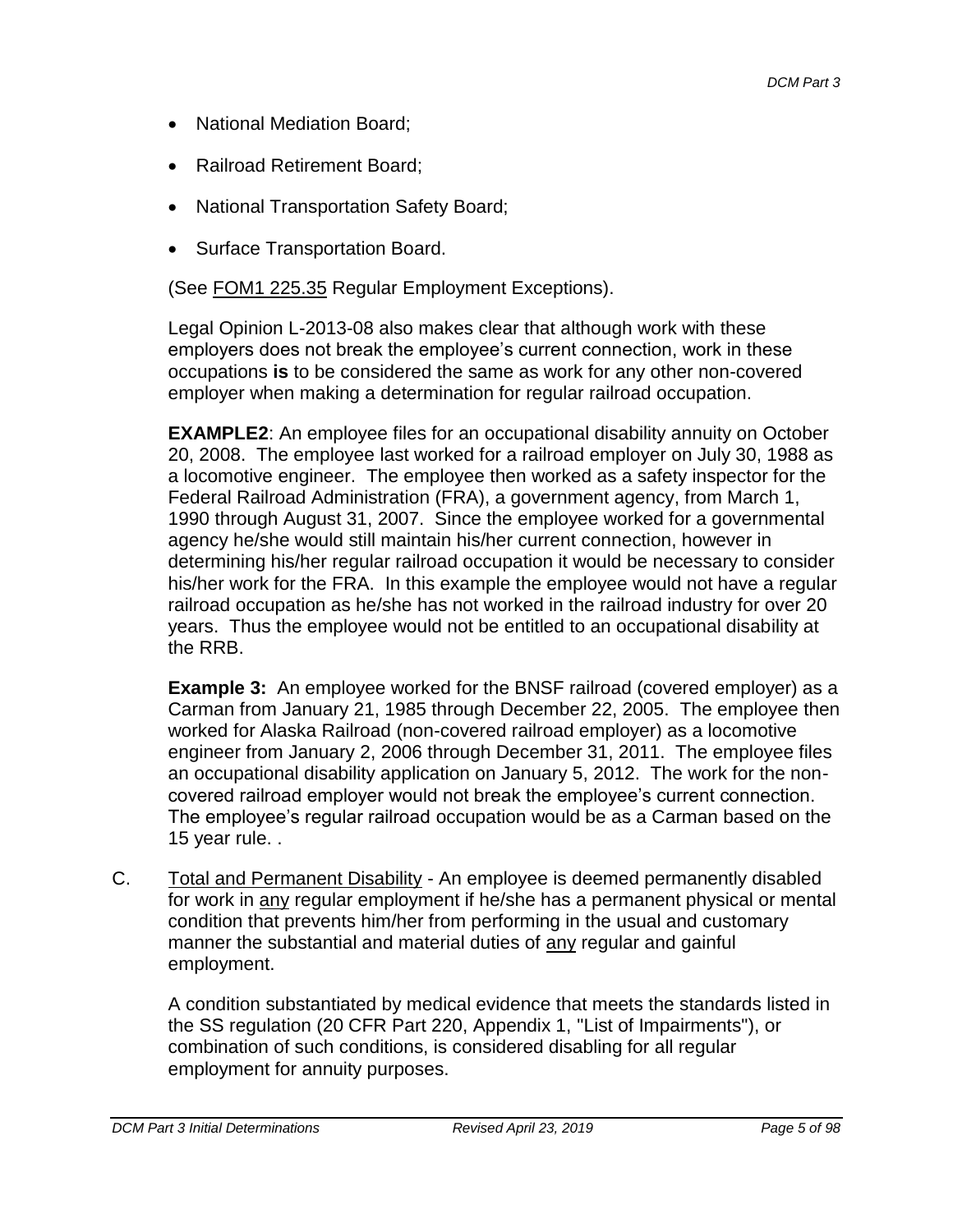### **NOTE:** See DCM 6.3.3 for "Disability Definition Under SS Act."

### **3.2.4 Annuity Beginning Date**

When an employee meets the disability annuity requirements, the annuity can begin on the latest of the following dates:

- A. The earliest date permitted by law, or
- B. The day designated by the employee.

To determine the correct ABD see the instruction in RCM 1.7.

If the employee is subject to a disability waiting period (see DCM 3.2.5), the beginning date of a disability annuity cannot be earlier than the first day of the sixth month after railroad retirement disability onset. If the employee is not subject to a disability waiting period, the beginning date of a disability annuity cannot be earlier than the first day of the month of railroad retirement disability onset.

Reconciliation of any work in service for hire performed by the applicant within one month after the effective date of disability shown on Form G-325 will not be required. When the applicant worked later than one month after the effective date of disability, a decision should be made as to whether the employment can be reconciled with the disability should be made.

### **3.2.5 Disability Waiting Period**

The 1983 Railroad Retirement Amendments provide a five month waiting period for employee disability annuity applicants before their annuity may begin. The waiting period applies to employee disability annuity applications filed September 1, 1983 and later. The railroad retirement disability waiting period is used only to determine the disability annuity beginning date.

The waiting period does not apply to employee disability annuity termination. If an employee is re-entitled (new onset) within sixty months of previous disability annuity termination, no waiting period must be served. This is true whether or not a waiting period was fulfilled before the previous disability annuity began. If an employee does not become re-entitled before the expiration of the prescribed period, a five month waiting period must be fulfilled before the disability annuity may begin.

The waiting period begins with the month after the month in which railroad retirement disability onset occurs, and continues for five calendar months. The duration of the railroad retirement waiting period will differ from the social security waiting period when the onset date is the first day of the month.

**EXAMPLE:** The railroad retirement and social security disability onset date is January 1, 1984. The railroad retirement waiting period begins February 1, 1984 and continues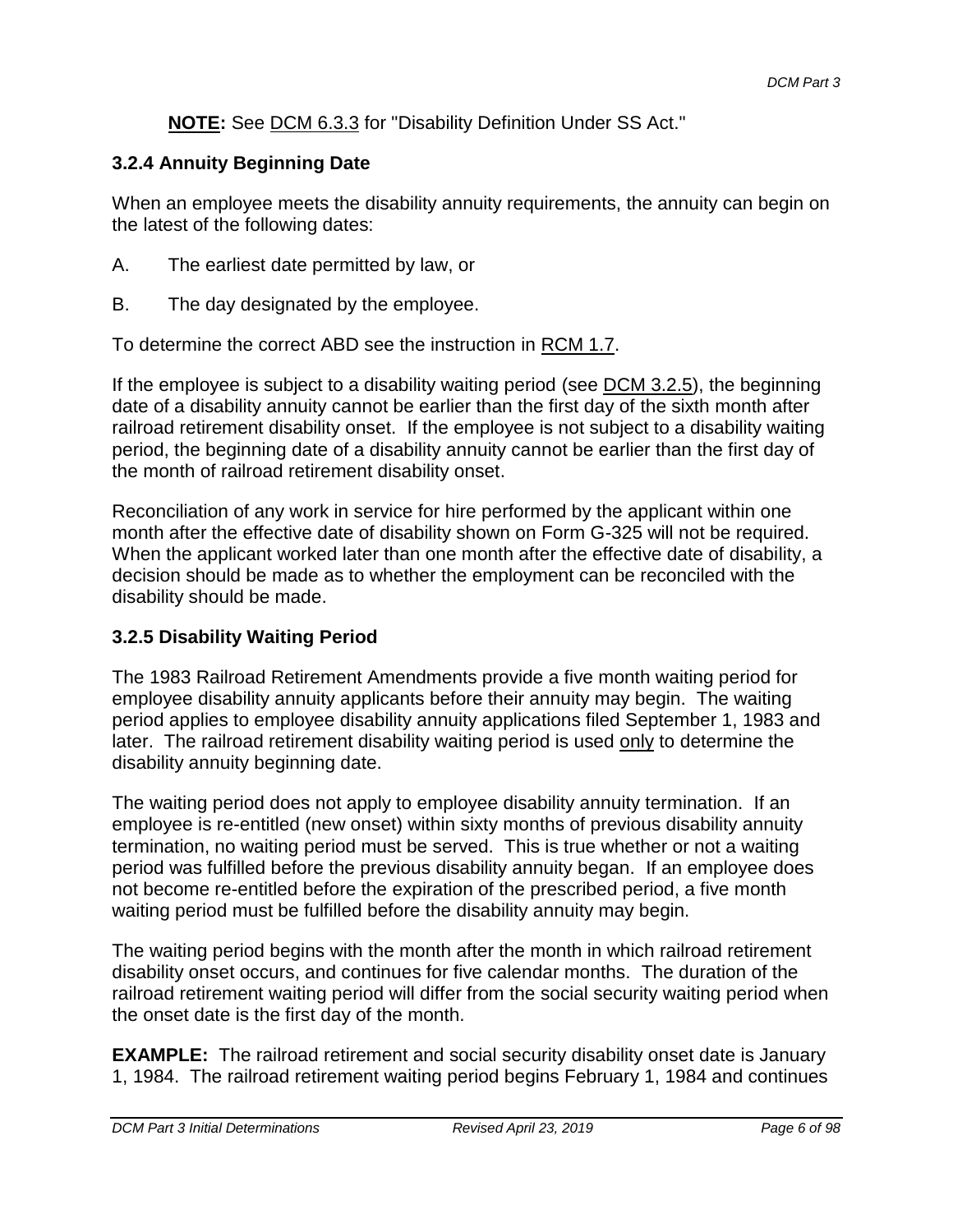through June 30, 1984. The social security waiting period begins January 1, 1984 and continues for five full calendar months through May 31, 1984.

# **3.2.6 Employee in Compensated Service Filing a Disability Application**

In most cases under the Railroad Retirement Act, an employee who is actively working for a railroad employer at the time of filing is, by definition, not disabled. The fact that they are working any railroad job shows that they are able to work. However, the definition of compensated service includes not only compensation with respect to active service performed by an employee for an employer, but also includes pay for time lost, wage continuation payments, certain employee protection payments, and any other payment for which the employee will receive additional creditable service.

### **For applications filed on or after January 1, 2006**

An employee is allowed to still be in compensated service while filing a disability application provided that the compensated service terminates within 90 days from the date of filing and the compensated service is not active service. When an employee files a disability application while in compensated service, it is necessary for the employee to provide an identifiable ending date of the compensation. In cases where the compensated service exceeds 90 days the disability application will be denied. Any request for reconsideration or appeal from such a denial is to be limited to the issue of whether the employee was in compensated service to an employer within 90 days of the filing date. Under these circumstances, a disability application may be filed under the same rules and procedures used for advanced Age and Service applications. On APPLE, the field representative will enter the expected ending date of the compensation, as provided by the applicant, in the Employment Ended field. The field representative will code the application for manual review and indicate in Remarks that the disability application is being filed in advance. It will also be noted in Remarks if the case is being submitted for denial based on the employee filing while in active service or if the employee is filing more than 90 days from the date of last compensated service. The DLW (or in this case, the date creditable compensation ended) will be verified by the appropriate retirement unit through the monthly G-88a.1 listings sent to individual employers.

In addition, when a case is received in DBD that the field has coded for manual review due to advanced filing, DBD claims examiners can begin their development action and can render a decision immediately, even if it is before the projected date of the last compensated service. If the case was submitted for denial or before a decision is rendered and it is determined that the last day of compensated service is after 90 days, DBD is responsible for taking the necessary denial actions.

# **3.3 Evidence Requirements**

# **3.3.1 Evidence Requirements For An Employee Disability Annuity**

• Application (AA-1): Always.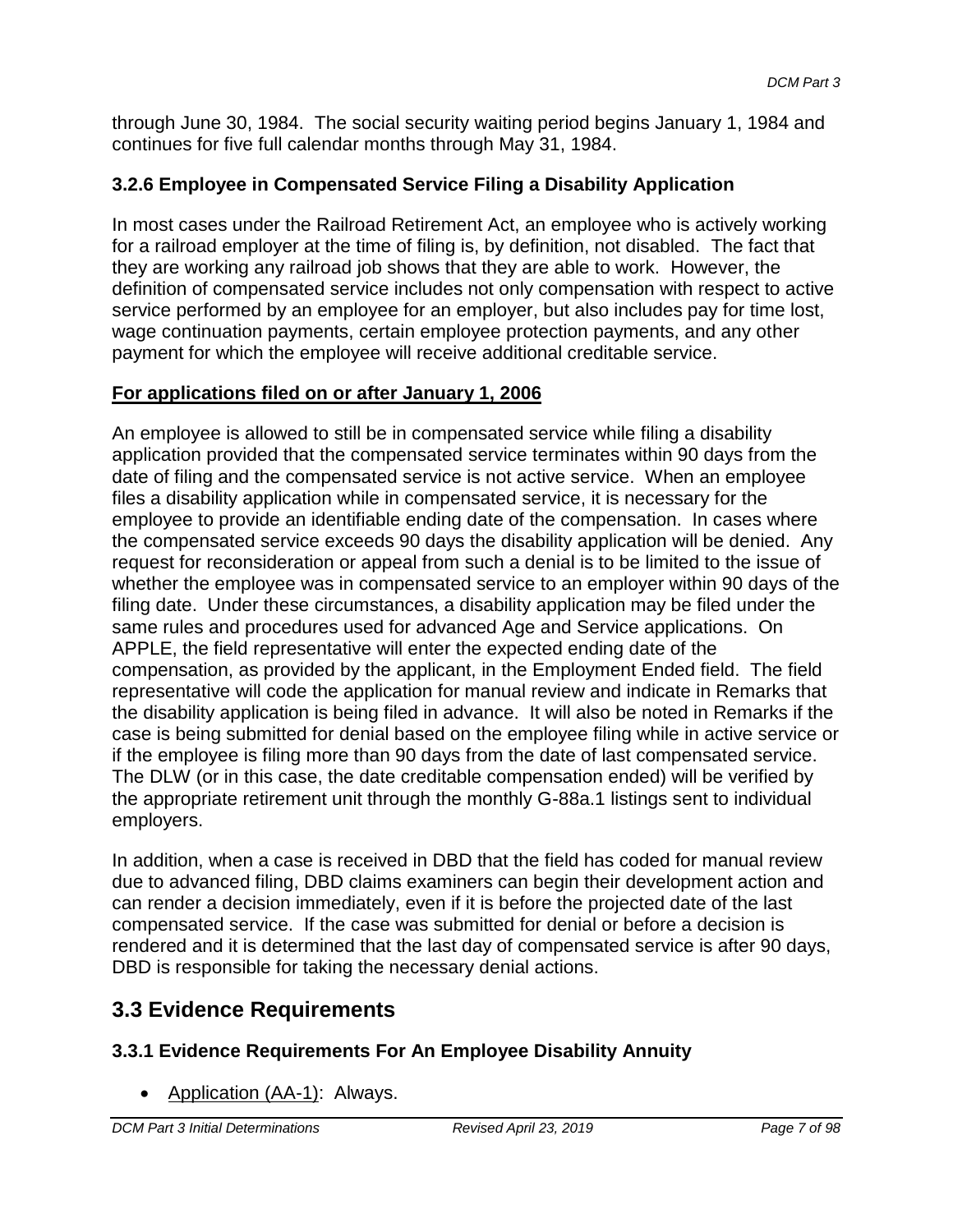- Application (AA-1d): Always.
- Field Office Personal Observation Record (G-626A): Always.
- Age: Always; however, a D/A may be awarded before establishment of DOB when age is not a factor of eligibility.
- Job information: Always from employee; for occupational disability job information will be requested from the railroad employer.
- Service and Compensation Reported After 1936: Always. Request a DEQY from SSA. (See DCM 3.4.205)
- Cessation of RR Service: For Occupational disability (2(a)(1)(iv)).
- Cessation of all Service: For Total and Permanent disability  $(2(a)(1)(v))$ .
- Disability (Medical Evidence): Always.
- Service and Compensation Before 1937: If claimed and employee has less than 360 months of S/S.
- Current Connection: In all Occupational disability  $(2(a)(1)(iv))$ .
- Military Service: If M/S is to be included in the years of service.
- SSA Benefit Data: If employee worked under SS Act or has filed for SS Benefits.
- Joint and Survivor Annuity: Only if joint and survivor election made before 7-31- 46 is operative.
- Capability to Manage Payments (G-478): If incompetency is alleged or employee is in mental institution.
- Guardianship (AA-5): If guardian or other legal representative is selected as representative payee.
- Marriage: If joint and survivor election is operative.

**NOTE:** For evidence required in order to increase the Disability Annuity (D/A) under the overall-minimum (O/M), see evidence requirements as shown in appropriate RCM Chapters 1.1, 1.3, or 1.5.

# **3.4 Initial Development and Processing Of Claims**

Procedure in DCM 3.4 is presented in the following general categories:

3.4.1 to 3.4.99 - General Processing Information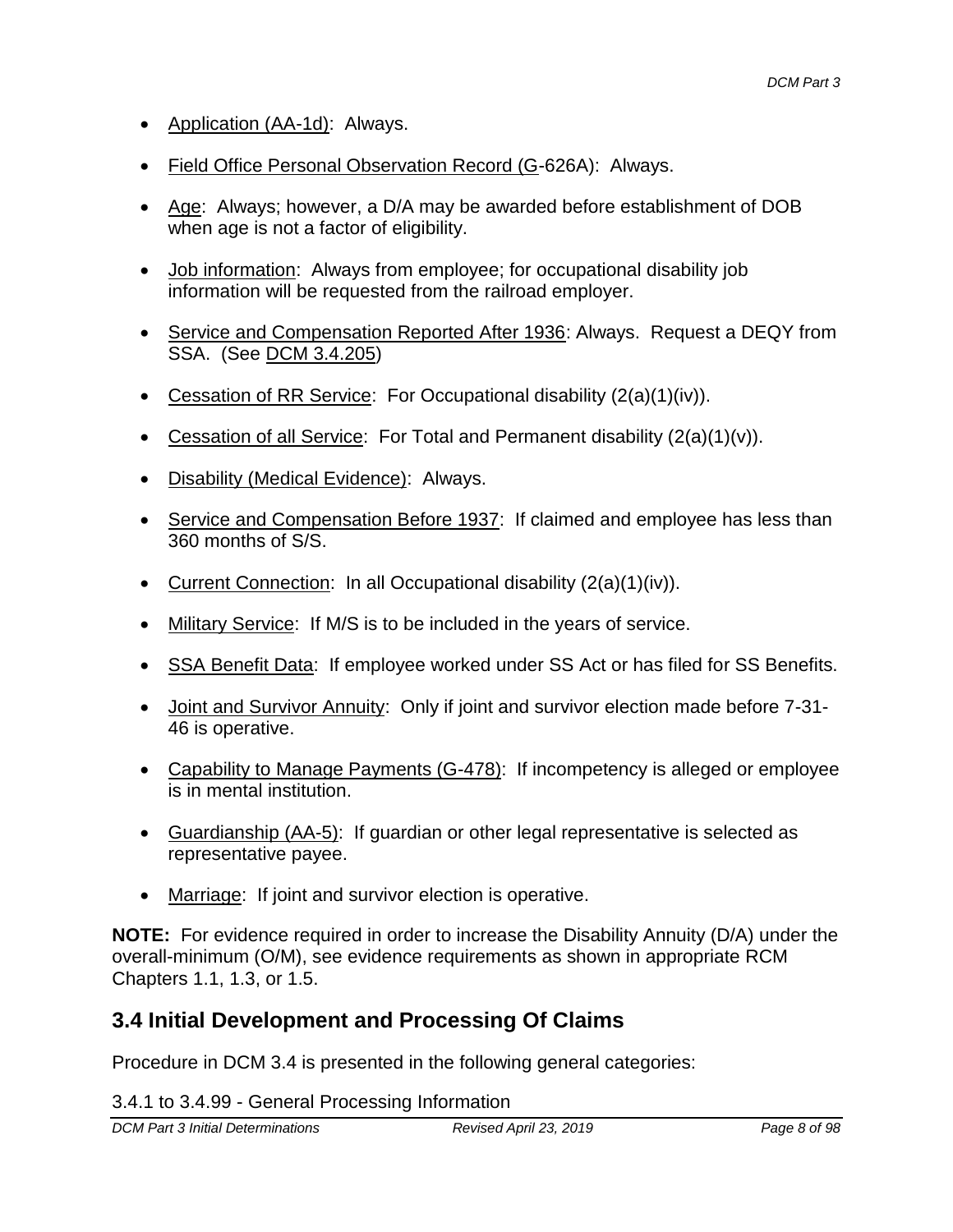3.4.100 to 3.4.199 - Medical-Related Information

3.4.200 to 3.4.299 - Earnings-Related Information

Beginning at 3.4.300 - Claim Authorization-Related Information

# **3.4.1 Development of A Disability Application And Evidence**

The normal development of a disability claim and evidence is summarized in this section. (For detailed information on the development of medical evidence, see DCM 4 .)

A. Initial Development of an Employee Disability Application

A disability claim will be developed by the field if all of the following conditions exist:

- The applicant claims to be disabled, and
- a determination of disability within the meaning of the RR Act would cause an annuity to be payable that otherwise would not, or would cause an annuity to be payable at a higher rate, and
- all other eligibility requirements are met.

**NOTE 1:** The employee who is eligible for an age and service annuity (60/30) is normally encouraged to apply for an annuity based on age and service rather than disability. This encouragement is based mainly on the advantage for the employee in receiving more prompt benefit award and the reduction of reporting and follow-up responsibilities. For most employees, there is also an immediate financial advantage in the calculation of Tier 1 of the annuity. In addition, the employee can still file an application for a period of disability ("Disability Freeze") and early Medicare coverage.

**NOTE 2:** When Form AA-1d is completed, signed and filed by an employee who dies without filing an AA-1, the AA-1d meets the application filing requirement. The employee's survivors, as listed in **FOM1 615.5.2**, may file an AA-1 so that a disability determination may be made. Use the date the AA-1d is received as the official filing date for the application. If the employee is found to be disabled prior to death and death did not occur during the waiting period or the first month after the waiting period, annuity entitlement is established. Survivors may then file Form AA-21 for annuities due but unpaid at death, as outlined in FOM1 615.5.5.

B. Initial Development of Medical and Non-Medical Evidence

The field offices will develop medical and non-medical evidence for all disability applicants, which includes ordering independent medical examinations, if needed. If exams are deferred by the field staff, a notation must be made in the remarks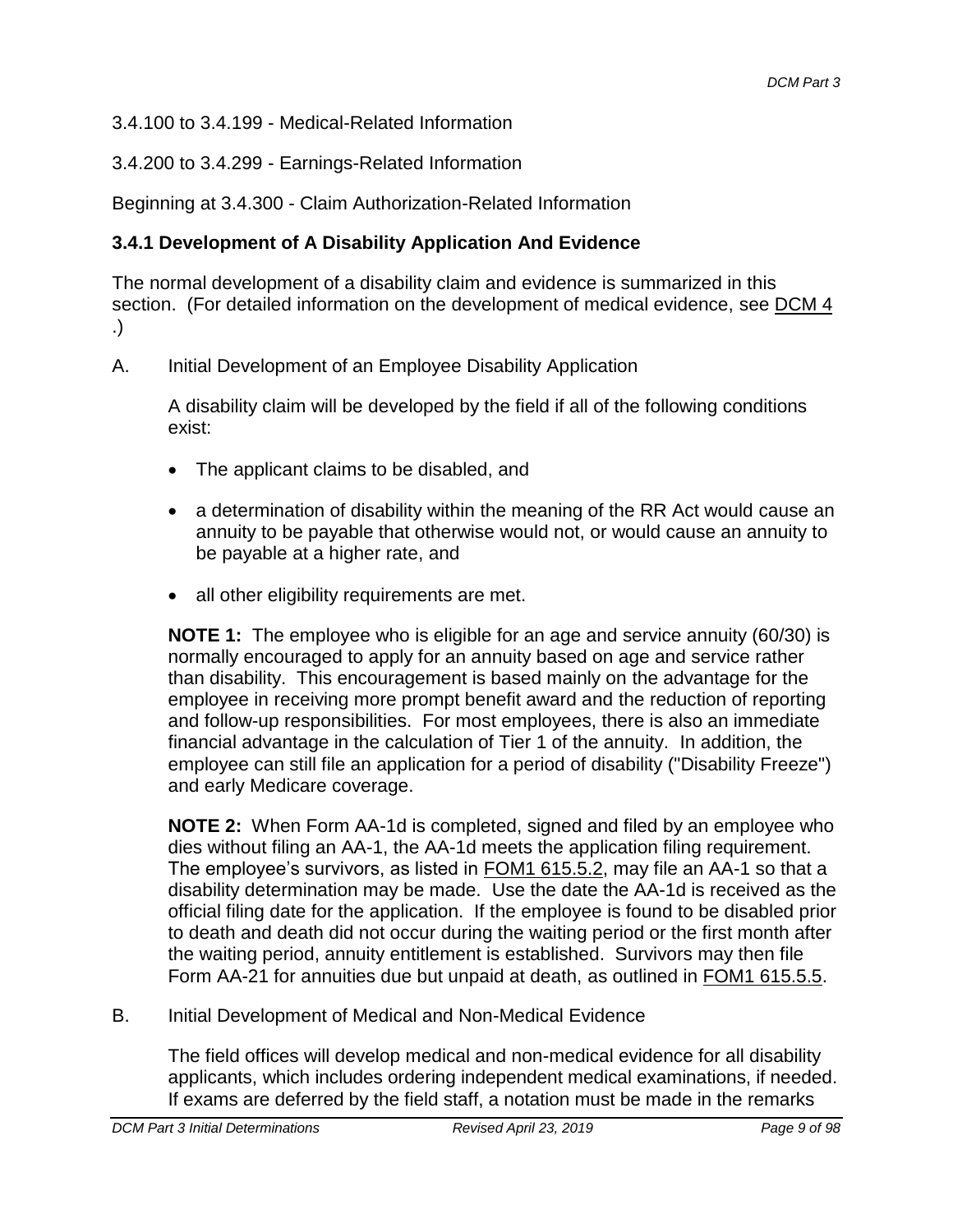section of Form G-180D that is associated with the application. The notation in remarks must read "IME Deferred" and include an explanation as to why the exams were not ordered. Please see [FOM 1 1330.5](http://internalappsprd.usrrb.ad.local/classicasp/Boardwalk/rrbintranet/#search=1330.20.3) for additional information.

- 1. Medical evidence consists of such items of a clinical nature as reports of medical examination, x-ray, or laboratory tests; hospital records; psychiatric or psychological tests; personal physician records; etc. Some acceptable medical sources include the following:
	- Licensed doctors of medicine and osteopathy,
	- Licensed optometrists,
	- Licensed or certified clinical psychologists,
	- Hospital or clinical records, and
	- Social Security medical records or other government agency medical records.
- 2. Non-medical factors are items which are not purely medical in nature, but which can assist in determination or disability. Examples of non-medical factors are:
	- Job duties,
	- Personal observations of the applicant,
	- Work Experience,
	- Education achievement, and
	- Special training.

### **3.4.2 Examiner Handling Of an Occupational Disability Annuity Filed Prior To 1-1- 1998**

DBD usually considers an employee disabled for work in his or her regular railroad occupation if the employer does not allow the employee to continue working in that occupation for a medically documented reason and DBD has evidence that supports the conclusion that the employee is unable to perform the duties of his or her regular occupation because of a permanent physical or mental impairment. DBD uses the following evaluation process in determining disability for work in the regular railroad occupation:

A. DBD evaluates the employee's medically documented physical and mental impairment(s) to determine if the employee has an impairment which is listed in the Listing of Impairments. That listing describes impairments which are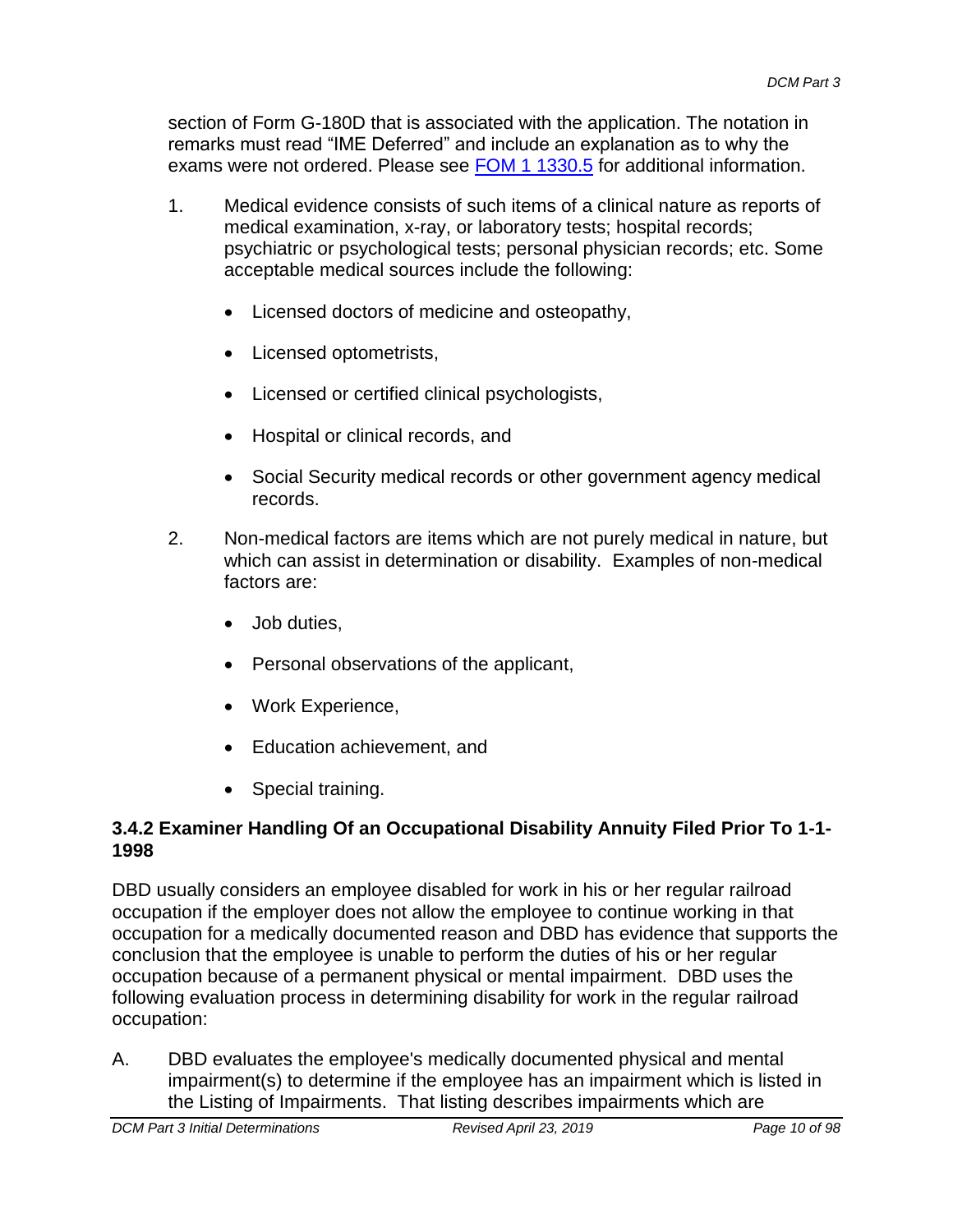considered severe enough to prevent a person from doing any substantial gainful activity. If the Board finds that an employee has an impairment which is listed or is equal to one which is listed, it will find the employee disabled for work in his or her regular railroad occupation without considering the duties of his or her regular railroad occupation.

- B. If DBD finds that the employee does not have an impairment described in A above, it will:
	- 1. Review the occupation which the employee has held in the last 5-15 calendar years in which he or she was employed, to determine his or her regular railroad occupation (see DCM 3.2.2); and
	- 2. Determine if the employee has an impairment that is listed or equal to one that is listed in the Provisional Occupational Disability Rating Schedule (PODRS). If the impairment is listed, DBD will find the employee disabled for work in his or her regular railroad occupation. If the impairment is not listed in the PODRS, DBD will do the following:
	- 3. Determine what the physical and mental demands of the employee's regular railroad occupation are. In making this determination, DBD will consider the employee's own description of his or her regular railroad occupation and all information obtained from his or her employer(s). DBD may also take administrative notice of reliable job information available from various governmental and other publications; and
	- 4. Evaluate the employee's physical and mental impairment to determine what limitations these impairments cause. DBD may consider the effect of all of the employee's medically documented impairments to determine whether he or she retains the capacity to meet the physical and mental commands of this or her regular railroad occupation.

### **3.4.3 Examiner Handling Of an Occupational Disability Annuity Filed After 1-1- 1998**

Occupational disability claims filed after January 1, 1998, are handled in accordance with the Disability Manual for Assessment of Occupational Disability Claims (DM). Refer to chapter 13 for the DM.

The DM contains information on how to adjudicate claims according to Federal Regulations. The DM contains the steps of sequential evaluation followed for occupational disabilities, how to evaluate claims with employer disqualification, and test descriptions and protocols.

# **3.4.4 Evaluating Disability Cases Under Section 2(A)5**

DBD will rate a disability case under section 2(a)5 if annuitant does not meet the eligibility requirements for an annuity under section 2(a)4. This occurs when the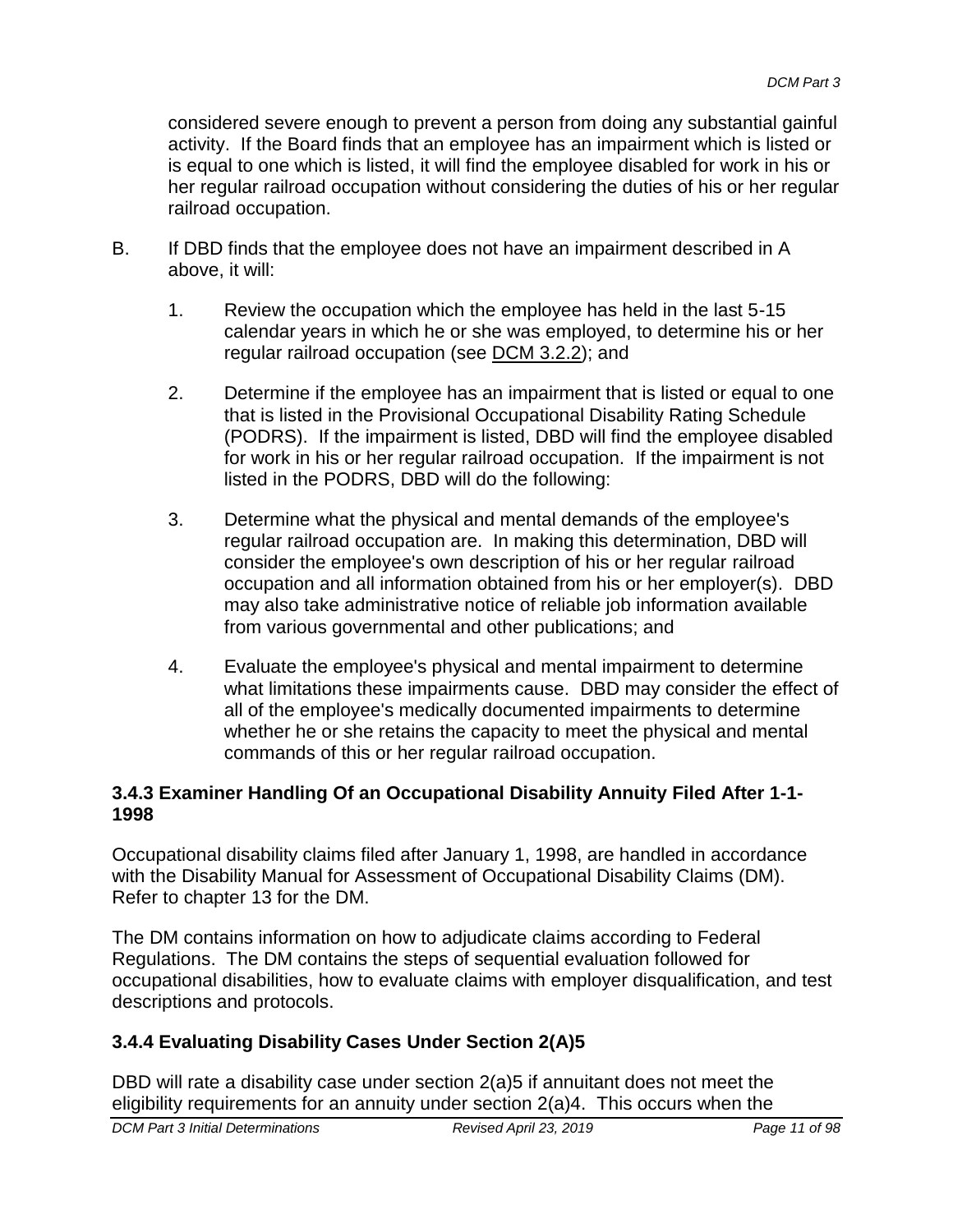applicant is less than 60 years of age and would have less than 20 years of service. The sequential evaluation process should be used for this evaluation.

# **3.4.5 RR Act (Annuity) And SS Act (Disability Freeze/Early Medicare) Decisions**

Whenever possible, simultaneous ratings under the RR and SS Acts should be made on current disability claims. However, claims examiners should not defer the processing and certification of claims for award of an annuity under the RR Act for determinations under the SS Act. If the RR Act and SS Act (disability freeze) determinations are made simultaneously, a determination of the medical improvement classification must be made. In most instances, a diary must be set for a continuing disability review. Refer to DCM 8.5.4 for further information.

The annuitant has the right to request that a disability freeze not be granted. This could occur for a number of reasons (e.g. employee and spouse would get better coverage under private insurance than under Medicare.) In such cases, have the field obtain a signed statement from the employee that all of the advantages of the disability freeze (early Medicare, O/M, possible tier 1 increase, tax advantage, possible survivor benefit increase) have been explained to him and he still does not want to be granted a disability freeze. Once the statement is received, prepare a technical denial of the disability freeze even if there is sufficient medical evidence to warrant a favorable decision. Make a notation in the remarks section of OLDDS that the DF was denied per employee's request. Use RL-260c as a notification letter. This can be done even if the case would ordinarily be a joint freeze decision.

# **3.4.6 Awarding A Disability Annuity Prior To Establishing DOB**

- A. Initial Action A D/A can be certified for payment even though the DOB has not been established provided the applicant:
	- 1. Is rated disabled under section 2(a)(1)(iv) of the Act, and has at least 234 months of service, a C/C, and is otherwise entitled; or
	- 2. Is rated disabled under section  $2(a)(1)(v)$  of the Act and is otherwise entitled.

If POA has not been requested prior to placing the case in payment channels, take appropriate action to request POA.

Use the claimed DOB on the award form. Code a "14-01" call-up on Form G-662 for two months from the current date to trace POA development.

B. Subsequent Actions When Different DOB Established After D/A Award - When a D/A was certified without establishing a DOB, and the POA that is later submitted establishes a different date than was originally claimed, notify BIS-DSS by Form G-59 of the change (even if it is only one day if an award form will not be prepared because no adjustment in the annuity is required.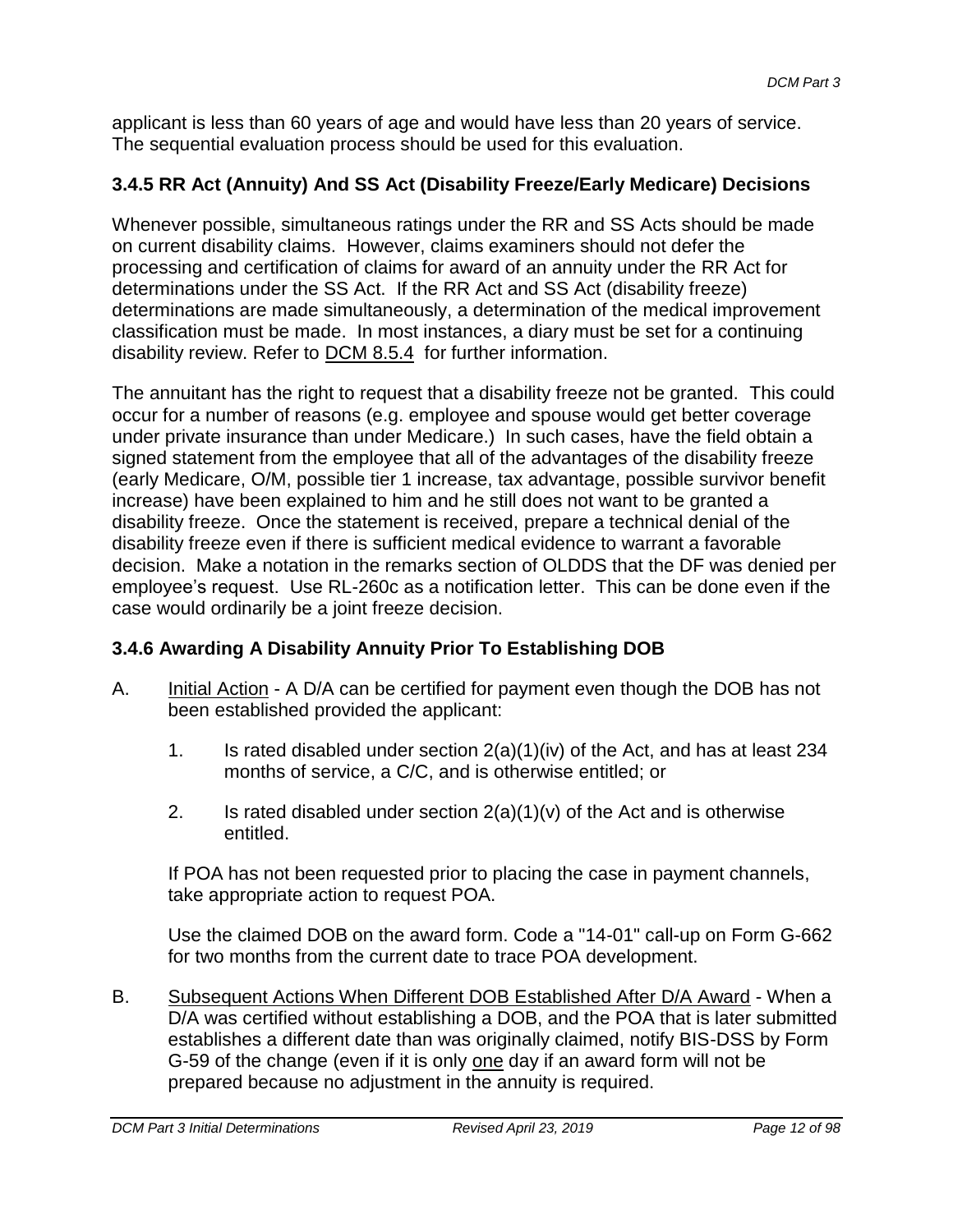### **3.4.7 Handling Cases Previously Denied**

- A. If Rating Is Changed As a result of a new evidence or correspondence, determine whether a new application is required in accordance with RCM 5.1, "Applications." If a new application is required, DBD will initiate development through the D/O and control for a 30 day call-up.
- B. If Rating Is Not Changed When Form AC-1 is not in file, DB will release an informal letter to the applicant indicating his case has been reconsidered and he is still not shown disabled. Include Code Paragraph 189 if applicant's appeals rights have not expired. If such rights have expired, advise applicant that if he feels his condition is not adequately described by medical evidence submitted, he should file additional medical evidence, and a new application at the nearest Board office (a formal denial is not made unless a new application is filed).

### **3.4.8 Applicant Dies During Waiting Period Or Month After Waiting Period Ends**

When a waiting period is applicable, the annuity beginning date cannot be earlier than the first day of the sixth month after the month of the railroad retirement disability onset date. An application for disability benefits must be denied if the applicant dies during the waiting period or the first month after the waiting period (the month in which the annuity would have begun) since benefits are not payable for the month of death.

### **3.4.8.1 Action To Be Taken By The Disability Rating Examiner**

If notice of death is matched with the folder, have the application dumped from RASI, if necessary.

If the disability rating can immediately be completed take the following actions:

- 1. Develop for the cause of death and death certificate if that information is not already in file.
- 2. If the folder contains a previous OLDDS printout on which the applicant was rated disabled before notice of death was received, mark that OLDDS printout "superseded" and review the onset date determination.
	- a. If the actual onset date can be revised to a date early enough to fulfill the waiting period and allow payment for a period before the month of death, complete OLDDS and G-325.1 in the usual manner.
	- b. If the actual onset date cannot be revised to a date early enough to fulfill the waiting period and allow payment for a period before the month of death, complete OLDDS and the G-325.1.

On OLDDS, complete items 1 through 16 as usual; enter the "not disabled" code in both item 17, 18, 19, or 20 and item 24, 25, or 26. In the "Remarks" section on the first screen enter the actual onset date and date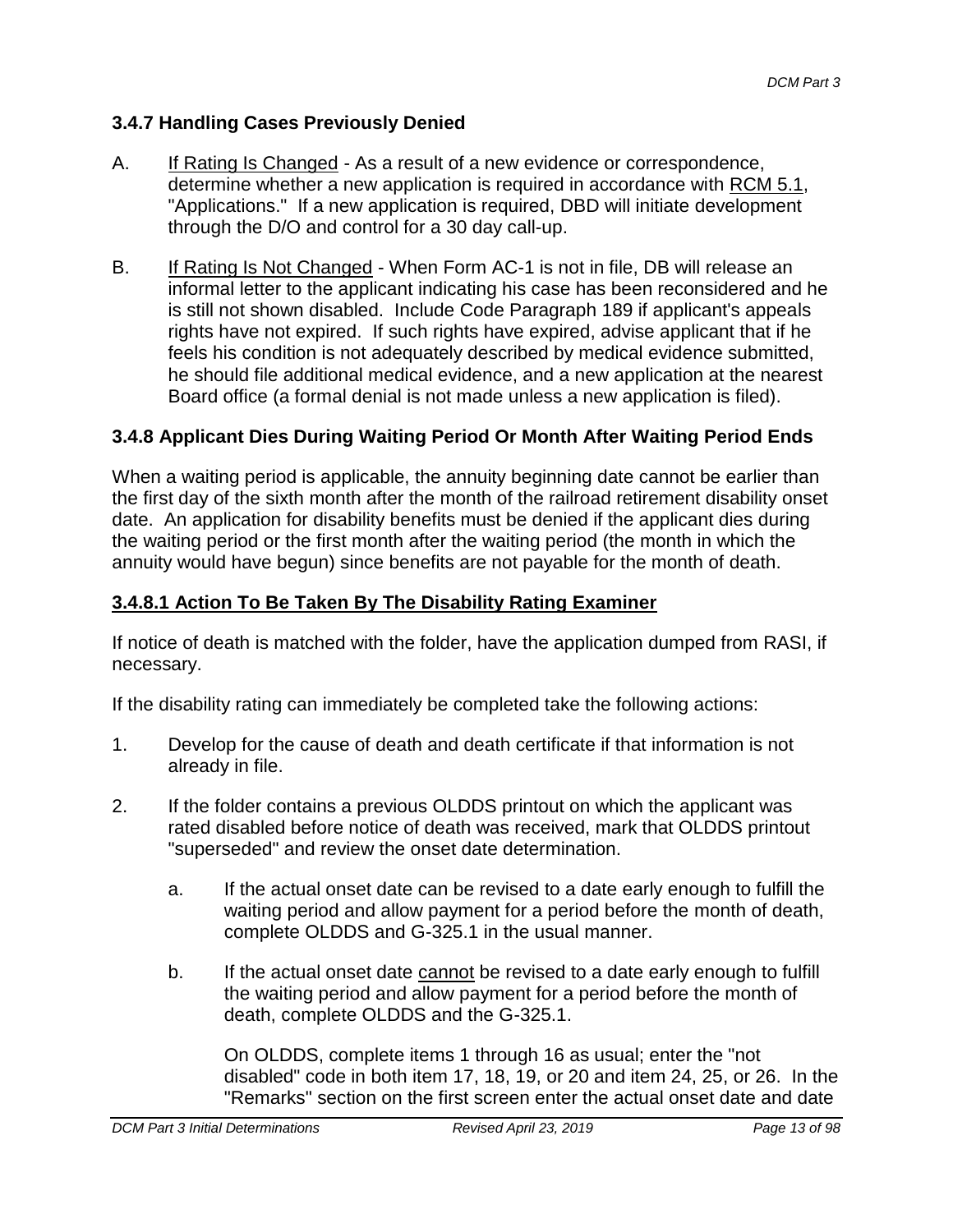of death, indicate that this OLDDS printout supersedes the previous OLDDS printout and provide the date of the previous OLDDS printout. Complete item 22a by entering a "2" and item 28 by entering "7"; item 27 should be blank. The examiner should then enter "Y" for submitted and then submit the case for authorization.

**NOTE:** If the previous OLDDS printout was a denial, check to ensure the denial letter has been released and the G-661 completed and the claim coded out. Then forward the folder to the appropriate survivor section if necessary.

3. If a rating was not previously done, make the disability determination on D-BRIEF and complete OLDDS and G-325B as usual. If death occurred during the waiting period or the month following the waiting period, entries should be completed in the same manner as for cases in which the applicant is not disabled, except that the actual onset date and the date of death must be entered in remarks section of the OLDDS screen. The examiner should then enter "Y" for SUBMIT, the date and a "Y" for REVIEW.

If the disability rating cannot be done immediately, route the folder to the appropriate survivor section for any survivor benefit payments. Enter the date of death in the "Remarks" section of the route slip and remind the survivor unit that the disability determination is pending and the file must be returned to DBD when the survivor actions are complete. When the file is returned, complete steps 1 through 4 above.

# **3.4.9 Setting Disability Onset Dates**

Medical evidence and other factors need to be analyzed to determine the appropriate onset date. Examiners need to use sound judgment and completely explain their reasons for determining a disability onset date in their rationale. When the onset date is different from that alleged, the reasons must also be explained on the Form RL-121f, Notification of Rating.

# **3.4.9.1 Development For Possible Earlier Onset Date**

When more development is needed to establish an earlier onset date, but there is sufficient medical evidence in file to allow a restricted onset date, it is DBD policy to make a favorable decision with the information in file. Request the additional information for a subsequent rating. For example, the claimant alleges an onset date of March 1, 2003, but the earliest medical evidence in file that supports a finding of disability is from November of 2003. Rate the case using an onset date in November, 2003 and request additional medical evidence for the period March through October. Explain the reasons for the restricted onset date and that additional medical evidence is being requested in the RL-121f. When an earlier onset date cannot be allowed after the request for additional evidence, either because no further medical evidence was submitted, or because the medical evidence submitted did not support an earlier onset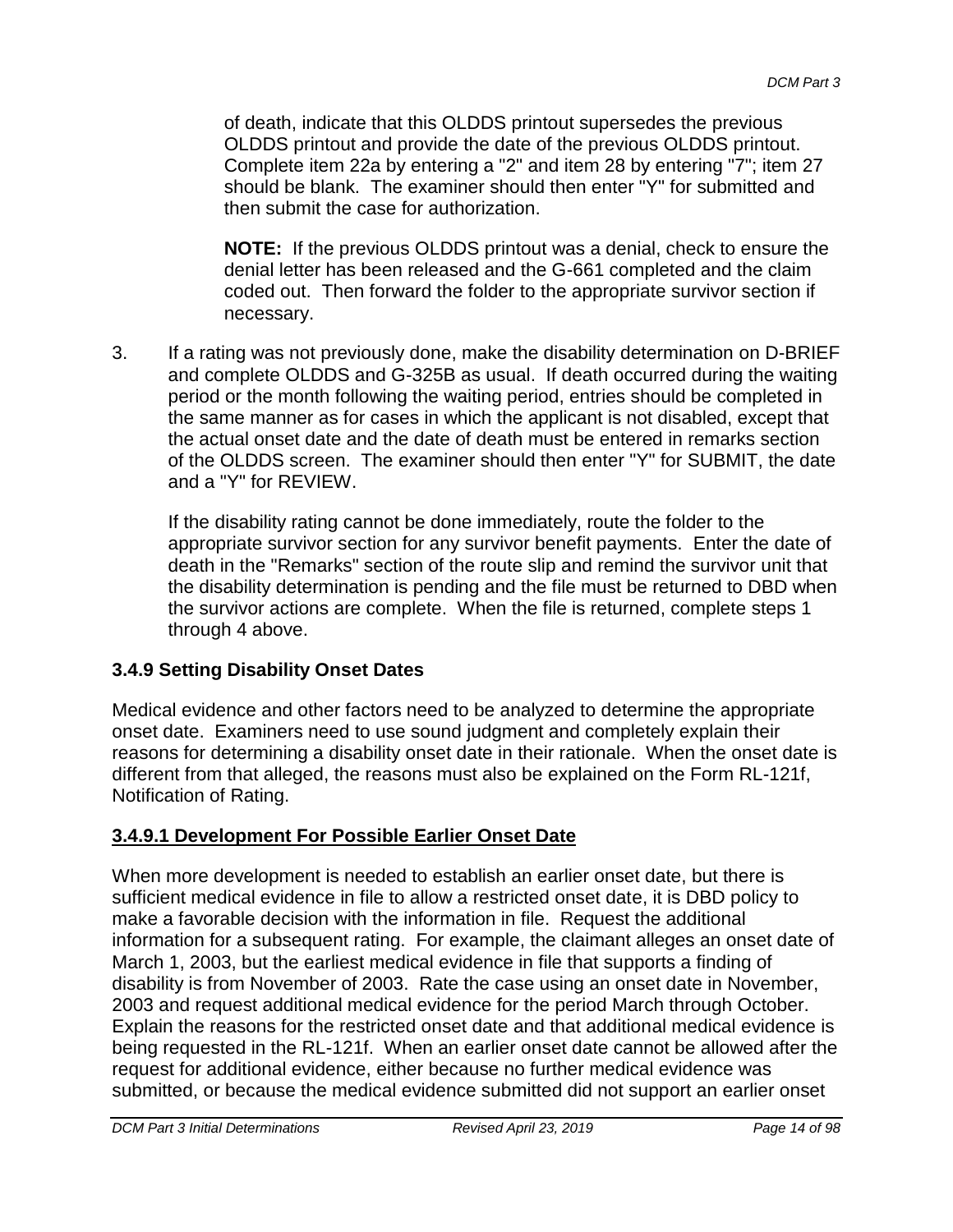date, an RL-121f must be sent with an explanation of the reasons for not allowing the earlier onset date.

### **3.4.9.2 Onset Date Different From The Date Alleged**

The disability onset date is determined by medical evidence, DLW and other factors. The applicant cannot designate the disability onset date. Allow the claim and base the onset date on the evidence in file, whether it is earlier or later than the alleged onset date. If there is any indication in the file that an earlier onset date may be possible, but more development is needed, contact the field office for further development. If the claimant chooses not to submit additional evidence, an earlier onset date cannot be allowed.

### **3.4.9.3 Setting An Onset Date That Is Earlier Than The DLW**

For occupational disability annuities, there are certain situations in which an onset date can be set prior to the DLW. The most common situations would be those in which ·

- the person was unable to perform full job duties and performed light duties because of the impairment; or
- the person was assisted by another to perform duties that would normally be performed alone; or
- the person had frequent absences because of the impairment; or
- the person returned to work, but had to stop after a very short period because of the impairment.

In most cases, information from the employee is sufficient documentation to set the onset date earlier than the DLW. The information needed is as follows:

- Items 7 through 11 of the AA-1d should be complete in order to determine that an onset date prior to the DLW can be established. These items must make it clear whether the claimant worked or if their condition caused a change in job duties, hours of work, attendance, etc. If you cannot determine the impairment caused any changes to work, then additional development is necessary.
- If the person alleges a period of light duty, a detailed description of the light duty must be obtained and compared to the regular duties. The employee's description is sufficient for both types of job duties. Verification with the employer is not necessary. Note, however, that if a G-251a or G-251b is received from the railroad employer with a description of duties that differs substantially from the employee's description of regular duties on the G-251, that discrepancy must be resolved.
- If an applicant claims someone is helping perform job duties, a detailed description should be provided of any assistance.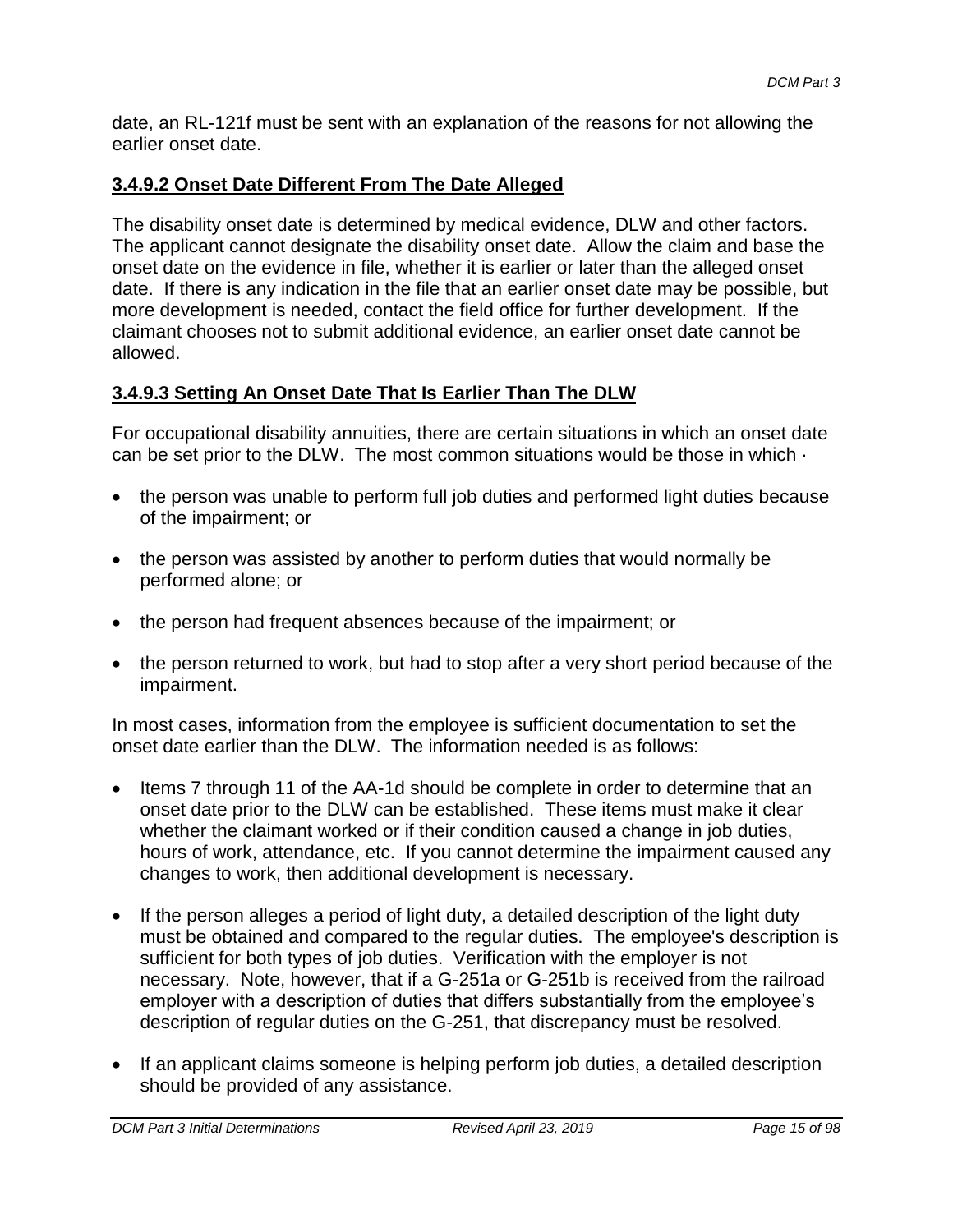If there is an indication of frequent absences, the employee needs to provide more information rather than just indicate a lot of time was missed. The employee should provide the number of days absent and the reasons (i.e., due to the impairment or being laid off). The reason for the absence must be related to the impairment in order to support an earlier onset date. The employee may provide copies of time cards or pay stubs that show the days not worked. This information does not need to be verified by the employer.

**EXAMPLE 1:** A track laborer suffers a heart attack. After time off to recover he attempts to return to work on light duty. After a month back on the job he still is experiencing fatigue and shortness of breath regularly doing light duty. Rather than try to return to his regular job duties as a track laborer he files for an occupational disability. The employee's description of the difference between his regular job duties and the light duty is sufficient to allow the onset date to go back to the heart attack. Verification is not required from the employer.

**EXAMPLE 2:** An employee is injured on the job June 1, 2000. He returns to work July 7, 2000, but he can only work 2 days and has to stop because of the injury. The employee's claim that he only worked 2 days is sufficient to give an onset date of June 1, 2000.

**EXAMPLE 3:** A claimant states on the AA-1d that he was injured on February 1, 2000 and returned to work on June 28, 2000. He worked until July 5, 2000 when he had to stop because of the injury and filed for a disability. In the doctor's notes it mentions that the claimant returned to work February 8, 2000 and worked until the time of filing. Further development will be necessary to resolve the discrepancy.

For total and permanent disability annuities, an onset date that is earlier than the DLW in substantial gainful activity (SGA) can be set if the criteria for an unsuccessful work attempt (UWA) is met. For more information about UWA, see DCM10.5.3

### **3.4.9.4 Inferring a Disability Onset Date**

In some cases, it may be possible, based on the medical evidence and non-medical evidence in file, for a RRB disability examiner or consultative physician or psychologist to infer that a disabling level of severity existed prior to the date of a first recorded medical examination, procedure, or test. In these situations the disability examiner or consultative physician or psychologist will count back a number of months, as determined by the facts of the case, to arrive at the month of disability onset. Notwithstanding any conflicting evidence, the last day of the month of disability onset shall be the inferred day of onset.

An inferred disability onset date is an estimated date when disability began which must be fully rationalized in D-Brief (Form G-325B) or a rationale (Form G-325.1).

Disability examiners should be cognizant of inferred disability onset dates and insured status requirements for disability freeze (DF) determinations. If a claimant was last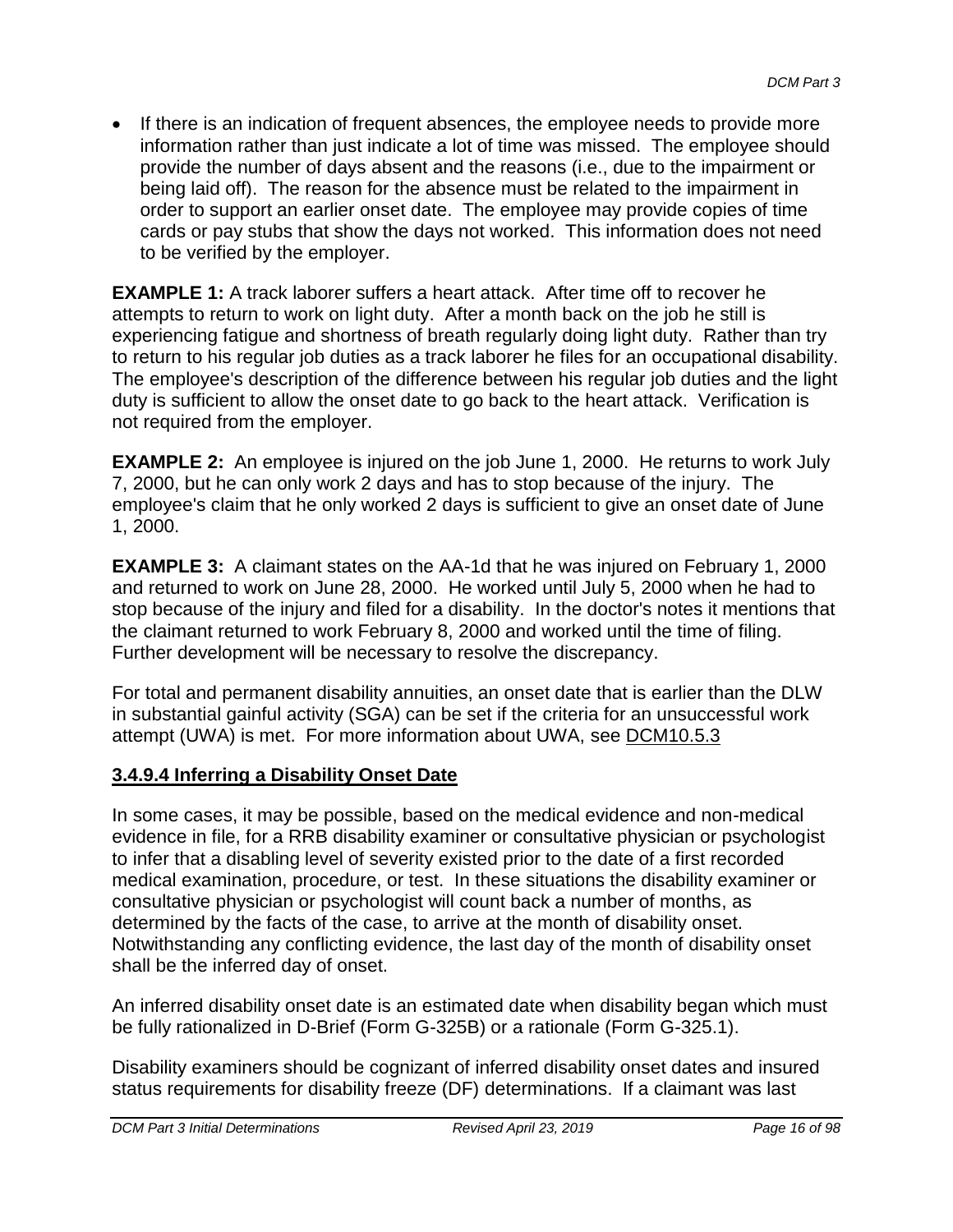insured within a couple of months of an inferred disability onset date, it may be reasonable to conclude that disability began on the last day that insured status requirements were met.

In situations in which an inferred onset date and DF insured status requirement could be factors, the disability examiner should notify the consultative physician or psychologist to consider those facts when completing their medical opinion.

If a medical opinion(s) was already obtained but an inferred onset date and DF insured status requirement were not requested to be considered, the examiner would be justified in sending the claim folder back for a new medical opinion (a new accounting obligation would be required).

**EXAMPLE 1:** A claimant underwent a medical examination on March 12, 2010. The RRB consultative physician provides a RFC and indicates that the RFC applies "back six months from the date of the March 2010 exam". The onset date would be determined by counting back 6 months from the March 12, 2010 examination. Once the month is determined (September), use the last day of that month to determine the inferred date of the onset. In this example the onset date for this situation is September 30, 2009.

**EXAMPLE 2:** A claimant claims that he became disabled on July 1, 2010 based on both physical and mental impairments. Although the medical evidence indicates that he suffered from his physical impairments on his claimed onset date, it also shows that he did not begin psychotherapy treatments for depression until May 23, 2011. The RRB obtains consultative medical opinions for both his physical and mental impairments. The RFC provided for his physical impairments does not allow the disability examiner to determine that he was disabled based strictly on those impairments. The RFC provided for his depression indicates that the mental RFC applies "back three months from the date of the May 2011 exam. The combination of physical and mental impairments allows a rating of disabled. The inferred onset date would be February 28, 2011.

**EXAMPLE 3:** Same situation as Example 2 except the claimant was last insured for a DF on December 31, 2010. Presuming there are no other medical, non-medical, or administrative factors which would prevent December 31, 2010 from becoming the inferred disability onset date, the disability examiner should notify the consultative physician or psychologist that the claimant is last insured for a DF on that date and that he/she may provide an inferred onset date, if warranted.

# **3.4.100 Terminally Ill (TERI) and Compassionate Allowance (CAL) Claims**

This procedure has been formulated to allow the Railroad Retirement Board to more expeditiously process claims for applicants who have a medical impairment which:

- Is generally expected to result in death;
- $\bullet$  Involves a high probability that the applicant can be rated disabled;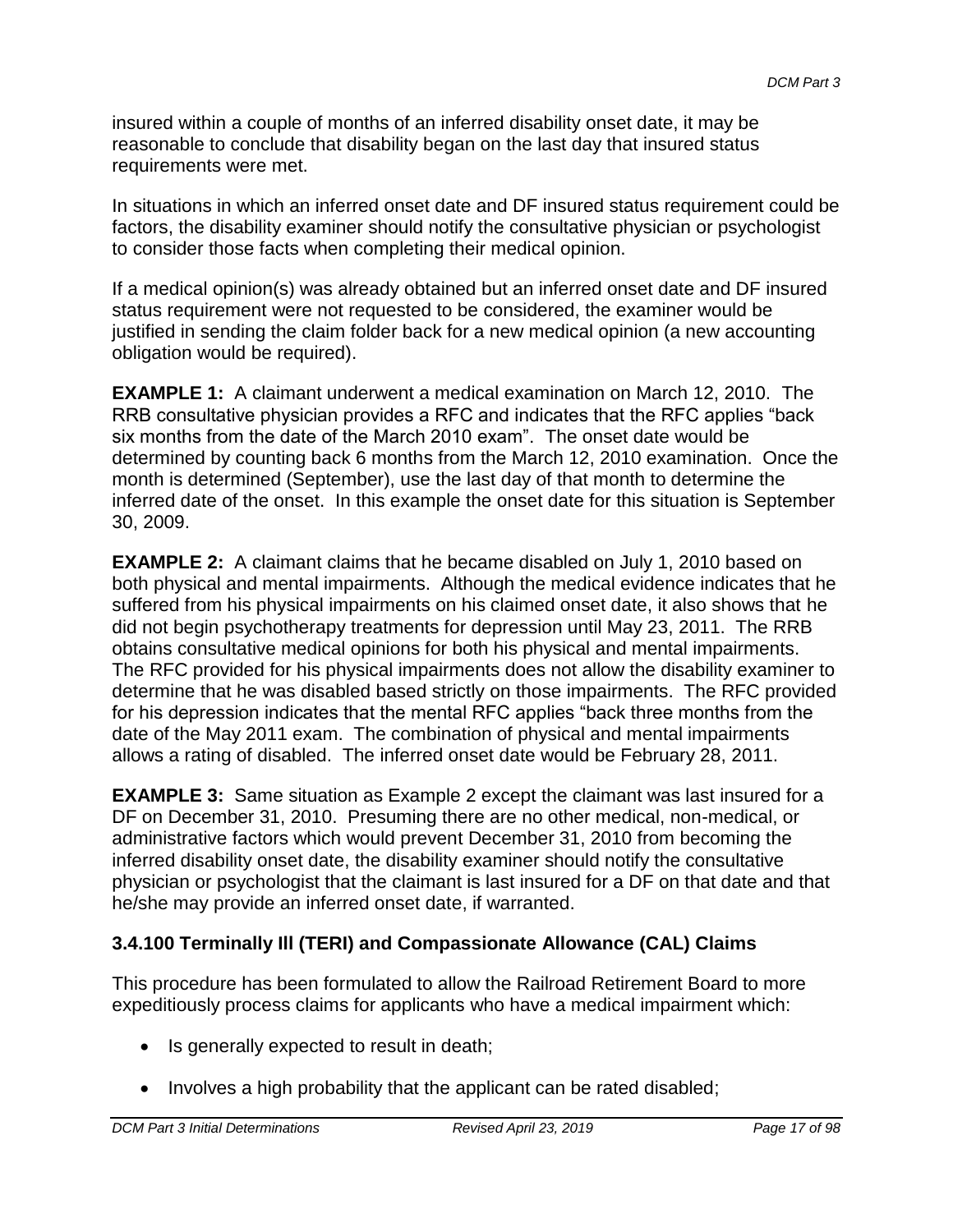AND

• The evidence of the applicant's allegations is expected to be easily and quickly verified.

The procedure standardizes the identification, development and processing of terminally ill (TERI) and compassionate allowance (CAL) claims. The coordinated efforts of field office and headquarters employees to timely handle TERI / CAL claims in accordance with this procedure will greatly improve our responsiveness to the needs of these individuals.

TERI and CAL claims both involve a high probability of allowance. While TERI claims generally involve an illness which cannot be reversed and is expected to result in death, not all CAL claims involve terminal illness.

There is no relevance if the claim meets the TERI criteria, the CAL criteria, or both. Once identified as a TERI / CAL claim, that designation remains on the case until all administrative appeals of that claim are exhausted or it is obvious that the TERI / CAL criteria are no longer met.

A. Identifying TERI Claims

Disability claims with an indication of a terminal illness will receive priority handling because of their sensitivity. TERI claim procedure became effective on September 1, 1991.

A claim may be identified as a TERI claim by using the following criteria:

- 1. There is an allegation from the claimant, friend, family member, doctor, representative payee, attorney, court or other medical source that the illness is terminal;
- 2. There is an allegation or confirmed diagnosis of Acquired Immune Deficiency Syndrome or Acquired Immunodeficiency Syndrome (AIDS);

**NOTE:** All claims involving an allegation or a confirmed diagnosis of Human Immunodeficiency Virus (HIV) infection must also be handled expeditiously but should generally not be labeled as a TERI claim. An individual alleging or having a confirmed diagnosis of HIV infection may or may not be prevented from performing work under applicable sections of the Railroad Retirement Act (RR Act) or Social Security Act (SS Act) depending on the severity of the residual effects. Conversely, an individual who has AIDS has reached a progressively advanced stage of HIV infection with accompanying medical signs and symptoms which result in a poor prognosis and a reasonable expectation in eventual death.

3. The claimant is receiving in-patient hospice care or is receiving home hospice care, such as in-home counseling or nursing care;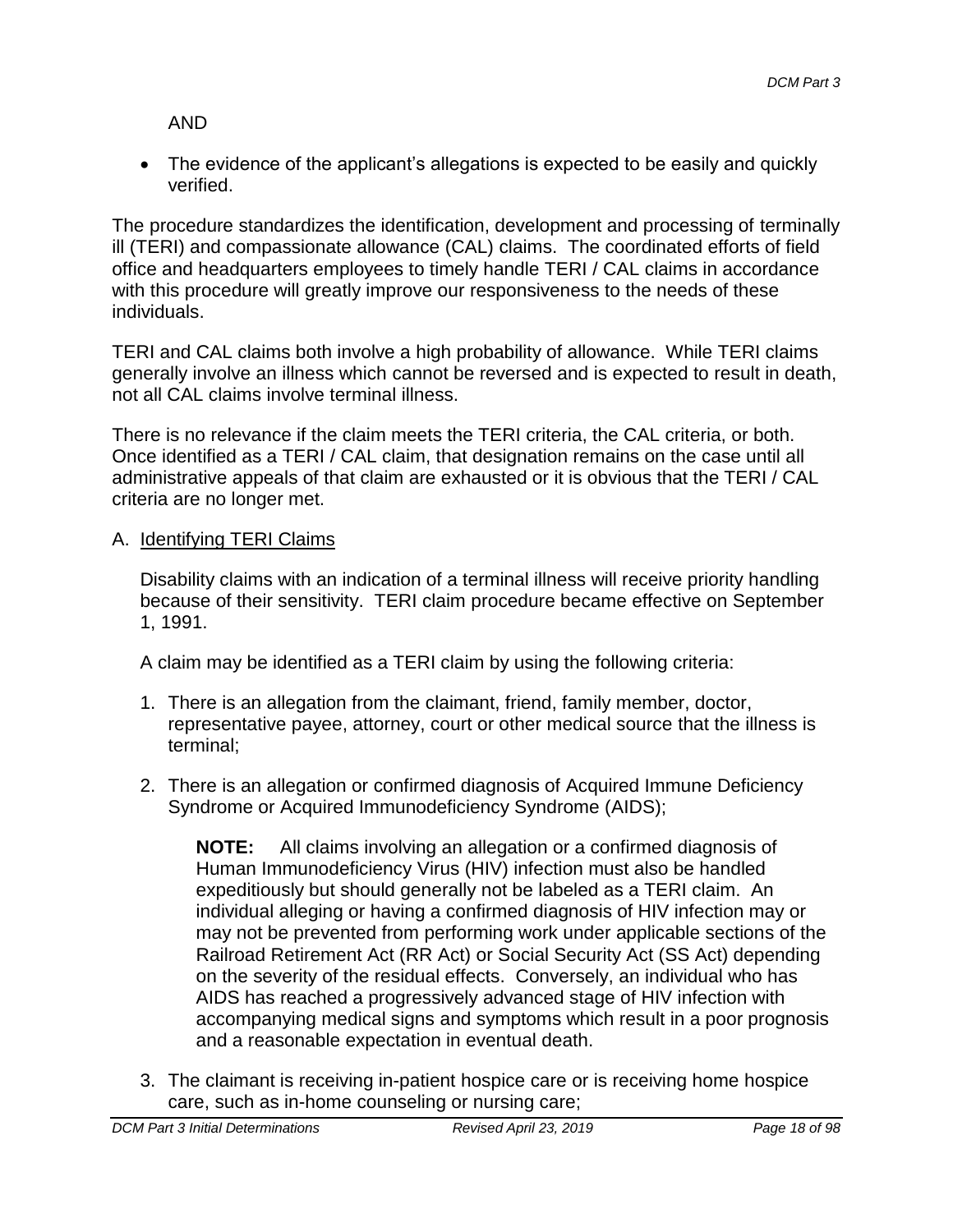- 4. There is an allegation or diagnosis of Amyotrophic Lateral Sclerosis (ALS), known as Lou Gehrig's Disease;
- 5. The claimant has a condition which medical records indicate is untreatable, cannot be reversed and is expected to end in death. These conditions would include but are not limited to the following:
	- a. Chronic dependence on a cardiopulmonary life-sustaining device;
	- b. Awaiting a heart, heart/lung, or bone marrow transplant (excludes kidney and corneal transplants);
	- c. Chronic pulmonary or heart failure requiring continuous home oxygen and the claimant is unable to care for personal needs;
	- d. A malignant neoplasm (e.g. cancer) which is:
		- $\triangleright$  Metastatic (has spread);
		- $\triangleright$  Stage IV (final stage);
		- $\triangleright$  Persistent or recurrent following initial therapy; or
		- $\triangleright$  Inoperable or unresectable.
	- e. An allegation or diagnosis of:
		- $\triangleright$  Cancer of the esophagus;
		- $\triangleright$  Cancer of the liver;
		- $\triangleright$  Cancer of the pancreas;
		- $\triangleright$  Cancer of the gallbladder;
		- $\triangleright$  Mesothelioma:
		- $\triangleright$  Small cell or oat cell lung cancer;
		- $\triangleright$  Cancer of the brain; or
		- Acute Myelogenous Leukemia (AML) or Acute Lymphocytic Leukemia (ALL).
	- f. Comatose for 30 days or more.

The above list **is not** intended to be all-inclusive. Rather, it should be used as general guidance in the identification of TERI cases. Other cases may be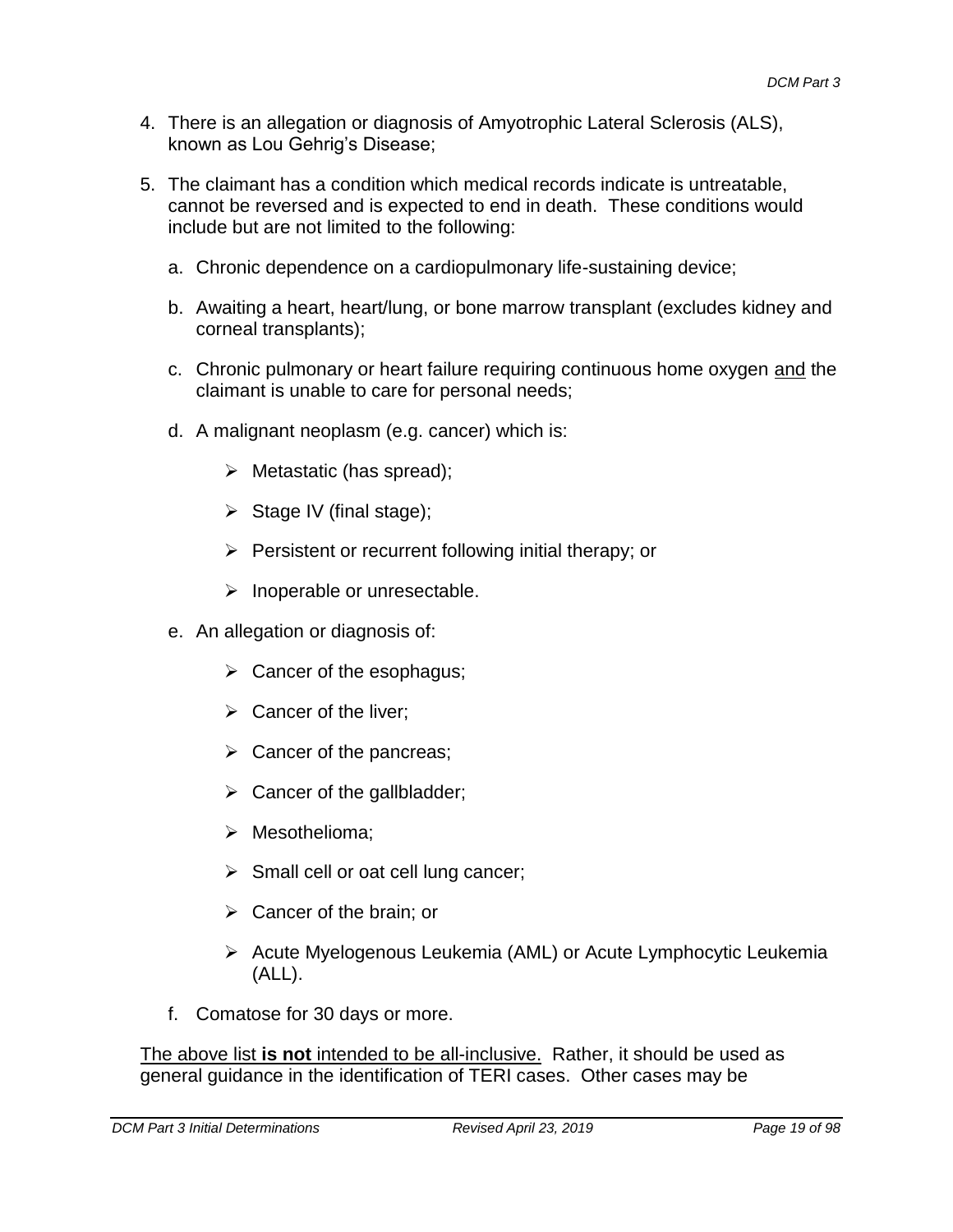considered TERI cases as long as the medical condition is untreatable and is expected to result in death.

Both field office and headquarters personnel are equally responsible for identifying TERI claims. DBD examiners should consult with a lead examiner or supervisor if, while adjudicating a disability claim, the examiner thinks that a case may qualify as a TERI case but has not been designated as such. A claim may also be identified and designated as a TERI claim during the reconsideration or appeals process when the evidence indicates a medical condition has developed or worsened as shown by the above guidance.

### B. Identifying CAL Claims

Compassionate Allowance is a Social Security Administration (SSA) initiative to quickly identify diseases and other medical conditions that invariably qualify under the Listing of Impairments (DCM 4.12; POMS DI 34001.000) based on minimal but sufficient objective medical information that is readily available and can be obtained quickly. The RRB adopted this initiative effective on January 15, 2009 as a way of providing for the needs of individuals whose medical condition is so serious that it obviously meets the disability standards. Accordingly, conditions in the CAL list may be considered when adjudicating all disability claims under the Social Security Act (SS Act) as well as Railroad Retirement Act (RR Act).

The list of conditions that SSA has developed under this initiative is a result of information received from internal and external medical, legal, and scientific professionals, the public, and disability claims specialists throughout the country. SSA is solely responsible for and continues to evaluate conditions to be included in or removed from the list. Accordingly, since SSA adds and removes impairments from the CAL list, refer to POMS DI 23022.080 for the most current list.

POMS DI 23022.080 contains web links to summaries of all the CAL conditions. The summaries include information about:

- Alternate impairment names, if any;
- A detailed description of affected body systems and how each impairment incapacitates an individual;
- Diagnostic tests that are usually performed, if any;
- Physical and/or mental findings generally associated with each impairment;
- Onset and progression;
- Treatments, if any; and
- Suggested evidence to support the claimed impairment.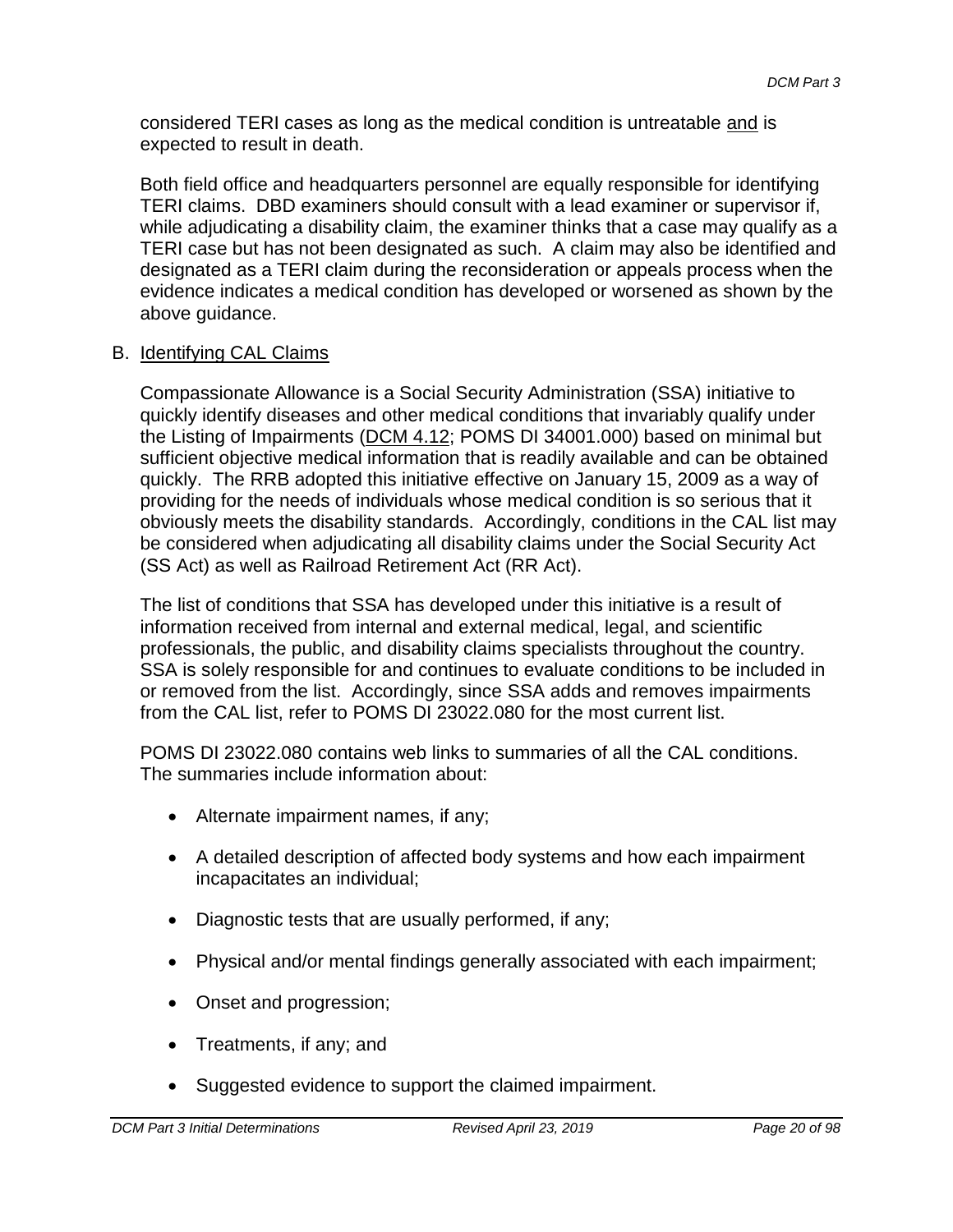The list of CAL conditions **is** all-inclusive and contains adult, child, and infant-related medical conditions. An individual can be rated disabled as a result of having any condition in the CAL list regardless of age presuming that individual continues to be affected by that condition and sufficient medical evidence to support the claim has been obtained.

Both field office and headquarters personnel are equally responsible for identifying claims involving conditions in the CAL list. Adjudicating personnel are required to check SSA's CAL list if you see evidence of a medical condition which you are unfamiliar with or do not recognize the name of a medical condition which the applicant claims to have or has been diagnosed as having. DBD examiners should consult with a lead examiner or supervisor if, while adjudicating a disability claim, the examiner thinks that a case may qualify as a CAL claim but has not been designated as such. A claim may also be identified and designated as a CAL claim during the reconsideration or appeals process when the evidence indicates a medical condition has developed or worsened as shown by the above guidance.

### C. General Handling, Development, Adjudication, and Disposition

The supervisor of the Initial Section of DBD (DBD-DIS) will secure the claim folder or have one created upon receiving notification from a field office that a TERI or CAL claim is being submitted. The claim folder will be marked with a special label (RRB Form G-20) marked "TERI / CAL CLAIM."

All TERI / CAL claims received in DBD will be controlled on Universal STAR (USTAR) using the appropriate USTAR code. (See FOM1 15120.5 for information about USTAR.) TERI / CAL claims shall be closed out on USTAR when a disability determination is effectuated **or** it is obvious that the TERI / CAL criteria are no longer met.

DBD rating examiners are to discuss with their lead examiners or supervisor if it appears that a claim no longer meets the TERI / CAL criteria. DBD lead examiners or supervisors shall decide when a claim no longer meets the TERI / CAL criteria. If it is decided that a claim no longer meets the TERI / CAL criteria, the lead examiner or supervisor will remove it from USTAR and the rating examiner will notify the field office via E-mail within 3 days that the claim no longer meets the TERI / CAL criteria. (See below for actions to take when a disability determination is effectuated.)

Once labeled as a TERI or CAL claim, all aspects of development, adjudication, coordination (including situations involving joint freeze and dual eligibility claims), and disposition require tight controls and expedited handling.

Despite being labeled as a TERI or CAL claim, sufficient medical and non-medical evidence and, if necessary, a medical opinion, is required to support a disability determination. Requests for both medical and non-medical development will be made by E-mail marked as "High Importance" to the field office that initially notified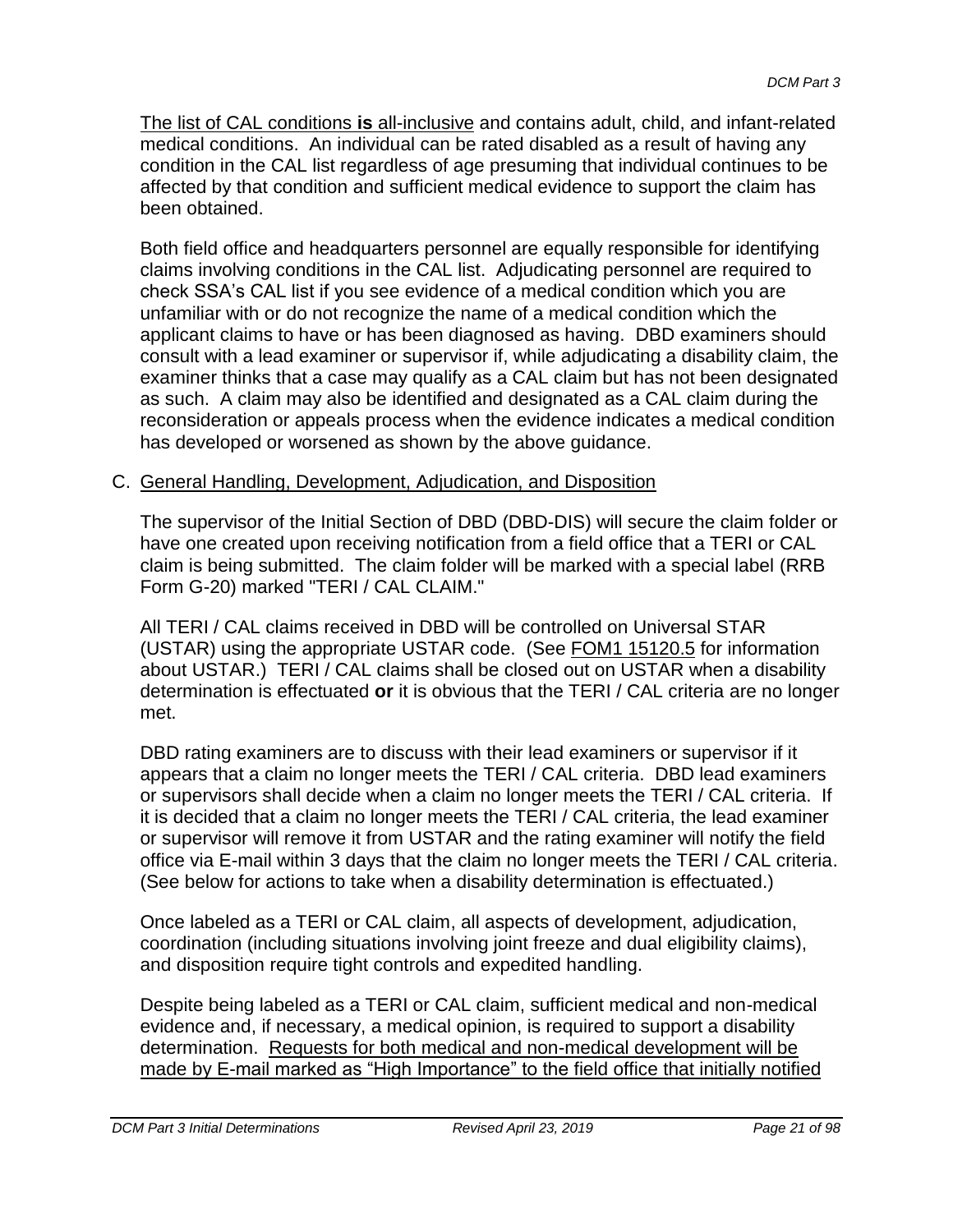DBD that a TERI / CAL claim was being submitted, even if it is not the same field office as the claimant's home field office.

Because the level of documentation differs for claims under the RR Act or SS Act, the adjudicator is only responsible for developing for information that is needed for the determination that (s)he is responsible for. If a TERI or CAL claim has not been previously adjudicated, efforts at development shall be limited to adjudication issues toward the disposition of the claim for a disability annuity. If the individual has already been approved for a disability annuity or full age and service annuity OR is not eligible for an annuity under the RRA, efforts at development shall be geared toward adjudication issues toward the disposition of the claim for disability freeze and/or Medicare coverage under the SS Act.

If required evidence is outstanding, DBD examiners and Reconsideration specialists are to follow the tracing schedule as shown in DCM 4.3.8 B by first checking Contact Log and any other online systems that are available to find out the status. All first requests for tracing will be made by the claims examiner or specialist via E-mail directed to the field office manager responsible for the claim. Second requests for tracing will be made by the claims examiner or specialist via E-mail directed to the responsible network office manager. All E-mails shall have a "High Importance" setting and be notated at the beginning of the message that it refers to a TERI or CAL claim.

Claim folders that are referred to medical consultants shall be designated by adjudicating personnel as "URGENT" and will be handled first by the reviewing doctors. All clerical functions including photocopying and typing will also be handled with priority.

TERI or CAL claims shall be notated as such in the Remarks section of OLDDS, the Remarks section of Form SSA-831, *SSA Disability Determination and Transmittal* (DCM 11 SSA-831), and at the beginning of the Summary of Medical Findings section of Form G-325B (*Disability Briefing Document*) (DCM 12.5.6.2) or Basis for Decision section of Form G-325.1 (*Disability Decision Rationale*) (DCM 11 G-325.1). Every effort will be made to expedite authorization of these claims.

After any final decision has been effectuated, the authorizer will deliver the claim folder back to the DBD rating examiner or Reconsideration specialist who will notify the responsible field office of that decision through E-mail within 3 days of authorization.

If the disability decision was a rating by DBD-DIS, the rating examiner will then deliver the USTAR control record sheet to the DBD-DIS lead examiner to close out the USTAR record and the claim folder to a lead examiner in the DBD-Disability Post Section (DBD-DPS) who will establish a new USTAR control record for the disability freeze (DF) or Medicare decision. After the new USTAR control record has been entered, the DBD-DPS lead examiner will then deliver the claim folder to the DBD rating examiner responsible for the DF or Medicare decision. DBD-DPS rating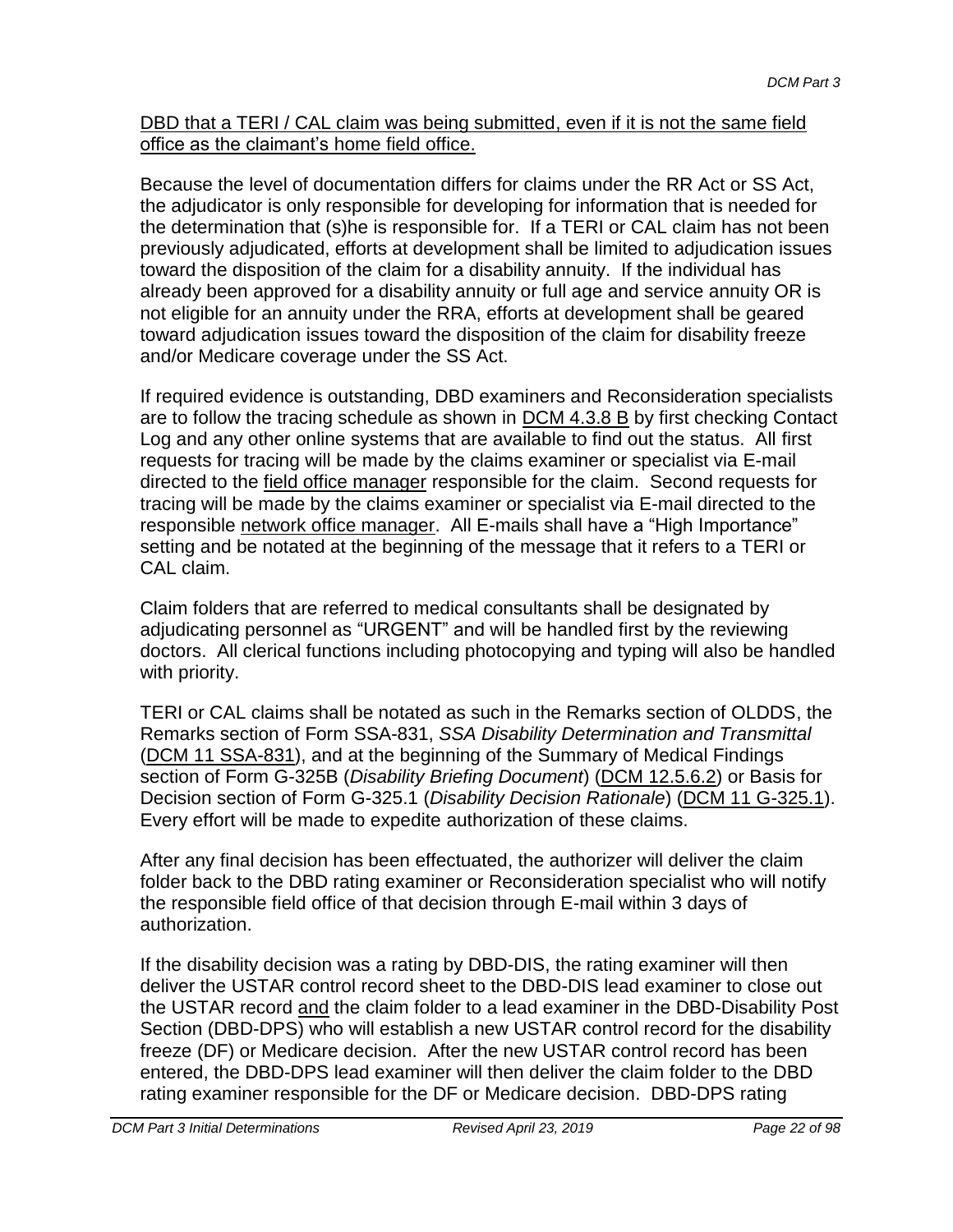examiners shall close the USTAR record after the DF or Medicare decision has been effectuated. In the Reconsideration Section, USTAR control records will be closed by the section supervisor.

If the disability decision was a rating by DBD-DPS or Reconsideration Section, expedite all appropriate actions to complete the case including:

- Establishing an appropriate CDR call-up, if necessary (See DCM 8.5.2 and 8.5.3 );
- Sending Form G-405 to the Medicare Section as an E-mail attachment (See RCM 11 G405).

Once DBD or Reconsideration Section has completed all actions to effectuate a TERI / CAL claim, forward the claim folder (with the appropriate route slip notated "URGENT - TERI / CAL Claim") to the appropriate headquarters section, if necessary, for any additional required actions or back to storage (i.e. Claim Files).

### **3.4.200 Effect of Railroad Work on the ABD for a Disability Annuity**

In some disability cases an employee will attempt a return to railroad work. This return to work can affect the ABD depending on when the disability application was filed and when the return to railroad work was attempted.

- If the return to railroad work occurs after the disability application if filed, the railroad work can be considered an unsuccessful work attempt (UWA). If the railroad work is considered an UWA, it would not have an effect on the annuity beginning date. However no annuity is payable for any month the annuitant was in compensated service.
- If the return to railroad work occurs before the disability application is filed, that railroad work is considered the employee's date last worked. This would mean the ABD could be no earlier than the day after the DLW.

# **3.4.201 Self-Employment Cases**

Self-Employment is work performed in a person's own business, trade or profession, rather than for an employer. While self-employment is not LPE, some activities claimed by the applicant as self-employment may actually be employment for someone else (e.g., salesman or domestic worker). A person is not self-employed if he works in an incorporated business. The corporation is the person's employer. The fact that an applicant has reported earnings as self-employment to the Internal Revenue Service does not make his work "self-employment." For more information on how to evaluate self-employment see DCM 10.4.5.

*DCM Part 3 Initial Determinations Revised April 23, 2019 Page 23 of 98* In disability cases, DBD must evaluate all past relevant work (see DCM 5.2.1) in order to determine SGA and whether or not substantial services were performed. Therefore, in disability cases, the field should secure an AA-4, Self-Employment and Substantial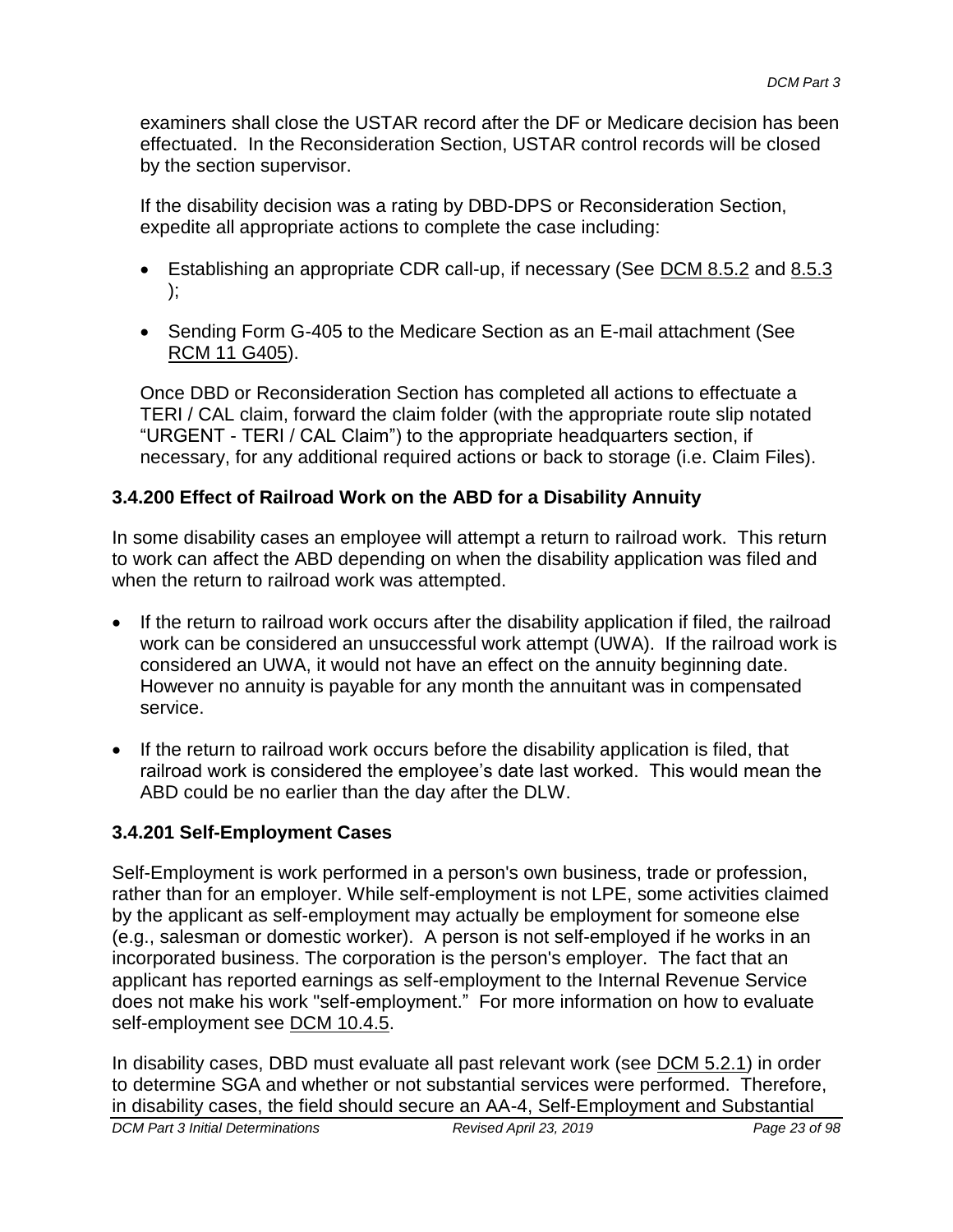Service Questionnaire, for work shown as self-employment. If the work does not affect C/C or LPE determination (e.g. the work covered on the AA-4 was performed more than 12 months before date last worked in RR or non-RR work), a determination by RBD or the field office is not necessary.

In some cases the information contained on the AA-4 will not be sufficient for an examiner to make a self-employment determination or may lead to the disability examiner having questions about the work being performed. In these instances, initial DBD examiners are to release Form G-252, Self-Employment/Corporate Officer Work and Earnings Monitoring to the applicant. The information provided on this form will provide additional information about the self-employed work being performed. See DCM 8.5.14 for additional information pertaining to Form G-252.

# **3.4.205 Wage Record Development During the Sequential Evaluation Process**

Accurate documentation and evaluation of a claimant's work history is vital to steps 4 and 5 of the sequential evaluation process (DCM 3.6.1) in disability claims under the Railroad Retirement Act (and all disability freeze/Medicare claims under the Social Security Act) and to prevent possible fraud and insure program integrity. When material inconsistencies (see DCM 3.4.206) appear in the documentation, the disability examiner must resolve them and explain the resolution in the rationale. The methods (example, DEQY, The Work Number (TWN)) to resolve these inconsistencies are to be used by the disability examiner. **Note**: Examiners must not use internet resources such as social media sites (example, Facebook) to resolve inconsistencies.

# **Detailed Earnings Query (DEQY)**

Disability examiners are required to obtain a Social Security Administration (SSA) Detail Earnings Query (DEQY) wage record for all Railroad Retirement Act disability claims and all Social Security Act disability claims when each claim is initially developed. Prior to May 4, 2015, paper DEQY wage record printouts were obtained and filed on the right side of the claim folder. Effective May 4, 2015 and later, DEQY wage record are obtained and sent directly to Imaging using the G-180MF, Mainframe Screen Capture. This process electronically sends screen captures directly to Imaging. Disability examiners must no longer print paper DEQY printouts.

**NOTE:** A DEQY provides detailed information from each source of income as reported by the Internal Revenue Service for any year since 1978.

A DEQY must be obtained covering the 15-year time span shown in DCM 5.2.9.

General information about SSA's computer system and databases is found in RCM 19.2 Specific instructions how to access and logon to SSA's main screen is shown in RCM 19.2.5. Specific instructions how to access a DEQY is shown in RCM 19.2.15 D.

The following "details" should be obtained when completing a DEQY request:

**Covered Details** 

*DCM Part 3 Initial Determinations Revised April 23, 2019 Page 24 of 98*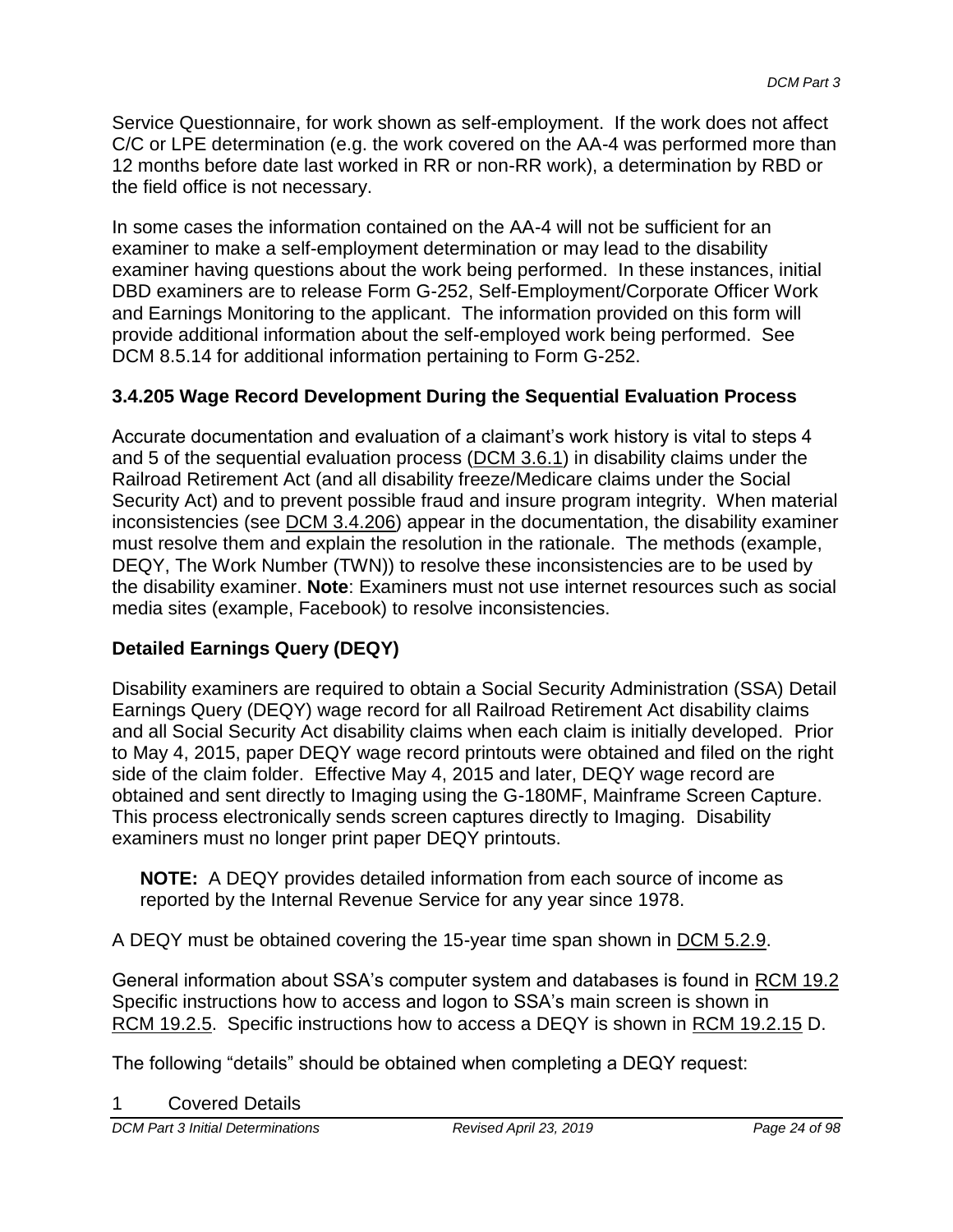- 2 Self-Employment
- 4 All Non-Covered Details
- 7 Special Wage Payment
- 8 Employer Address

Disability examiners should be mindful of possible changes in a wage record from approximately February 1 until June 30 of each year as a result of earnings information posted from the Internal Revenue Service (IRS). EDMA should be routinely checked and compared to the DEQY to see if there were any changes in the amount of income in the previous year before authorizing a disability determination. If any EDMA screen prints are necessary for documentation in the case, the EDMA screens must be electronically sent directly to imaging using the G-180MF screen capture process. In addition, SSA's SEQY can also be review to identify and compare earnings, and SEQY screens should be sent to imaging using the G-180MF screen capture process.

### **The Work Number (TWN)**

The Work Number (TWN) allows the RRB to obtain income verification reports that contain basic employment information about an individual's job, title and employment status, as well as income. TWN provides the most recent income information since it is posted real-time to the TWN website. Income earned and posted within the year (i.e., past 12-16 months) should be shown on TWN. TWN is used in conjunction with other sources reporting income (earnings or wages) information (example, DEQY, EDM, and SEQY) which will enable us to obtain both past and recent income information.

Effective July 19, 2018, disability examiners must obtain and verify employment and income from TWN for all active and inactive status employers that are not on the DEQY and have not been reported on Form G-251, *Vocational Report*, prior to (just before) submitting a case for authorization. Information obtained from the TWN employment and income report must be taken into consideration when determining eligibility for disability benefits. Prior to this date, disability examiners were required to obtain and verify employment and income from The Work Number (TWN) for all Railroad Retirement Act disability claims and all Social Security Act disability claims when each claim was:

- Initially developed (upon case receipt or assignment); and
- Prior to (just before) the final disability decision is rendered to either award or deny.

TWN employment and income reports display a variety of information which includes, but is not limited to:

Employee Name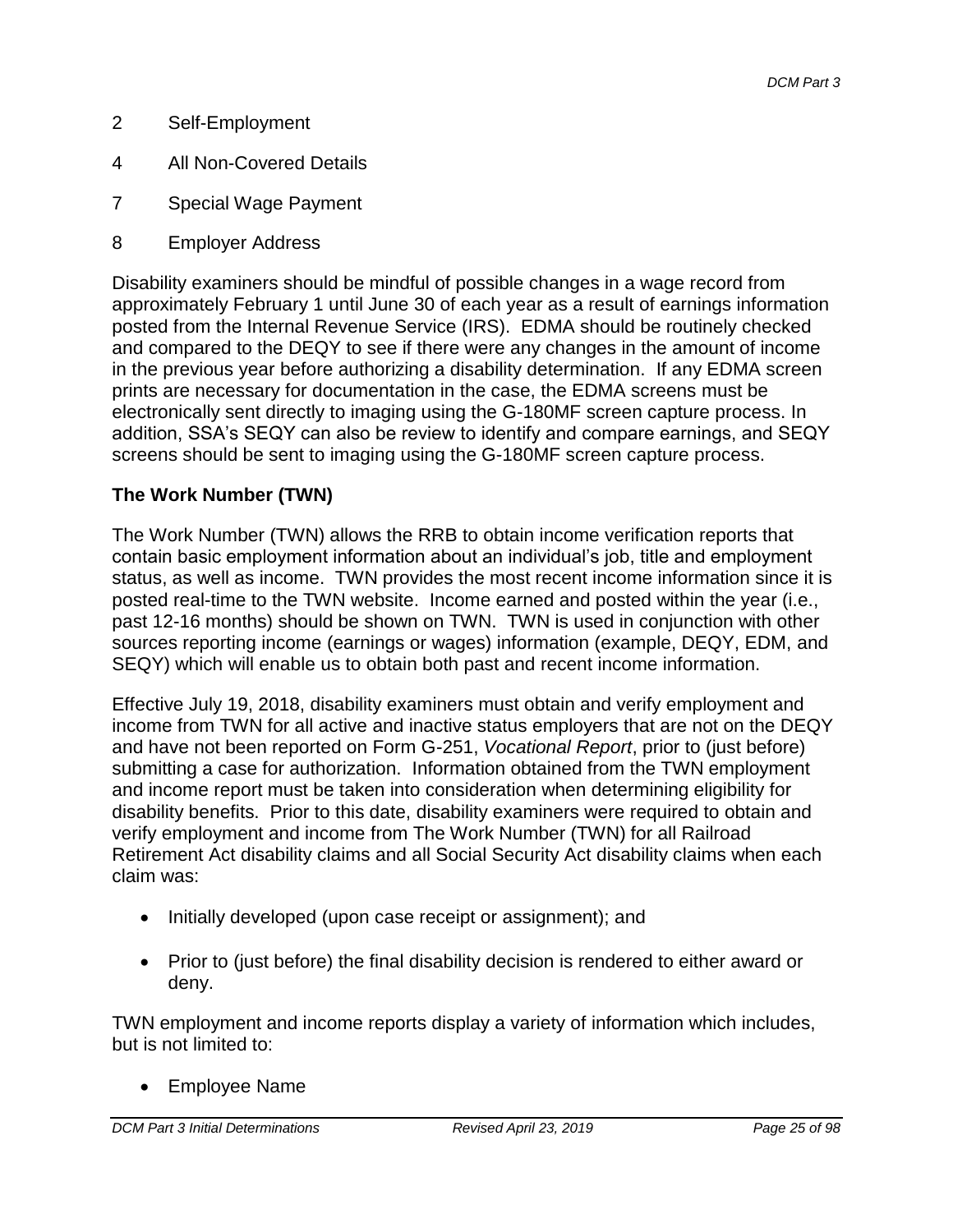- Employer Name
- Most recent hire date
- Termination date (if no longer employed)
- Job Title
- Rate of Pav
- Gross Earnings for current year, including base pay, overtime, bonuses, and commissions
- Total Net Earnings
- Hours Worked
- Average Hours Worked/Pay Period
- Workers' Compensation information

**Note:** Employment and income verification reports from TWN are not required when the only employer is a railroad employer and the railroad employer is listed on EDM, for inactive employers that are listed on the DEQY, or for cases that are denied due to 1) non-severity of all impairments; 2) failure to meet the 12 month duration requirement; 3) ability to perform past relevant work; and 4) application of medical vocation rule (i.e., generally a younger individual between ages 18-49).

If an error messages is received when initiating a TWN lookup, the DBD examiner should make at least two attempts to obtain the information. If the DBD examiner continues to receive an error message, he/she should consult with the supervisor, lead or other staff designated by the management official for resolution.

### **Cost to Use TWN**

There is a **cost for each lookup using TWN**. Since each disability case requires a TWN lookup (prior to submitting for authorization), except as noted above, there should be a minimum of at least one lookup cost for each case. The RRB incurs a charge for each employer (non-railroad and railroad) that you select to view the detailed information.

### **Example**

RRB is charged \$9.72 for each employer lookup. An applicant has three active employers, the RRB will be charged a total of \$29.16 for that case (\$9.72 x 3 employers x 1 lookup). As such, disability examiners should not do any unnecessary additional TWN lookups since this increases the total cost to use TWN per case.

For more information on how to access TWN, the cost and how to obtain employment/income information disability examiners should follow the steps outlined in [FOM 15155.15.](http://rrbsharepoint/sites/Pub/FOM/Art15/Documents/FOM1_15155.pdf#SEARCH=15155.15)

### **Use of TWN for Recent Earnings**

TWN should be used for all active non-railroad employment and all inactive non-railroad employment that are not listed on the DEQY.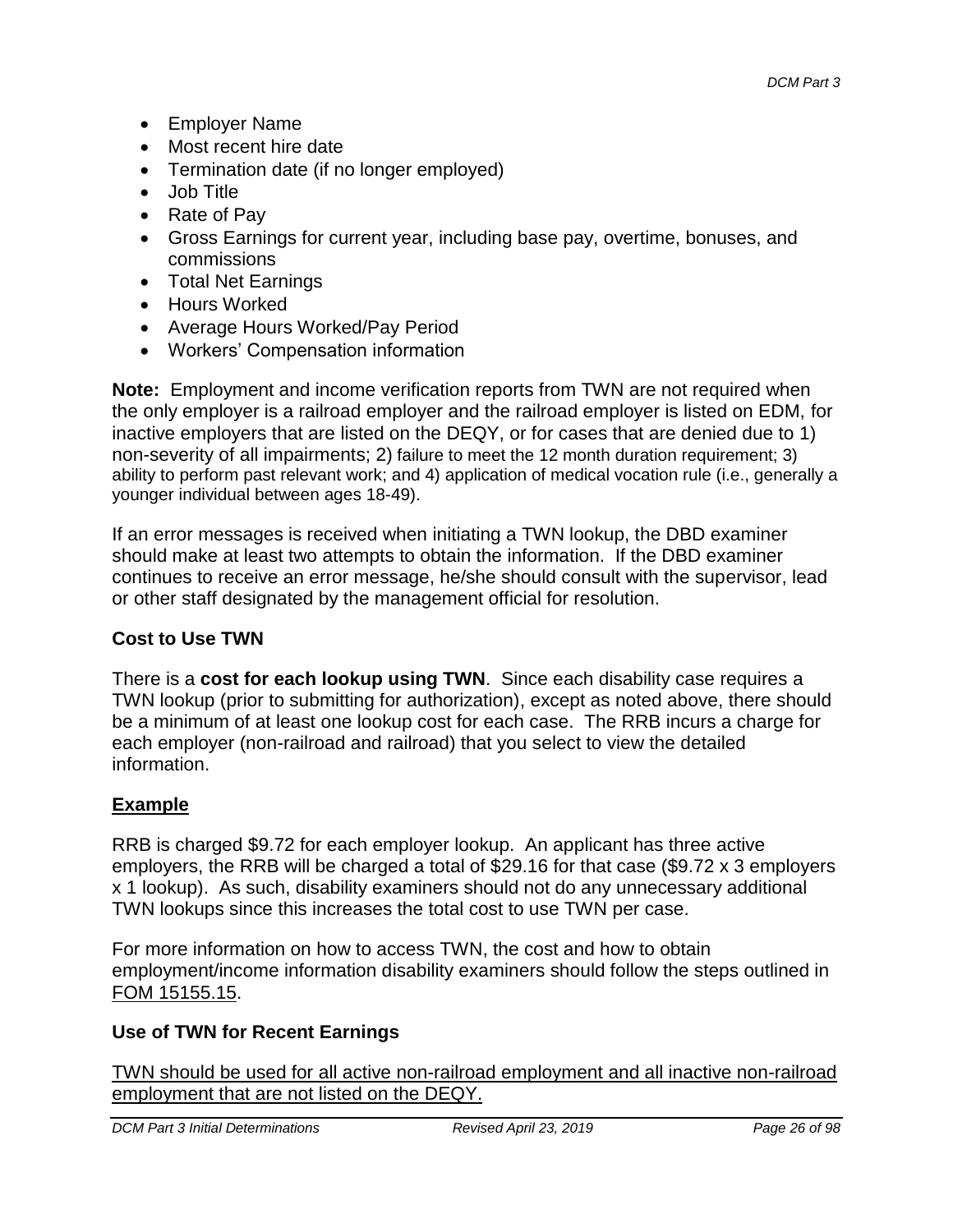**Case Development** - The disability examiner should obtain a DEQY, EDM and TWN to verify employment and income. These reports must be reviewed with the AA-1 and AA-1D application and G-251, Vocational Report, for any inconsistencies.

### **Example**

John Smith files an AA-1 and AA-1D for a disability annuity in April 2018. Upon receipt of the disability case for adjudication in May 2018, the DBD examiner should obtain a DEQY through 2017 (the probability is that earnings through 2016 not 2017 will be shown on DEQY). Prior to submitting the disability case for authorization, the DBD examiner must review TWN for t recent earnings. The information obtained from TWN should be evaluated to determine if there are any inconsistencies that need to be resolved (example: recent earnings from an employer not listed on the AA-1 or AA-1D). Specifically, if non-medical factors submitted by the applicant are inconsistent with DEQY, EDM, TWN, additional development should be considered. For more information on how to resolve inconsistencies see [DCM 3.4.206](http://rrbsharepoint/sites/Pub/DisMan/DCM/Documents/DCM_Part_3.pdf#SEARCH=3.4.206).

**NOTE:** If the disability examiner accesses TWN and there are no active employers shown on the TWN screen, the examiner should image the screen using the G-180WC, Website Screen Capture, to document that they reviewed TWN. There is no cost for viewing this screen.

### **Example**

Using the example from above, the DBD examiner completes medical and non-medical development and determines that the case is ready to be rated in July 2018. The DBD examiner should request a DEQY through 2017 (probability is that earnings through 2017, instead of 2016, will now be shown on DEQY). Prior to submitting the disability case for authorization, the DBD examiner must also review to ensure that no additional earnings have been reported. If additional earnings have been reported, consider if case should be denied. (For more information on compensated service, see [DCM](http://rrbsharepoint/sites/Pub/DisMan/DCM/Documents/DCM_Part_3.pdf#SEARCH=3.2.6) 3.2.6. Refer to the NOTE above regarding no employer shown on TWN. For more information on how to resolve inconsistencies see [DCM 3.4.206.](http://rrbsharepoint/sites/Pub/DisMan/DCM/Documents/DCM_Part_3.pdf#SEARCH=3.4.206)

Upon receipt of the disability case for review, the Disability Post examiner must confirm that the Initial Disability examiner reviewed TWN in order to identify any inconsistencies prior to authorization. The Disability Post examiner can confirm by checking Imaging for TWN screens and either the G-321, *Employee Initial Rating Checklist*; or G-321A, *Widow/Child Information Checklist*. Note: If the TWN results indicate "SSN Not Found", the Disability Post examiner should check TWN to verify results. **Note:** If the case is returned to the DBD initial examiner and resubmitted for authorization, the DBD initial examiner must obtain a new TWN report if it has been three months since the last TWN report was obtained.

**Send copies of all TWN reports to Imaging using the G-180WC, Website Screen Capture.** This process electronically sends screen captures directly to Imaging for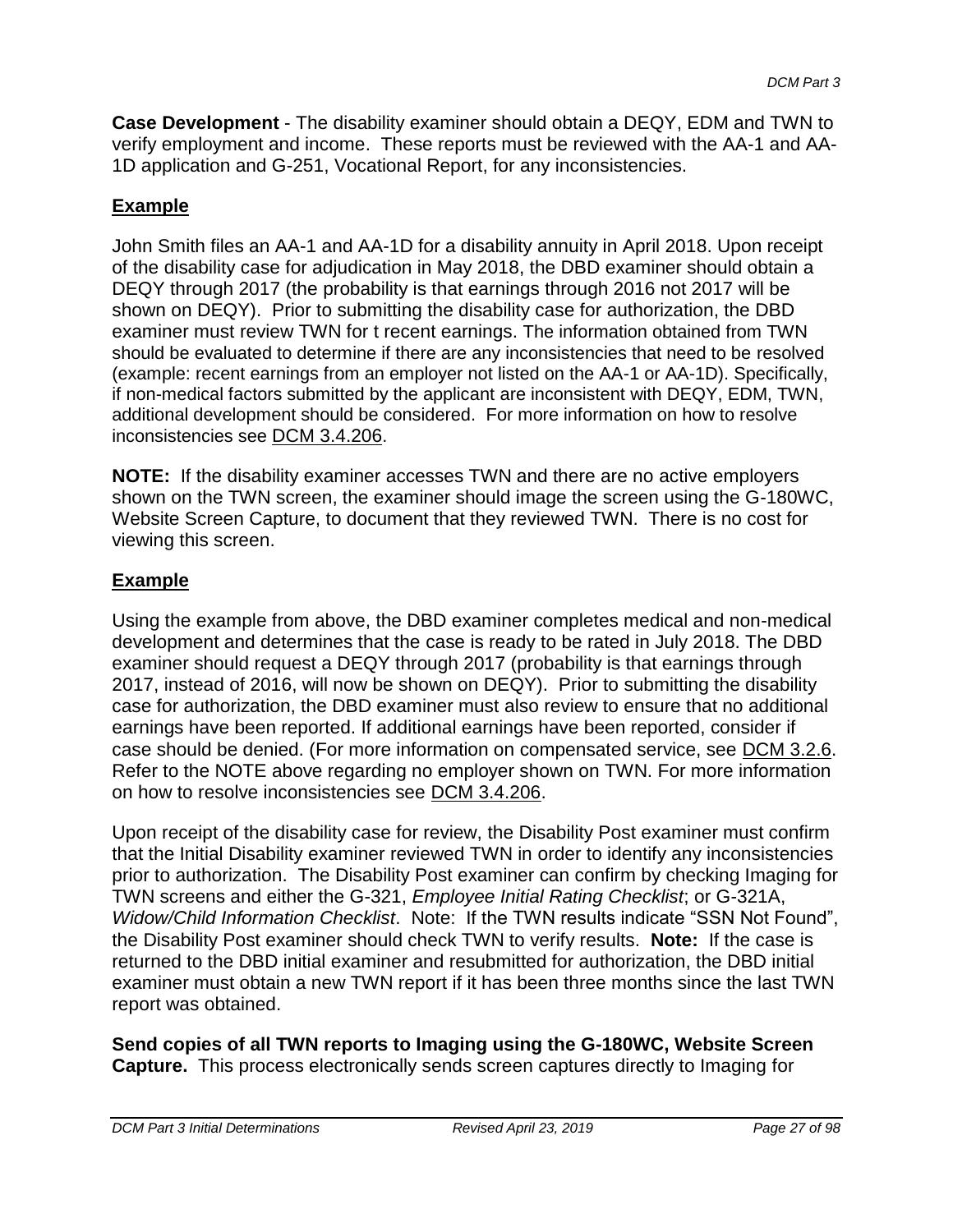documentation and reference. Disability examiners should not print TWN reports. For more information on how to image, see [FOM 15155.30.](http://rrbsharepoint/sites/Pub/FOM/Art15/Documents/FOM1_15155.pdf#SEARCH=15155.30)

### **3.4.206 Assessing the Applicant's Wage Record and Job Information**

The disability case should be reviewed to determine whether the work history and wage record are generally consistent for the purpose of determining past relevant work (PRW). (DCM 5.2.1) All evidence must be considered.

Remember when evaluating an applicant's work activity for substantial gainful activity (SGA) purposes, be concerned with only those earnings that represent the individual's own productivity [\(DCM 10.4.4\)](http://rrbsharepoint/sites/Pub/DisMan/DCM/Documents/DCM_Part_10.pdf#serach=10.4.4) or whether the work represents an unsuccessful work attempt (DCM 10.5.3).

### A. Wage Record And Job Information That Is Generally Consistent

In this scenario, the applicant's reported occupations on Form G-251 generally coincide with the employers in the wage record. Earnings information shown on the applicant's forms/applications and other sources reporting income (example, DEQY, TWN, etc.) are consistent and show no material discrepancies. Since all information is generally consistent, no further action is necessary for assessing job information.

#### B. Wage Record And Job Information That Is Not Generally Consistent

Inconsistencies between the applicant's reported occupations on Form G-251 and the wage record must be reconciled only when they are material.

"Material inconsistency" is defined as the existence of evidence which reasonably prevents a disability adjudicator from making a sound disability decision regarding work history or if determining if a job should be considered PRW. Usually, this occurs when there is a significant unexplained omission or difference in the time frame that the applicant claims to have or not have worked in an occupation compared to the time frame which the wage record shows he/she was employed or self-employed. However, all reasonably questionable situations which may affect the disability decision require reconciliation of the wage record and occupational evidence regardless of the circumstances.

If material inconsistencies still exist after reasonable reconciliation efforts to contact the parties involved, the examiner should utilize other sources of job information to resolve the inconsistencies (DCM 5.2.2). Disability examiners are cautioned to not use data in the Dictionary of Occupational Titles (DOT) to fill in missing information about specific job at one workplace because the data in the DOT may represent an aggregate of the requirements of a job as workers perform it at a number of different workplaces. Also, internet resources such as social media (example, Facebook) sites must not be used to resolve inconsistencies.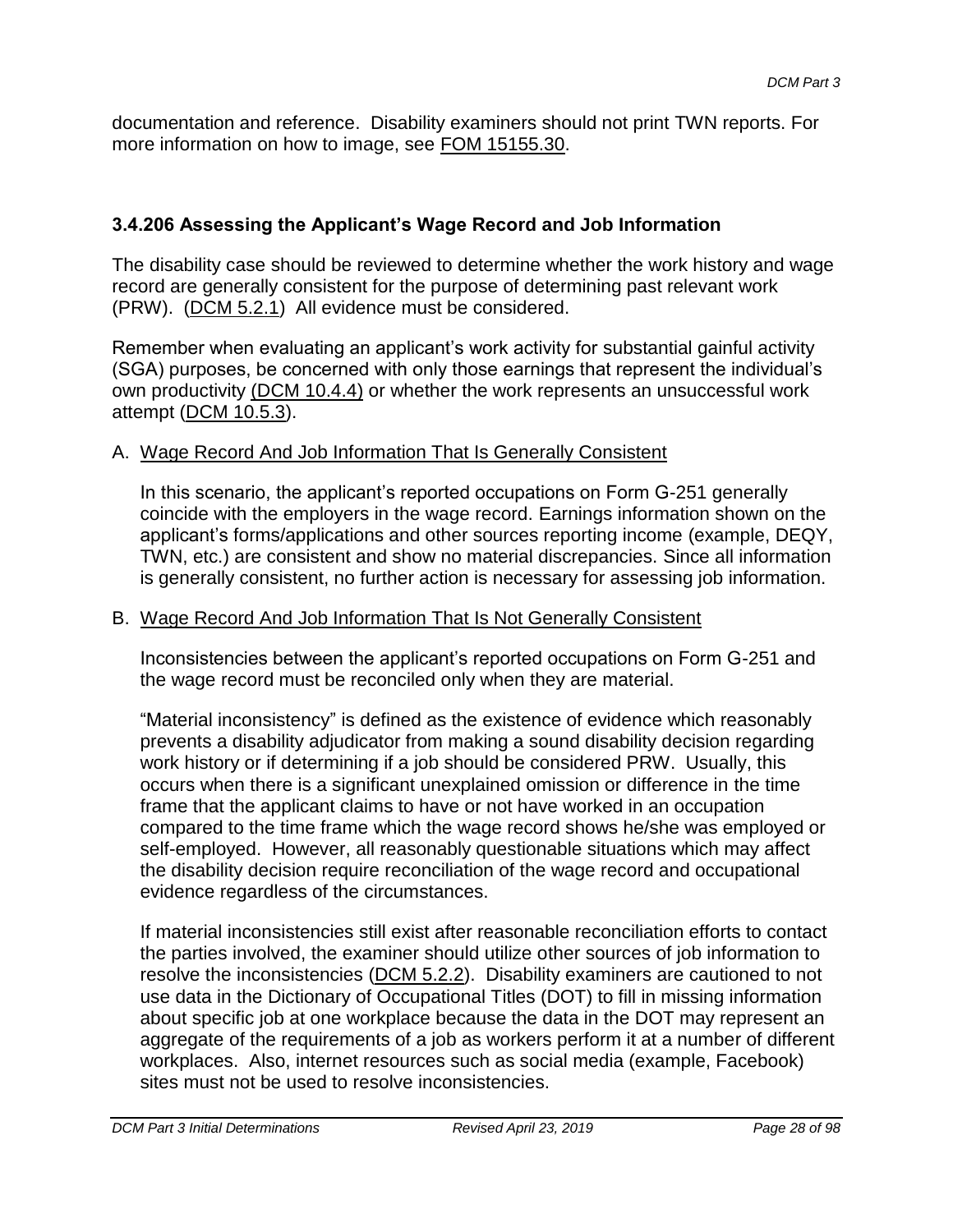**EXAMPLE:** An applicant indicates on Form G-251 that their only work in the 15 year relevant period was in non-railroad employment as a truck driver from July 2004 until April 2008 and as a carpenter from May 2008 until their claimed disability began in February 2012. The applicant's claim is being adjudicated in June 2012.

The applicant's DEQY wage record shows that they received income exceeding the SGA level from:

Freight Van Lines from 1997 until 2001,

School District 1 from 1999 until 2002,

World Truck Delivery from 2004 until 2008, and

Home Remodelers, Inc. from 2008 through 2011.

It also shows that the applicant received \$5,615 in income from McDonalds in 2003. It does not show any income earned in 2012.

It is reasonable to conclude that the applicant claimed occupation as a truck driver from July 2004 until April 2008 was for World Truck Delivery and their claimed occupation as a carpenter from May 2008 until February 2012 was for Home Remodelers, Inc. Therefore, a material inconsistency does not exist regarding this work.

However, material inconsistencies exist regarding the SGA earnings for Freight Van Lines from 1997 until 2001 and School District 1 from 1999 until 2002 as well as the possible SGA earnings for McDonalds in 2003.

Since the applicant didn't provide occupational information on Form G-251 about work for those employers, reasonable development for this information is required before the case is authorized.

Regarding the work for McDonalds, documentation would be sufficiently developed if it is reasonably shown that the time frame which the applicant worked would likely represent SGA or not. If the average monthly earnings are reasonably shown to be SGA, then the documentation would also be sufficiently developed if the G-251 reasonably provides adequate information by which to make a PRW decision. (See DCM 10.4 for information regarding SGA.) In this example, we would need to know how long the applicant worked for McDonalds in 2003. If the applicant worked 7 months or fewer in 2003, the income is likely SGA (because SGA in 2003 was \$800/month; \$800 x 7 months = \$5,600) and we would then need to consider the occupational information on Form G-251 to determine if that work could be considered PRW.

Lastly, unless there is evidence that the applicant may have worked in an occupation other than as a carpenter which may be considered PRW or for an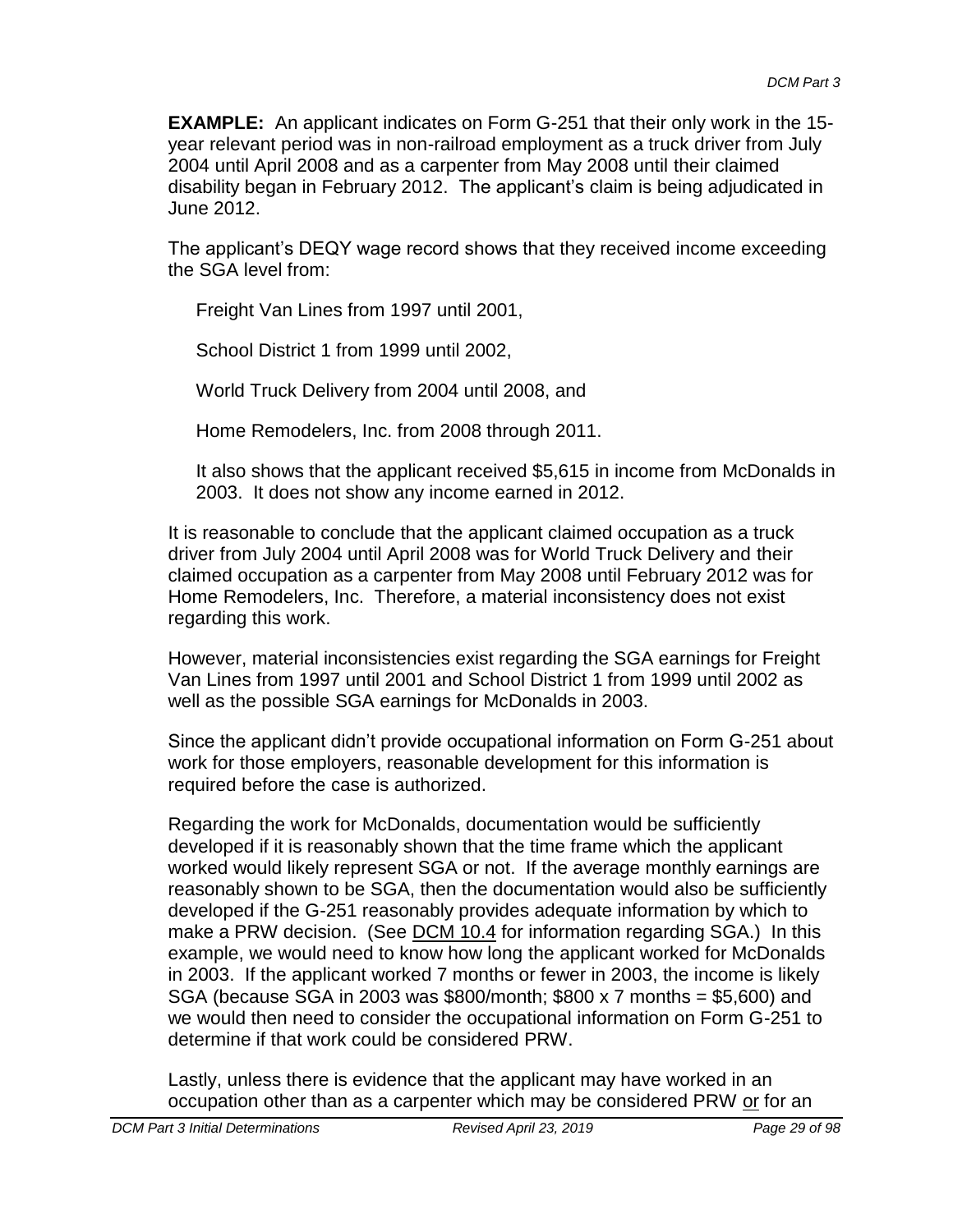employer in 2012 other than Home Remodelers, Inc., there is no material inconsistency because it is clear that their occupation as a carpenter is considered PRW regardless of whether the 2012 earnings were posted to their wage record.

### **3.4.300 Review and Authorization of Disability Determinations**

All disability determinations are required to go through the disability review process. This includes initial Occupational and T&P disability claims under the Railroad Retirement Act as well as disability freeze (DF) claims under the Social Security Act. Joint DF claims are reviewed and signed by staff at Great Lakes Program Service Center (PSC) of the Social Security Administration (SSA). This action satisfies the review requirement; therefore, these claims do no need to go through the DBD review process. In addition, continuing disability review (CDR) determinations in the Disability Benefits Division (DBD) and Reconsideration Section must be reviewed by a second individual before the determination is authorized and ultimately processed into the appropriate RRB systems. The authorization process is a team effort. Sometimes a reviewer may or may not agree with an adjudicating examiner's disability determination. In addition, although a reviewer may agree with an adjudicating examiner's disability determination, sometimes he/she may identify adjudicative issues which should be addressed by the adjudicating claims examiner before a disability determination is authorized and processed into a RRB system. After a disability claim has been submitted into the authorization process for review, adjudicating examiners and reviewers must be willing to listen and work together, when necessary, toward the goal of validating an accurate disability determination.

Instructions for handling disability claims authorization in the Reconsideration Section are found in DCM 7.1.5.

### **3.4.301 Guidelines For Preparing And Authorizing Disability Determinations**

The adjudicating and reviewing examiners should use the following guidelines when preparing an award for authorization. These guidelines will aid in producing quality work and make it easier for the reviewer to authorize the award. In general, remember to examine the evidence, medical opinions, rationale, OLDDS screens, determination letters, and all other documentation for sufficiency and/or accuracy.

In no way do the following guidelines encompass all possible considerations when adjudicating or reviewing a disability determination. Specific issues include but are not limited to:

### 1. Documents

- Are the application and ancillary documents properly signed?
- In the situation of an occupational disability claim, has it been 30 days since Form G-251A was released?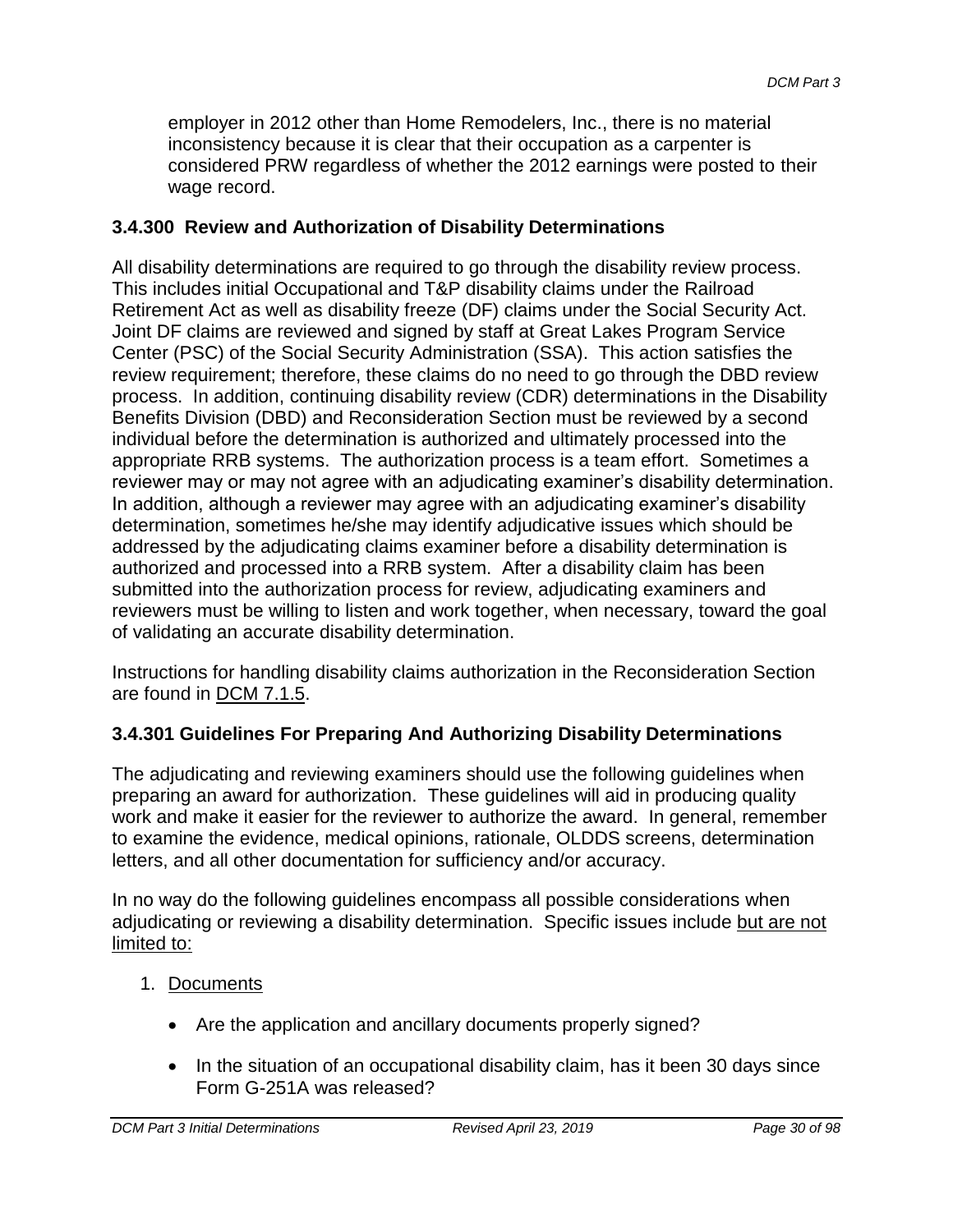- Have sufficient proofs been provided or ordered if there is an issue of annuity eligibility?
- Have all contract examinations and medical opinions been paid for or cancelled as appropriate?
- Have all forms or other permanent documentation been sufficiently completed to allow anyone reviewing the case in the future to reasonably understand the determination or actions taken?
- Have all documents, information, and correspondence produced for the public been written in a clear and easily understood manner following the guidelines in the Plain Writing Act of 2010?
- 2. Impairment severity
	- Is the impairment severe?
	- In the situation of an occupational disability claim, has the railroad medically disqualified the employee from performing his or her regular railroad occupation?
	- In the situation of a disabled widow claim, does the medical evidence sufficiently show that disability began before the end of the prescribed period? (DCM 3.7.6)
	- In the situation of a disabled child claim, does the medical evidence sufficiently show that disability began before he/she attained age 22?
- 3. Impairment duration
	- Will the impairment last a continuous period of at least 12 months or is it expected to result in death?
- 4. Work activity and earnings
	- In the situation of an occupational disability, has the correct job been selected as the regular railroad occupation? (DCM 3.2.2)
	- Has/Is the individual worked/working in compensated railroad service?
	- Has a DEQY or The Work Number (TWN) report been obtained and documented for each type of disability determination? (DCM 3.2.205)? (Prior to May 4, 2015, the paper DEQY printout was filed down on the right side of the claim folder. Effective May 4, 2015 and later, DEQY screens are electronically sent directly to Imaging). (Effective May 12, 2017, send copies of all TWN reports to Imaging using the G-180WC, Mainframe Screen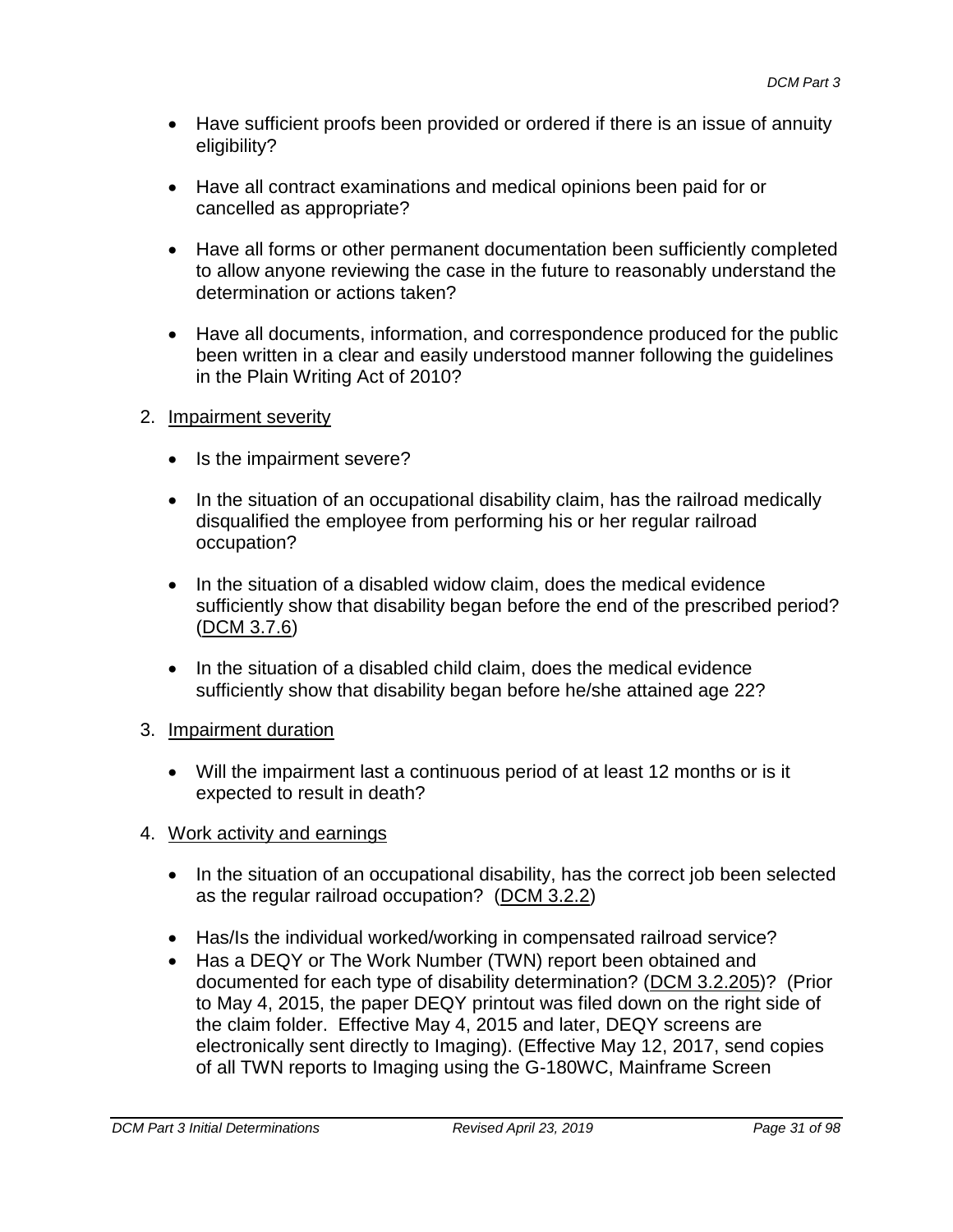Capture. Has/Is the individual worked/working in substantial gainful activity (SGA)? (DCM 10.4)

- In the situation of a disabled child claim, does the evidence show that the disabling impairment has prevented SGA continuously since attaining age 22? If not, does the evidence show that the child was unable to engage in SGA for a continuous period of time of at least 12 months since attaining age 22, but by the time the determination is made, improvement occurred and is no longer disabled (i.e. closed period of disability)?
- Has/Is the individual worked/working in self-employment or employment outside of the railroad industry?
- Has/Is the individual worked/working for a family-owned, controlled or managed business, including a business operated, managed, or owned by him/herself, a family member, friend, or close associate, whether for pay or not, and without regard to how the business is organized (e.g. sole proprietorship, partnership, corporation, limited liability corporation (LLC), etc?
- In the situation of railroad employee claiming a disability, has/is the individual earned/earning income in excess of the applicable disability work deduction threshold after his/her alleged onset date and/or annuity beginning date?
- Are there any special circumstances which allow the individual to work despite the presence of an impairment(s) which could be disabling? (DCM 10.4.4 A, DCM 10.5.3)
- Has all past relevant work (PRW) been properly documented and considered in the disability determination? (DCM 3.4.206; DCM 5.2)
- Has evidence of a settlement, judgment, or jury verdict involving pay for time lost involving railroad service been sufficiently been developed?
- $\bullet$  Is the employee insured for a disability freeze? (DCM 6.3.2)
- 5. Multiple impairments
	- Are multiple but unrelated severe impairments involved? (DCM 4.9.3 B)
	- What is the combined effect of multiple concurrent severe impairments?
	- What is the effect of multiple unrelated impairments which do not last for the same period of time?
- 6. Change in medical condition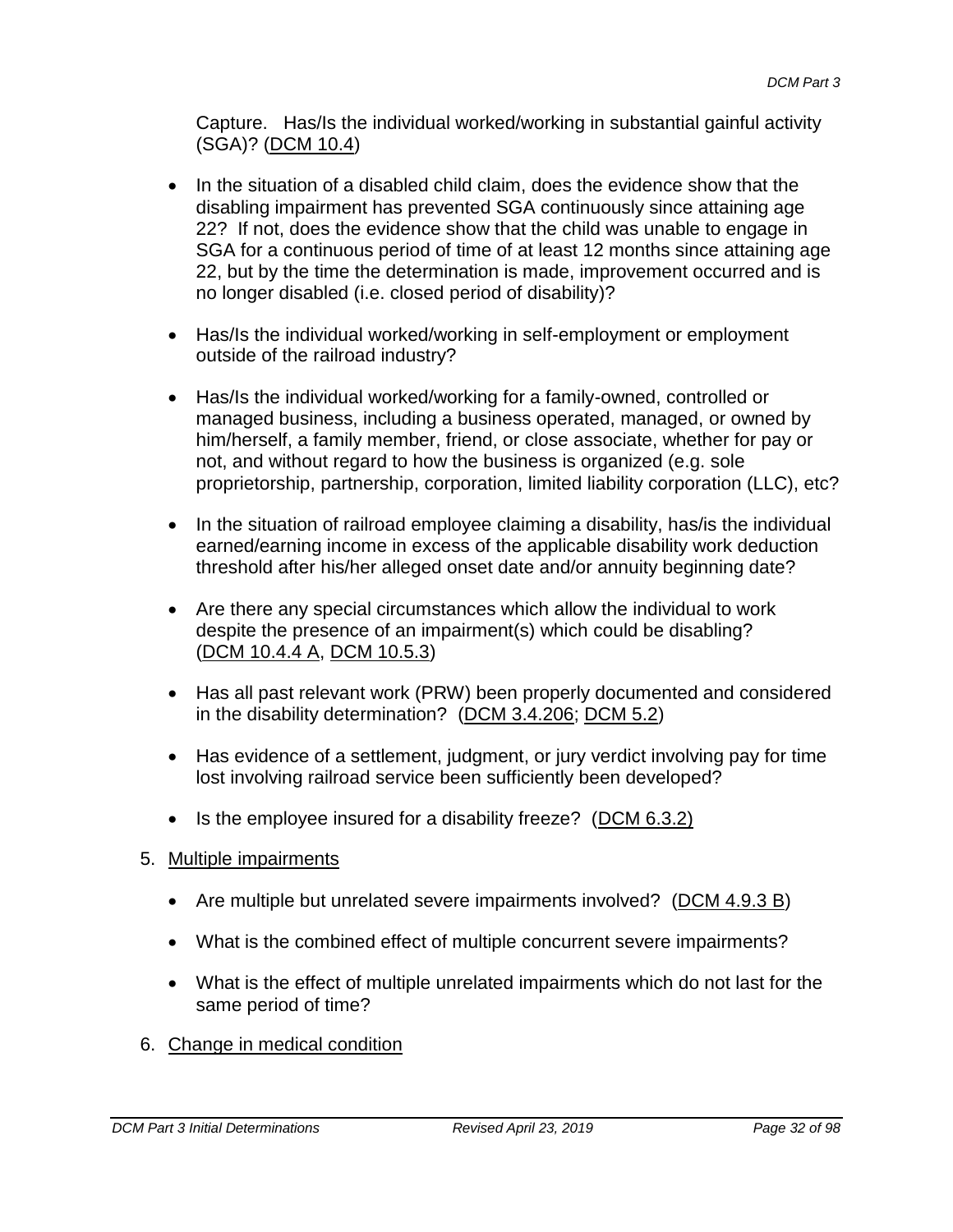- Has the medical condition significantly improved or worsened? Has it generally remained the same?
- Is the claimant's condition likely to improve but the evidence insufficient to establish that (s)he could be expected to return to work within 12 months of onset? (DCM 4.3.7)
- 7. Sufficiency of medical evidence and non-medical information
	- Does the medical documentation sufficiently and reasonably support the proposed disability determination?
	- Are there sufficient medical reports from or attributable to acceptable medical sources? (DCM 4.2)
	- Have all medical-related reports which reasonably support a disability determination from or attributable to unacceptable medical sources been given due consideration?
	- Has all non-medical information been given due consideration and does it reasonably support the disability determination being proposed?
- 8. Alleged limitations
	- Have pain, fatigue, credibility, and other related issues been considered?
	- Have activities of daily living been considered when necessary?
- 9. Residual Functional Capacity (RFC)
	- Does the RFC assessment appear reasonable based on the medical evidence and other related issues?
	- Have all medical source opinions regarding a claimant's ability to do workrelated activities, ability to reason, or make occupational, personal, or social adjustments, despite the claimant's impairment(s), been considered based on the medical evidence and other related issues?

### 10. Sequential Evaluation

- Was the correct sequential evaluation process followed according to the standards for the type of claim for initial benefits or CDR?
- Has the Dictionary of Occupational Titles (DOT) been checked to find all PRW as it is commonly performed in the national economy? Have printouts of jobs in the DOT been placed in the claims folder?

#### 11.Rationale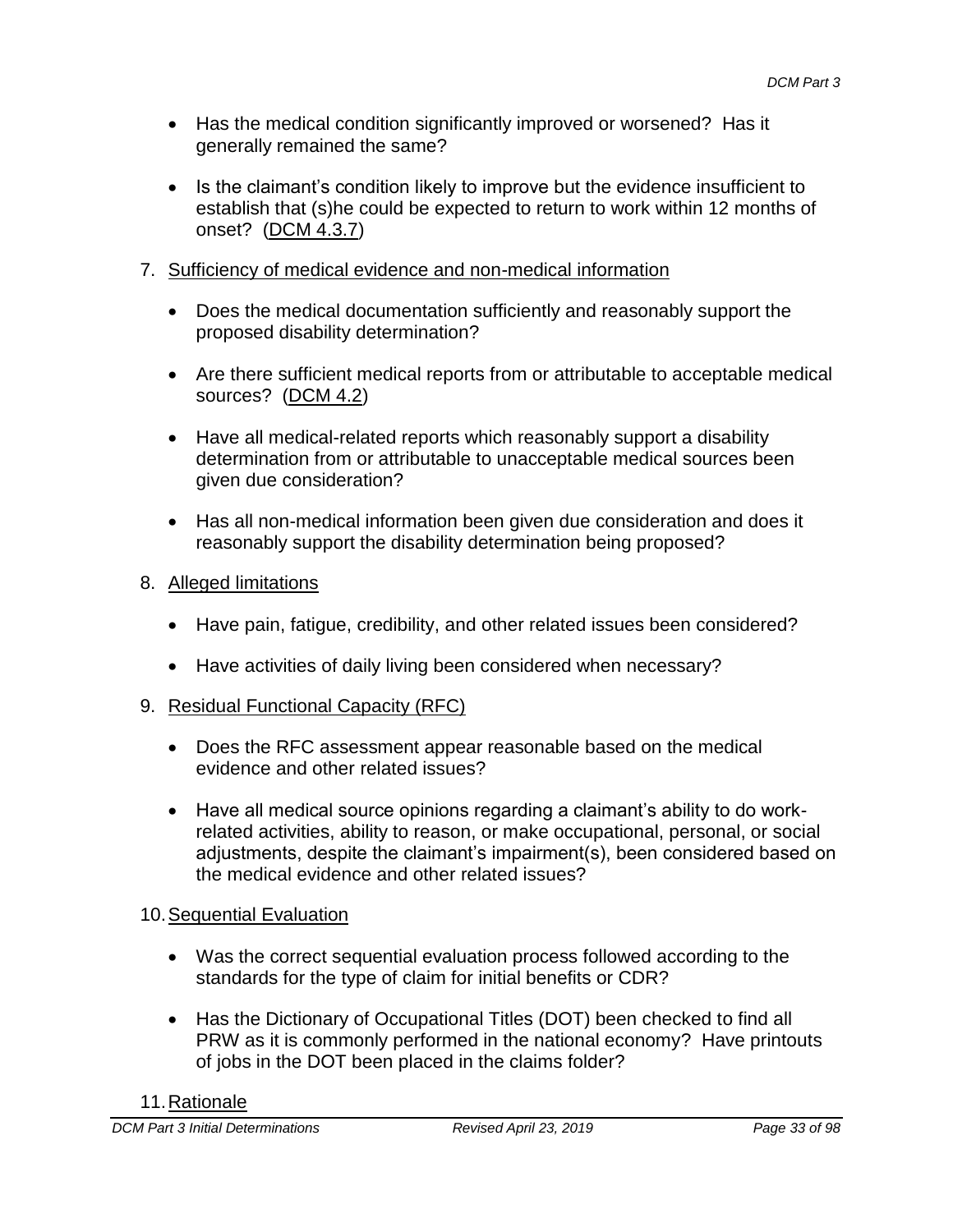- Has the disability determination been sufficiently rationalized with the medical and non-medical evidence?
- Does it show the correct Listing, Medical-Vocational rule, Occupational Table rule, or Dictionary of Occupational Titles (DOT) reference? The DOT reference(s) should include the 9 digit DOT job number(s), as well as the job title(s) as it appears in the DOT.
- Was the actual onset date explained if the alleged date was not afforded to the claimant?
- Have special situations (e.g. unsuccessful work attempts (DCM 10.5.3), transferability (DCM 5.5), past education (DCM 5.4), past arduous labor (DCM 5.2.10), etc.) been sufficiently explained?
- Since this is a formal document, does it make sense and does it use appropriate language?
- Does it show the name and/or signature of the adjudicating examiners?

### 12.Onset and ending date

- Do all the factors previously listed support the proposed onset date?
- Has there been significant improvement in the disabling condition which clearly shows that disability lasted for a finite (closed) period of time?
- Does this disability determination invade a previously disability determination which cannot be reopened? (RCM 6.2)

### 13.Diary actions

• If appropriate, has the correct CDR diary been established, revised, and/or removed?

### 14.Determination letters

- Is the name and address on the letter correct?
- In the situation of disability denials based on lack of medical severity, are all sources of the medical evidence listed and the dates of the report shown?
- Are there any grammatical, typographical, or factual mistakes?
- Has SSA Publication 05-10058, *Your Right To Question The Decision Made On Your Claim*, been enclosed with the correct disability freeze letter in joint freeze cases?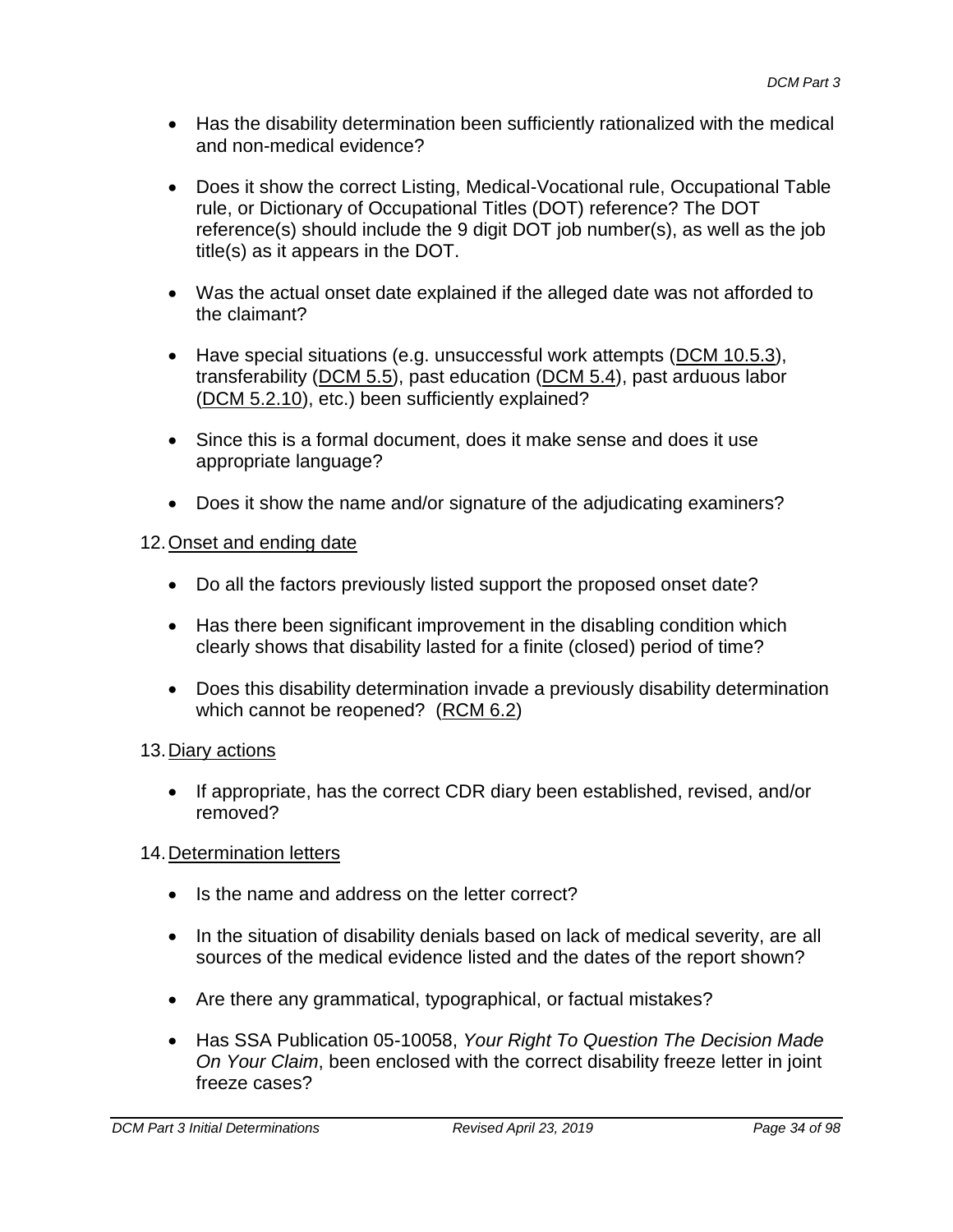### 15.REQUEST

- Are all entries on REQUEST, including the name and address and date last worked, accurate when the claim is being finalized?
- Are there any outstanding RASI call ups that would prevent the claim from being finalized properly?
- Has the case been dumped from RASI before OLDDS processes if a constructive award is required? (DCM 3.5.1; FOM1 1582.10.1)

### 16.OLDDS

- Is all the data shown and accurate, especially date of birth, date last worked, diagnostic code, and diagnoses in order from most to least severe correct?
- Are all important comments, such as settlements, terminally ill (TERI) or compassionate allowance (CAL) claims, LMO or Congressional interest, and changes in onset, shown in the Remarks section?

#### 17. Medicare issues

- Has Form G-405 (RCM 11 G-405) been completed or the claim folder been sent to the Medicare Section when required?
- Has the correct Medicare effective date been calculated?
- Has the correct Medicare termination date been calculated? (Consider the difference when disability ceased because of significant medical improvement vs. substantial gainful activity (SGA).)

#### 18.Miscellaneous Issues

- Has Form G-331, Trial Work Period and Earnings Breakdown Worksheet, been properly documented in the situation of an earnings CDR?
- Has the SSA examiner and physician/psychologist properly signed Form SSA-831 in joint freeze cases?
- Has USTAR been properly documented and/or closed out? (FOM1 15120.5)
- Is the claim folder being forwarded to the appropriate location or back to claims files after authorization?

### **3.4.302 Reviewing a Disability Determination and the Authorization Process**

#### A. Definition

*DCM Part 3 Initial Determinations Revised April 23, 2019 Page 35 of 98*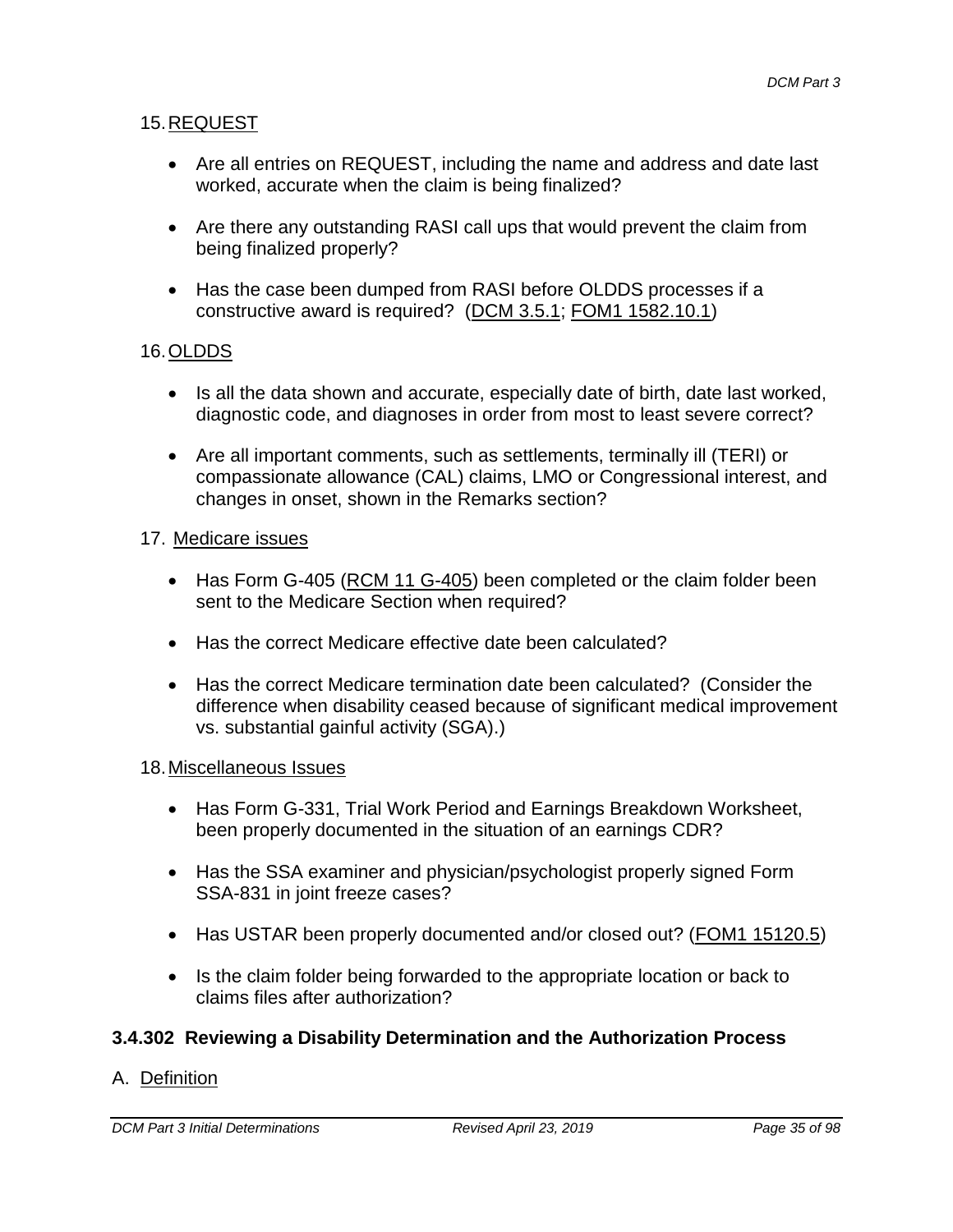Authorization is the act to review and approve a disability determination which:

- Grants or denies an entitlement to an annuity, disability freeze (DF), or Medicare coverage based on disability; or
- May affect an active entitlement to an annuity, DF, or Medicare coverage based on disability. This decision is generally known as a continuing disability review (CDR).

### B. Authorization Process

### 1. Submitting a Determination For Review

When a DBD adjudicating examiner completes a disability determination for initial entitlement for annuity, DF, Medicare, or CDR determination, the claim folder is logged into the T0RE AFCS location and then placed in the designated holding area. Each workday, designated DBD personnel collect the claim folders from the holding area, record certain information, log the claim folder into the T0RE AFCS location a second time, and distribute an equal number of claims to each reviewer.

**NOTE:** DBD-DPS claims examiners are the primary reviewers/authorizers. However, any senior examiner or supervisor in DBD, DBD Quality Analyst, and the Director of DBD can also review and authorize a disability determination.

#### 2. Reviewing the Evidence

In general, a reviewer/authorizer is responsible for thoroughly examining all aspects of a proposed disability determination for sufficiency, accuracy, and content, including but not limited to: medical and non-medical evidence, all medical opinions, determination rationale, system entries, formal determination letters of notification, and any other forms and documentation relevant to the decision.

### 3. Authorizing a Disability Determination

**NOTE:** See DCM 3.4.303 for instructions about the reviewer return process if the reviewer/authorizer disagrees with the disability determination.

If the reviewer agrees with the disability determination, (s)he shall take the following actions to completely authorize a disability determination:

- a. Approve all appropriate systems inputs, such as OLDDS (DCM 12.1.4), D-Brief (DCM 12.5.9), and CDR Call-Up Program (DCM 12.3), and verify that they processed correctly into the system;
- b. Print the appropriate number of copies and release the formal disability determination notification letter(s) to the claimant/annuitant or rep payee: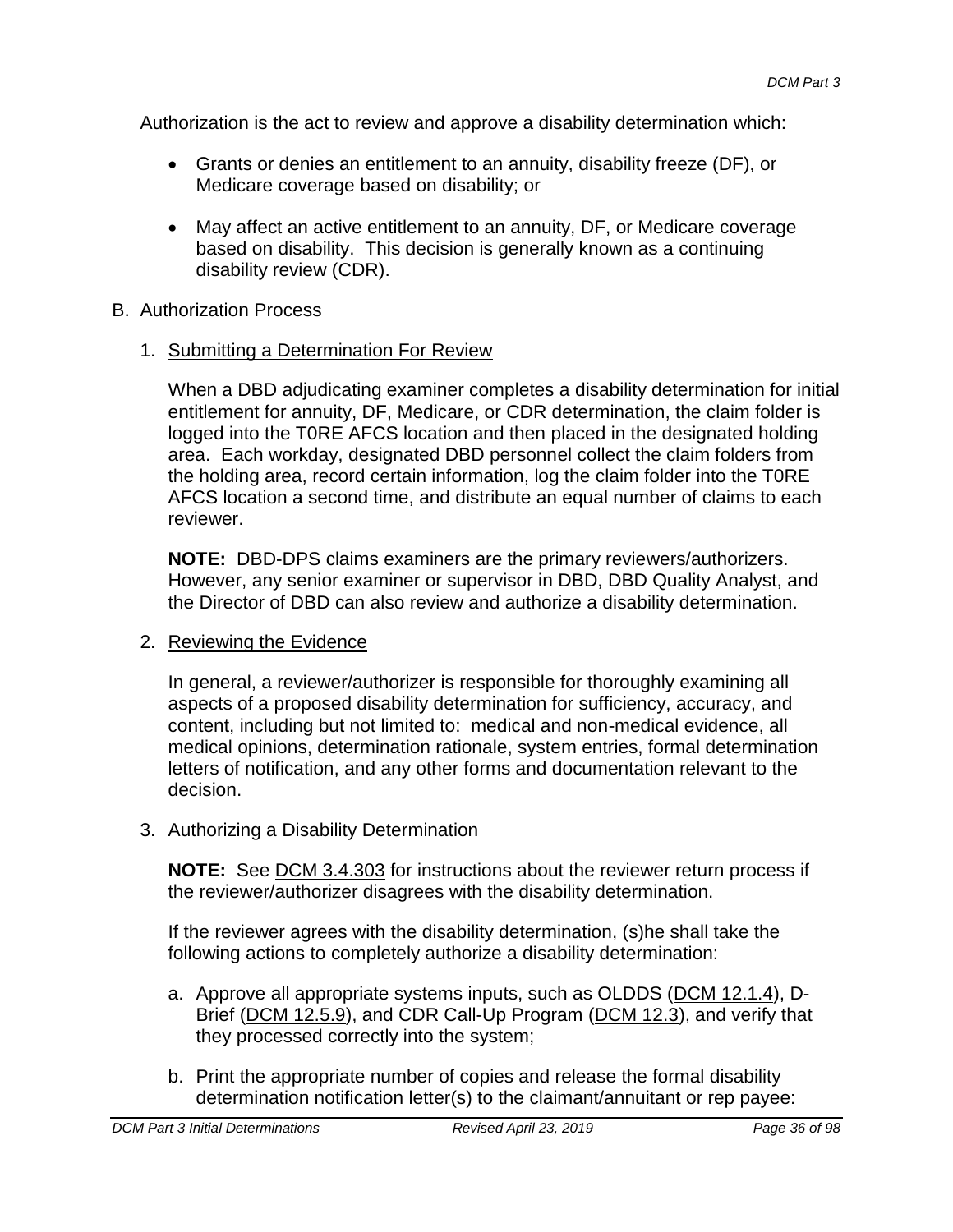- Two (2) copies of the appropriate RRB disability determination letter are printed. One (1) copy is released to the claimant/annuitant or rep payee. One (1) copy of Form AB-32 is also released when a disability freeze determination letter is released. (See DCM 3.4.301 B.3.d for instructions regarding the second copy.)
- Two (2) copies of Form SSA-810 or SSA-813.1 are printed if a joint freeze determination is completed. One (1) copy is released to the claimant/annuitant or rep payee with SSA Publication 05-10058, *Your Right to Question The Decision Made On Your Claim*. (See DCM 3.4.301 B.3.d for instructions regarding the second copy.)

**NOTE:** The adjudicating examiner and authorizer are each responsible to proofread the disability determination letter for correct name and address, content, spelling, and grammar before it is released to the claimant or rep payee.

**EXCEPTION:** DBD does not release a determination notification letter if the following claimants are rated disabled:

- A child previously rated disabled for Retirement purposes (i.e. DAC Conversion case; DCM 3.10.15) (Survivor Benefits Division notifies the child of annuity entitlement). Or
- Medicare-only claims filed by a widow(er), surviving divorced spouse, or remarried widow(er) who are age 60 or older and receiving an annuity. (DCM 3.7.7) (Medicare section notifies the annuitant that (s)he has been or will be enrolled in Medicare.)
- c. Enter an appropriate CDR call up diary (DCM 8.5.2 and 8.5.3), if it is warranted, using the CDR call up program (DCM 12.3), and print one (1) copy;

**NOTE:** Existing medical diary call ups in the CDR call up program should be deleted.

- d. Take all appropriate actions to permanently document the disability determination and related information in the RRB Privacy Act Systems of Records. In general, this means that, where appropriate, documentation is permanently filed in the RRB claim folder and sent to imaging.
	- Print one (1) copy of the D-Brief G-325B or RRAILS G-325.1 rationale and place it on the left side of the claim folder. Any rationale must also be sent to imaging.
	- Either physically sign the G-325 OLDDS printouts in ink OR make copies of each OLDDS screen showing both the rating examiner's and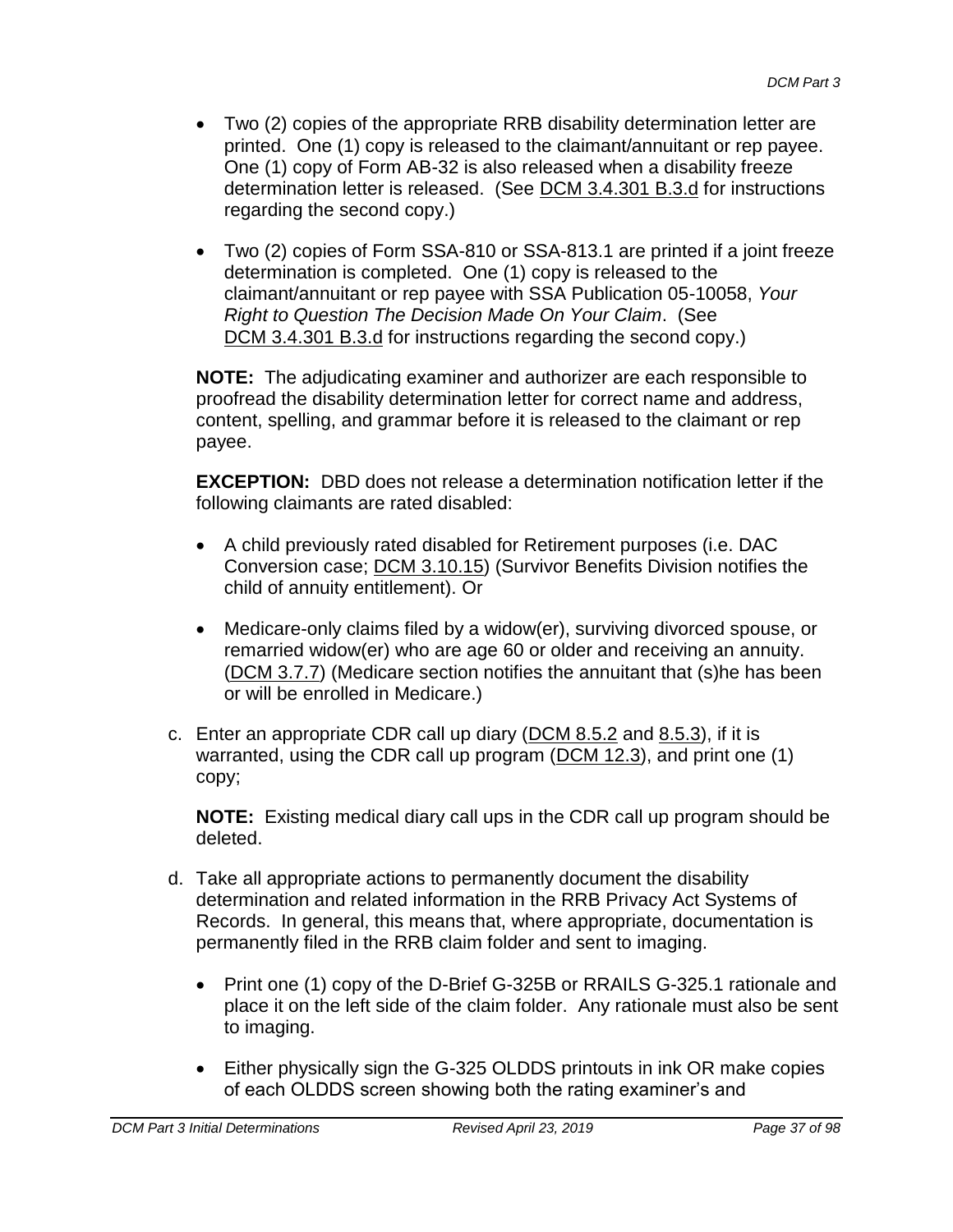authorizer's name signifying that the determination was authorized. The G-325 OLDDS printouts should be placed above the G-325B or G-325.1 rationale on the left side of the claim folder.

- If a CDR call up diary was entered into the CDR call up program, place the printout on the left side of the claim folder with the G-325 OLDDS and rationale.
- If an earnings CDR was completed, place Form G-331, Trial Work Period and Earnings Breakdown Worksheet, on the left side of the claim folder with the G-325a OLDDS and rationale.
- Place the remaining copy of the formal RRB disability determination notification letter(s) on the right side of the claim folder (RCM 5.12.10). The file copy shall be placed above all evidence that was received prior to the approval of the determination. All evidence received subsequent to the release of the letter shall be placed above the letter. Any RRB disability determination letter must also be sent to imaging.

**COMMENT:** When a joint freeze determination is completed, attach one (1) additional copy of the G-325.1 rationale to the remaining copy of either the SSA-810 or SSA-813.1 and release them to the Social Security Administration. Do not place a copy of either letter in the claim folder. However, the letter must be sent to imaging.

- e. If the Medicare effective date is in the previous month, the current month, or any of the five months following the award, notify the Medicare Section of the Medicare entitlement by either sending the claim folder to the Medicare Section or notify them via Form G-405 (See RCM 11 G405), whichever is appropriate.
- f. When all is complete, the claim folder is forwarded to the appropriate section for additional actions or returned the claims files, whichever is appropriate.

## **3.4.303 Reviewer Return Process**

If a reviewer disagrees with the disability determination or identifies adjudicative issues which should be addressed by the adjudicating examiner before a disability determination is authorized, follow the process in this section.

The adjudicating examiner, reviewer, and, when necessary, senior examiners and DBD management must handle disagreements with high priority. Adjudicating examiners and reviewers should review write-ups and take action within one business day of receipt. Senior examiners will review write-ups within a reasonable amount of time.

The procedure set forth below should be followed in most situations. However, it is acknowledged that highly unusual situations may occur which may result in a deviation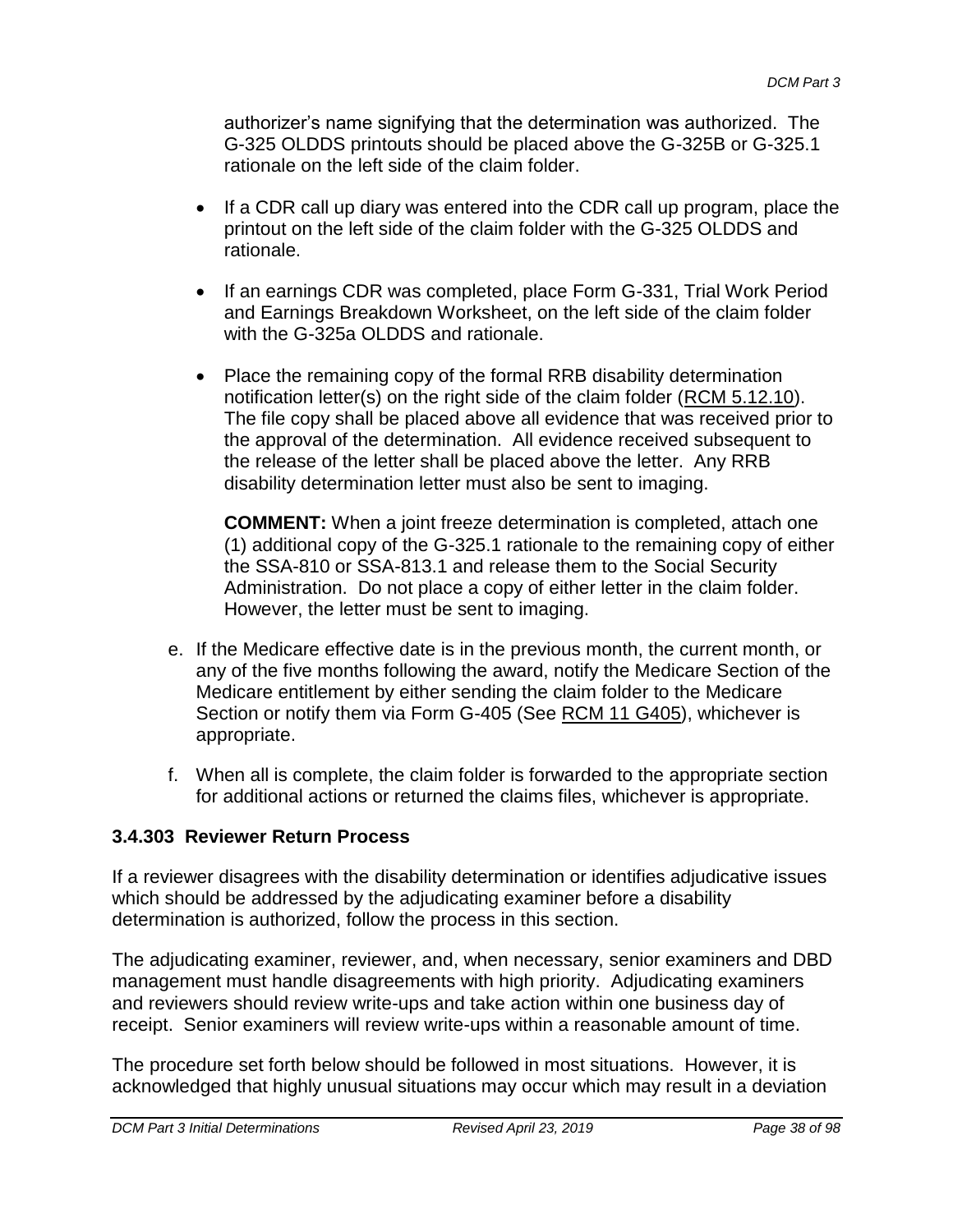of this prescribed procedure. Regardless, a disputed disability determination should not be authorized until the adjudicating examiner, reviewer, and when necessary, the DBD-DIS and DBD-DPS senior examiners have made reasonable efforts to come to a mutual agreement.

**NOTE:** Reviewers, adjudicating examiners, and senior examiners are reminded that AFCS locations must show the accurate folder location during the review process.

## **3.4.303.1 General Information**

Information in this section is applicable to claims adjudicated in either DBD-DIS or DBD-DPS.

#### A. Reviewer Actions

A reviewer is not required to authorize a disability determination if (s)he:

- Disagrees with that determination and can provide a reasonable explanation why it should not be authorized, or
- Identifies adjudicative issues which should be addressed by the adjudicating examiner before a disability determination is authorized.
- B. Resolutions of Disagreements

The adjudicating examiner and reviewer may decide to try to informally resolve any minor adjudicative issue(s)/disagreement(s) in the same business day. If a minor issue(s)/disagreement(s) can be resolved in the same business day, Form G-383 does not need to be completed.

If a disagreement between the reviewer and adjudicating examiner cannot be informally reached or if the adjudicative issue(s) is generally more than minor, the reviewer shall complete "Authorizer Comments" section on Form G-383 (DCM 11 G-383) to formally identify adjudicative actions that may be incorrect, inconsistent, or incomplete with current procedure or provide reasons why authorizer disagrees with the proposed disability rating or continuing disability determination. The reviewer will then log the claim folder into the AFCS location of the adjudicating examiner and return it back to him/her.

## **3.4.303.2 Adjudicating Examiner Agrees With Reviewer Comments**

#### A. Disability Determination Adjudicated in DBD-DIS

- 1. All minor changes should be completed within one business day of receipt.
- 2. If development actions need to be initiated, they should be initiated on or the next business day that the case is returned.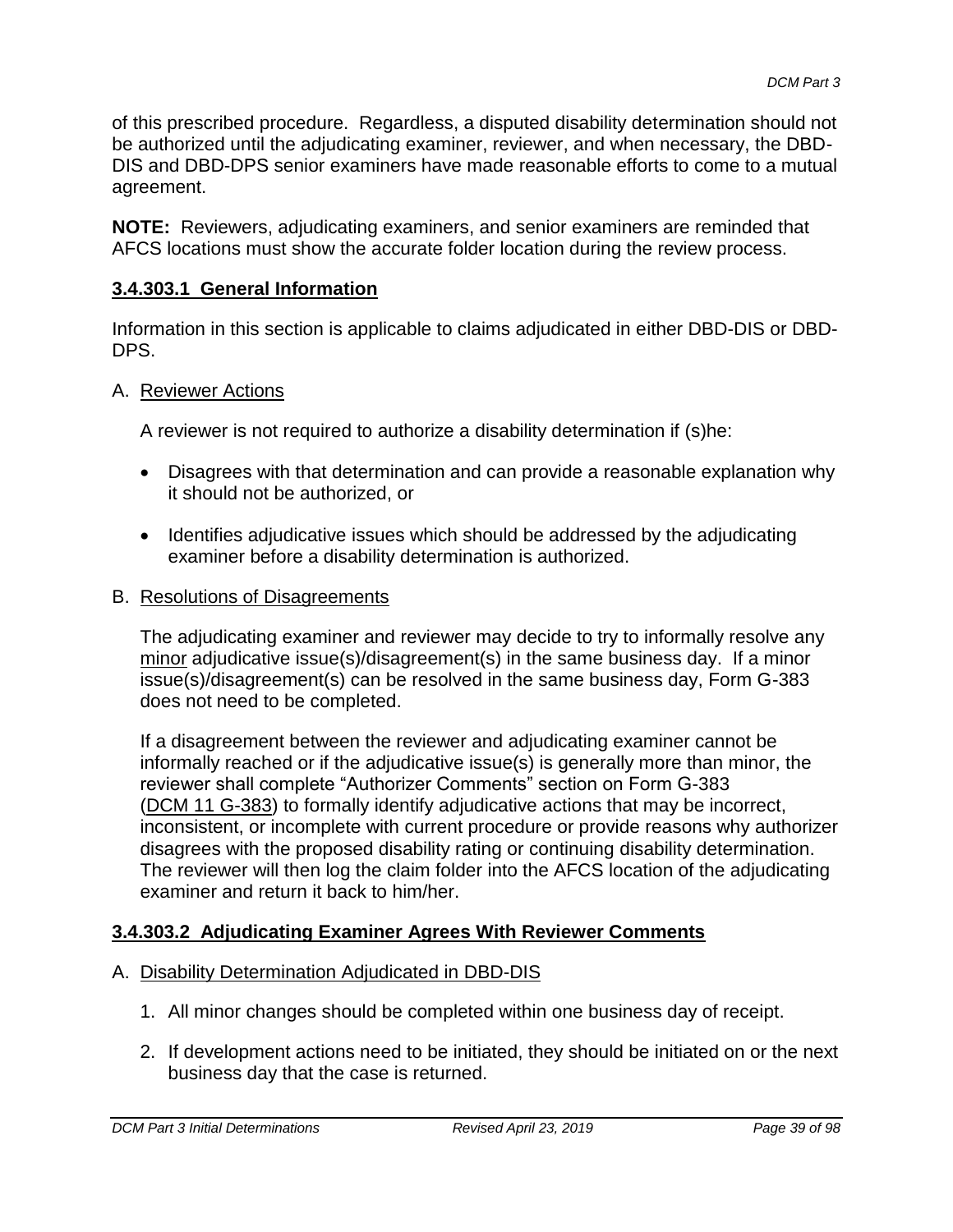- 3. If the adjudicating examiner needs to consult with his/her senior claims examiner, the consultation should be initiated within one business day of receipt.
- 4. When the adjudicating examiner completes all necessary changes, he/she shall return the claim folder to the reviewer.
	- If Form G-383 was not completed to address a minor adjudicative issue, the adjudicating examiner may return the claim folder directly to the reviewer.
	- If a G-383 was completed, the claim folder should be placed into the designated area near the DBD-DPS senior claims examiners. The DBD-DPS senior claims examiners will then distribute the claim folder back to the reviewer.
	- Regardless, the adjudicating examiner should ensure that the claim folder is logged into the T0RE AFCS location before moving it. (The DBD-DPS senior claims examiner will keep the claim folder logged into the T0RE AFCS location when distributing it back to the reviewer.)

**NOTE:** If the original reviewer can no longer authorize the determination, the adjudicating examiner shall give the claim folder to the DBD-DPS senior examiner, who will then distribute it to a new reviewer.

## B. Disability Determination Adjudicated in DBD-DPS

- 1. All minor changes should be completed within one business day of receipt.
- 2. If development actions need to be initiated, they should be initiated on or the next business day that the case is returned.
- 3. If the adjudicating examiner wants to briefly consult with his/her senior claims examiner, the consultation should be initiated within one business day of receipt.
- 4. When the adjudicating examiner completes all necessary corrections, he/she shall log the claim folder into the T0RE AFCS location and return it directly to the reviewer.

**NOTE:** If the original reviewer can no longer authorize the determination, the adjudicating examiner shall give the claim folder to the DBD-DPS senior examiner, who will then distribute it to a new reviewer.

## **3.4.303.3 Adjudicating Examiner Disagrees With Reviewer Comments**

**NOTE:** Under no circumstance should the adjudicating examiner reinitiate the authorization process by resubmitting the claim folder, as described in DCM 3.4.302 B, or obtain another opinion by asking a different DBD-DPS claims examiner to review it.

## A. Disability Determination Adjudicated in DBD-DIS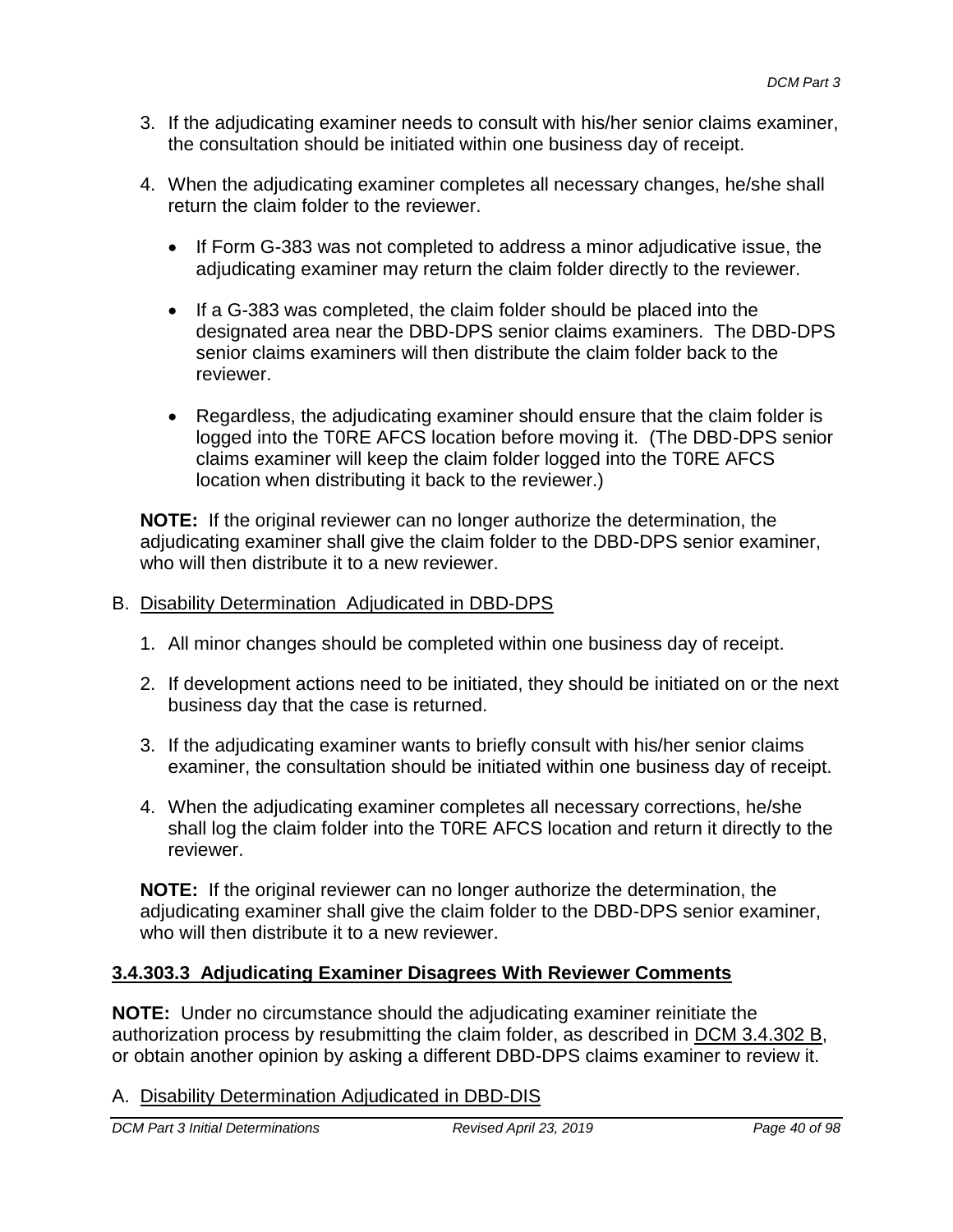- 1. The adjudicating examiner must write a detailed rebuttal of the reviewer's comments in the "Examiner Comments" section on Form G-383 and attach it to the claim folder. The claim folder should then be logged to their assigned DBD-DIS senior examiner's AFCS location and placed in his/her cubicle.
- 2. The DBD-DIS senior examiner will review the comments from the reviewer and adjudicating examiner as well as the contents of the entire claim folder.

| IF                                                      | THEN                                                                                                                                                                                                                                                                                                                                                                                                       |  |
|---------------------------------------------------------|------------------------------------------------------------------------------------------------------------------------------------------------------------------------------------------------------------------------------------------------------------------------------------------------------------------------------------------------------------------------------------------------------------|--|
| <b>DBD-DIS</b> senior<br>examiner agrees                | The DBD-DIS senior examiner shall:                                                                                                                                                                                                                                                                                                                                                                         |  |
| with the reviewer                                       | Complete the "Senior (Initial) Examiner Comments"<br>$\bullet$<br>section in writing on Form G-383 with instructions on<br>how the adjudicating examiner should proceed with the<br>claim.                                                                                                                                                                                                                 |  |
|                                                         | Log the claim folder into the adjudicating examiner's<br>AFCS location and return it directly to him/her.                                                                                                                                                                                                                                                                                                  |  |
|                                                         | After the changes are completed, the adjudicating<br>examiner will log the claim folder into the TORE AFCS<br>location and place it into the designated area near the<br>DBD-DPS senior claims examiners. The DBD-DPS<br>senior claims examiners will return the claim folder<br>back to the reviewer to authorize the decision. (The<br>claim folder shall remain logged into the TORE AFCS<br>location.) |  |
| <b>DBD-DIS</b> senior                                   | The DBD-DIS senior examiner shall:                                                                                                                                                                                                                                                                                                                                                                         |  |
| examiner agrees<br>with the<br>adjudicating<br>examiner | Complete the "Senior (Initial) Examiner Comments"<br>$\bullet$<br>section in writing on Form G-383 by explaining their<br>reason(s) for agreeing with the actions taken by the<br>adjudicating examiner.                                                                                                                                                                                                   |  |
|                                                         | Log the claim folder into the AFCS location of the<br>DBD-DPS senior examiner that the reviewer is<br>assigned to and place it in the DBD-DPS senior<br>examiner's cubicle.                                                                                                                                                                                                                                |  |
|                                                         | The DBD-DPS senior examiner shall:                                                                                                                                                                                                                                                                                                                                                                         |  |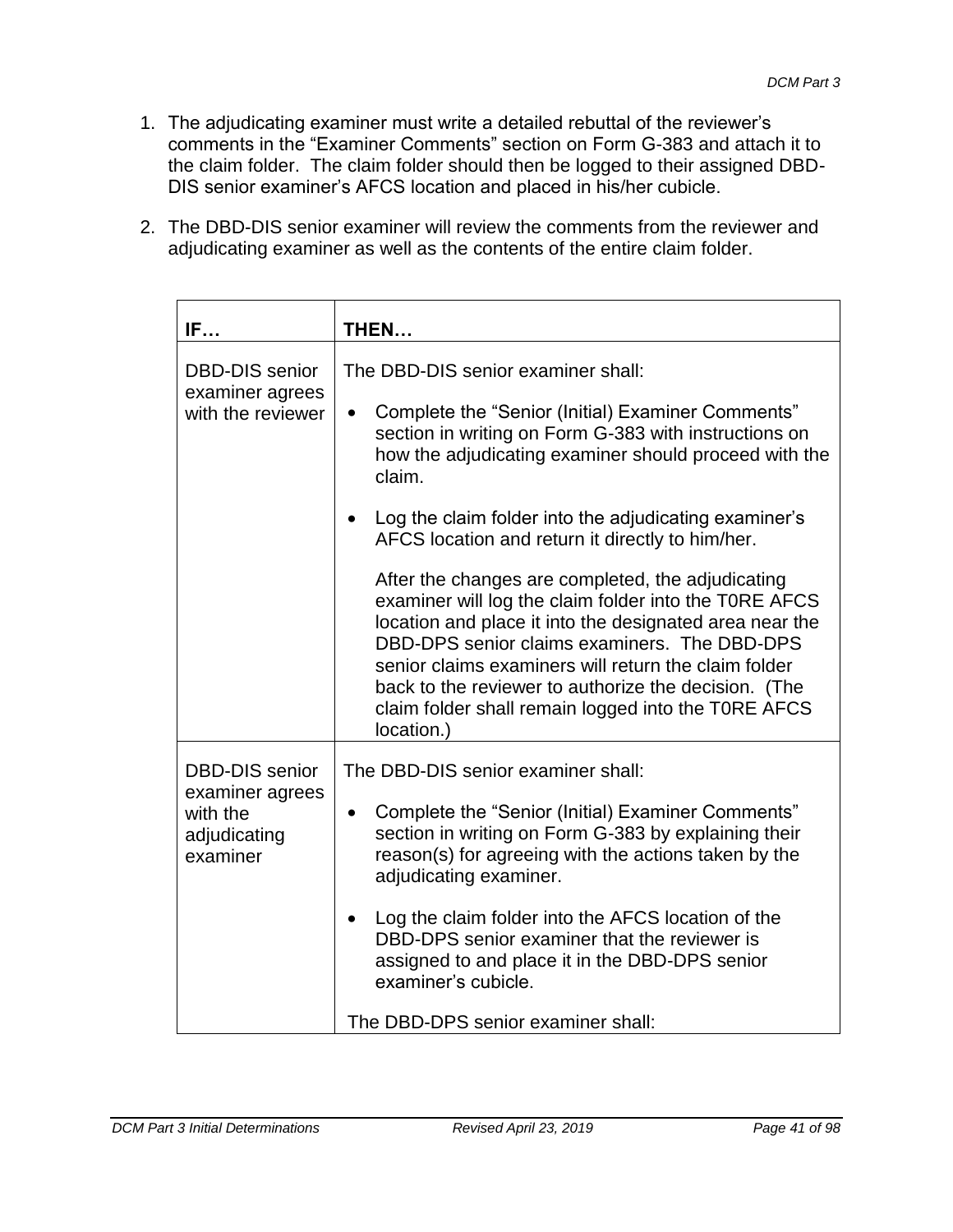| Review the comments from the DBD-DIS senior<br>examiner, reviewer, and adjudicating examiner as well<br>as the contents of the entire claim folder. |                                                                                                                                                                                                                                                                                                                                                                                                                                                                                                                                                                                                                                                                                                                                                                                                                                                                                                               |  |
|-----------------------------------------------------------------------------------------------------------------------------------------------------|---------------------------------------------------------------------------------------------------------------------------------------------------------------------------------------------------------------------------------------------------------------------------------------------------------------------------------------------------------------------------------------------------------------------------------------------------------------------------------------------------------------------------------------------------------------------------------------------------------------------------------------------------------------------------------------------------------------------------------------------------------------------------------------------------------------------------------------------------------------------------------------------------------------|--|
| IF                                                                                                                                                  | THEN                                                                                                                                                                                                                                                                                                                                                                                                                                                                                                                                                                                                                                                                                                                                                                                                                                                                                                          |  |
| DBD-DPS<br>senior<br>examiner<br>agrees with<br>the DBD-<br><b>DIS</b> senior<br>examiner                                                           | The DBD-DPS senior examiner shall:<br>Complete the "Senior (Post) Examiner<br>Comments" section of Form G-383<br>explaining the reason(s) for agreeing<br>with the opinion of the DBD-DIS<br>senior examiner and actions taken by<br>the adjudicating examiner.<br>Log the claim folder into the TORE<br>AFCS location and return it directly to<br>the reviewer.<br>If the reviewer continues to disagree<br>with the disability determination, (s)he<br>will log the claim folder back into the<br>to the DBD-DPS senior examiner's<br>AFCS location and return it directly to<br>him/her. In this situation, the DBD-<br>DPS senior examiner will be<br>responsible for authorizing the<br>disability determination as shown in<br>DCM 3.4.302.<br>If the reviewer agrees with the<br>disability determination, the reviewer<br>will authorize the disability<br>determination as shown in<br>DCM 3.4.302. |  |
| <b>DBD-DPS</b><br>senior                                                                                                                            | The DBD-DPS senor examiner shall:                                                                                                                                                                                                                                                                                                                                                                                                                                                                                                                                                                                                                                                                                                                                                                                                                                                                             |  |
| examiner<br>disagrees<br>with the<br><b>DBD-DIS</b><br>senior<br>examiner                                                                           | Complete the "Senior (Post) Examiner<br>Comments" section of Form G-383<br>explaining the reason(s) for<br>disagreeing with the opinion of the<br>DBD-DIS senior examiner and actions<br>taken by the adjudicating examiner.                                                                                                                                                                                                                                                                                                                                                                                                                                                                                                                                                                                                                                                                                  |  |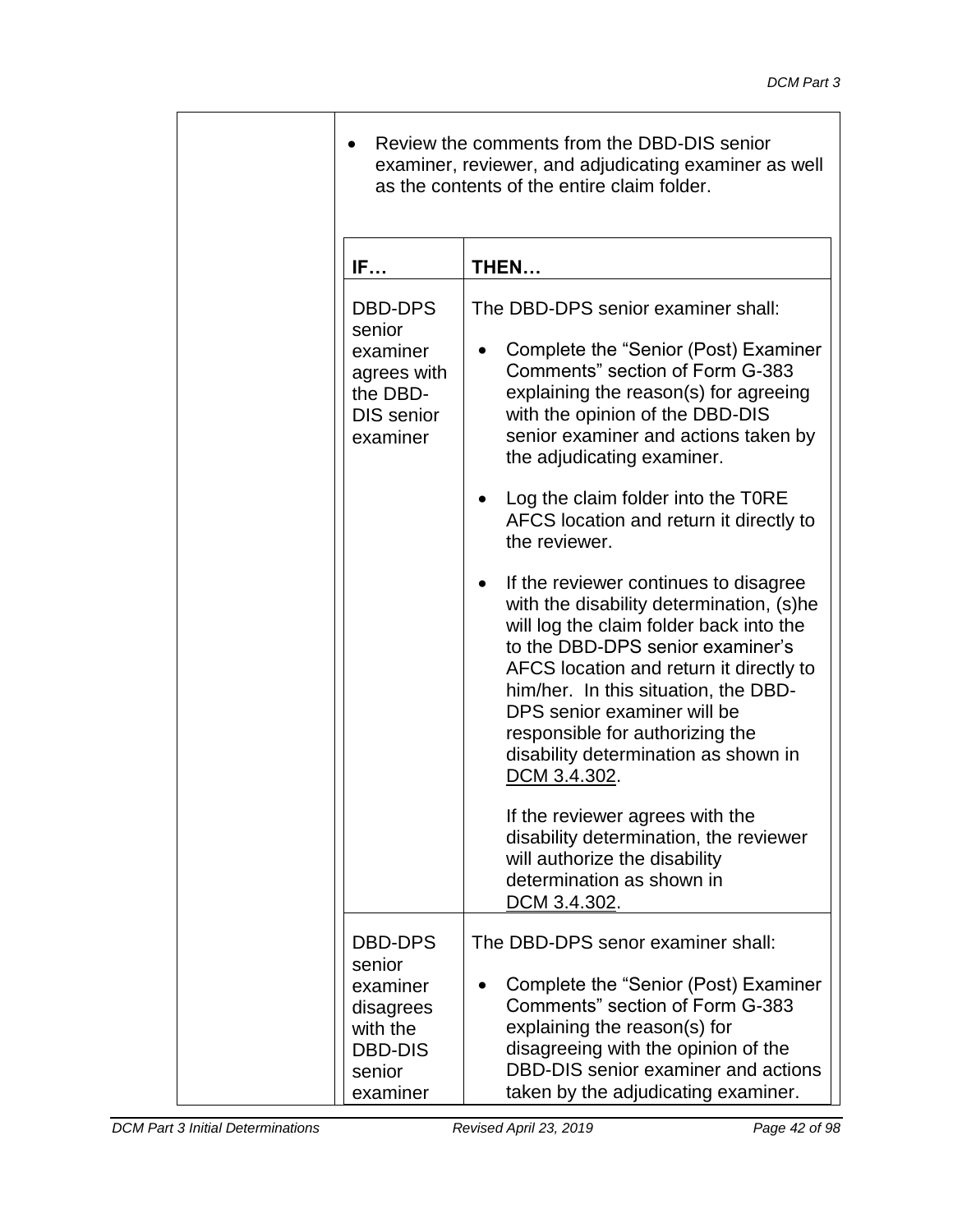|           | Log the claim folder back into the<br><b>DBD-DIS senior examiner's AFCS</b><br>location and return it directly to<br>him/her.                                                                                                                                                                                                                                                                                 |  |
|-----------|---------------------------------------------------------------------------------------------------------------------------------------------------------------------------------------------------------------------------------------------------------------------------------------------------------------------------------------------------------------------------------------------------------------|--|
| $\bullet$ | Both senior examiners will confer to<br>resolve the disagreement and may<br>consult with the DBD-DIS and DBD-<br>DPS supervisors if necessary.                                                                                                                                                                                                                                                                |  |
| $\bullet$ | If after conferring the DBD-DIS and<br>DBD-DPS senior examiners agree<br>with each other, the DBD-DIS senior<br>examiner will log the claim folder to<br>either:                                                                                                                                                                                                                                              |  |
|           | $\triangleright$ The adjudicating examiner's AFCS<br>location (for any necessary<br>changes) and return it directly to<br>him/her,                                                                                                                                                                                                                                                                            |  |
|           | Or                                                                                                                                                                                                                                                                                                                                                                                                            |  |
|           | $\triangleright$ The TORE AFCS location and<br>return it directly to reviewer.                                                                                                                                                                                                                                                                                                                                |  |
|           | After the changes are completed,<br>the adjudicating examiner will log<br>the claim folder into the TORE<br>AFCS location and place it into the<br>designated area near the DBD-<br>DPS senior claims examiners.<br>The DBD-DPS senior claims<br>examiner will then return it back to<br>the reviewer to authorize the<br>decision. (The claim folder shall<br>remain logged into the T0RE<br>AFCS location.) |  |
|           | If the reviewer continues to<br>disagree with the disability<br>determination, (s)he will log the<br>claim folder back into the to the<br><b>DBD-DPS senior examiner AFCS</b><br>location and return it directly to<br>him/her. In this situation, the                                                                                                                                                        |  |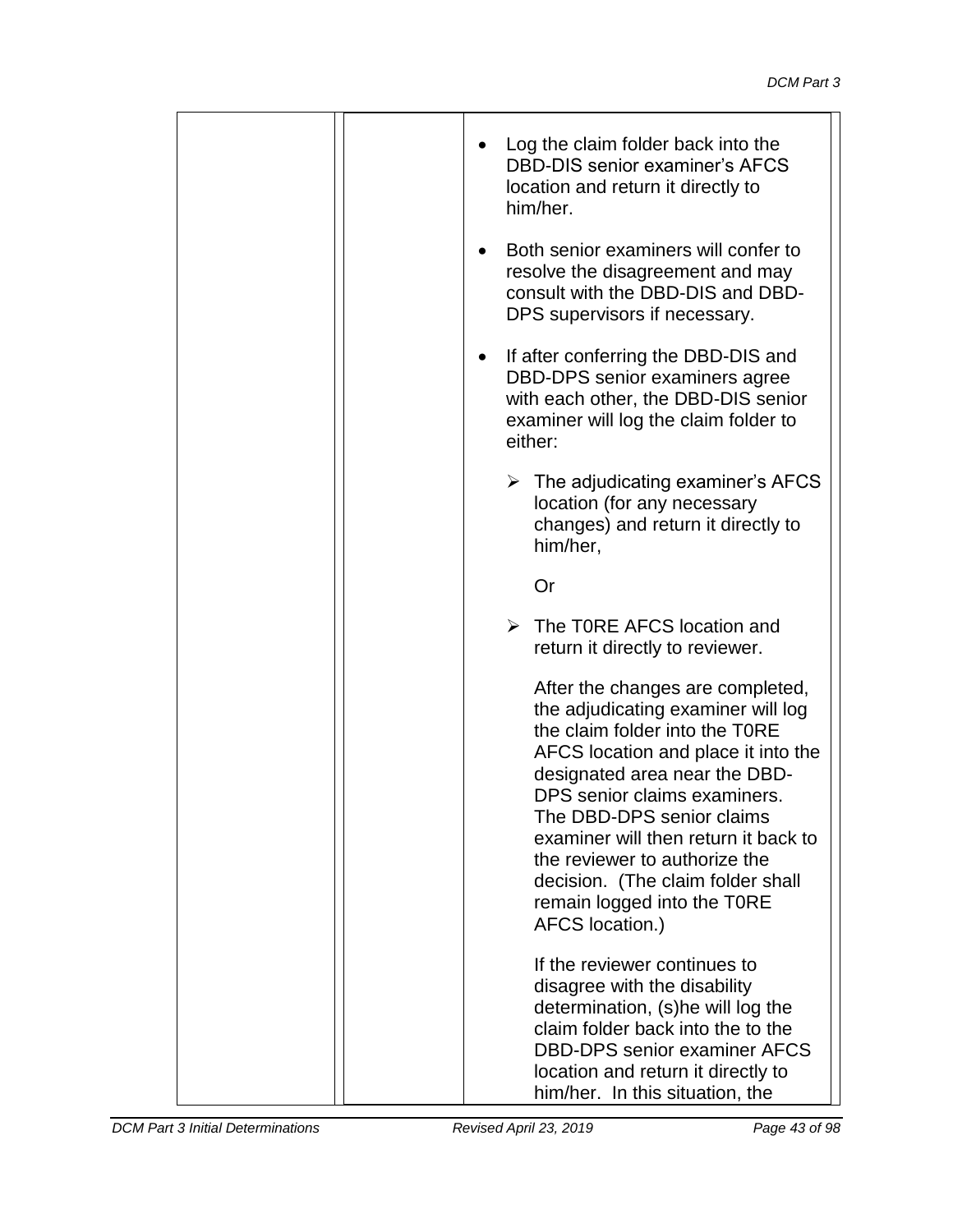| DBD-DPS senior examiner will be<br>responsible for authorizing the<br>disability determination as shown<br>in DCM 3.4.302.                                                                                                |
|---------------------------------------------------------------------------------------------------------------------------------------------------------------------------------------------------------------------------|
| If the reviewer agrees with the<br>disability determination, the<br>reviewer will authorize the<br>disability determination as shown<br>in DCM 3.4.302.                                                                   |
| If the DBD-DIS and DBD-DPS senior<br>examiners continue to disagree with<br>each other, the DBD-DIS senior<br>examiner will be responsible for<br>authorizing the disability<br>determination as shown in<br>DCM 3.4.302. |

**NOTE:** If the original reviewer can no longer authorize the determination, the adjudicating examiner shall give the claim folder to the DBD-DPS senior examiner, who will then distribute it to a new reviewer.

- B. Disability Determination Adjudicated in DBD-DPS
	- 1. The adjudicating examiner must write a detailed rebuttal of the reviewer's comments in the "Examiner Comments" section on Form G-383 and attach it to the claim folder. The claim folder should then be logged into their assigned senior examiner's AFCS location and place in his/her cubicle.
	- 2. The senior examiner will review the comments from the reviewer and adjudicating examiner as well as the contents of the entire claim folder.

| <b>DBD-DPS</b> senior<br>examiner agrees | The DBD-DPS senior examiner shall:                                                                                                                                                      |  |
|------------------------------------------|-----------------------------------------------------------------------------------------------------------------------------------------------------------------------------------------|--|
| with the reviewer                        | Complete the "Senior (Post) Examiner Comments"<br>$\bullet$<br>section in writing on Form G-383 with instructions on<br>how the adjudicating examiner should proceed with<br>the claim. |  |
|                                          | Log the claim folder into the adjudicating examiner's<br>$\bullet$<br>AFCS location and return it directly to him/her.                                                                  |  |
|                                          | After the corrective actions are completed, the<br>adjudicating examiner will log the case into the TORE                                                                                |  |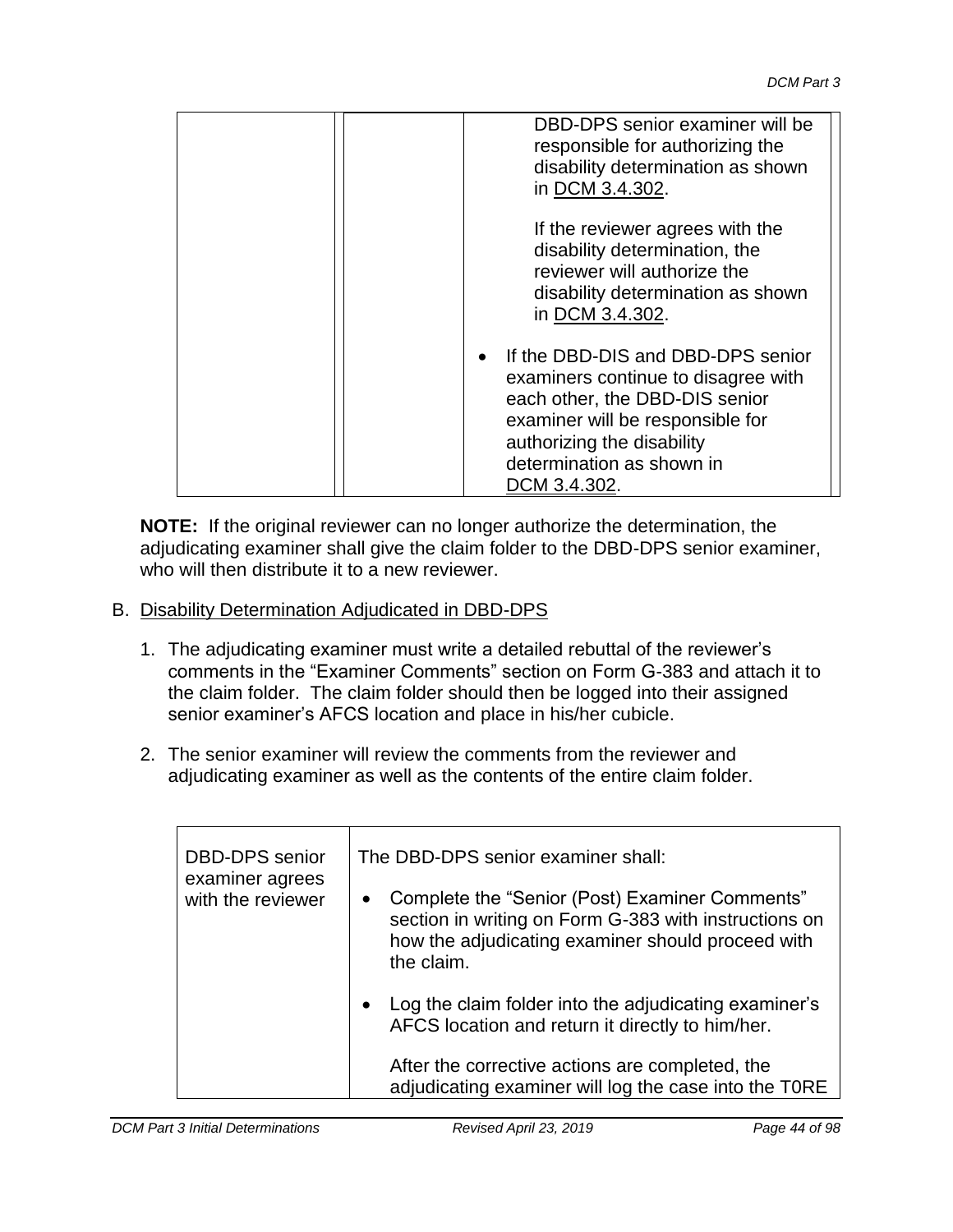|                                                                                  | AFCS location and return the claim folder directly to<br>the reviewer.                                                                                                                                                                                                                                                                                              |
|----------------------------------------------------------------------------------|---------------------------------------------------------------------------------------------------------------------------------------------------------------------------------------------------------------------------------------------------------------------------------------------------------------------------------------------------------------------|
| <b>DBD-DPS</b> senior<br>examiner agrees<br>with the<br>adjudicating<br>examiner | The DBD-DPS senior examiner shall:<br>Complete the "Senior (Post) Examiner Comments"<br>$\bullet$<br>section in writing on Form G-383 by explaining their<br>reason(s) for agreeing with the actions taken by the<br>adjudicating examiner.                                                                                                                         |
|                                                                                  | Log the claim folder into the TORE AFCS location<br>and return it directly to the reviewer.                                                                                                                                                                                                                                                                         |
|                                                                                  | If the reviewer continues to disagree with the<br>disability determination, (s)he will log the claim folder<br>back into the to the DBD-DPS senior examiner's<br>AFCS location and return it directly to him/her. In<br>this situation, the DBD-DPS senior examiner will be<br>responsible for authorizing the disability<br>determination as shown in DCM 3.4.302. |
|                                                                                  | If the reviewer agrees with the disability<br>determination, the reviewer will authorize the<br>disability determination as shown in DCM 3.4.302.                                                                                                                                                                                                                   |

**NOTE:** If the original reviewer can no longer authorize the determination, the adjudicating examiner shall give the claim folder to the DBD-DPS senior examiner who will then distribute it to a new reviewer.

#### **3.4.400 Special Circumstances Affecting Some Former Employees of the Long Island Rail Road**

In 2008, the New York Times published a series of articles that drew attention to the high percentage of Long Island Rail Road (LIRR) employees filing for and receiving occupational disability annuities from the Railroad Retirement Board (RRB). The United States Attorney for the Southern District of New York and the RRB's Office of Inspector General (OIG) began an investigation which resulted in:

- **Indictments and Convictions** against a number of RRB annuitants and certain doctors who provided medical evidence in support of disability claims; and
- A **Voluntary Disclosure and Disposition Program** (VDDP) for certain disability annuitants offered by the United States Attorney.

In response to the outcome of the government's case against the doctors, the RRB issued: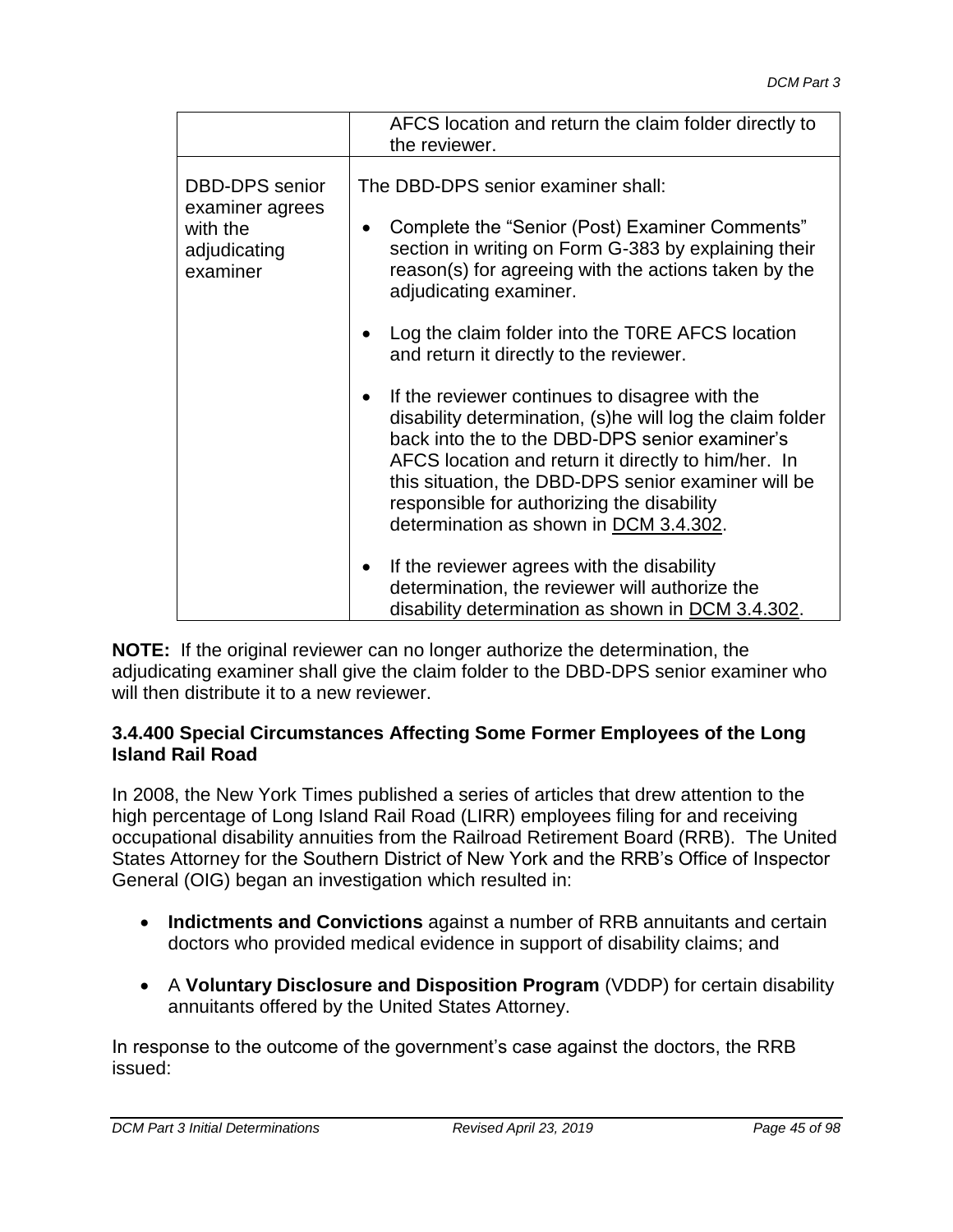- B**oard Order (BO) 13-33**, *Termination of Disability Annuities Awarded Based on Medical Evidence from Dr. Peter Ajemian*, **dated June 27, 2013; and**
- **Board Order (BO) 13-55,** *Termination of Disability Annuities Awarded Based on Medical Evidence from Dr. Peter Lesniewski*, **dated September 30, 2013**.

These Board Orders documented the handling of disability annuities paid under the Railroad Retirement Act (RRA) where the decision that the applicant is disabled was based in whole or in part upon medical evidence furnished by Dr. Peter Ajemian or Dr. Peter Lesniewski.

## **3.4.401 Guidance**

Because of the unique circumstances presented by indictments, convictions, VDDP and Board Orders, Policy and Systems has released multiple Informational Bulletins (IB) and Instructional Memoranda (IM) which may have answered your questions.

Any additional questions that were not answered in these IBs and IMs regarding the Board Orders, the VDDP, or Department of Justice (DOJ) cases are to be forwarded to **Policy and Systems – RAC using the P&S Inquiry Group Mailbox**. Use a subject heading such as "Board Order 13-33 Inquiry", or "Board Order 13-55 Inquiry", or "LIRR VDDP Case", or "LIRR DOJ Case" in the subject line.

# **3.5 Miscellaneous**

## **3.5.1 Constructive Award To Disability Annuitant Due To Work Deductions**

A disability annuitant working in non RR employment and earning over the current monthly disability earnings limit per month after deduction of disability related work expenses (refer to the chart in FOM 1125.5.2 for the monthly and annual earnings limits) may require a constructive award if no annuity is payable due to work deductions at the time the case is rated. (A constructive award is used to officially calculate the annuity rate when no award is being vouchered.)

Field offices have been instructed to enter a MAN OP code on request when the applicant is continuing in LPE and is expected to have excess earnings (over the current monthly disability earnings limit per month after deduction of disability related work expenses) after the ABD. If the field office fails to enter a code or if it is later discovered, prior to payment, that there may be excess earnings after the ABD, the case should be dumped from RASI and the following actions taken:

 Use a G-357 (and any other necessary award forms) coded as an OPO initial code 7. (See G-357 instructions in RCM 8.6) to make a constructive award. Use code 2 in item 16(F) so that EE receives G-19L (Annual Earnings Questionnaire for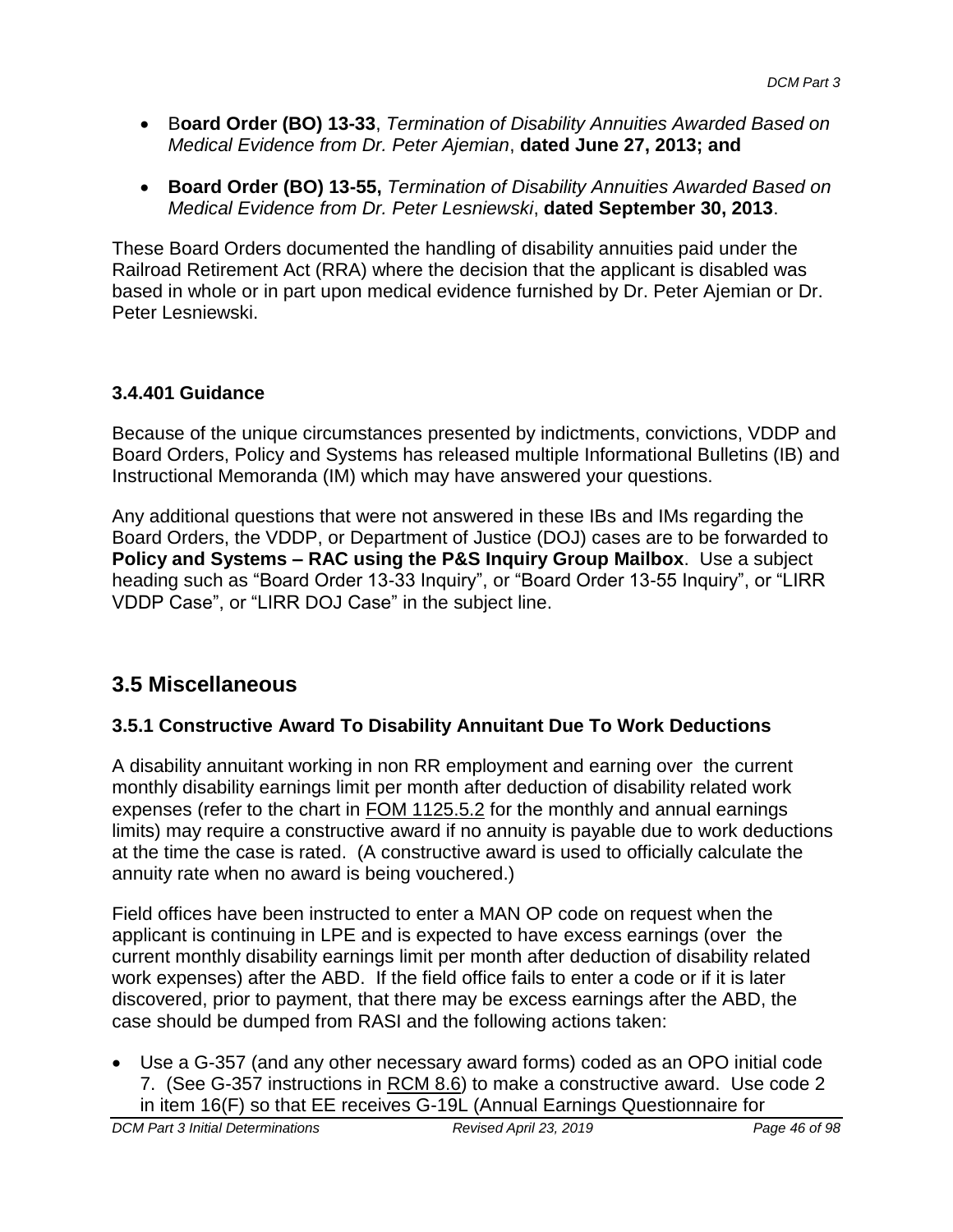Annuitants in Last Person Service) next year. Also, complete suspension code in item 80 with "09" (Employee disability annuitant earned over the current monthly disability earnings limit in a month).

- Complete award forms. (Calculate rates with LPE work deductions if the annuitant is in LPE). Since this will not be vouchered, send original to: "Research - statistical services."
- Use regular award letter containing usual appeal rights to inform EE of rates. Tell him/her to advise us if he/she earns less than the current monthly disability earnings limit (refer to the chart in FOM 1125.5.2 for the monthly and annual earnings limits) per month so we can reinstate his/her annuity.

# **3.6 Sequential Evaluation**

## **3.6.1 The Sequential Evaluation Process For Total and Permanent Disability Determinations**

In order to determine whether a claimant is totally and permanently disabled the evaluation of disability claims requires following a sequential evaluation process. This process is used by the Railroad Retirement Board and is explained in RRB regulation 20 CFR Section 220.100. An equivalent process is used by the Social Security Administration and is explained in SSA Regulations 20 CFR Section 404.1520.

The process consists of five (5) evaluation steps and questions. The answer to a question in each evaluation step determines whether the next question in the next step should be considered. When a decision that an individual is or is not disabled can be made at any step, evaluation under a subsequent step is unnecessary.

| <b>STEP</b> | <b>QUESTION</b>                                                                                                                                                                          | <b>DECISION</b>                                                                           |
|-------------|------------------------------------------------------------------------------------------------------------------------------------------------------------------------------------------|-------------------------------------------------------------------------------------------|
|             | Is the individual engaging in substantial<br>gainful activity (SGA)?                                                                                                                     | <b>YES.</b> Deny the claim. The<br>individual is not totally and<br>permanently disabled. |
|             | (DCM 10.4; DCM 10.5.3)                                                                                                                                                                   |                                                                                           |
|             | <b>NOTE 1:</b> Obtain a SSA wage record<br>(DEQY) and/or TWN when a claim is<br>initially developed. (DCM 3.4.205)                                                                       | NO. Go to Step 2.                                                                         |
|             | <b>NOTE 2:</b> When an individual is<br>actually engaging in SGA or did so<br>during any pertinent period so that<br>the 12-month duration requirement<br>cannot be met, and there is no |                                                                                           |

The total and permanent sequential evaluation process is as follows: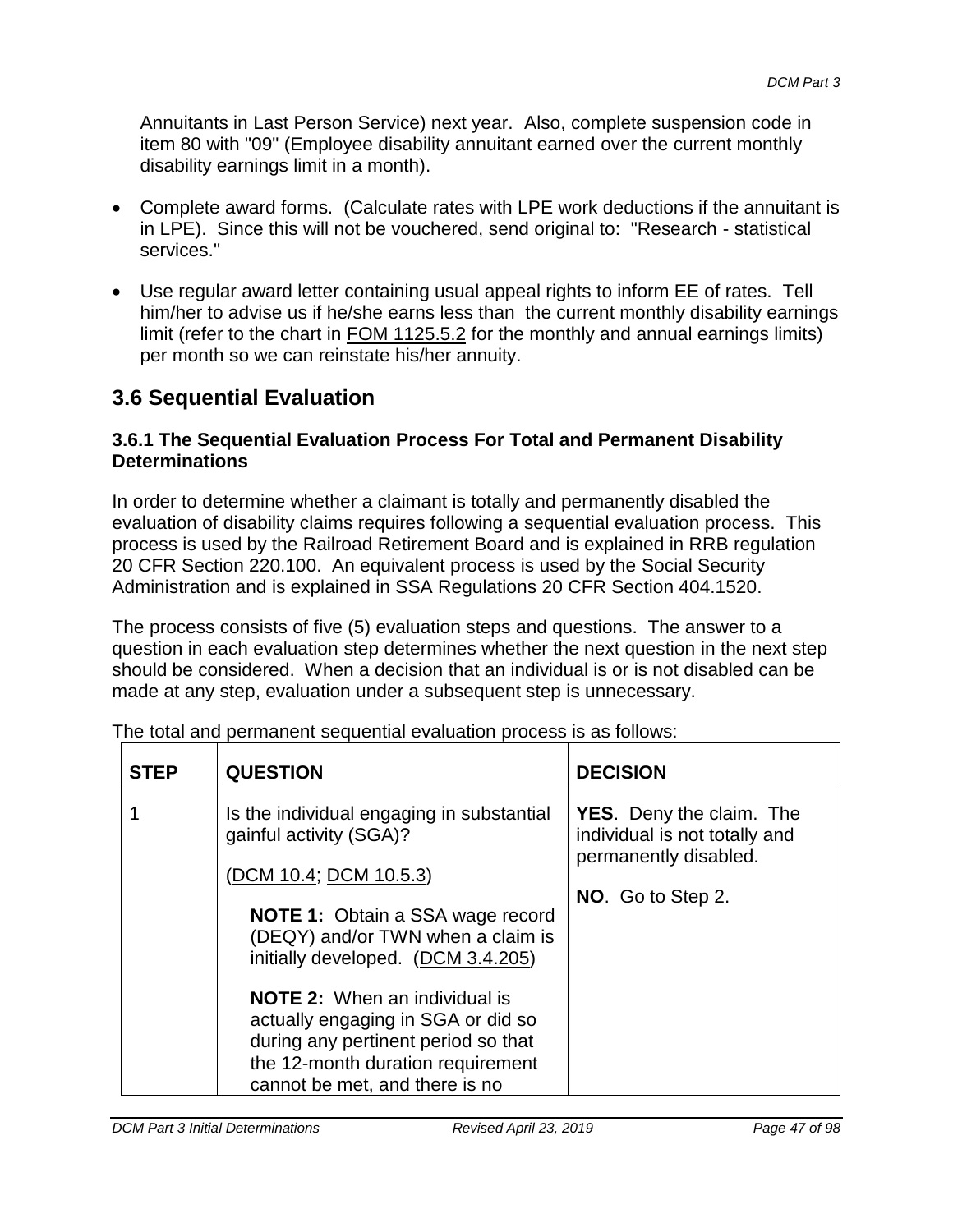|   | possibility that a determination of<br>disability can be established, a<br>finding must be made that the<br>individual is not disabled. No<br>consideration of either medical or<br>vocational factors is needed.<br><b>Note 3:</b> If you notice any suspicious<br>patterns, inconsistencies or suspect<br>fraud, please refer to DCM 8.8.2,<br>Investigation and Source of<br>Evidence. For examples of fraud,<br>click here Red Flags of Fraud.                                                                                                                                                                 |                                                                                                                                                                                                           |
|---|--------------------------------------------------------------------------------------------------------------------------------------------------------------------------------------------------------------------------------------------------------------------------------------------------------------------------------------------------------------------------------------------------------------------------------------------------------------------------------------------------------------------------------------------------------------------------------------------------------------------|-----------------------------------------------------------------------------------------------------------------------------------------------------------------------------------------------------------|
| 2 | Does the individual have a severe<br>medically determinable physical or<br>mental impairment (or combination of<br>impairments)?<br>(DCM 4.8.3; DCM 5.1.4)<br><b>NOTE 1:</b> A severe impairment is an<br>impairment which significantly limits<br>the capacity to perform basic work<br>activities.<br><b>NOTE 2:</b> The combination of<br>impairments must exist concurrently.<br><b>NOTE 3:</b> If you notice any<br>suspicious patterns, inconsistencies<br>or suspect fraud, please refer to<br>DCM 8.8.2, Investigation and Source<br>of Evidence. For examples of fraud,<br>click here Red Flags of Fraud. | <b>YES.</b> Go to Step 3.<br>NO. Deny the claim. The<br>individual is not totally and<br>permanently disabled.                                                                                            |
| 3 | Does the individual have an impairment<br>(or combination of concurrent<br>impairments) which is medically<br>disabling?<br>(DCM 4.12)<br><b>NOTE 1:</b> The impairment (or<br>combination of concurrent                                                                                                                                                                                                                                                                                                                                                                                                           | <b>YES.</b> Allow the claim. The<br>individual is totally and<br>permanently disabled.<br><b>NO.</b> Obtain a residual<br>functional capacity (RFC)<br>assessment. (DCM 4.11;<br>DCM 5.1.5) Go to Step 4. |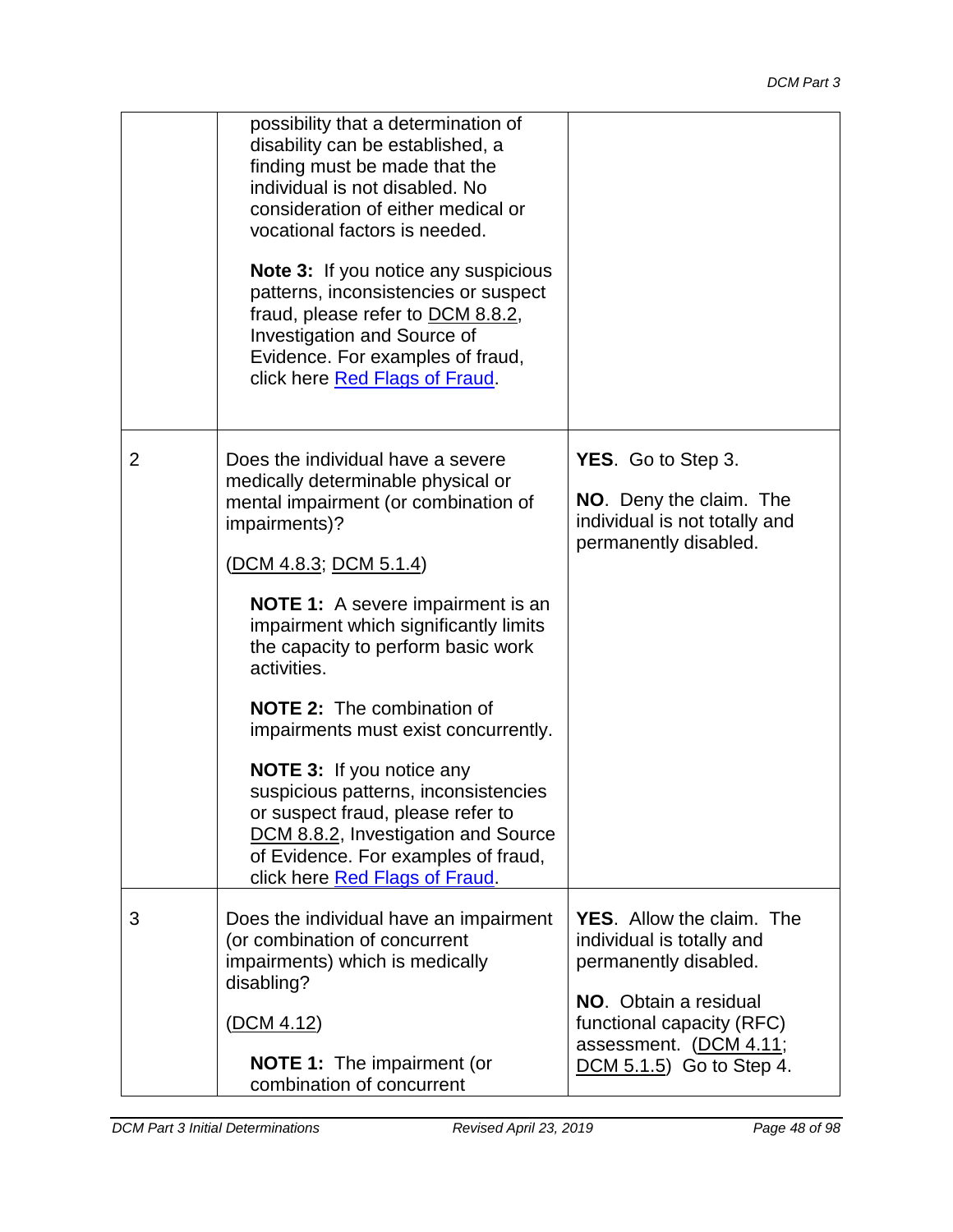|    | impairments) MUST meet the<br>duration requirement. (DCM 4.9.3)                                                                                                                                                                                                                    |                                                                                                                 |
|----|------------------------------------------------------------------------------------------------------------------------------------------------------------------------------------------------------------------------------------------------------------------------------------|-----------------------------------------------------------------------------------------------------------------|
|    | <b>NOTE 2:</b> If you notice any<br>suspicious patterns, inconsistencies<br>or suspect fraud, please refer to<br>DCM 8.8.2, Investigation and Source<br>of Evidence. For examples of fraud,<br>click here Red Flags of Fraud.                                                      |                                                                                                                 |
| 4a | Does the individual have the physical<br>and /or mental residual functional<br>capacity (RFC) to perform past relevant<br>work (PRW) as (s)he described the<br>work in the vocational profile?                                                                                     | <b>YES.</b> Deny the claim. The<br>individual is not totally and<br>permanently disabled.<br>NO. Go to Step 4b. |
|    | (RFC: <u>DCM 4.7.3</u> ; <u>DCM 4.11</u> ;<br><u>DCM 5.1.5</u> ) (PRW: <u>DCM 5.2;</u><br>$DCM$ 5.2.3 A)                                                                                                                                                                           |                                                                                                                 |
|    | <b>NOTE 1: PRW is SGA performed</b><br>within the 15 year relevant period<br>and of sufficient duration for the<br>individual to have acquired the<br>information, learned the techniques,<br>and developed the facilities needed<br>for average performance of the<br>occupation. |                                                                                                                 |
|    | <b>NOTE 2:</b> The individual's age and<br>past education ARE NOT considered<br>at this step.                                                                                                                                                                                      |                                                                                                                 |
|    | <b>NOTE 3: Non-severe impairments</b><br>can be combined with severe<br>impairments in an RFC assessment.                                                                                                                                                                          |                                                                                                                 |
|    | <b>NOTE 4:</b> If you notice any<br>suspicious patterns, inconsistencies<br>or suspect fraud, please refer to<br>DCM 8.8.2, Investigation and Source<br>of Evidence. For examples of fraud,<br>click here Red Flags of Fraud.                                                      |                                                                                                                 |
| 4b | Does the individual have the RFC to<br>perform PRW as it is generally ordinarily<br>performed in the national economy?                                                                                                                                                             | <b>YES.</b> Deny the claim. The<br>individual is not totally and<br>permanently disabled.                       |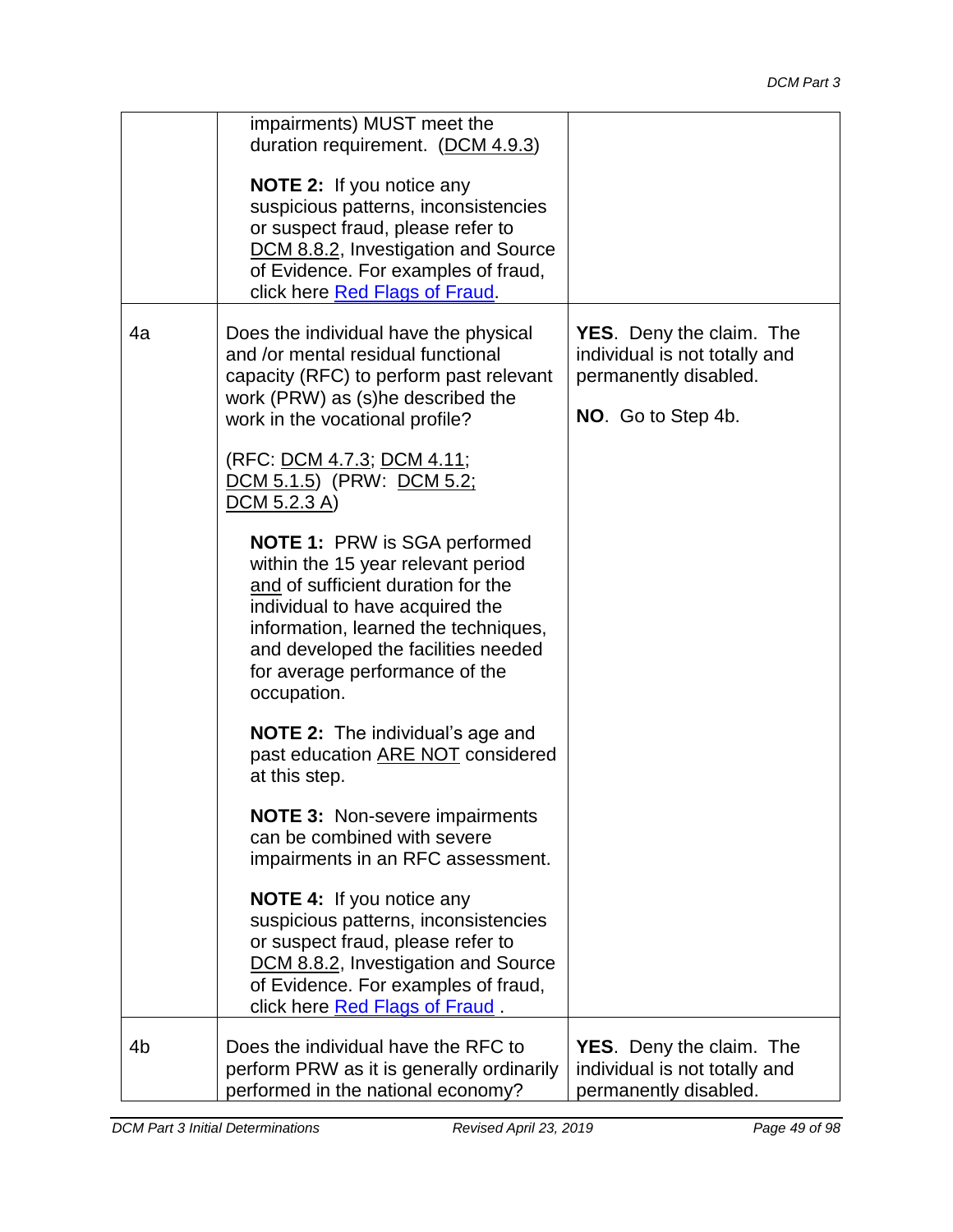|   | (RFC: <u>DCM 4.7.3; DCM 4.11</u> ;<br>DCM 5.1.5) (PRW: DCM 5.2;<br>DCM 5.2.3 B)                                                                                                                                               | NO. Go to Step 5.                                                                                                                                  |
|---|-------------------------------------------------------------------------------------------------------------------------------------------------------------------------------------------------------------------------------|----------------------------------------------------------------------------------------------------------------------------------------------------|
|   | <b>NOTE 1:</b> The individual's age and<br>past education ARE NOT considered<br>at this step.                                                                                                                                 |                                                                                                                                                    |
|   | <b>NOTE 2:</b> After determining which<br>jobs are PRW, locate the<br>occupational counterparts for those<br>jobs in OccuBrowse.                                                                                              |                                                                                                                                                    |
|   | If there is no occupational<br>counterpart in OccuBrowse for a job<br>considered to be PRW, it is not<br>possible to evaluate that PRW.                                                                                       |                                                                                                                                                    |
|   | <b>NOTE 3:</b> If you notice any<br>suspicious patterns, inconsistencies<br>or suspect fraud, please refer to<br>DCM 8.8.2, Investigation and Source<br>of Evidence. For examples of fraud,<br>click here Red Flags of Fraud. |                                                                                                                                                    |
| 5 | Does the individual have the RFC to<br>perform any other work?<br>(RFC: DCM 4.7.3; DCM 4.11;<br>$DCM$ 5.1.5)<br>(Med-Voc Rules: DCM 5.6)                                                                                      | <b>YES.</b> Deny the claim. The<br>individual is not totally and<br>permanently disabled.<br>NO. Allow the claim. The<br>individual is totally and |
|   | (Age Considerations: DCM 5.3)                                                                                                                                                                                                 | permanently disabled.                                                                                                                              |
|   | (Educational Considerations: DCM 5.4)                                                                                                                                                                                         |                                                                                                                                                    |
|   | (Transferability: DCM 5.5)                                                                                                                                                                                                    |                                                                                                                                                    |
|   | <b>NOTE 1: "Other work" is SGA which</b><br>exists in the national economy.                                                                                                                                                   |                                                                                                                                                    |
|   | <b>NOTE 2:</b> The claimant's age, past<br>education, and transferability of work<br>skills ARE considered at this step.                                                                                                      |                                                                                                                                                    |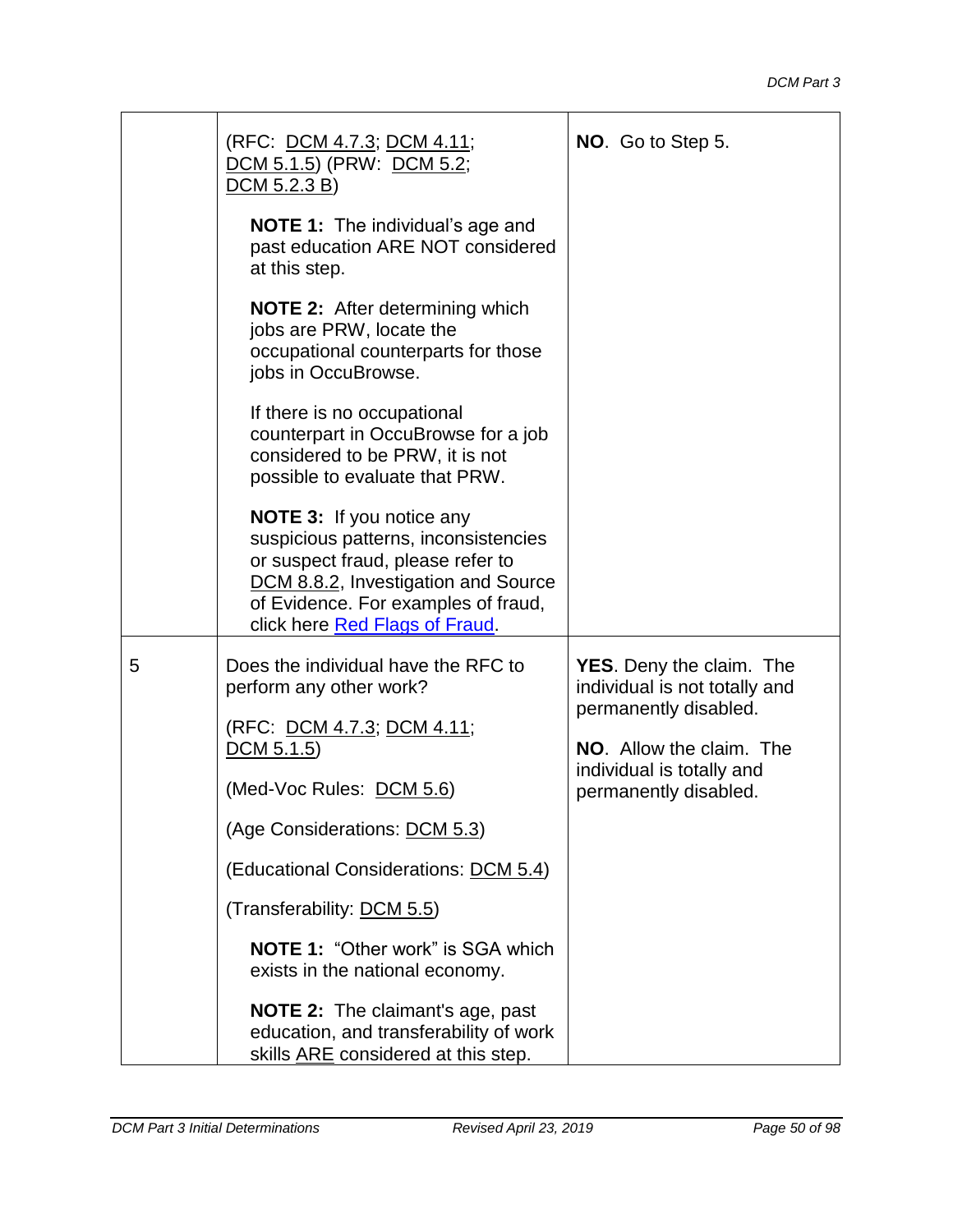| <b>NOTE 3:</b> The following additional<br>vocational adversities ARE also<br>considered at this step: borderline<br>age issues (DCM 5.3.6; DCM 5.6.6);<br>arduous unskilled physical labor<br>(DCM 5.2.10); isolated work industry,<br>lifetime commitment to a field of<br>work, or no work experience<br>(DCM 5.2.11). |  |
|---------------------------------------------------------------------------------------------------------------------------------------------------------------------------------------------------------------------------------------------------------------------------------------------------------------------------|--|
| <b>NOTE 4:</b> If you notice any<br>suspicious patterns, inconsistencies<br>or suspect fraud, please refer to<br>DCM 8.8.2, Investigation and Source<br>of Evidence. For examples of fraud,<br>click here Red Flags of Fraud.                                                                                             |  |

A Total and Permanent Sequential Evaluation illustrative chart has been placed in DCM 3, Appendix E. This chart should be used as a reference tool in daily case adjudication.

Evaluation of disability claims to determine whether a claimant is occupationally disabled follows the sequential evaluation process described from DCM 13.3 through [DCM 13.10.](http://rrbsharepoint/sites/Pub/DisMan/DCM/Documents/DCM_Part_13.pdf#search=13.10) This process is explained in RRB regulation 20 CFR section 220.13.

# **3.7 Disabled Widow(er)'s Insurance Annuity**

## **3.7.1 General Information**

A disabled widow(er)'s insurance annuity (DWIA) may be paid to a widow(er) who has attained age 50 but has not attained age 60 and is totally and permanently disabled for any regular employment. A DWIA is entitled to a 100% share of the employee's Primary Insurance Amount (PIA) or Social Security Act (SS Act) maximum, whichever is applicable. This 100% share is reduced for the number of months the widow(er) is under age 65 on the entitlement date.

For information about the definition of a legal widow(er), de facto widow(er), etc, or procedure for determining windfall dual benefit entitlement, refer to instruction in the Retirement Claims Manual (RCM) - Chapter 2.1.

## **3.7.2 Definition Of Disability**

A widow(er) meets the definition of disability if his or her physical or mental condition is such that he/she is unable to engage in any regular employment. The term "physical or mental condition" means an impairment that can be expected to result in death, or has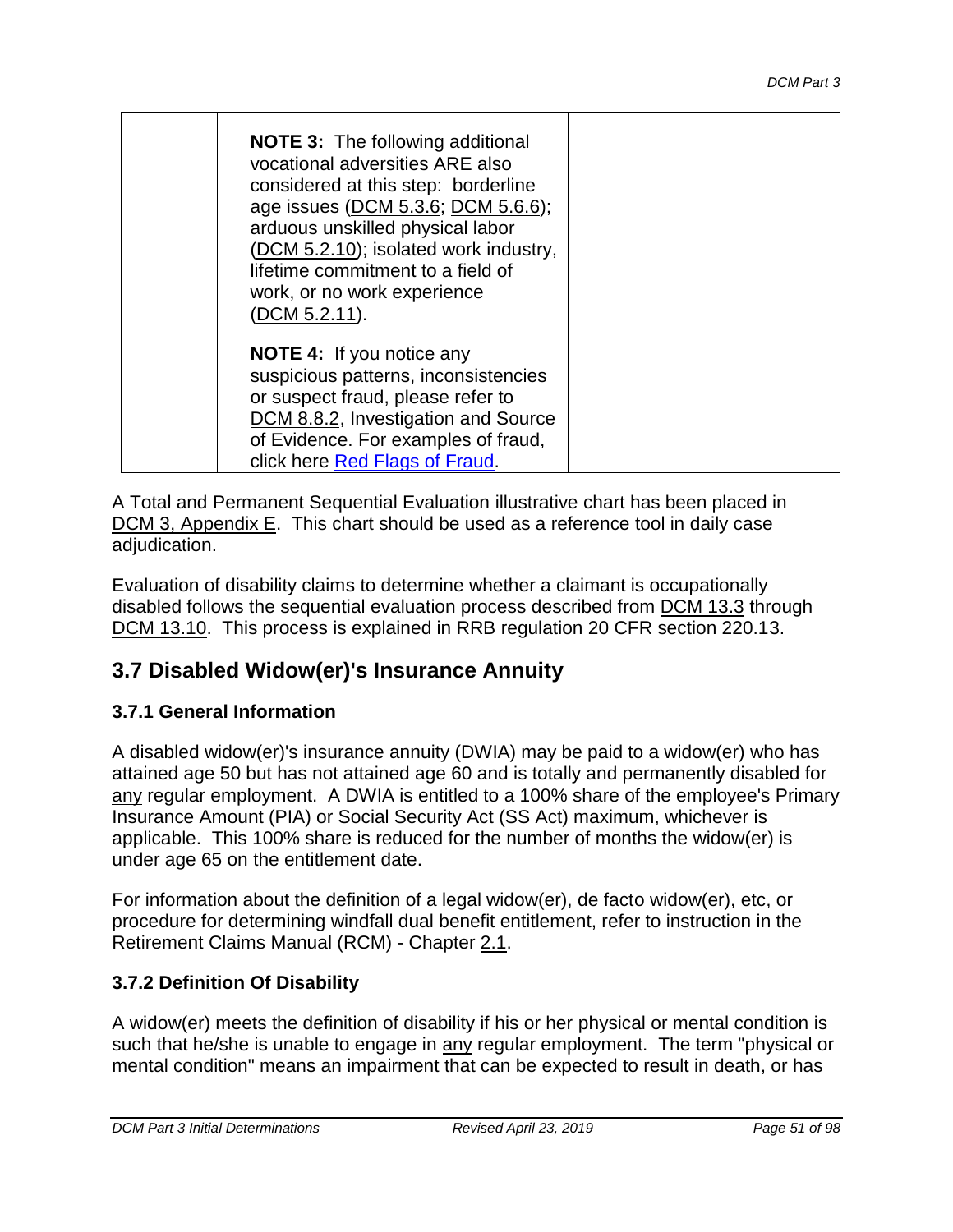either lasted at least 12 months, or can be expected to last for a continuous period of not less than 12 months.

To be considered permanently disabled, the widow(er) must be unable to regularly perform substantial and material duties of any gainful employment (which is substantial and not trifling).

Both medical and non-medical factors are considered in determining whether a widow(er) meets the above definition. This is consistent with the definition of disability used for total and permanent employee disability determinations

## **3.7.3 Eligibility Requirements**

In addition to being the legal or defacto widow(er) (see RCM 2.1.2 and 2.1.3) of a completely insured employee, the applicant must meet the following requirements:

- A. Age Requirements The widow(er) must have attained age 50 or will attain age 50 within 3 months of filing the application but not have attained age 60. (However, a widow(er) who has already attained age 60 can qualify for a DWIA for the month(s) he/she is under age 60 in the retroactive period.)
- B. Marriage Requirements The widow(er) must meet the nine-month marriage requirement or the deeming nine-month marriage provision for a regular widow(er)'s insurance annuity (WIA) as explained in RCM 2.1.20.
- C. Disability Requirements To be disabled, the widow(er) must have a permanent physical or mental impairment that begins before the end of the "prescribed period" of onset and is such as to be disabling for work in any regular employment. (See DCM 3.7.2 for complete definition of disability.)
- D. One-Half Support A widower must have been receiving one-half of his support from the employee at the time of her death or at the time her retirement annuity began for the annuity to begin before March 1, 1977; after March 1, 1977 a widower does not have to prove half-support except for payment of a windfall or employee annuity restored amount. There is no time limit for filing proof of onehalf support.

## **3.7.4 Filing**

To be entitled to a DWIA the applicant must:

- meet the eligibility requirements outlined in DCM 3.7.3.
- file an application (AA-17 and AA-17b).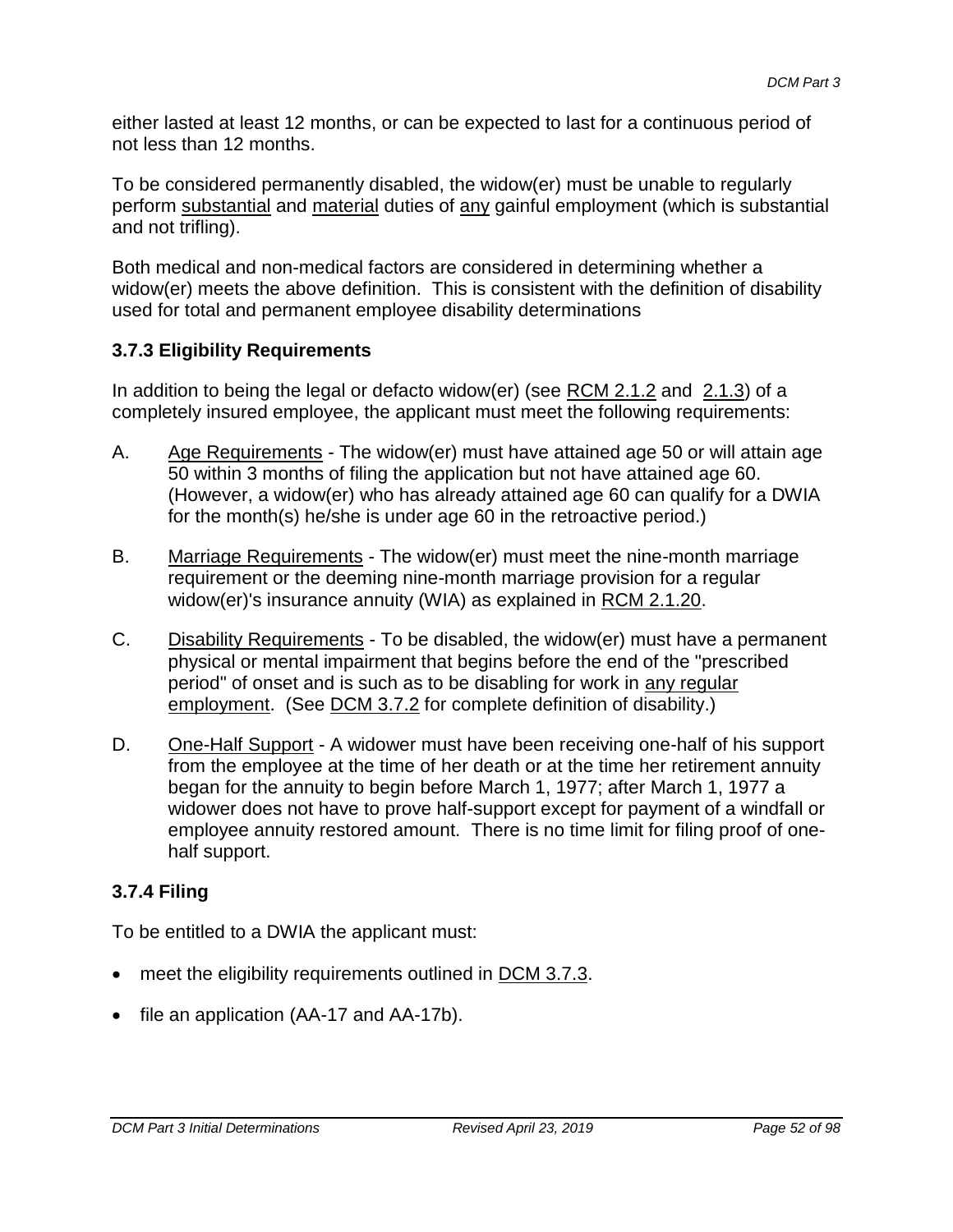## **3.7.5 Eligibility When Employee Had Less Than 120 Months Of Service**

- A. No One on Rolls When DWIA Application Filed If the employee did not have 120 months of service and no member of the family group is on the rolls continuously from October 30, 1951, the widow(er) is not eligible for an annuity under the RR Act. (On the rolls includes the retroactive period of a new application.) In such cases, transfer the claim to SSA.
- B. Family Members on Rolls When DWIA Application Filed If a member of the family group has been on the rolls continuously from October 30, 1951, send the case to SAPT.

**NOTE:** See RCM 5.5 for provisions governing deemed current connection for survivor purposes.

## **3.7.6 Determining "Prescribed Period" Of Disability For DWIA**

In order for a disabled widow(er), age 50 to 59, to qualify for a DWIA, the disability must have begun before the end of the "prescribed period."

- A. When Period Begins The widow(er)'s prescribed period of disability onset begins with the latest of the following:
	- The month the employee died; or
	- The last month for which he/she was entitled to a Widow(er) Current Insurance Annuity (WICA) based on the same employee's earnings record; or
	- The last month for which he/she was previously entitled to a DWIA.
- B. When Period Ends The widow(er)'s prescribed period of disability ends with the earliest of the following:
	- The month before the month the widow(er) attains age 60; or
	- The close of the 84th month (7 years) following the month in which the period began.

**EXAMPLE 1:** The employee died August 14, 1984 when the widow was 51 years old. The prescribed period begins August 1984 (the month the employee died) and ends August 31, 1991 (the close of the 84th month following the month the period began). She qualifies if her disability began any time before September 1, 1991.

**EXAMPLE 2:** The widow age 40 became entitled to a WCIA when the employee died in March 1972. Her last child attained age 18 in July 1980. Her prescribed period begins June 1980 (the last month of entitlement to a (WCIA) and ends June 30, 1987 (the close of the 84th month following the month in which the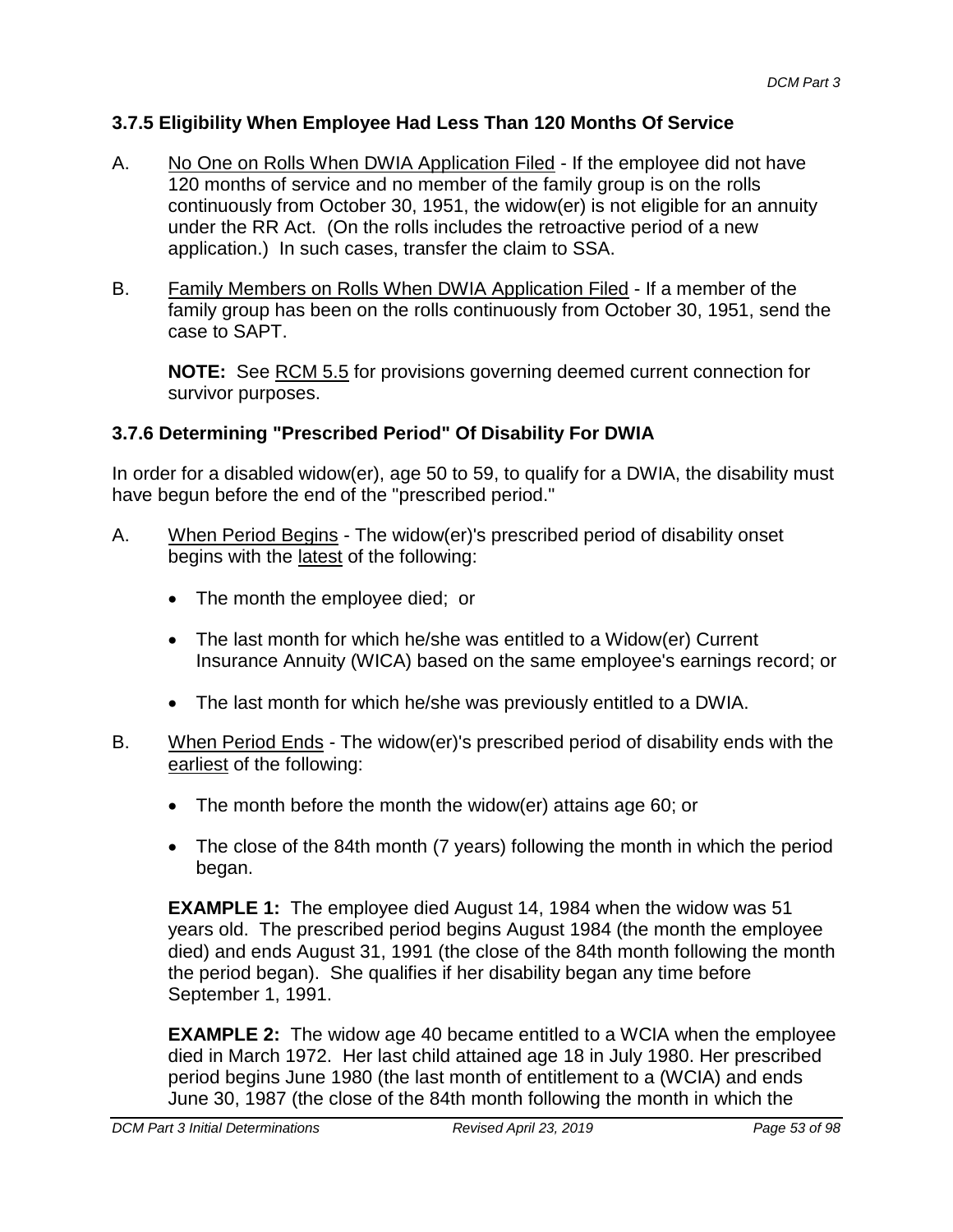period began). She could qualify for an annuity effective February 1, 1988 if her disability began before July 1, 1987 and she is still under a disability on February 1, 1988.

It is not necessary for the precise date of onset to be established in many cases involving disabled widow(er)s since the claimant need only to have become disabled before the end of the prescribed period. However, if the widow(er)'s disability did not begin before the end of the prescribed period, he/she is not eligible for an annuity as a disabled widow(er), but he/she may qualify at age 60 for a regular WIA.

**NOTE:** If the widow(er) claims an onset date of disability that is after the "prescribed period" ending date (consider the dates in items 8 and 12 of the AA-17b), do not schedule any medical examinations or ancillary tests. Review any medical evidence of record submitted and the earnings record to determine if a disability onset date could be prior to the end of the prescribed period. Go ahead and deny the DWIA application on the grounds that the onset of disability is not within the "prescribed period."

## **3.7.7 Widow(er) Medicare Only Applications**

A widow(er) who is otherwise ineligible for regular DWIA benefits can file for Medicare only coverage. Usually, a Medicare only claim is filed by a widow(er) alleging total disability in the following situations:

- The widow(er) is receiving an annuity (WCIA) based on having a child in his/her care; or
- The widow(er) is receiving an annuity (WIA) based on age 60 and older; or
- The widow(er) files a claim for a regular DWIA and onset cannot be established prior to age 59 and 7 months but there is a possibility of extending the prescribed period beyond age 60.

As in regular DWIA claims an exact date of disability onset is not always material as long as the established onset date is before the end of the prescribed period. Any onset date established on or before the end of the prescribed period results in a favorable determination for the annuitant (except as specified below in the last bulleted point).

Factors to consider when determining the Medicare onset date include the following:

- The beginning date of the prescribed period, which is established by following the guidelines for regular DWIA claims.
- The ending date of the prescribed period, which is the earlier of the following:
	- The month before the month in which the widow(er) attains age 65; or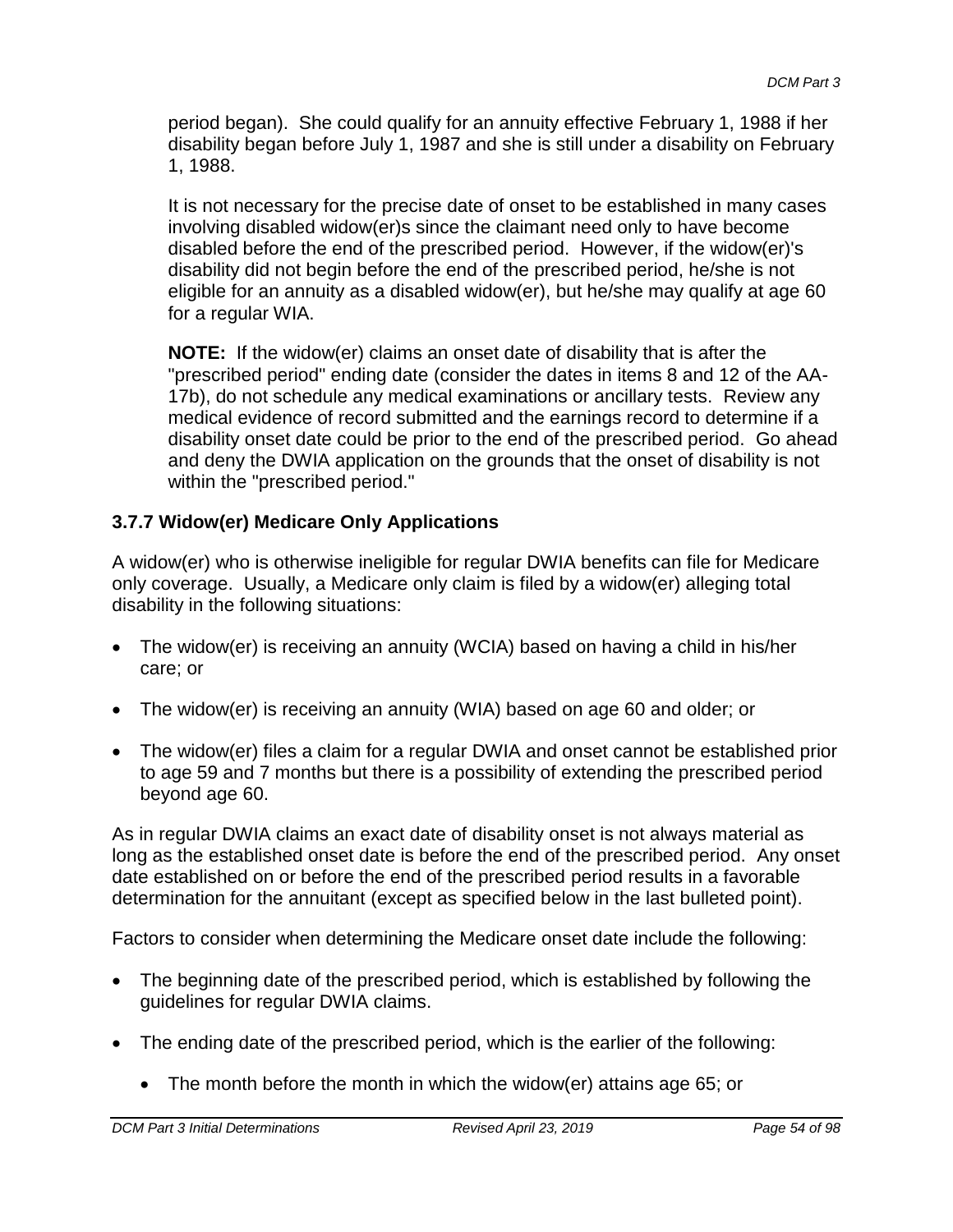- The close of the eighty-fourth month (7 years) following the month in which the prescribed period began.
- The month the widow(er) attains age 60 can be important because at age 60 the widow(er) is eligible to receive an aged widow(er)s annuity. The 5 month waiting period requirement can be satisfied before the first month of entitlement to a WIA if disability can be established on or before age 59 and 7 months.
- Although the prescribed period in Medicare only claims extends to the attainment of age 65, it is not necessary to consider an onset after age 62 years and 7 months, as any date after this would be within 29 months (the combined waiting period) of attainment of age 65. There is no advantage in a disability decision in this situation, and therefore, any Medicare Only application where the onset date is after the widow(er) reaches the age of 62 years and 7 months should be considered a technical denial.

## **3.7.8 Beginning Date**

A DWIA begins on the latest of the following dates:

- The first day of the month of the employee's death; or
- The first day of the month in which the widow(er) attained age 50 and is under a disability; or
- The first day of the month in which the widow(er) is under a disability and has attained age 50 but has not attained age 60; or
- The first day of the first month for which the widow(er) is no longer eligible for a WCIA because he/she no longer has an eligible child in his/her care, providing he/she meets the age and disability requirements for a DWIA; or
- The first day of the 12th month before the month the application is filed; or
- The day designated by the widow(er) as the original beginning date (OBD); or
- February 1, 1968 for widows and dependent widowers; or
- March 1, 1977 for non-dependents widowers; or
- The first day of the sixth month after the month in which the RR Act disability onset occurs unless a waiting period is not required. This waiting period applies to applications filed September 1, 1983 and later. If a widow(er) is re-entitled before age 60 and within 84 months of the termination of a provisions disability annuity, no waiting period is required.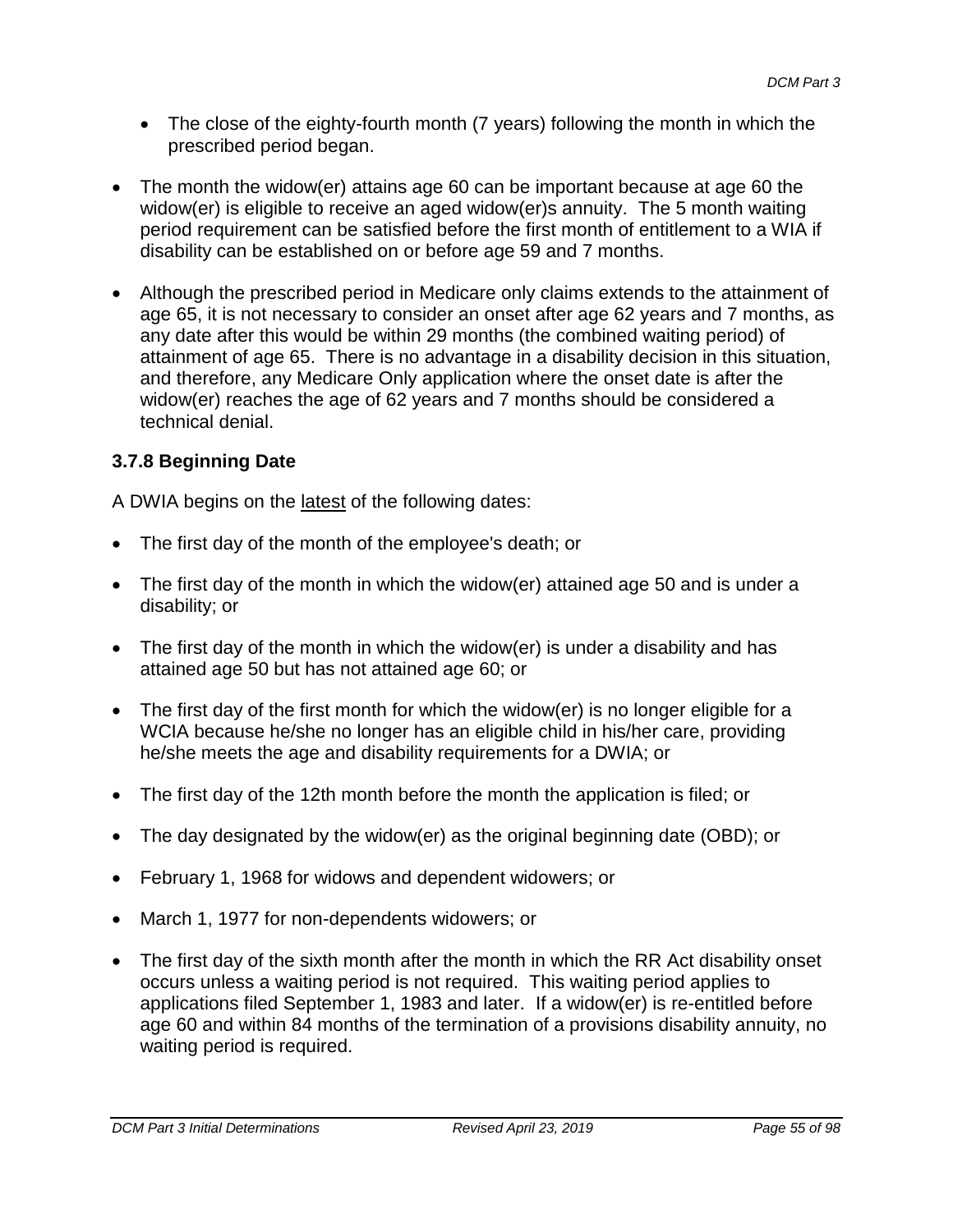## **3.7.9 Disability And Medicare Waiting Period**

Under the Railroad Retirement Act (RR Act), a disabled widow(er)'s annuity cannot begin until 5 full months have elapsed from the onset date of disability, and Medicare eligibility cannot begin until after 24 months of annuity entitlement have elapsed.

The Omnibus Budget Reconciliation Act of 1990, P.L. 101-508, provides that prior entitlement months to Supplemental Security Income (SSI) under Title XVI of the Social Security Act or federally administered State Supplementary Payments (SSP) can be used to satisfy the 5-month waiting period for annuity entitlement and the 24-month qualifying period for Medicare for disabled widow(er)s and disabled surviving divorced spouses.

The same months of SSI/SSP which are credited toward the 5-month waiting period for widow(er)'s disability benefits may also be credited toward the 24-month qualifying period for Medicare.

Medicare coverage can begin the later of:

- the 25th month of entitlement to Railroad Retirement Benefits while under a disability.
- the 30th month after the disability began.

However, the earliest possible original beginning date or Medicare entitlement date for a widow(er) based on this provision is January 1, 1991.

**EXAMPLE:** A widow files a disability application in January 1991. Her disability onset is established as June 1, 1989, based on medical/vocational criteria. She received SSI/SSP from June 1989 through December 1990 (19 months). Considering her entitlement to SSI/SSP, her original beginning date would be January 1, 1991, since the 5-month waiting period based on the SSI/SSP entitlement ended before January 1, 1991. Her Medicare effective Date would be June 1, 1991, which is the regular Medicare effective date of January 1, 1993 (the 25th month of annuity entitlement), minus the 19 months of SSI/SSP.

## **3.7.10 Earnings Restrictions**

A. Widow(er) under age 60 - The annual earnings test does not apply to a disabled widow(er) under age 60. However, any work performed before age 60 must be considered in determining whether the widow(er) has recovered from the disability. The work and earnings may demonstrate that the widow(er) is able to perform regular and gainful employment and, therefore, is no longer disabled for purposes of receiving a DWIA and/or early Medicare coverage. Work for a railroad (RR) employer during any month, of course, precludes payment of the annuity for that month.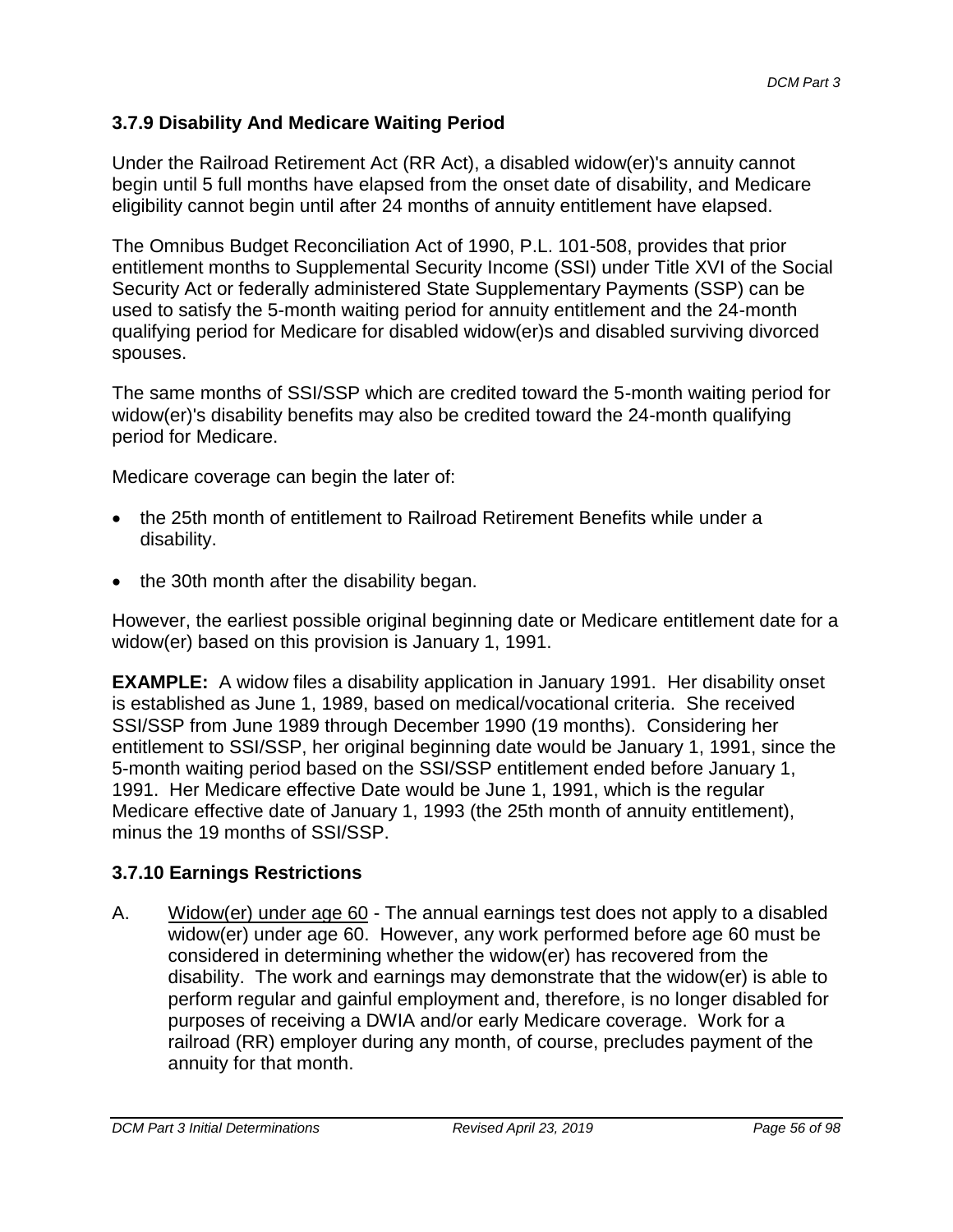As soon as the widow(er) reports that he/she is working, refer the case to the Disability Post and Continuing Disability Reviews (CDR) Section for a determination of whether or not he/she has recovered from the disability on which the DWIA and/or Medicare is based.

B. Widow(er) Age 60 and Over - A widow or widower who was receiving a DWIA prior to age 60 will continue to receive an annuity after age 60 but the DWIA will have been transformed into an age annuity. Therefore, regular survivor earnings restrictions apply beginning with the month the widow(er) attains age 60 and ending with the month before attainment of age 70 (effective January 1, 1983 or later). Work for an RR employer during any month precludes payments of the annuity for that month.

All earnings in the year of attainment of age 60 should be considered in determining excess earnings for that year. However, do not assess work deductions before January 1, 1975 in a case where a disabled widow(er) was between ages 60 and 65 at that time.

If the file indicates that the disabled widow(er) was told by the board that the annual earnings test did not apply to him/her until age 65, refer the case to BDMO/CPPS before charging work deductions to any month before age 65.

**NOTE:** Work or earnings may affect a widow(er)'s entitlement to early Medicare based on disability. Therefore after applying regular survivor work deductions, if applicable, refer the case to DPS - Post and CDR section for a determination of whether or not he/she has recovered from the disability on which the Medicare entitlement is based.

## **3.7.11 Disabled Widow(er) Previously Awarded Lump-Sum Death Payment (LSDP) Or Residual Lump-Sum (RLS)**

A. LSDP Previously Paid - If the widow(er) previously received the LSDP and subsequently filed for a DWIA claiming to be disabled as of the month of the employee's death or earlier, the LSDP is erroneous if he/she is found to be disabled from the date claimed and no waiting period was required, i.e., the application was filed before September 1, 1983. In this situation, the date of disability onset and not the annuity beginning date (ABD) is the determining factor in deciding whether or not LSDP was erroneous.

**EXAMPLE:** The employee died on April 10, 1968 survived by a widow age 52. She filed for the LSDP on April 16, 1968 without claiming to be disabled and was awarded payment. On June 24, 1969, she filed for a DWIA claiming disability onset prior to the employee's death. Her "prescribed period" began April 1, 1968 and she was found to be disabled as of that date. Her ABD is June 1, 1968, but since her disability onset was April 1968, the LSDP was erroneous and must be recovered.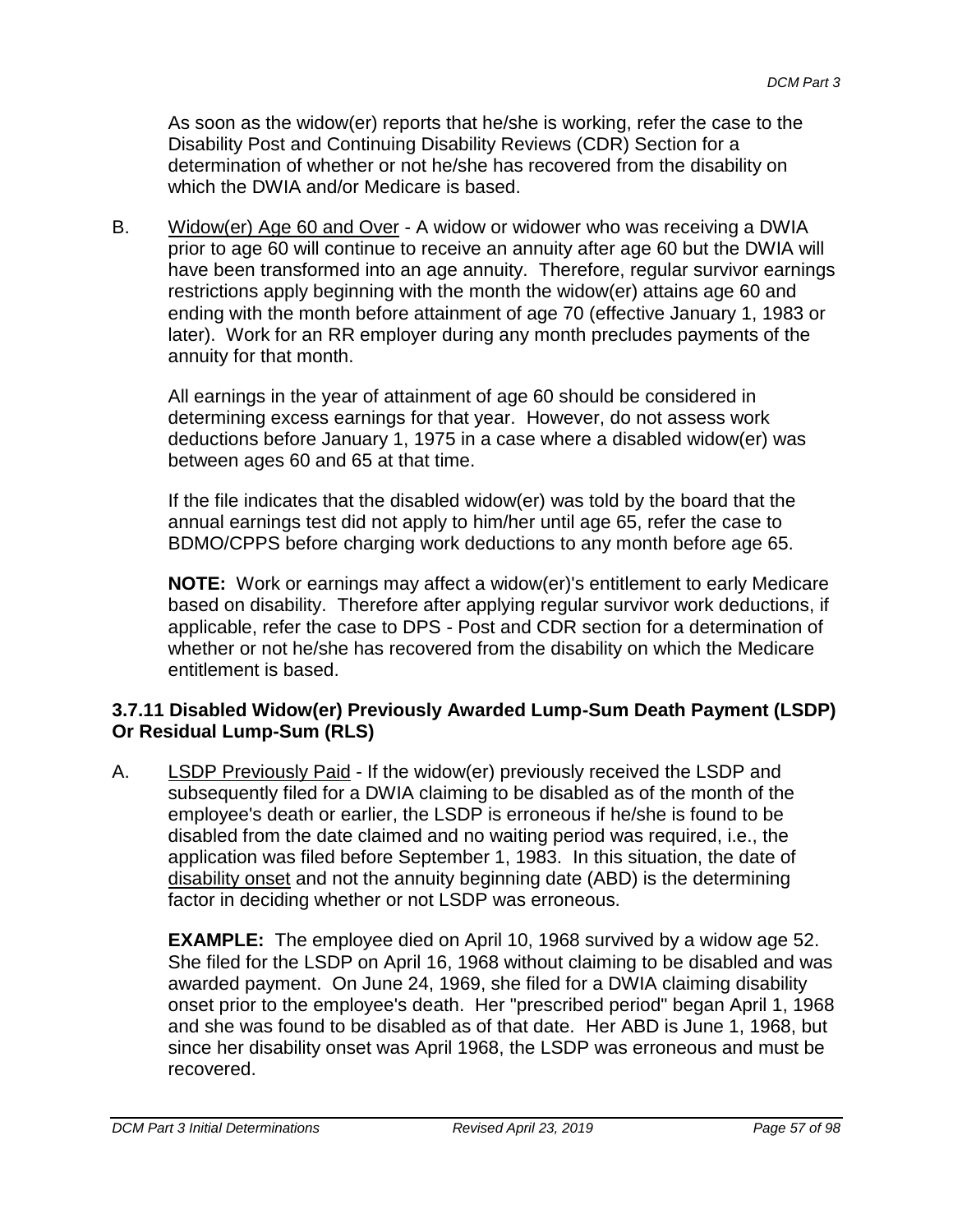If the LSDP is determined to be erroneous, consider the possibility of payment of a deferred LSDP. See RCM 2.2.40 for more details concerning payment of a deferred LSDP in the cases.

If the widow(er) claims he/she became disabled after the month of the employee's death, do not presume that he/she was disabled in the month the employee died unless the medical evidence clearly shows that he/she was. When the medical evidence does show that he/she was disabled in the month of the employee's death instead of the month he/she claimed, refer the case to SAPT.

B. RLS Previously Awarded - If the widow(er) previously elected and was paid the RLS, he/she cannot receive a DWIA. Do not develop any medical evidence. Just go ahead and technically deny the widow(er)'s claim for a DWIA.

## **3.7.12 When Entitlement to A DWIA Ends**

A DWIA terminates with the month before the month in which the widow(er):

- Dies:
- Remarries, however, if remarriage occurred January 1, 1984 or later, the disabled widow may be entitled to a remarried DWIA; or
- Attains age 60. Technically, a DWIA terminates when the widow(er) attains age 60; however, do not take any action to convert RRB records from a DWIA to a WIA. The widow(er) continues on the rolls as a disabled widow(er) as long as he/she continues to be entitled under the application on which the DWIA was awarded, and the award form symbol remains "R".

Also, a DWIA terminates with the second month following the month in which the widow(er) recovers from disability. However, the annuity continues if he/she attains age 60 on or before the last day of the third month following the month in which he/she ceased to be disabled.

## **3.7.13 When Entitlement To A Vested Dual Benefit Ends**

The terminating events for vested dual benefit entitlement described in RCM 2.1.67 also apply to disabled widow(er)s. In addition, VDB entitlement ends with the second month following the month in which the widow(er) recovers from disability unless the annuity continues because he/she attained age 60 on or before the last day of the month following the month in which he/she ceased to be disabled. In this case, VDB entitlement would terminate only if he/she was entitled to Disability Insurance Benefit (DIB) at SSA which also was terminated and no entitlement to a Retirement Insurance Benefit (RIB) exists. Vested dual benefit entitlement would end on the earlier of the termination of the DIB or the DWIA.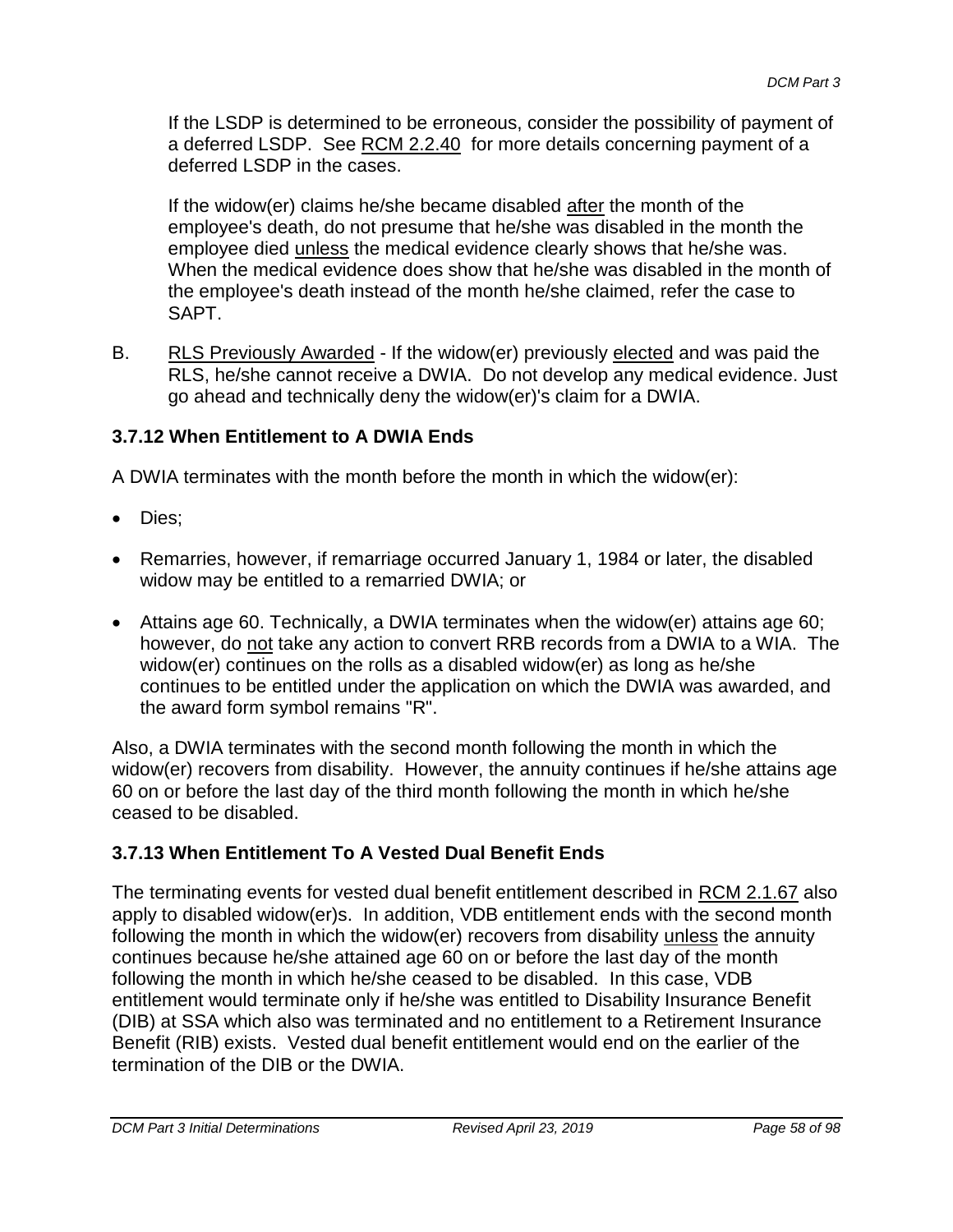#### **3.7.14 Re-entitlement After Former Disability Ceases**

A widow(er) can be re-entitled to a DWIA if he/she again becomes disabled after the former DWIA terminated because he/she ceased to be disabled.

- A. Requirements for Re-entitlement Such a widow(er), if he/she is otherwise qualified, can become re-entitled if he/she:
	- 1. files a new application for a DWIA; and
	- 2. has not attained age 60; and
	- 3. is under a disability (as defined in DCM 3.7.2) that began before the end of the last month of the "prescribed period" which begins with the last month of previous entitlement to a DWIA and ends with the earliest of the following:
		- The month before the month in which he/she attains age 60; or
		- The close of the 84th month following the last month of previous entitlement to the former DWIA.

**NOTE:** A widow(er) who is re-entitled within 84 months (or before age sixty) of a previous disability termination, is not required to serve a 5 month waiting period.

- B. Date Payment Can Begin The current DWIA is payable beginning on the first day of the month in which he/she is again under a disability or the first day of the 12th month before the month the application is filed, whichever is later.
- C. Original Beginning Date Although payment of the current DWIA is restricted to the dates mentioned above, continue to show the same original beginning date as before on the award form.

## **3.7.15 Evidence Requirements**

Application: Always. SSA's survivor applications are also acceptable (see RCM 5.1.5). An application filed with the Veterans Administration (VA) by a widow(er) who is a survivor of a member or former member of the uniformed services is also an application for corresponding survivor benefits under the SS Act. If that application is transferred to RRB by SSA, consider it as claims lead (see RCM 5.1.5).

#### AA-17b, Supplement to application: Always

Field Office Personal Observation Record (G-626A): Always

Vocational Data (G-251): Always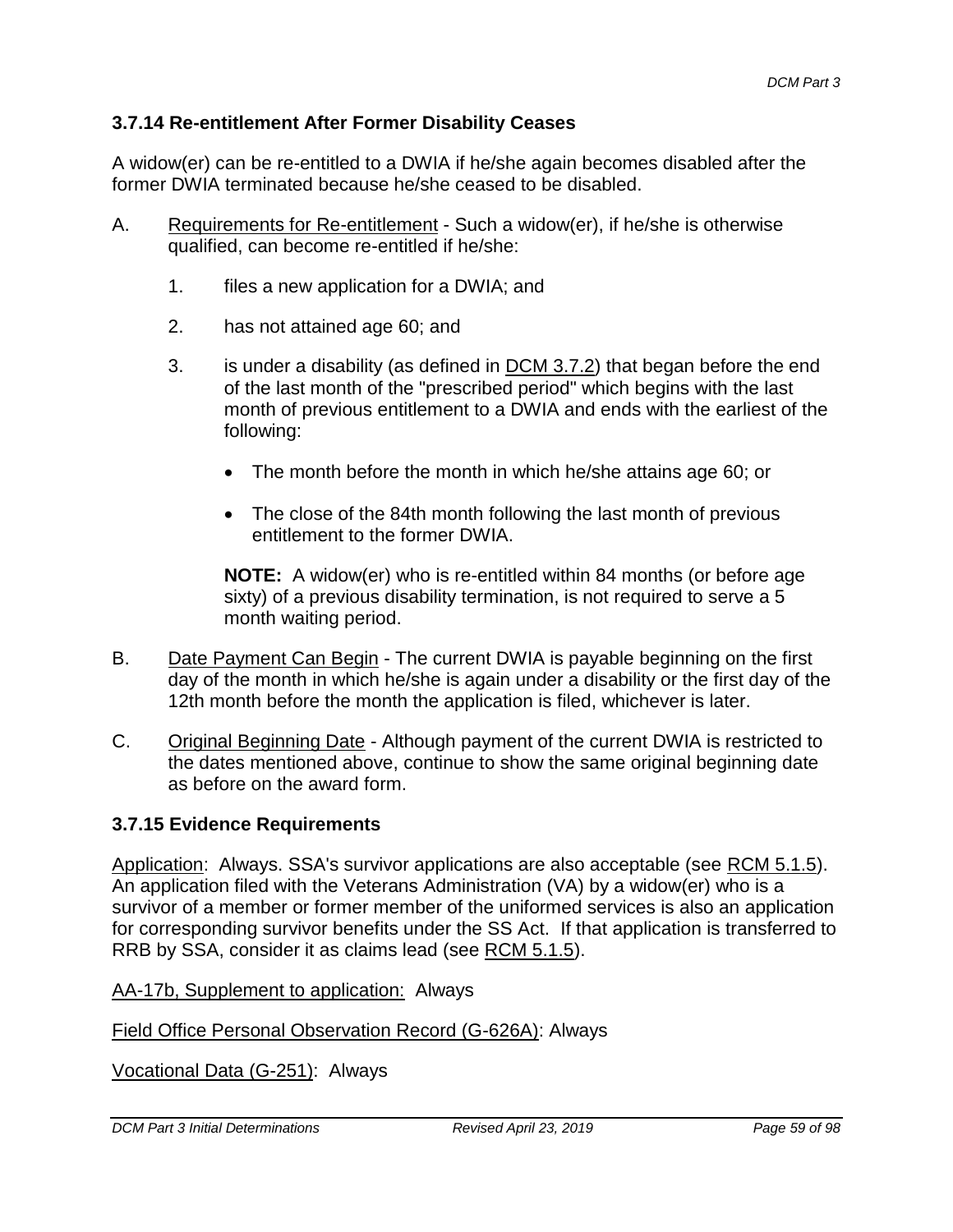Death of Employee: Always

Age of Widow(er): Always

Marriage: Always

Compensation: Always

Amount of SSA Benefits: Always

Proof of One-Half Support of Widower (G-134): Always, if dependency is claimed and:

- ABD could be before March 1, 1977; or
- An employee annuity restored amount is involved.

Widow(er)'s Employment History: Always. Request a DEQY from SSA. (See DCM 3.4.205)

Age of Employee: Only when employee's insured status, divisor quarters, or AMR would be affected and there is a conflict between the claimed DOB and the DOB shown on the employee's CER-1 or other evidence. (See RCM 4.2).

Termination of Prior Marriage: If there is reasonable doubt about whether a prior marriage of either widow(er) or employee was ended.

Legal Adoption of Child: Only when widow(er) seeks to meet marriage requirements on that basis.

Guardianship (AA-5): If guardian or other legal representative is selected as representative payee.

Military Service (M/S): Only when the employee's M/S after 1936 would be creditable either under the RR Act or under the SS Act.

Amount of VA Benefits: Only for annuities due before January 1975, when the employee's M/S after 1936 is creditable under the RR Act and a reduction in the RRA formula is required. (Send such cases to SAPT for verification of these benefits.Amount of Wages and Self Employment Income (SEI): On G-90.Public Pension: Always

## **3.7.16 Processing And Handling Of DWIA Cases**

A. Processing DWIA Cases By Survivor Benefits Division - When receiving a DWIA claim, review to verify if the widow(er) cannot qualify because of non-medical reasons. If the claimant is ineligible because of non-medical reasons, deny the claim in the usual matter without sending the cases to DBD for a rating. Include a paragraph in the denial notice explaining that a disability determination has not been made since other eligibility requirements are not met.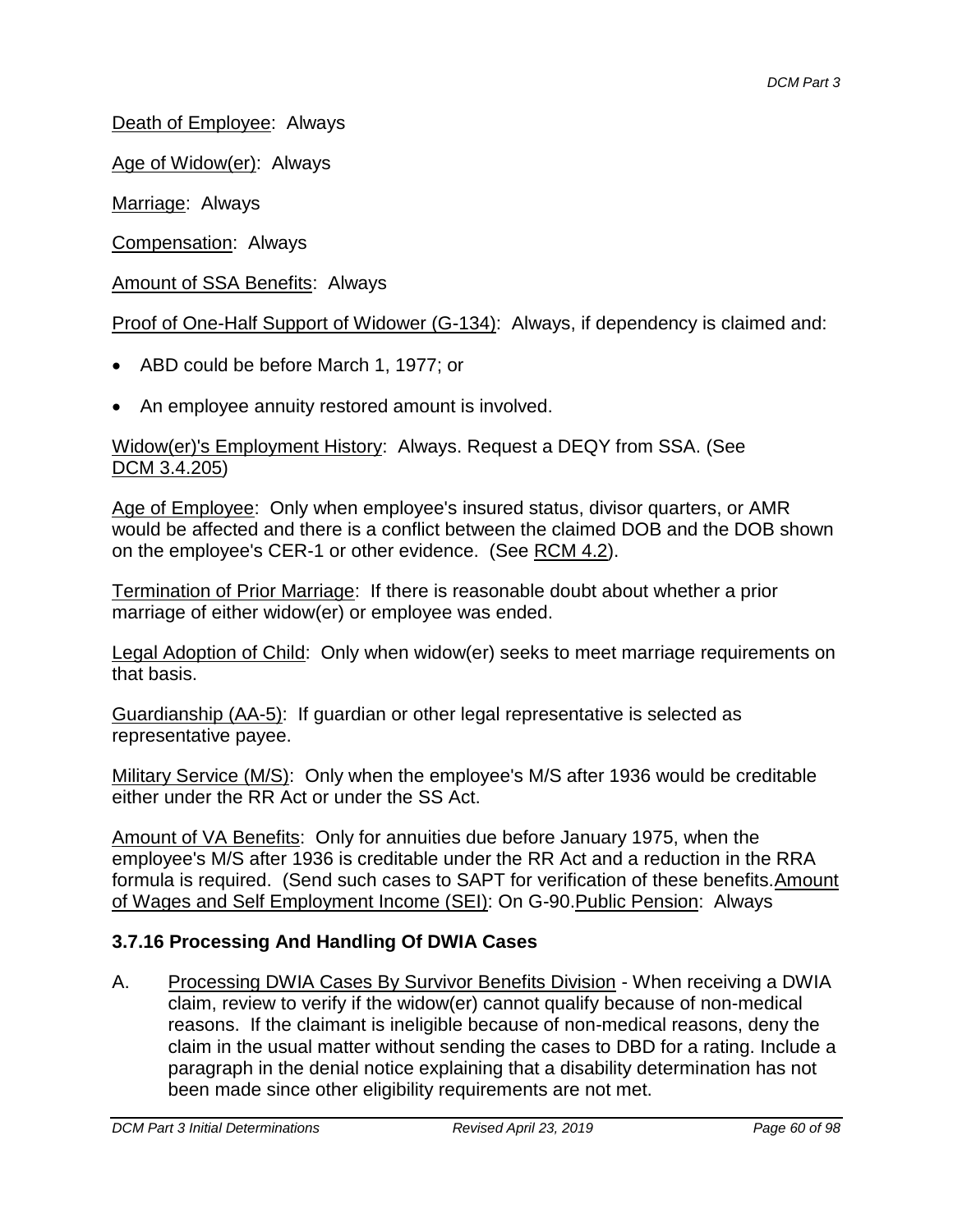If it appears that the widow(er) can qualify because of medical reasons check to see whether SS wage and benefit data have been developed. If not, release a request to SSA and then route the case to DBD if otherwise in order. Forward the case to DBD even if there is medical evidence outstanding.

B. Handling of DWIA Cases By DBD - The disability claims examiners in DBD reviews the DWIA case to determine if there is adequate medical and nonmedical evidence in file to rate the widow(er)'s claim for disability. If there is adequate evidence in file, both medical and non-medical factors are considered in determining whether the widow(er) is considered permanently disabled and unable to work in any regular employment in accordance with the established criteria of the Board.

The disability claims examiner prepares OLDDS and Form G-325.1 or G-325B when the case is rated.

**NOTE:** For cases included in the financial interchange, the Social Security Act portion of the rating must be coordinated with SSA for survivor annuities as well as employee annuities, unless the annuity is being denied. (See DCM 6.7.3.D.) The initial disability examiner will handle the annuity rating and the post examiner will handle the SSA rating. Note that the annuity rating cannot be done on D-BRIEF.

The sample consists of employees, widows, and children in the following cases:

- $\circ$  Those where the claim number is A-979832 or lower and the last two digits of the claim number are 55; or,
- o Those where the claim number is higher than A-979832 (including terminal digit claim numbers) and the last two digits of the claim number are 30.

Survivor cases that must be coordinated with SSA cannot be processed on D-BRIEF. (See DCM 12.5.1.) In these cases, the initial examiner should process the RRA decision and the post examiners should process the SSA decision. The survivor SSA decision should be processed by completing the SSA-831 and coordinating with SSA. Once the coordination is completed, the decision should be entered on page 3 of the OLDDS G-325 screen rather than on the OLDDS 831 screen.

If there is inadequate evidence in file, the disability claims examiner initiates development for either additional medical evidence from widow(er)'s treating physician, scheduling specialized examinations and/or ancillary tests or obtaining hospital records, etc., or non-medical (vocational work history) from him/her.

When the additional evidence is received, the disability claims examiner evaluates and determines whether the widow(er)'s disability is severe enough to prevent work in any regular employment in accordance to the law. Depending on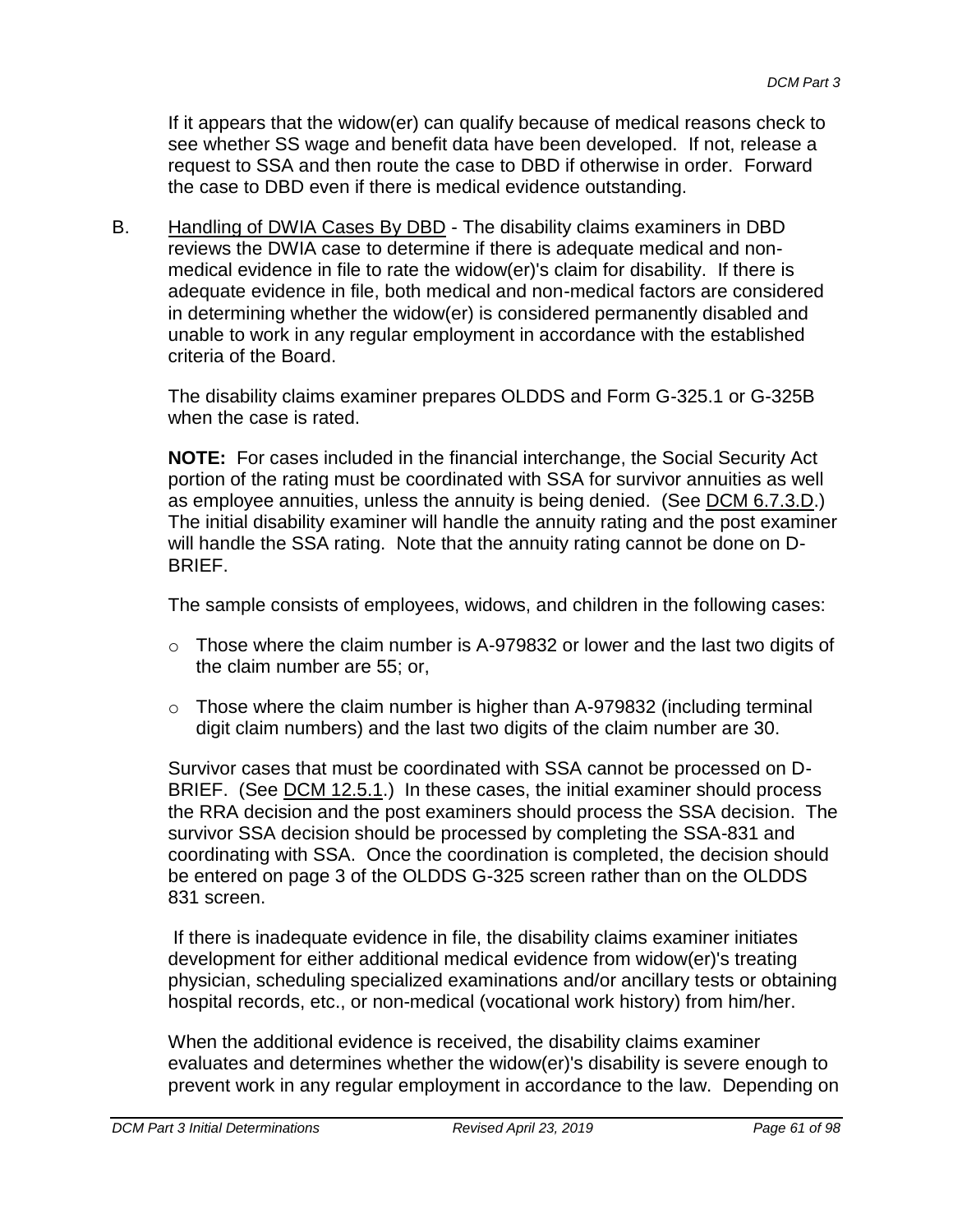the appropriate disability decision, OLDDS Forms G-325.1 and G-225 when applicable, will be completed.

- C. Handling Rated Cases By DBD
	- 1. The widow(er) is found disabled within "prescribed period" Send the case to SBD for payment of the DWIA.
	- 2. Widow(er) found not disabled within "prescribed period" DBD will deny the widow(er)'s on OLDDS, code out the application using Form G-661 and release a denial letter.
	- 3. Widow(er) found not disabled DBD will deny the widow(er)'s on OLDDS, code out the application using Form G-661 and release a denial letter.

**NOTE:** After the DWIA has been awarded, forward the case to Retirement Medicare Section so that disabled widow(er) is enrolled for early Medicare coverage.

## **3.7.17 Disabled Widow(er) Has Child In His/Her Care**

A widow(er) who is entitled to a DWIA may have in his/her case a child of the employee (under age 18, or 18 or over and disabled) entitled to a CIA. For any month the disabled widow(er) has such a child in his/her care, his/her annuity is paid or a widow(er)'s current insurance annuity and the symbol "M" or "B" is shown on the award form. There are also cases in which a widowed mother or father age 50-59, entitled to WCIA, has been enrolled in Medicare on the basis of disability. When the last child leaves her care, attains age 18, dies, or marries, the WCIA terminates and his/her annuity is converted to a DWIA.

- A. Diary Case Last Child is Attaining Age 18
	- 1. In the fourth month before the last child in the widow(er)'s care attains age 18, a notice is computer printed on RL-175 and sent to the annuitants. Along with information about the child's possible continued eligibility, RL-175 informs the widow(er) of the requirements he/she must meet to be eligible for an annuity.
	- 2. In the last month for which the WCIA is payable, a termination referral is computer-printed on RL-1196/G-96a and sent to the appropriate unit for association with the file. Survivor examiner will terminate the WCIA and route the case to DPS for completion of the left side of Forms G-325. DPS will determine if additional medical evidence is needed.
	- 3. After the necessary action is taken by DPS the examiners will award the DWIA, entering as his/her date of initial entitlement (DOE) the first of the month widow(er) no longer had a child in his/her care.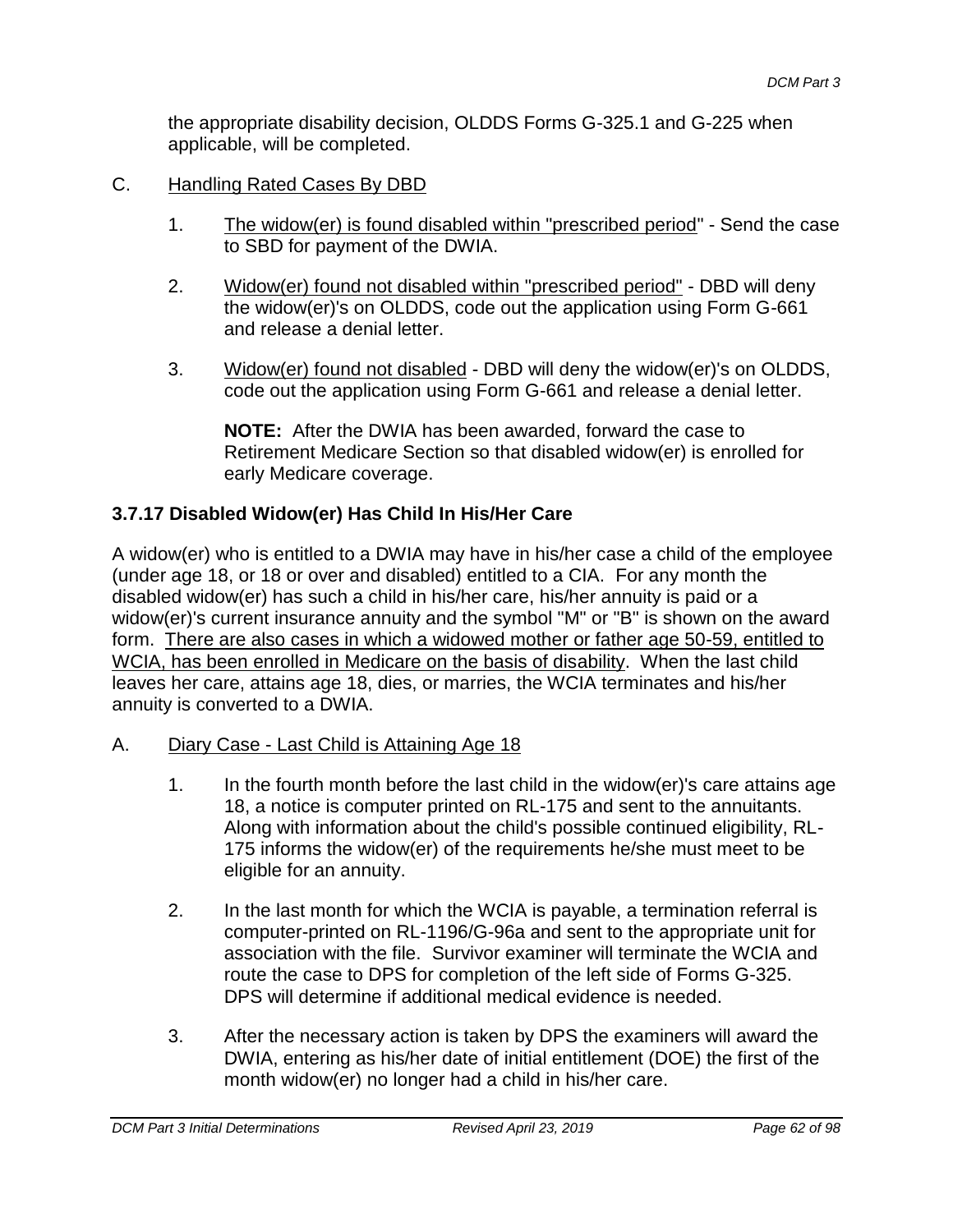- 4. The widow(er) should submit a statement that he/she wishes to receive a reduced annuity. If the widow(er) does not want to receive a DWIA, he/she should submit a statement to that effect. If no statement is submitted or the widow(er) does not want this annuity and he/she has been enrolled for either hospital or medical insurance, route the case to BDMO-CPPS to determine the correct handling of his/her Medicare entitlement.
- B. Last Child's Entitlement Terminates for Reasons Other Than Attaining Age 18 Termination of a WCIA due to a child's marriage, death, or recovery from disability is handled in the same way as above for the widowed mother or father, age 50-59, who has been rated disabled for early Medicare.

#### C. Amount of Disabled Widow(er)'s Annuity After Child's Entitlement Terminates --

- 1. Widow(er) Has Not Attained Age 62 (65) The annuity reverts to the rate previously paid her as a disabled widow(er). At age 62 (65), the annuity is adjusted to take into account those months he/she was entitled to a WCIA. Code the case for call-up at age 62 or age 65, whichever is applicable and show ARF as the reason. Show the symbol "R" on the award form.
- 2. Widow(er) Has Attained Age 62 (65) In any case in which a WCIA was paid for one or more months after a DWIA had been awarded for him/her, adjust the rate of annuity to take into account those months he/she was entitled to a WCIA before age 62 or age 65, whichever is applicable. Show the appropriate symbol "R" or "A" for widow(er) on the award form.

#### **3.7.18 Disabled Widow(er) May Be Entitled To Deferred LSDP**

A deferred LSDP may be payable to the disabled widow(er) if he/she is eligible (see RCM 2.8) and;

- A. The DWIA ABD is not retroactive to the month of the employee's death, or;
- B. The widow(er)'s entitlement to a DWIA ended during the first year after the employee's date of death (DOD), for a reason other than the widow(er)'s death.

If the DWIA is paid on a manual award, determine whether the widow(er) is entitled to a deferred LSDP before the claim is submitted to authorization.

If the WIA is paid on an electronic data processing (EDP) award, determine whether the widow(er) is entitled to a deferred LSDP after the claim is paid.

Code the case for call-up one year after the employee's DOD if it appears a deferred LSDP may be payable.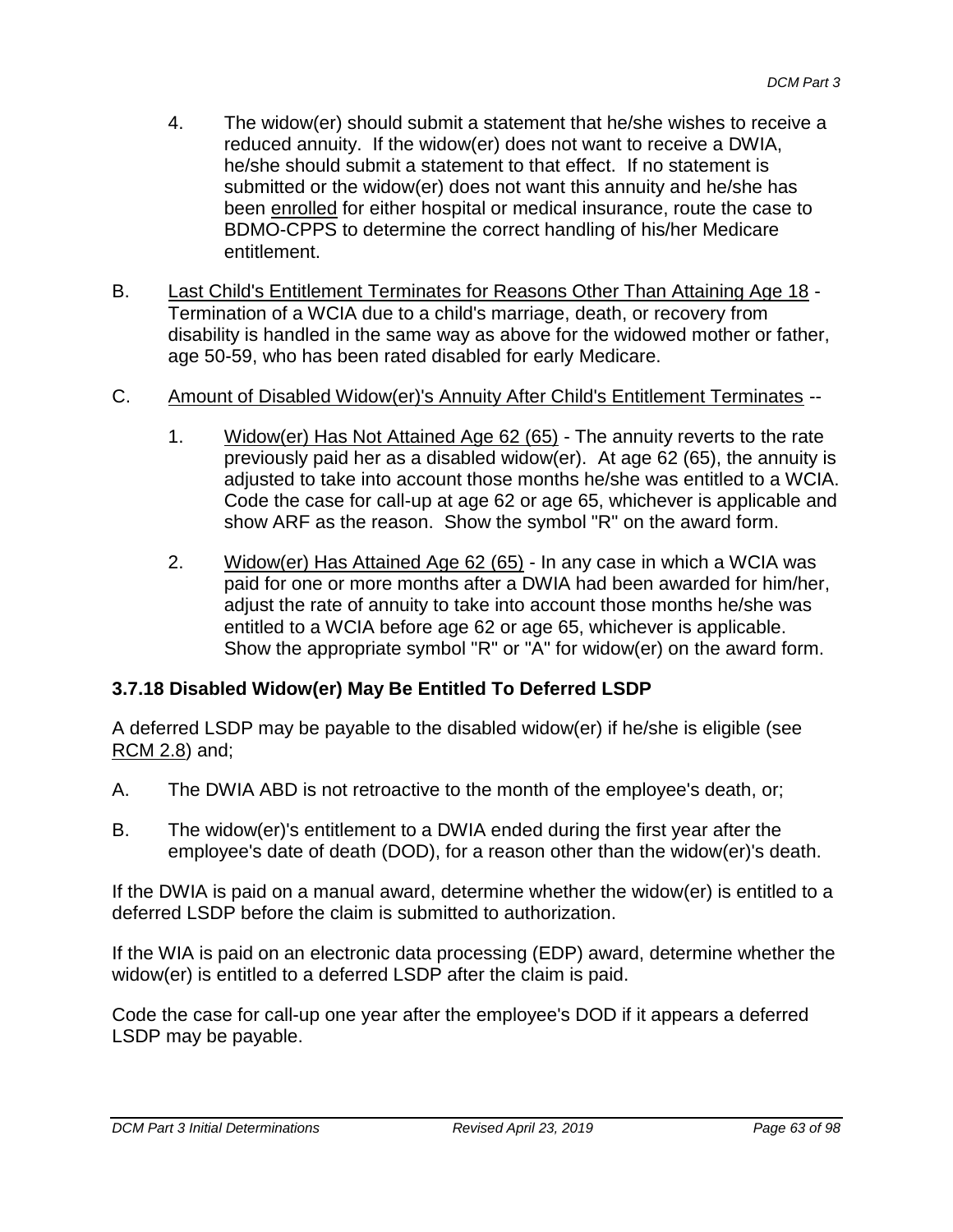## **3.7.19 When A Disabled Widow(er) Under Age 60 Works**

- A. General Information A disabled widow(er) under age 60 who engages in any type of work activity, regardless of the amount of earnings on the duration of the employment, may have recovered from disability and, therefore, is no longer entitled to a DWIA. Beginning in 1970, disabled widow(er)s will be policed annually for changes in status and work activities. (See RCM 6.5.) It is extremely important that when a report of work by a disabled widow(er) is received, the case be promptly sent to DPS-Post and CDR Section for a continuation/cessation of disability determination or an investigation. (See DCM 10.3.1.)
- B. Action By Survivor Benefits When a report of a disabled widow(er)'s work activity is received, refer the case promptly to DPS-Post and CDR Section. Do not suspend payments unless the widow(er) is employed in the RR industry.

DPS Post and CDR Section are responsible for investigating the widow(er)'s employment and determining whether or not he/she has recovered from disability.

C. Action By DPS Post and CDR Section - DPS Post and CDR Section must make a determination of whether or not the annuitant has recovered from disability whenever a report of new work activity is received. In some cases, it may not be currently possible to make such a determination. Those cases should be coded for call-up and a determination made at that time.

All continuance/cessation determinations are made on Form G-325a (Determination of Continuance or Cessation of Disability). See Part 11 for instructions on preparing this form.

- 1. If Work Activity is Reconciled With Disability Rating Notify that annuitant when such action is indicated and return the case to claim files.
- 2. If Annuitant Has Recovered From Disability
	- a. Use FAST to terminate payments as of the end of the second month following the month of recovery.
	- b. Release a letter to the widow(er) advising of the termination of the DWIA.
	- c. If an overpayment exists because DWIA payments continued after the second month following the month of recovery, send the case to the appropriate survivor benefit unit. Otherwise, return the DWIA case to claim files.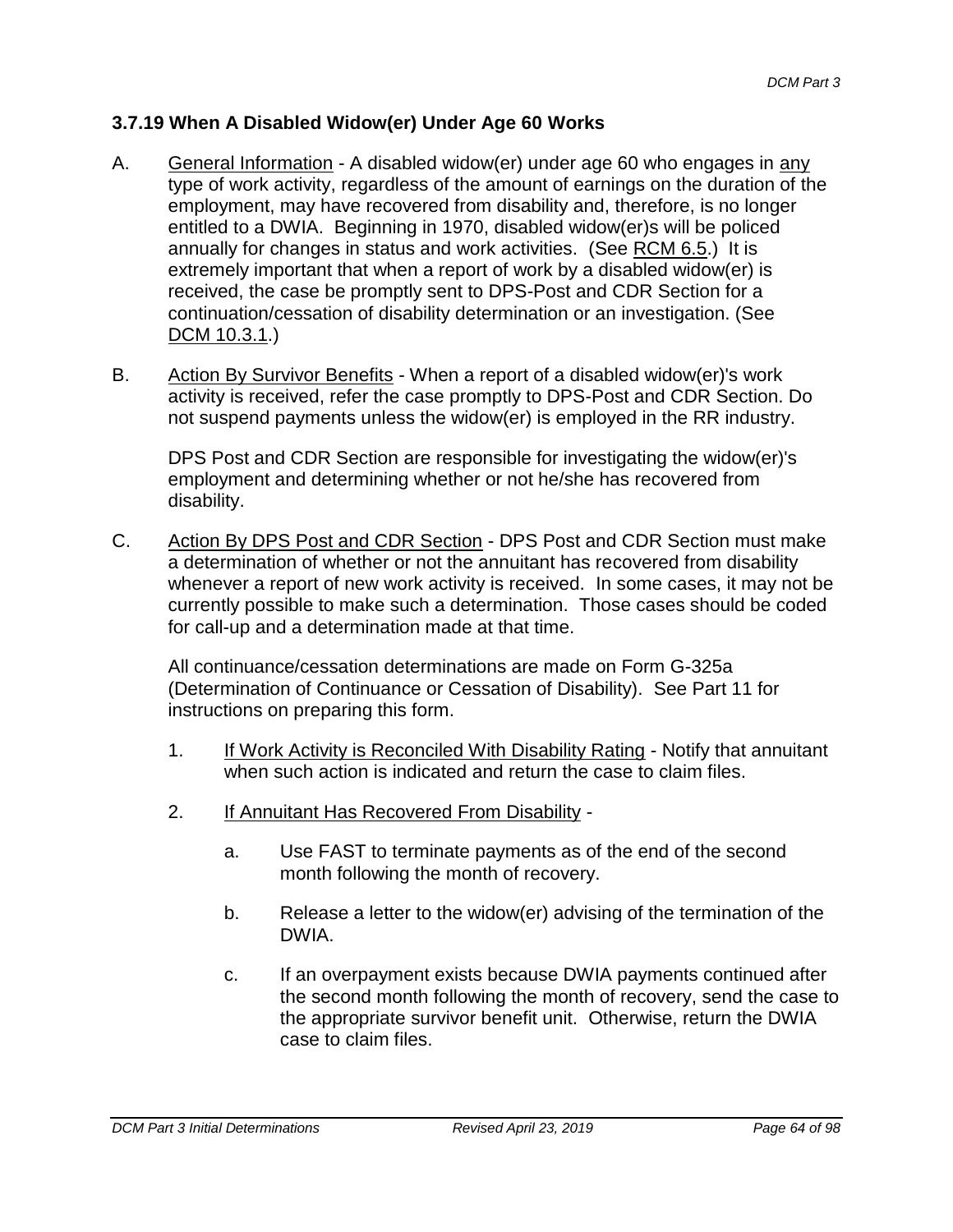#### **3.7.20 Handling Previously Denied Cases Or Reconsideration Request**

A. Timely Reconsideration Request Not Made - If a request for reconsideration is not submitted timely and good cause for the delay is not evidence, examine the case to verify the correctness of the prior action. Although the period for requesting reconsideration has expired, consider if there is a basis for reopening the decision (See RCM 6.2 for guidelines). If the decision cannot be reopened, prepare a letter to the annuitant to notify him that his request for reconsideration is denied, giving the reason for denial. Do not use code paragraph 189 with this letter since the annuitant does not have a right to further appeal the initial decision.

Instead, use code paragraph 190 with an AB-25 back. The annuitant can request reconsideration of the decision regarding untimely filing. The reconsideration of this issue is done in the unit where the decision regarding untimely filing was made but not by the same person who made that decision. If the decision regarding untimely filing is reversed, reconsideration of the initial decision on proceed (See RCM 6.1.10). If the decision regarding untimely filing is affirmed, paragraph 189 should be given.

B. Timely Reconsideration Request Made - If the reconsideration request is timely filed the DPS Post examiner will take the necessary action to either develop more medical evidence or make a decision based on the reconsideration request. After all development actions are done, the DPS-Post examiner will determine if the initial decision still stands. If the widow(er) is found not disabled, the DPS-Post examiner will advise by sending an explanatory letter confirming that the initial denial determination is warranted. The letter will also include code Paragraph 189 about appeal rights.

A G-325 and a G-325.1 is prepared when a reconsideration allowance is made. The DPS-Post examiner will determine in accordance with the following section whether a new application is required based on the new evidence and widow(er)'s rating of disabled. If a new application is needed, DPS Post examiner will request it from the appropriate field office. Otherwise, the reconsideration allowance case will be sent to the Survivor Initial Section (SIS) for DWIA award action.

## **3.7.21 When A New Application Is Required**

- A. Previous Denial Rating Reversed Based on Evidence Or Correspondence Received Within Sixty Days of Denial Notice - A new application is only required when the applicant is found to be disabled from a date after the date of the denial letter.
- B. Previous Denial Rating Reversed Based on Evidence Or Correspondence Received Sixty Days Or More After Denial Notice - A new application is always required.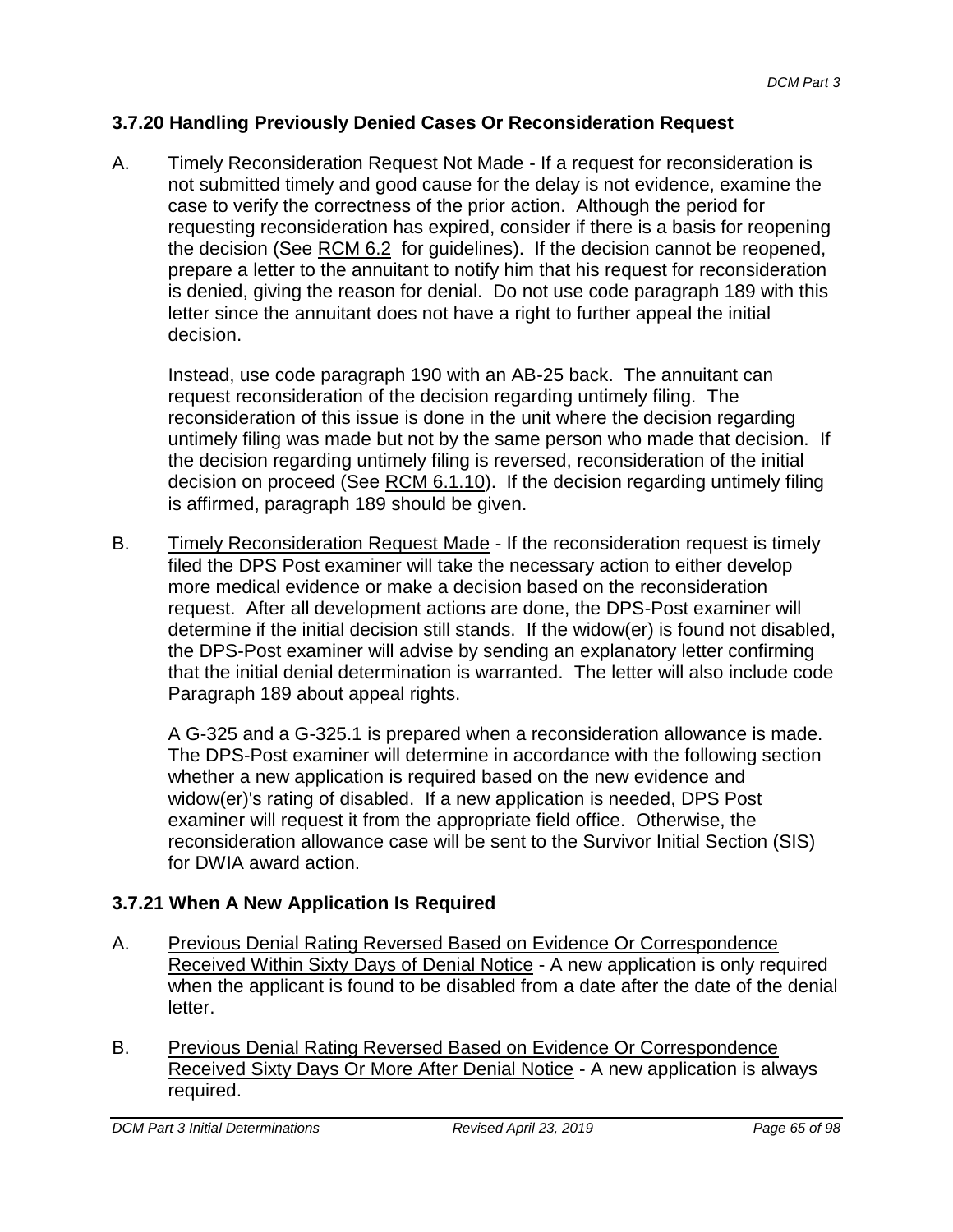# **3.8 Disabled Surviving Divorced Spouse's Annuity**

## **3.8.1 General Information**

A DWIA may be paid to a disabled surviving divorced spouse. A surviving divorced spouse is an individual divorced from an employee who has died and had 120 total months of railroad service or at least 60 months of RR service after 1995, and a current connection, but only if he/she had been married to the employee for period of 10 years immediately before the divorce became effective.

Beginning October 1, 1981, benefits are payable to a surviving divorced spouse. The term "surviving divorced spouse" refers to both a surviving divorced wife and a surviving divorced husband.

Effective January 1, 1984, if a surviving divorced spouse remarries, his/her annuity may continue. Prior to January 1, 1984, if a surviving divorced spouse remarried, his/her annuity terminated unless he/she married an individual entitled to a widow(er)'s father's/mother's, parent's or childhood disability benefit under the Railroad Retirement Act (RRA) or Social Security Act (SSAct). If a surviving divorced spouse's annuity was terminated because of remarriage, a new application is required for the individual to be re-entitled January 1, 1984 or later.

Disabled surviving divorced spouses must meet the definition of "disability" under the SSAct. He/she must be unable to engage in any substantial gainful activity because of his/her medically determined physical or mental impairment that can be expected to result in death or has lasted or can be expected to last for a continuous period of not less than 12 months. Or he/she must meet the statutory blindness requirements (central visual activity of 20/200 is demonstrated in the better eye with the use of correcting lens or a limitation in the field of vision in the better eye shows that the widest diameter of visual fields subtends an angle no greater than twenty degrees or to ten degrees or less from the point of fixation which shall be considered as having a central visual activity of 20/200 or less).

## **3.8.2 Eligibility Requirements**

- A. Age The disabled surviving divorced spouse must have attained age 50 but not age 60. A disabled surviving divorced spouse who has already attained age 60 can qualify for the months he/she is under age 60 in the retroactive period.
- B. Marriage The disabled surviving divorced spouse must:
	- have been finally divorced from the employee; and
	- hakve been married to the employee for a period of 10 years immediately before the date the final divorce became effective. (For further information on the 10-year marriage requirement, see RCM 2.1.104); and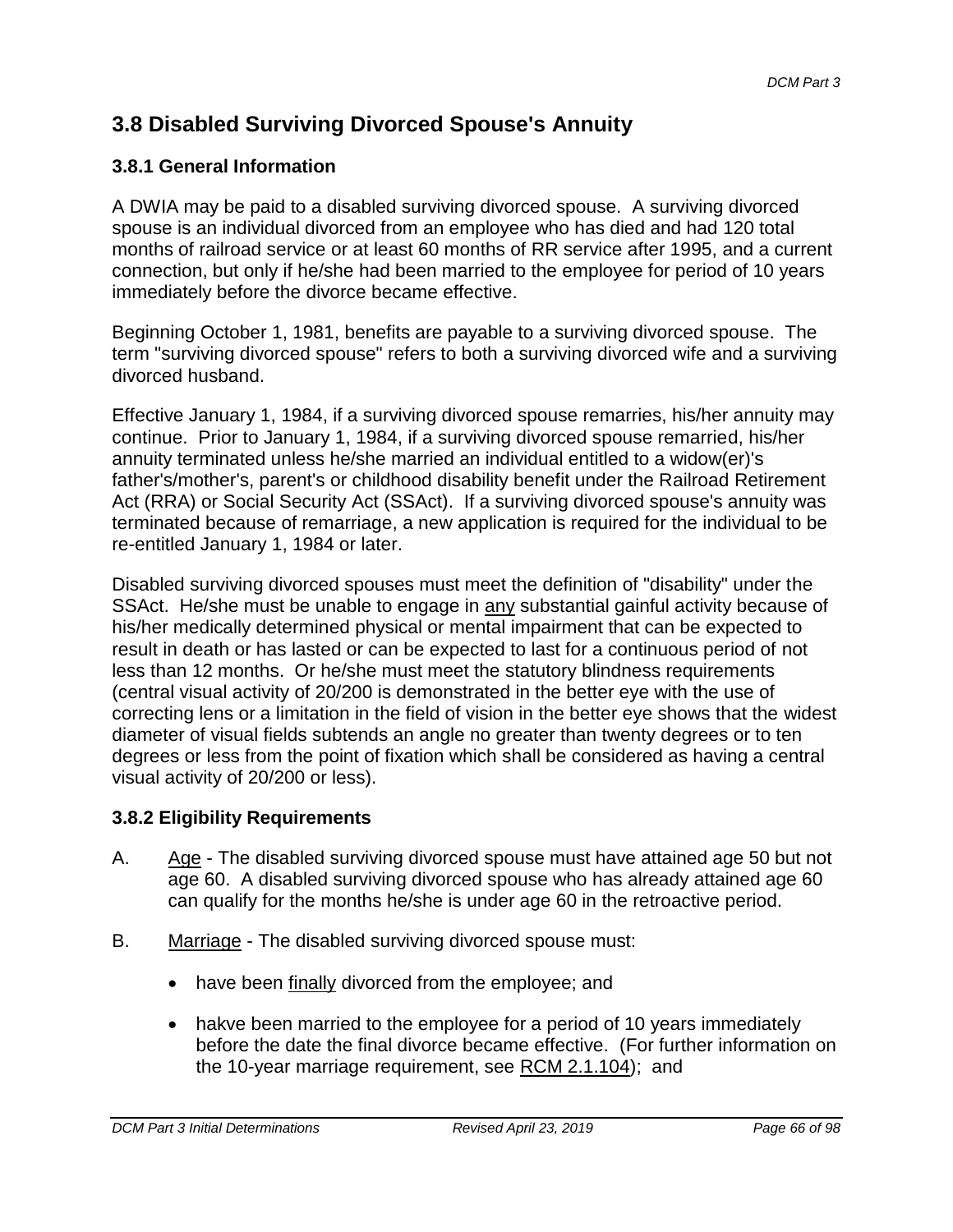- be unmarried, unless (s)he remarried after (s)he attained age 50, and the disability began prior to the remarriage, and (s)he met the disability requirements at the time of remarriage. This provision is effective for annuities payable January 1, 1984. Prior to that, a disabled surviving divorced spouse who had remarried after her/his divorce from the employee could not be eligible for an annuity unless the later marriage(s) had terminated. If a disabled surviving divorced spouse's annuity was terminated because he/she remarried, a new application is required for her or him to be re-entitled January 1, 1984 or later.
- C. Social Security Entitlement The entitlement of a surviving divorced spouse or remarried widow(er) to any social security benefit which is greater than the employee's primary insurance amount (PIA), prevents eligibility to a widow(er)'s insurance annuity under the RR Act. However if the social security benefit is smaller than the employee's PIA, but larger than the surviving divorced spouse's or remarried widow(er)'s age reduced rate, and the possibility of an age 62 or FRA adjusted reduction factor (ARF) exists that could increase the annuity rate above zero, the surviving divorced spouse or remarried widow(er) will be entitled to a zero annuity rate. Headquarters will process a constructive award and enter a call-up for the ARF.

The entitlement of a widow(er) to any social security benefit does not affect eligibility; however, such entitlement will affect the tier I amount payable.

- D. Disability Requirement If a surviving divorced spouse is claiming benefits based on disability, her/his disability must have begun before the end of a specified period (as in the case of a disabled widow(er) and he/she is subject to a waiting period during which benefits may not be paid.
	- 1. When Disability Must Begin The disability must have begun before the month in which the applicant attains age 60 and not later than the end of the 84th month after the latest of the following:
		- the month of the employee's death, or
		- the last month for which he/she was entitled to a surviving divorced mother's/father's annuity on the employee's account, or
		- the month in which his/her previous entitlement to a disabled surviving divorced spouse's annuity on the employee's account terminated because his/her disability ceased.
	- 2. Waiting Period A surviving divorced spouse's annuity based on disability cannot begin until after a waiting period of five full consecutive months throughout which he/she is disabled.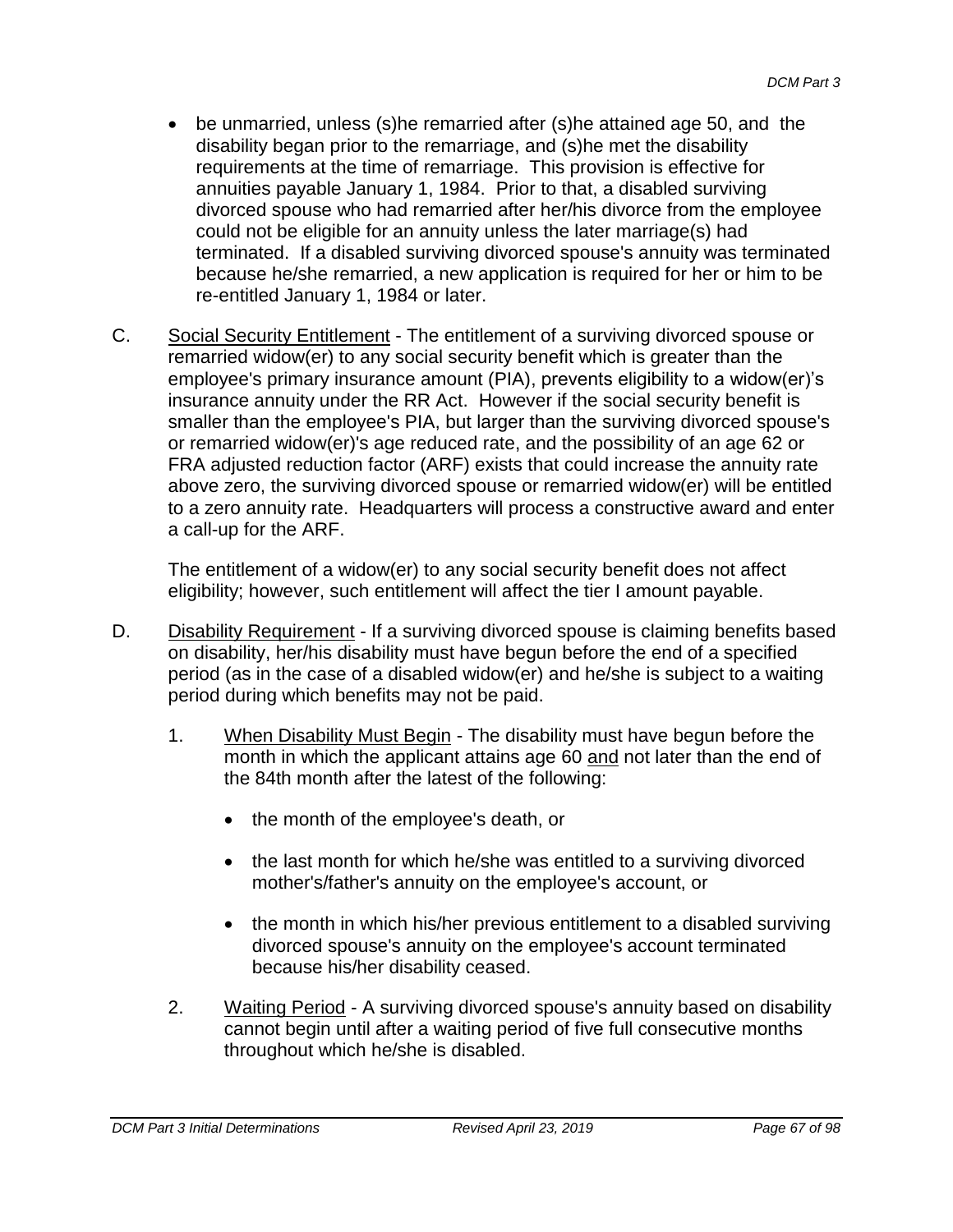**EXAMPLE:** The surviving divorced spouse has a disability onset date of November 13, 1981. The five-month waiting period would run from December 1, 1981 through April 30, 1982. Her annuity could not begin until May 1, 1982. If the disability onset date was November 1, 1981, the five-month waiting period would run from November 1, 1981 through March 31, 1982 and her annuity could begin April 1, 1982.

The waiting period can begin no earlier than the later of

- The first day of the 17th month before the month in which she/he files an application or
- The first day of the 5th month before the month in which the period began as described above in D.

Months before the employee's death or before the month of termination of his/her surviving divorced mother's/father's annuity may be included in the waiting period if the surviving divorced spouse was disabled in those months and the disability continued.

3. Re-entitlement - No waiting period is required if a surviving divorced spouse was previously entitled to a surviving divorced spouse's annuity based on disability if he/she becomes disabled again within the period specified in D1 above. His/her annuity can begin with the first month during all of which he/she is again under a disability.

**EXAMPLE:** A disabled surviving divorced wife's annuity terminated December 1982 because she recovered from her disability. She became disabled again February 13, 1986. Since she became disabled again before the end of the 84th month after the month in which her disability annuity terminated, her annuity can begin again March 1, 1986 (provided she is under age 60).

- 4. Disability That Occurs in Connection with a Felony or Confinement in Jail The following disabling conditions cannot be considered in the disability termination:
	- Any physical or mental impairment, or any increase in severity of a preexisting impairment, that occurs in connection with a felony committed after October 19, 1980 for which the surviving divorced spouse is convicted cannot be considered in determining whether he/she is disabled. Subsequent conviction will invalidate a previous determination of disability based on an impairment that must be excluded under this rule.
	- Any physical or mental impairment, or any increase in severity of a preexisting impairment, that occurs in connection with confinement in a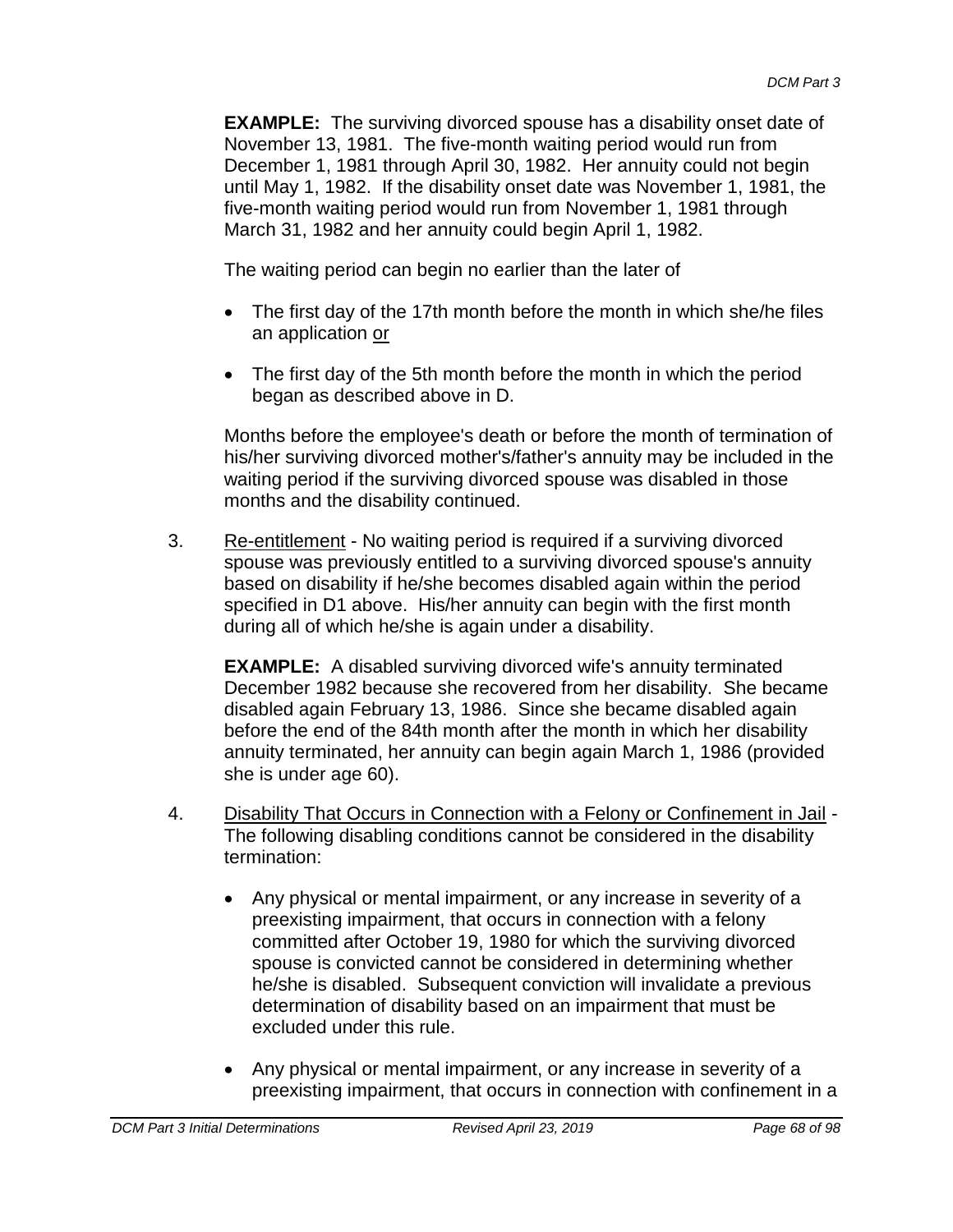jail, prison, or other penal institution or correctional facility for conviction of a felony committed after October 19, 1980 cannot be considered in determining disability for benefits payable for any month during the period in which he/she is imprisoned. However, he/she may become entitled to benefits based on disability on release from prison if he/she applies and is under a disability at that time.

For purposes of applying these provisions, in a jurisdiction which does not classify any crime as a felony, an offense punishable by death or imprisonment for a term exceeding one year is considered a felony. A person is considered confined even though temporarily or intermittently outside the facility (for example, on work release).

## **3.8.3 Filing**

To be entitled to disabled surviving divorced spouse's annuity the applicant must:

- meet the eligibility requirements outlined in DCM 3.8.2.
- file an application (AA-17 and AA-17b).

## **3.8.4 Beginning Date**

A disabled surviving divorced spouse's annuity begins on the latest of the following:

- the first day of the month of the employee's death;
- the first day of the month in which he/she has attained age 50 but not age 60;
	- October 1, 1981;
	- the day designated as the OBD;
- the first day of the first month for which the surviving divorced spouse is no longer eligible for a surviving divorced mother's/father's annuity because he/she no longer has an eligible child under age 16 in his/her care. Provided he/she meets the age and disability requirements for a disabling surviving divorced spouse's annuity;
	- the first day of the 12th month before the month the application is filed;
- the first day of the first month after completion of the 5-month waiting period unless the waiting period is not required; or
- Effective January 1, 1984, if the disabled surviving divorced spouse married after age 50 and was disabled before the marriage occurred (i.e., the disability onset date was before the date of marriage).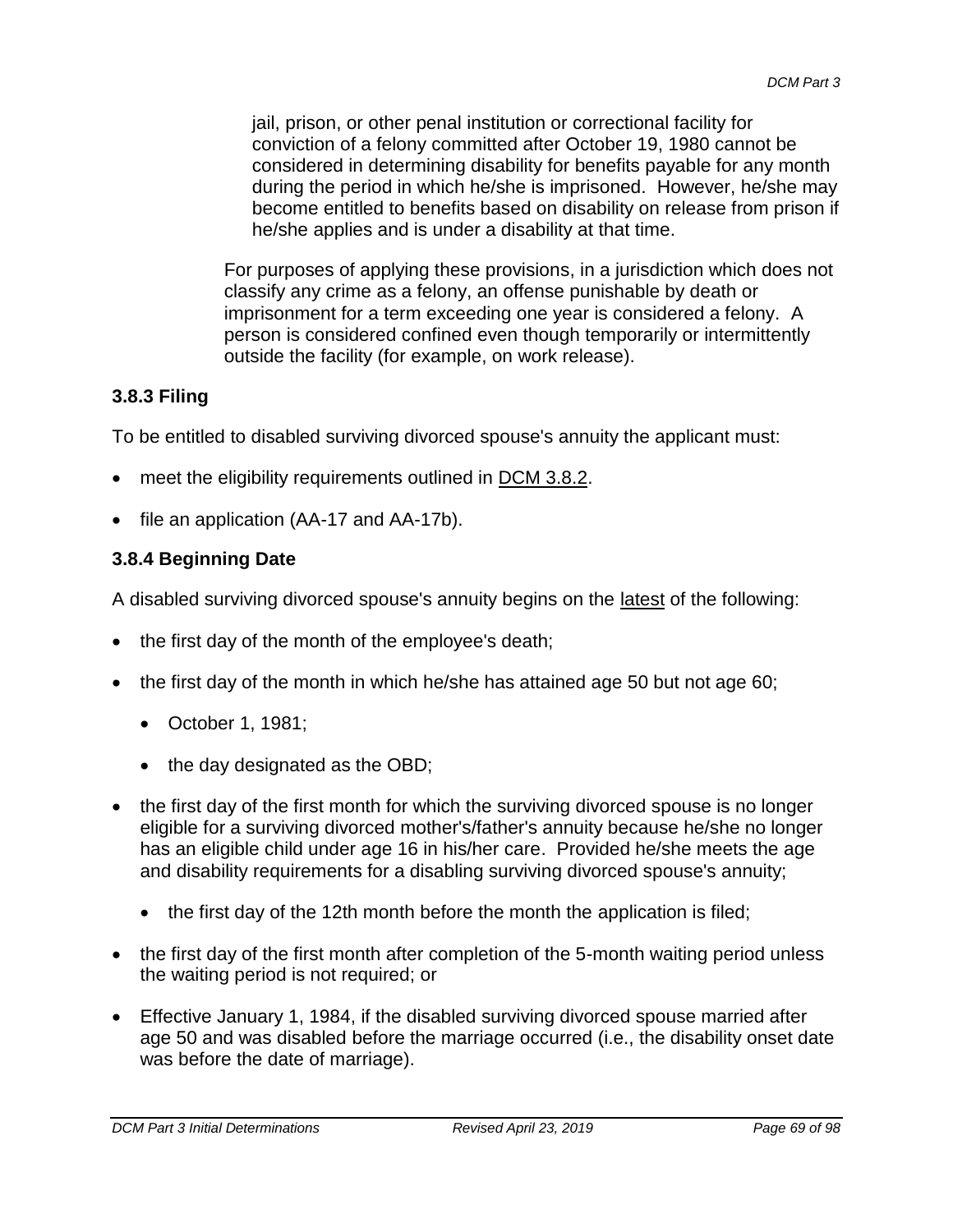#### **3.8.5 Earnings Restriction**

A. Disabled Divorced Spouse Under Age 65 - The annual earnings test does not apply to a disabled surviving divorced spouse under age 65. However, any work performed before age 65 must be considered in determining whether the surviving divorced spouse has recovered from the disability.

As soon as the surviving divorced spouse reports that he/she is working, refer the case to the DPS-CDR Section for a determination of whether or not he/she has recovered from the disability on which the disabled surviving divorced spouse's annuity and/or Medicare is based.

If a disabled surviving divorced spouse age 60-64 recovers, his/her disability annuity is converted to an annuity based on age and regular survivor earnings restrictions apply.

B. Disabled Surviving Divorced Spouse Age 65 and Over - Regular survivor earnings restrictions apply beginning with the month the disabled surviving divorced spouse attains age 65 and ending with the month before attainment of age 70.

#### **3.8.6 RLS Previously Paid**

See the instructions in the section on surviving divorced spouse in RCM 2.1.108.

## **3.8.7 When Entitlement Ends**

The entitlement of a disabled surviving divorced spouse ends:

- the month before the month in which one of the following occurs:
	- he/she dies;
	- he/she becomes entitled to an annuity which is higher than the annuity he/she is receiving as a surviving divorced spouse;
	- he/she becomes entitled to an RIB which equals or exceeds the employee's PIA;
	- he/she attains age 65. Technically, a disabled surviving divorced spouse's benefit terminates at age 65; however, do not take any action to correct RRB records from a disability annuity to an age annuity. The surviving divorced spouse continues on the rolls as a disabled surviving divorced spouse as long as he/she continues to be entitled under the application on which the disability annuity was awarded, and the award form symbol remains either "KR" or KA";
- at the end of the second month following the month in which his/her disability ceases unless he/she attains 60 on or before the last day of the termination month.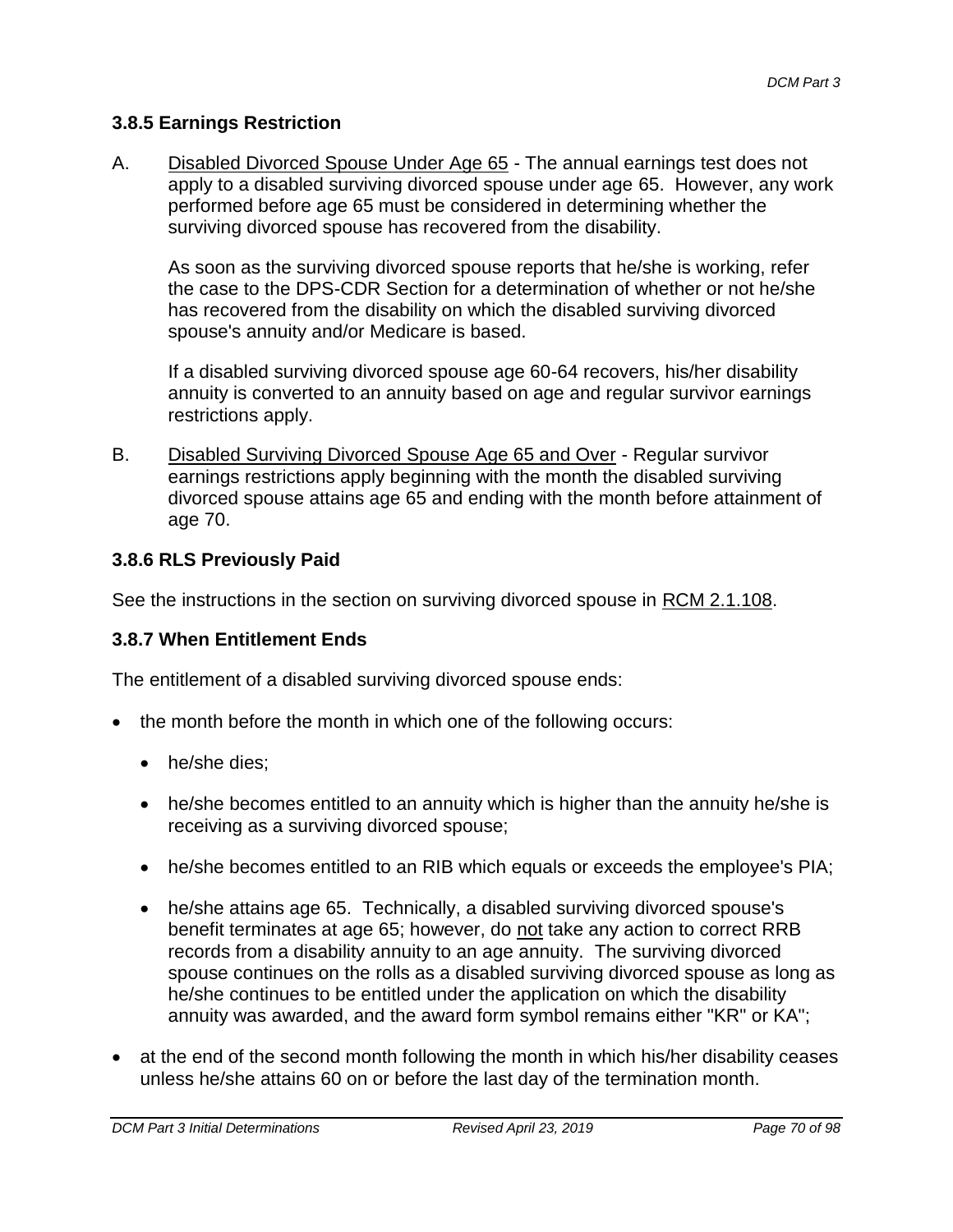**NOTE 1:** Under the SS Act rules a disabled surviving divorced spouse's annuity terminates if he/she recovers before age 65. If he/she recovers between age 60 and 65, he/she must file a new application in order to qualify for a surviving divorced spouse's annuity based on age. However, we will allow the annuity of a disabled surviving divorced spouse who recovers after age 60 to convert to an age annuity as long as she meets the other qualifications. A new application will not be required.

**NOTE 2:** Before 1-1-84, remarriage was a terminating event unless the marriage was to an individual entitled to a widow(er)'s, father's/mother's parent's or childhood disability benefit under the RR Act.

## **3.8.8 Evidence Requirements**

Application: Always, unless converting from a surviving divorced mother's/father's annuity.

AA-17b, Supplement to Application: Always.

Field Office Personal Observation Record (G-626A): Always.

Medical Evidence: Always.

Vocational Data G-251: Always.

Death of Employee: Always.

Age of Surviving Divorced Spouse: Always.

Marriage: Always.

Compensation, Wages and SEI: Always.

Amount of SS Benefits: Always.

Surviving Divorced Spouse's Employment History: Always. Request a DEQY from SSA. (See DCM 3.4.205)

Age of Employee: Only when employee's insured status or divisor quarters would be affected and there is a conflict between the claimed DOB and the DOB shown on the employee's CER-1 or other evidence. (See RCM 4.2.)

Termination of Prior Marriage: If there is reasonable doubt about whether a prior marriage of either surviving divorced spouse or employee was ended.

Legal Adoption of Child: Only when surviving divorced spouse seeks to meet marriage requirement on that basis.

Guardianship (AA-5): If guardian or other legal representative is selected as representative payee.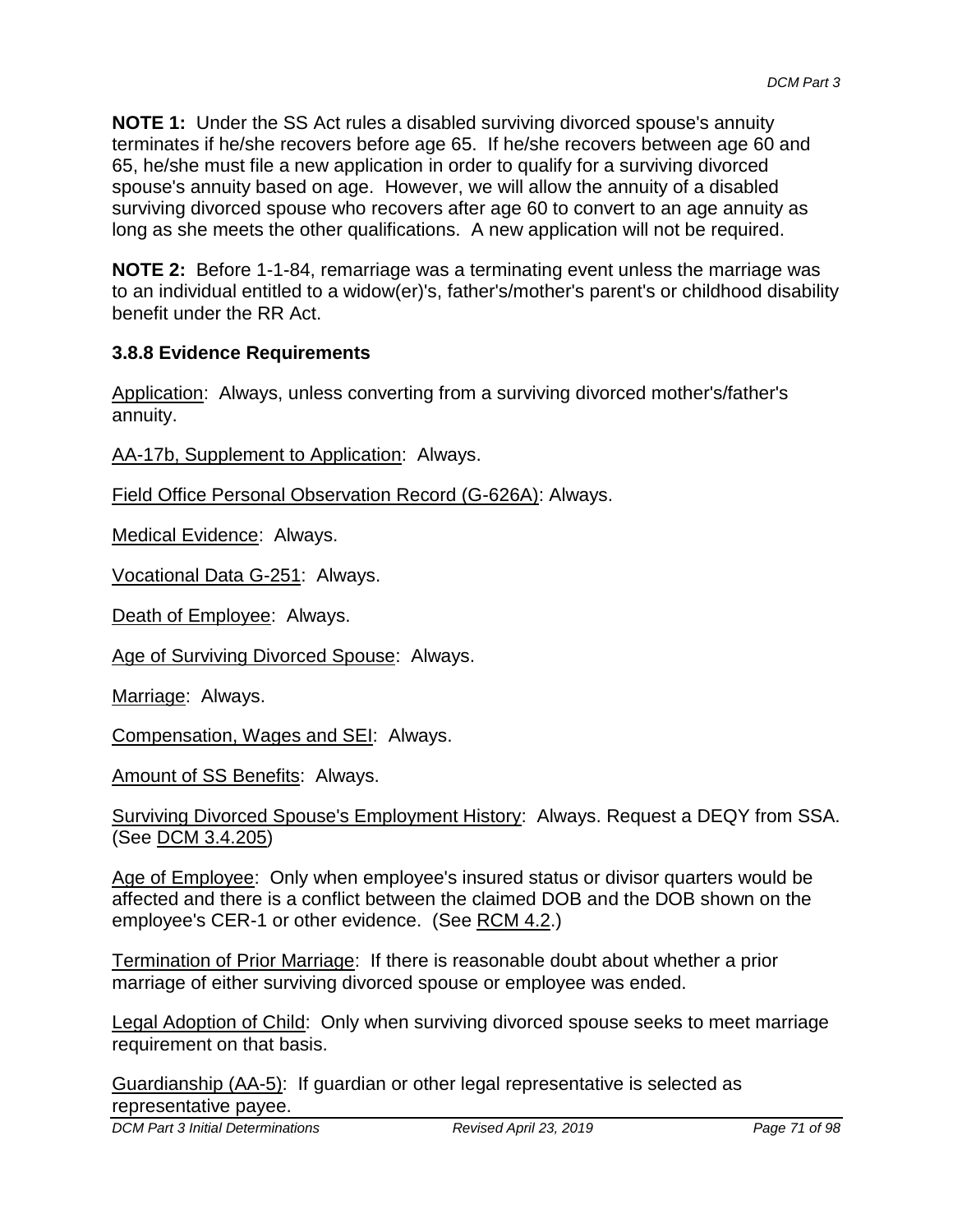M/S: Only when the employee's M/S after 1936 would be creditable either under the RR Act or under the SS Act.

Proof of Divorce from EE: Always.

Proof of Termination of Remarriage: If the surviving divorced spouse had remarried after his/her divorce from the EE or if he/she remarried after his/her initial entitlement to a surviving divorced spouse's annuity and that annuity terminated.

Public Pension Information: Always.

## **3.8.9 Development And Adjudication**

- A. Field Office Development The field office will initiate development for a disabled surviving divorced spouse's annuity when a surviving divorced spouse 50-59 who cannot qualify for a surviving divorced mother's/father's annuity alleges that he/she is disabled. If an inquiry is received from a surviving divorced spouse in this age group (or within 3 months of attaining age 50), and disability is alleged, request the field office having jurisdiction over the area where the surviving divorced spouse resides to develop a claim. If such a surviving divorced spouse is not within 3 months of attaining age 50, tell the individual to contact the local field office 3 months before he/she attains age 50.
- B. Preliminary Processing By Survivor Section Route the case to DBD for a disability rating if medical evidence is in the folder even though other evidence is outstanding unless it appears that the surviving divorced spouse cannot qualify because of non-medical reasons. If SS wage and benefit data have not yet been developed, release a request to SSA and then route the case to DBD if otherwise in order.

If the claimant is ineligible because of non-medical reasons, deny the claim in the usual manner without obtaining a rating from DBD. Include a paragraph in the denial notice explaining that a disability determination has not been made since other eligibility requirements are not met.

C. Handling of Cases by DBD - Evaluate the medical evidence to determine whether the surviving divorced spouse's physical or mental impairments are such that he/she is disabled for work in any employment in accordance with the Social Security Act.

Remember that any physical or mental impairment, or any increase in a preexisting impairment, that occurs in connection with a felony committed after October 19, 1980 for which the surviving divorced spouse is convicted cannot be considered in determining whether he/she is disabled. Any disabling condition that results from or is aggravated by imprisonment for conviction of a felony committed after October 15, 1980 cannot be considered in determining disability for benefits payable while the person is imprisoned. Initiate development for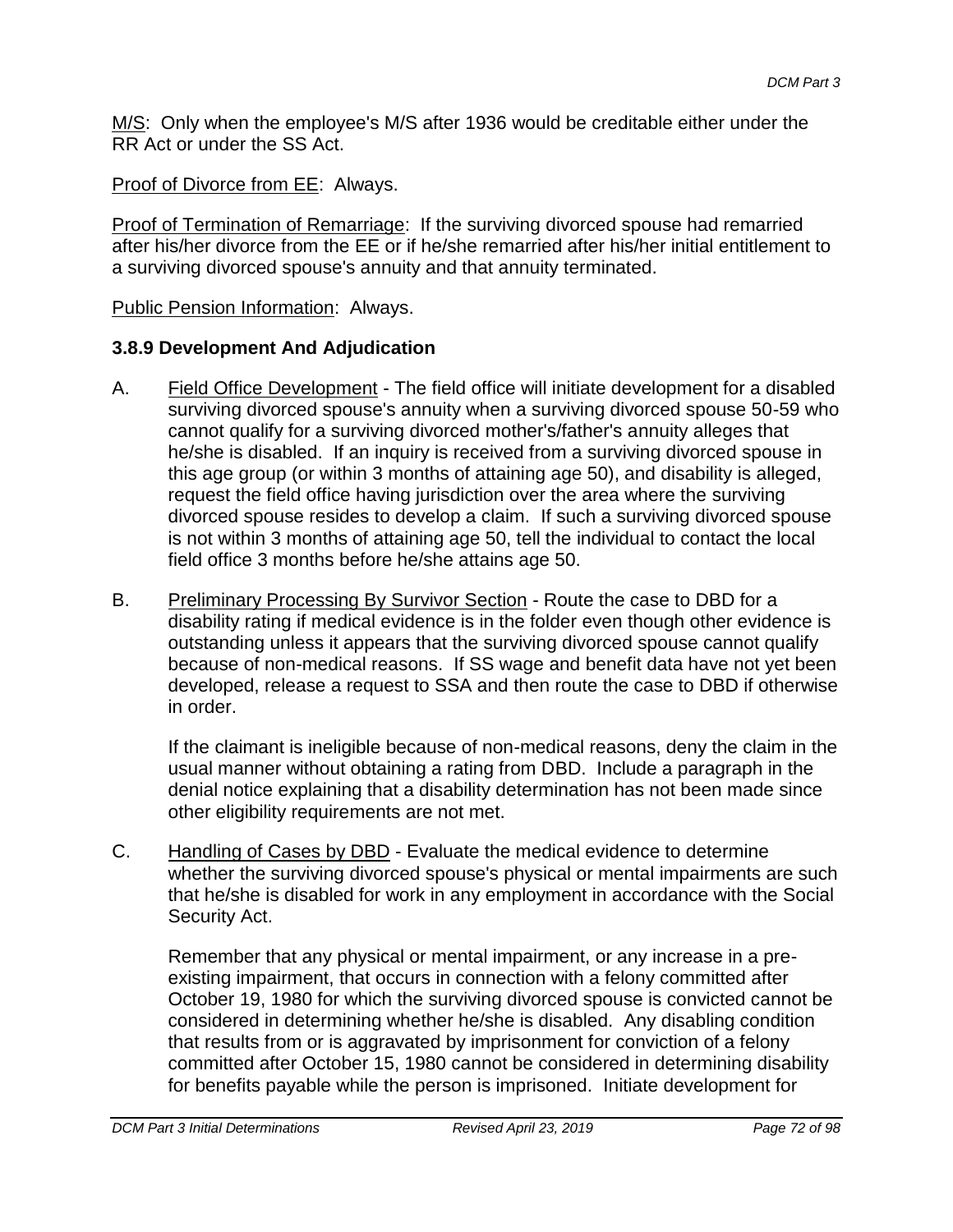additional evidence, if necessary. Complete OLDDS and the G-325.1 or G-325B (Disability Decision Rationale Sheet) when the case is ready for rating.

**NOTE:** For cases included in the financial interchange, the Social Security Act portion of the rating must be coordinated with SSA for survivor annuities as well as employee annuities, unless the annuity is being denied. (See DCM 6.7.3.D.) The initial disability examiner will handle the annuity rating and the post examiner will handle the SSA rating. Note that the annuity rating cannot be done on D-BRIEF.

The sample consists of employees, widows, and children in the following cases:

- $\circ$  Those where the claim number is A-979832 or lower and the last two digits of the claim number are 55; or,
- $\circ$  Those where the claim number is higher than A-979832 (including terminal digit claim numbers) and the last two digits of the claim number are 30.

Survivor cases that must be coordinated with SSA cannot be processed on D-BRIEF. (See DCM 12.5.1.) In these cases, the initial examiner should process the RRA decision and the post examiners should process the SSA decision. The survivor SSA decision should be processed by completing the SSA-831 and coordinating with SSA. Once the coordination is completed, the decision should be entered on page 3 of the OLDDS G-325 screen rather than on the OLDDS 831 screen.

- D. Handling Cases Rated By DBD
	- 1. Surviving Divorced Spouse Disabled Within "Prescribed Period" If the surviving divorced spouse is otherwise eligible, forward the case to SBD to award the disabled surviving divorced spouse's annuity.
	- 2. Surviving Divorced Spouse Not Disabled Within "Prescribed Period DBD will deny the surviving divorced spouse claim on Form G-661 and by releasing a denial letter.
	- 3. Surviving Divorced Spouse Not Disabled DBD will deny the surviving divorced spouse claim on Form G-661 and by releasing a denial letter.

## **3.8.10 Disabled Surviving Divorced Spouse Has Child In His/Her Care**

A surviving divorced spouse who is entitled to a disabled surviving divorced spouse's annuity may have in his/her care a child of the employee (under age 16, or 16 or over and disabled) entitled to a CIA. For any month the disabled surviving divorced spouse has such a child in his/her care, his/her annuity is paid as a surviving divorced mother's/father's annuity and the symbol "KM" or "KB" is shown on the award form. There are also cases in which a surviving divorced mother/father age 50-59, entitled to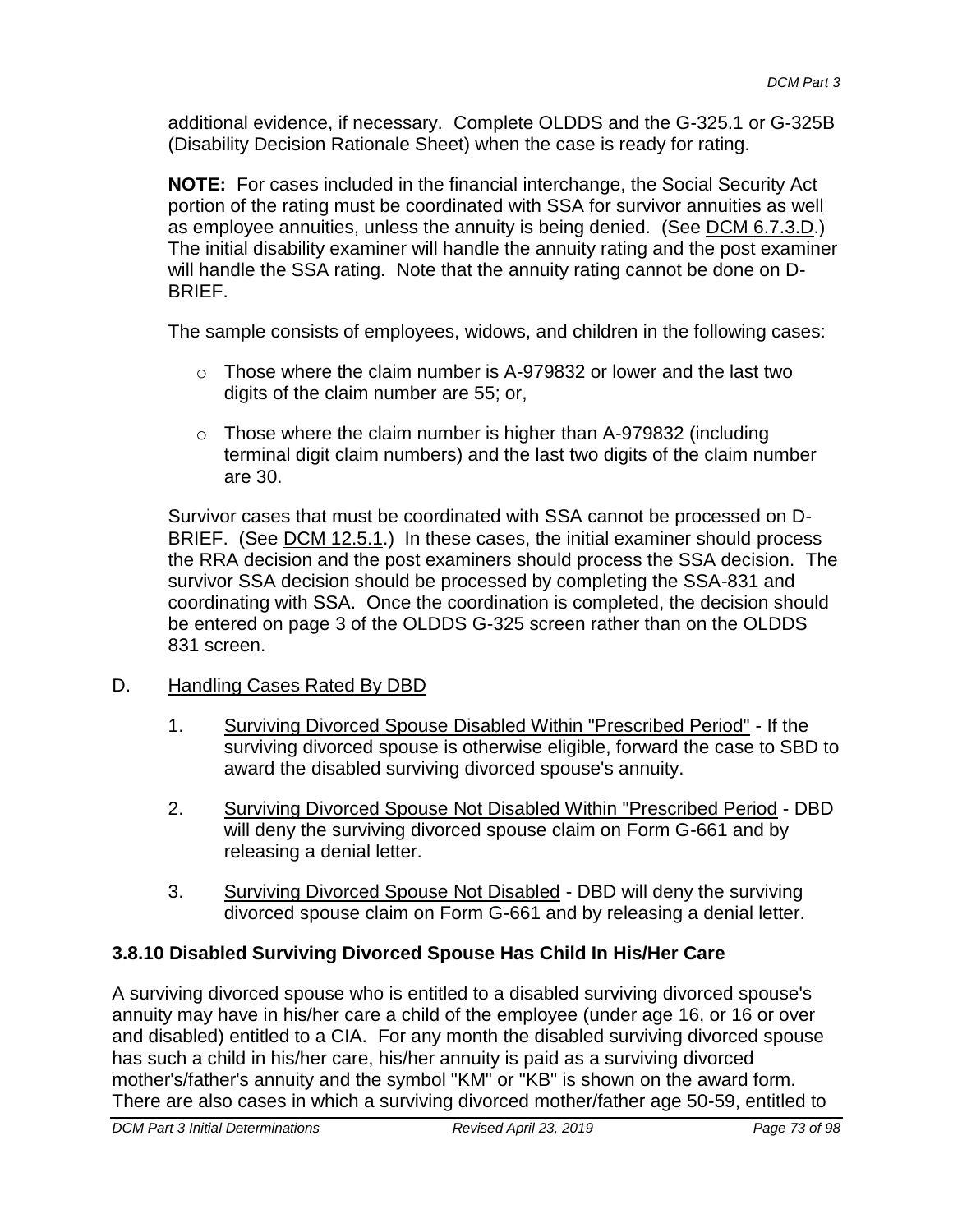an annuity, has been enrolled in Medicare on the basis of disability. When the last child leaves his/her care, attains age 16, dies, or marries, the surviving child divorced mother's/father's annuity terminates and his/her annuity is converted to a disabled surviving divorced spouse's annuity.

**NOTE:** A child age 16-17 will continue to entitle a disabled widow(er) to a young mother/father annuity. However, Tier 1 is not payable for the period 10-1-81 through 7- 31-92. Tier 1 is paid from 8-1-92 due to Board Order as the result of the Nancy Johnson case.

#### A. Last Child Attaining Age 16

- 1. When the last child attains age 16, terminate the surviving divorced mother's/father's annuity. Route the case with a "special" tag to DPS for completion of Form G-325. DPS will determine if additional evidence is needed.
- 2. When the case is returned from DPS, examiners will award the disabled surviving divorced spouse's annuity, entering as his/her OBD the first of the month he/she no longer had a child in his/her care.
- 3. The surviving divorced spouse should submit a statement that he/she wishes to receive a reduced annuity. If the surviving divorced spouse does not want to receive a disabled surviving divorced spouse's annuity, he/she should submit a statement to that effect. If no statement is submitted or the surviving divorced spouse does not want this annuity and he/she has been enrolled for either hospital or medical insurance, route the case to BDMO/CPPS to determine the correct handling of his/her Medicare entitlement.
- B. Last Child's Entitlement Terminates for Reason Other Age 16 Termination of a surviving divorced mother's/father's annuity due to the child marriage, death, or recovery from disability is handled in the same way as above for the surviving divorced mother/father, age 50-59, who has been rated disabled for Medicare.

#### C. Amount of Disabled Surviving Divorced Spouse's Annuity After Child's Entitlement Terminates -

1. Surviving Divorced Spouse Has Not Attained Age 62 (65) - The annuity reverts to the rate previously paid him/her increased for COLA's as a disabled surviving divorced spouse. At age 62 (65), the annuity is adjusted to take into account those months he/she was entitled to a surviving divorced mother's/father's annuity. Code the case for call-up at age 62 or age 65, whichever is applicable, and show "ARF" as the reason. Show the symbol "KR" or "KA" on the award form.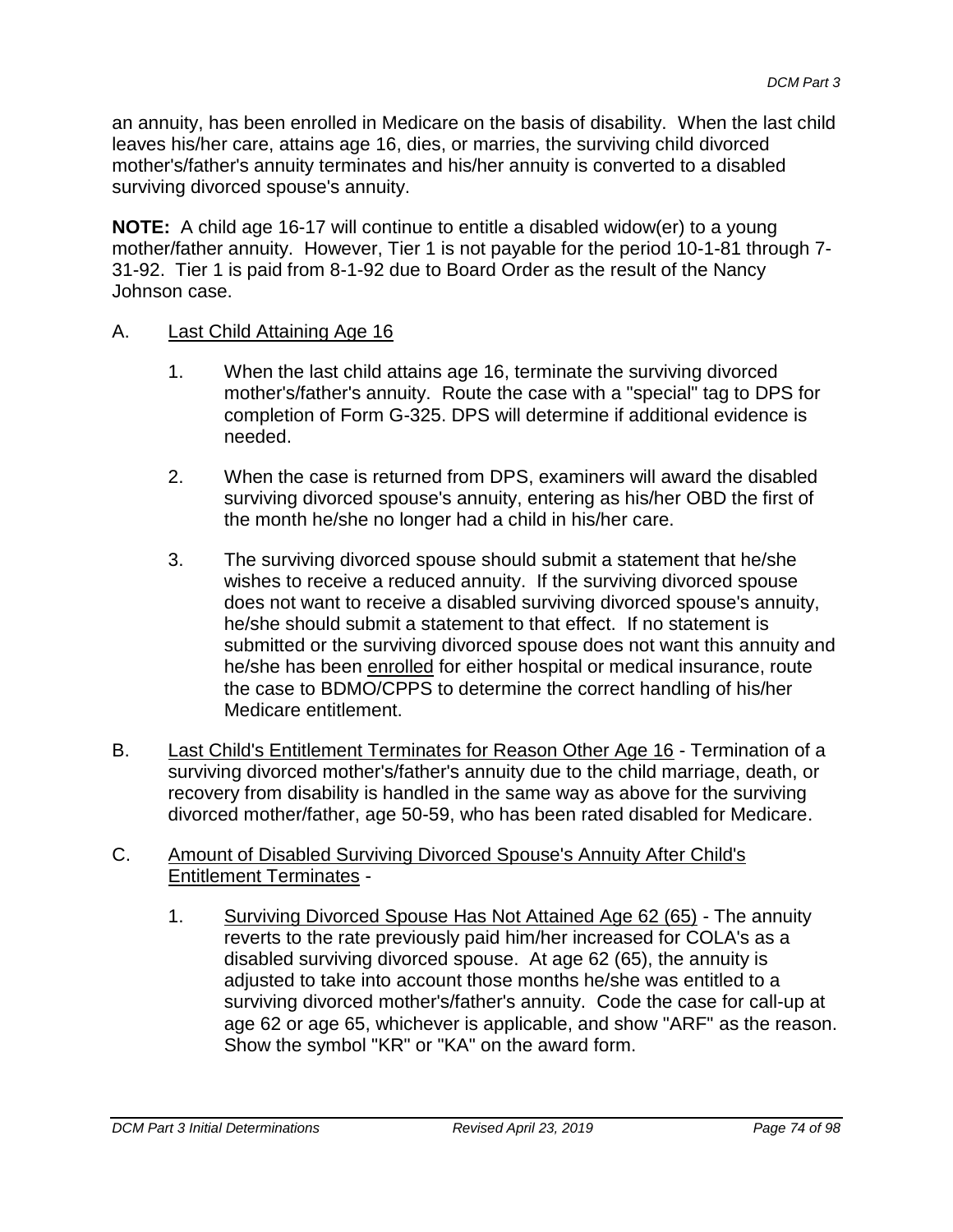2. Surviving Divorced Spouse Has Attained Age 62 (65) - In any case in which a surviving divorced mother's/father's annuity was paid to a surviving divorced spouse for one or more months after a disabled surviving divorced spouse's annuity has been awarded, adjust the rate of annuity to take into account those months he/she was entitled to a surviving divorced mother's/father's annuity before age 62 or age 65, whichever is applicable. Show the symbol "KR" or "KA" on the award form.

## **3.8.11 Annuity Computation**

The annuity consists of a Tier I component only. It is equal to a 100% share of the employee's PIA based on combined wages and compensation after 1936 reduced by 19/40 or 1% (i.e., 000179) for each month the disabled surviving divorced spouse is under age 60 on his/her OBD.

Payment of the Tier I benefit may be affected by certain SSA nonpayment provisions. Refer to SAPT any cases in which alien nonpayment provisions, convictions for subversive activities, deportation, (including deportation of the deceased employee due to associations with the NAZI government of Germany during World War II), or other nonpayment provisions of the SS Act are involved.

The annuity computation of the disabled surviving divorced spouse is not reduced for the family maximum or increased for the sole survivor maximum.

The annuity is reduced by:

- The amount of any SS benefit.
- The net Tier I amount as defined in RCM 8.9 G-364.1 item 83 instructions. If the disabled surviving divorced spouse becomes entitled to an RR retirement spouse annuity, only the higher of the spouse or disabled surviving divorced spouse's annuity is payable. If the Disabled Surviving Divorced Spouse Benefit is lower, that benefit should be terminated and the overpayment, if any, recovered from the spouse accrual.
- Two-thirds of the amount of any public pension if eligible for a public pension December 1, 1984 or later. See RCM 2.1.300 - 2.1.314 for further information on public service pensions.

# **3.9 Disabled Remarried Widow(er)'s Insurance Annuity**

## **3.9.1 Remarried Disabled Widow(er) Defined**

A remarried disabled widow(er) is the surviving legal or defacto wife or husband of a deceased employee who is disabled and who remarried after the employee's death and is now unmarried unless (s)he remarried after attaining age 50 and the disability began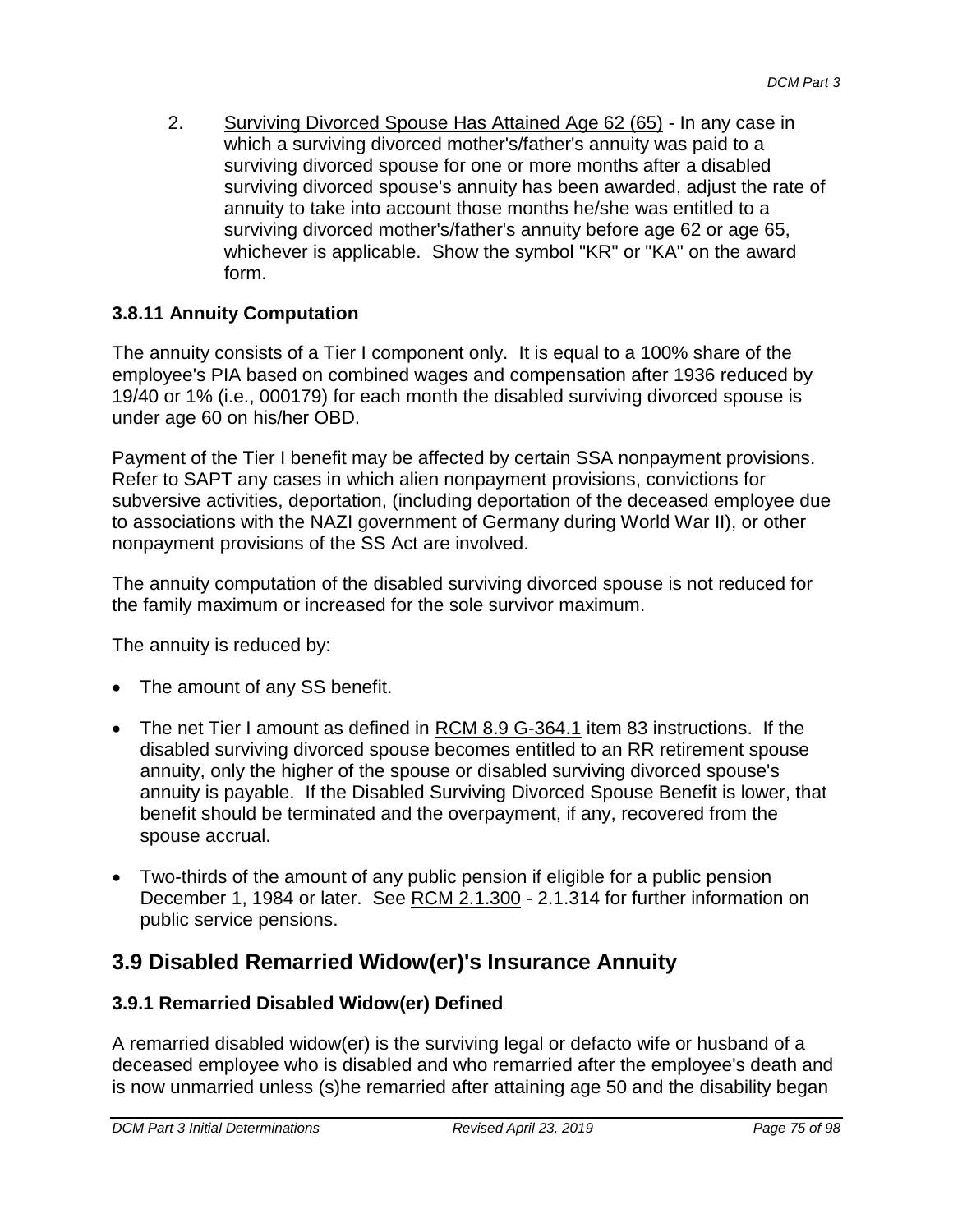prior to the remarriage and (s)he met the disability requirements at the time of remarriage.

## **3.9.2 Eligibility Requirements**

In addition to being the legal or defacto widow(er) of a deceased employee who had 120 months of RR service or at least 60 months of RR service after 1995 and a C/C, a remarried disabled widow(er) must meet the following requirements:

- A.  $\frac{\text{Age}}{\text{Age}}$  the remarried disabled widow(er) must have attained age 50 but not age 60. A widow(er) who has already attained age 60 can qualify for the months he/she is under age 60 in the retroactive period.
- B. Marriage The remarried disabled widow(er) must meet the marriage requirement as described in RCM 2.1.15 for widow(er)'s. Unlike the widow(er), however, the remarried disabled widow(er) may have remarried after the employee's death as long as:
	- The marriage occurred after (s)he attained age 50 and (s)he was disabled before the marriage occurred (i.e., the SS disability date was before the date of marriage) and the survivor met the disability requirements at the time of remarriage. This provision applies to benefits payable January 1, 1984 or later. Before this change, if he/she remarried after her/his entitlement to a disabled widow(er)'s annuity, he/she must have married after age 60 or married an individual entitled to a widow(er)'s, mother's/father's, parent's or child's disability benefit; or
	- He/she is now unmarried.
- C. Social Security Entitlement See Social Security Entitlement in DCM 3.8.2.
- D. Disability See disability requirements in DCM 3.7.2.

#### **3.9.3 When Application Is Required**

To be initially entitled as a remarried widow(er) the applicant must:

- Meet the eligibility requirements outlined above.
- File an application AA-17 and AA-17b.

No application is required for a remarried disabled widow(er)'s annuity if the individual was entitled to a disabled widow(er)'s annuity in the month he/she remarried. The field office will secure the date of marriage and the spouse's name and social security number so that his/her entitlement can be verified.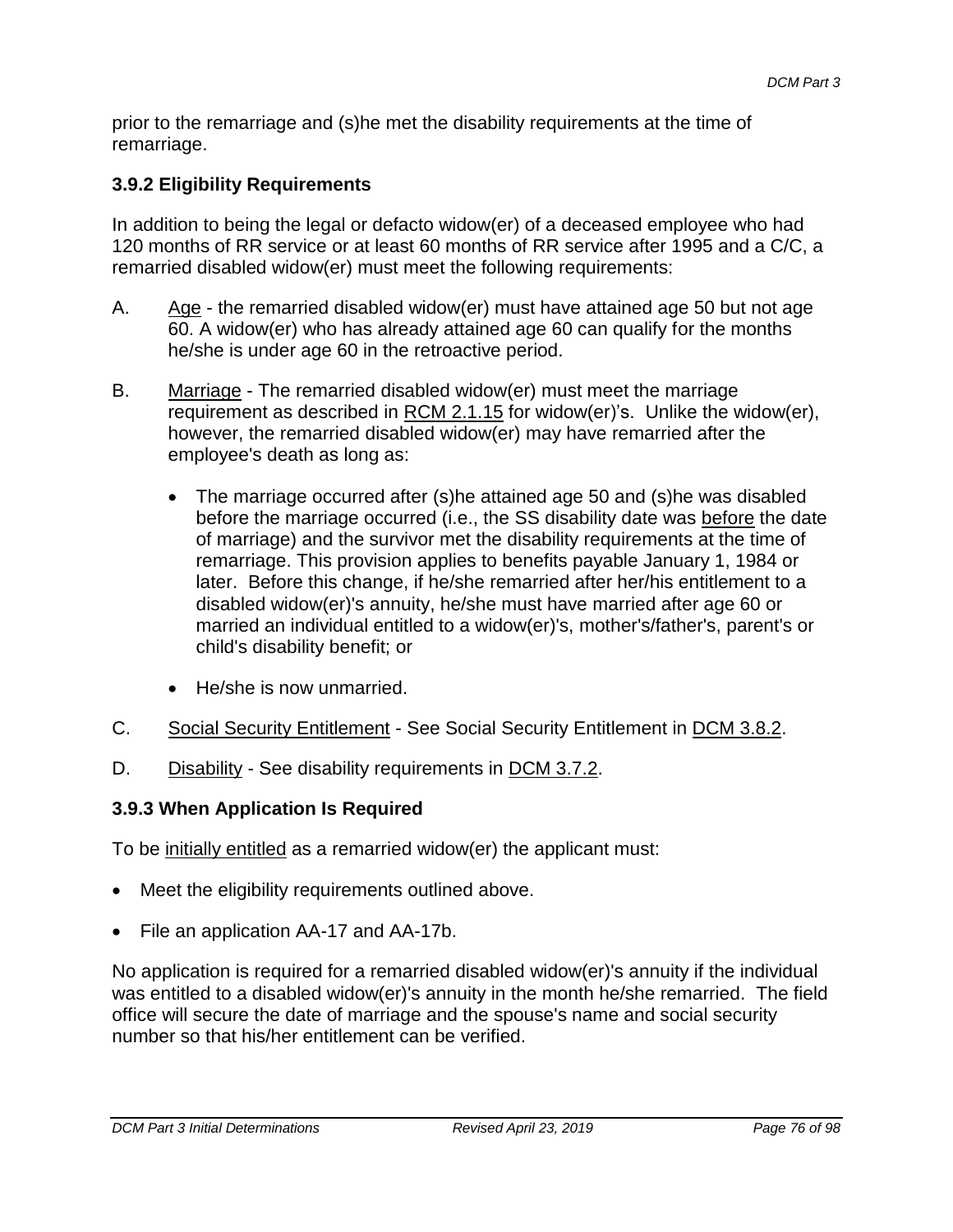## **3.9.4 Beginning Date**

- A remarried disabled widow(er)'s annuity begins on the latest of the following:
- $\bullet$  the first day of the month of the employee's death;
	- October 1, 1981;
	- the day designated by the applicant as the OBD;
- first day of the 12th month before the month the application is filed;
- first day of the first month after completion of the 5 month waiting period unless the waiting period is not required (see DM 3.7.21);
- first day of the first month in which the remarried young mother/father is no longer eligible for a remarried young mother's/father's annuity because he/she no longer has an eligible child under age 16 in his/her care, provided he/she meets the age and disability requirements for a remarried disabled widow(er)'s annuity.
- first day of the first month the remarried widow(er) has attained age 50 but not age 60.
- January 1, 1984, if he/she remarried after age 50 and before age 60 and was disabled before the marriage occurred.

If a remarried disabled widow(er) was entitled to a disabled widow(er)'s annuity in the month he/she remarried, his/her remarried disabled widow(er)'s annuity begins in the month of marriage.

## **3.9.5 Earnings Restrictions**

The earnings restrictions for remarried disabled widow(er)'s are the same as for disabled surviving divorced spouse. See DM 3.7.24 for earnings restrictions guidelines.

## **3.9.6 RLS Previously Paid**

See instructions in the section on remarried widow(er)'s in RCM 2.1.209.

## **3.9.7 When Entitlement Ends**

The entitlement of a remarried disabled widow(er) ends:

- the month before the month in which one of the following occurs:
	- he/she dies;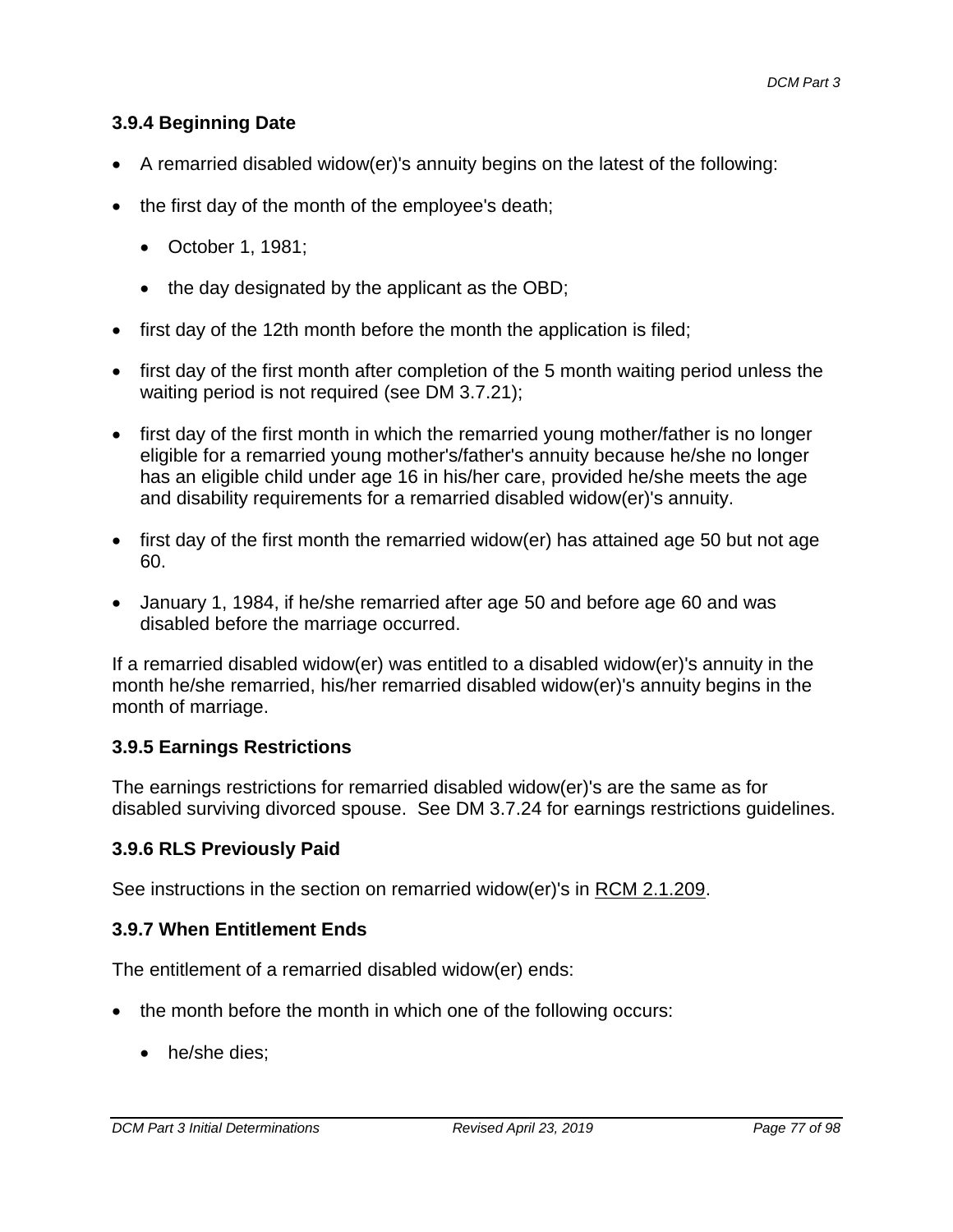- he/she becomes entitled to a railroad spouse annuity which is higher than the annuity he/she is receiving as a remarried widow(er);
- he/she becomes entitled to an RIB which equals or exceeds the employee's PIA;
	- he/she attains age 65. Technically, a remarried disabled widow(er)'s benefit terminates at age 65; however, do not take any action to convert RRB records from a disability annuity to an age annuity. The remarried widow(er) as long as he/she continues to be entitled under the application on which the disability annuity was awarded and the award form symbol remains "RR" of "RA"; or
- at the end of the second month following the month in which his/her disability ceases unless he/she attains age 60 on or before the last day of the termination month.

**NOTE 1:** Under SS Act rules a remarried widow(er)'s annuity terminates if he/she recovers before age 65. If he/she recovers between age 60 and 65, he/she must file a new application in order to qualify for a widow(er)'s annuity based on age. However, we will allow the annuity of a disabled remarried widow(er) who recovers after age 60 to convert to an age annuity as long as he/she meets the other qualifications. A new application will not be required.

**NOTE 2:** Before January 1, 1984, remarriage was a terminating event unless the marriage occurred after the widow(er) attained age 60 or the marriage was to an individual entitled to a widow(er)'s, father's/mother's, parent's or childhood disability benefit under the RR Act or SS Act.

## **3.9.8 Evidence Requirements**

Application: Always, unless he/she was entitled to a disabled widow(er)'s annuity in the month he/she married an individual entitled to certain benefits or unless converting from a remarried young mother's/father's annuity or he/she was receiving a disabled remarried widow's annuity and remarried, January 1, 1984 or later.

AA-17b, Supplement to Application: Always.

Field Office Personal Observation Record (G-626A): Always.

Medial Evidence: Always.

Vocational Data G-251: Always.

Death of Employee: Always.

Age of Remarried Disabled Widow(er): Always.

Marriage: Always.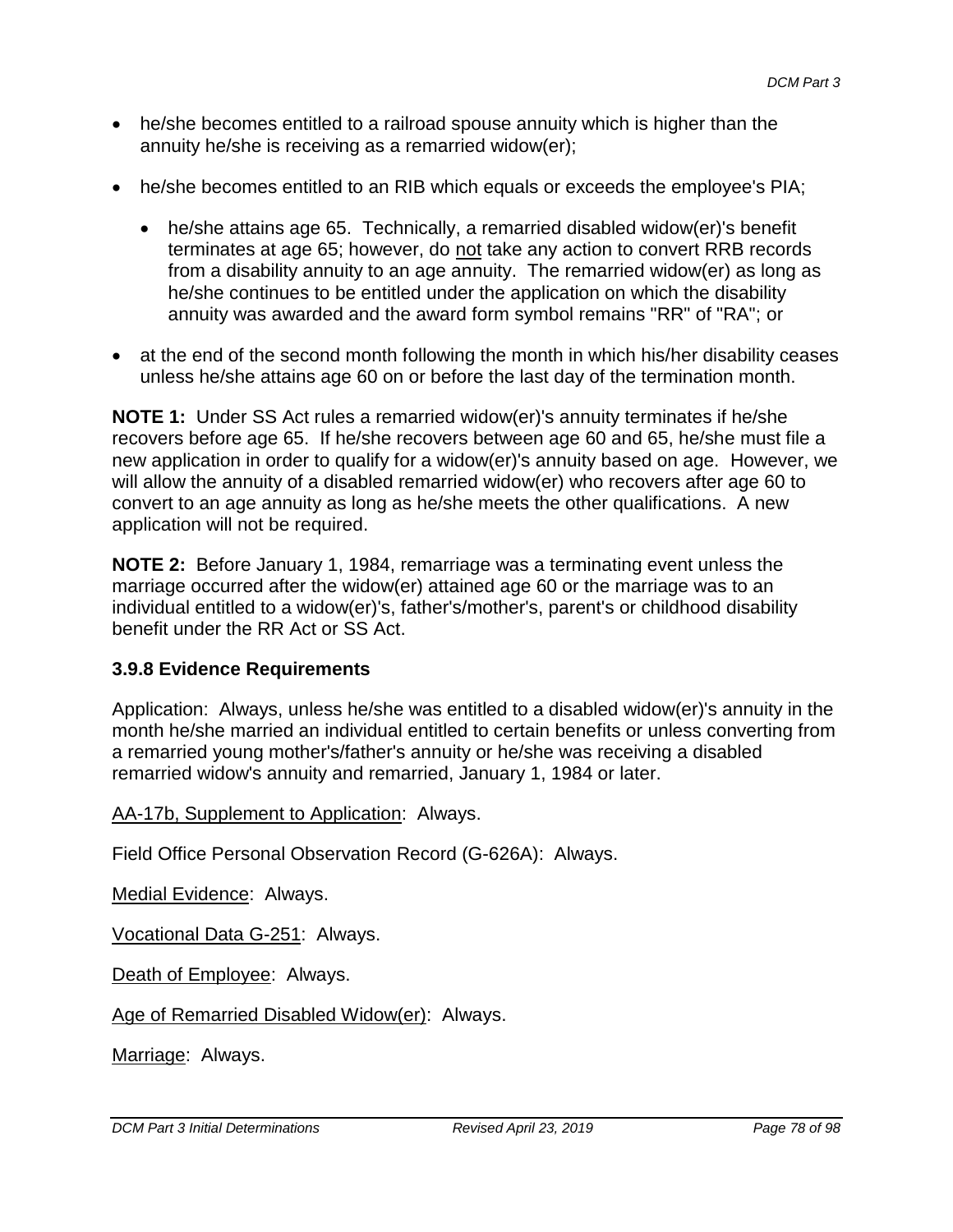Proof of Termination of Remarriage: If widow(er) remarried before age 50 or before the disability onset date.

Compensation, Wages and SEI: Always.

Amount of SSA Benefits: Always.

Remarried Disabled Widow(er)'s Employment History: Always. Request a DEQY from SSA. (See DCM 3.4.205)

Age of Employee: Only when employee's insured status or divisor quarters would be affected and there is a conflict between the claimed DOB and the DOB shown on the employee's CER-1.

Termination of Prior Marriage: If there is reason doubt about whether a prior marriage of either the remarried disabled widow(er) or employee was ended.

Legal Adoption of Child: Only when remarried disabled widow(er) seeks to meet marriage requirements on that basis.

Guardianship: If guardian or other legal representative is selected as representative payee.

M/S: Only when the employee's M/S after 1936 would be credited either under the RR Act or under the SS Act.

Public Pension Information: Always.

## **3.9.9 Disabled Widow(er) Currently On The Rolls Remarries**

When a disabled widow(er) remarries his/her disabled widow(er)'s annuity terminates but he/she may be entitled to further benefits as a remarried disabled widow(er). (Before January 1, 1984, he/she married after age 60 or he/she married an individual entitled to a widow(er)'s, mother's/father's, parent's or child's disability benefits.) The remarried disabled widow(er) must be rated disabled under the SS Act.

- A. Handling When notice is received that the disabled widow(er) has married, the field office will use FAST to terminate the disabled widow(er)'s insurance annuity.
	- $\bullet$  If he/she is entitled to a remarried disabled widow(er)'s annuity, compute the amount of the remarried disabled widow(er)'s annuity and reinstate benefits under the new beneficiary symbol. If he/she is entitled to an SS benefit, allow that benefit to continue under the widow(er)'s claim number.
	- If it is determined that there is no further entitlement, transfer his/her SS benefit to SSA as described in SSC procedure, sec 1000 et seq.

#### B. Overpayment Involved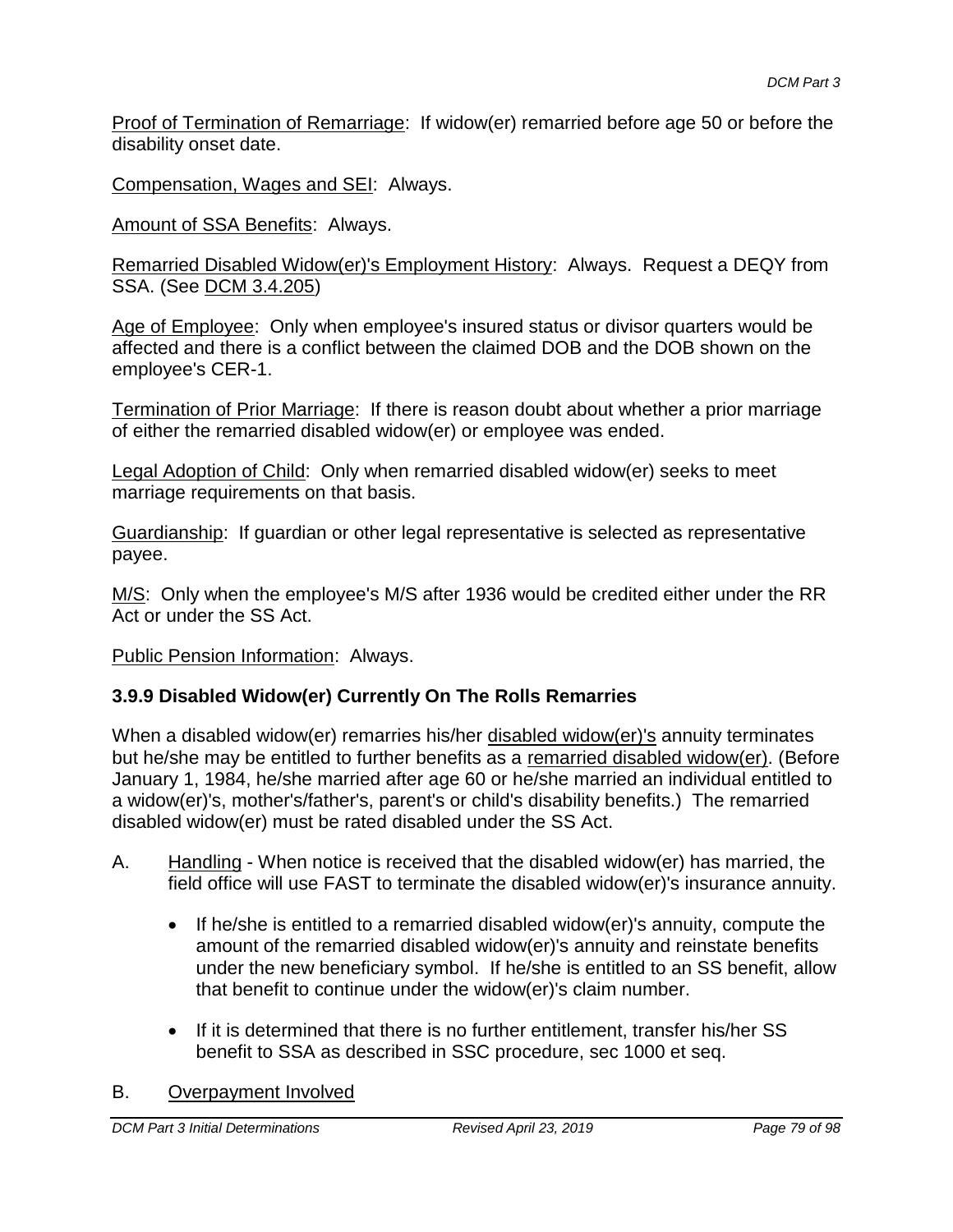• If payments have been released for any month in which there is no entitlement, ask for the gross amount back according to current overpayment procedure.

If there is entitlement to a remarried disabled widow(er)'s annuity for a month for which a not-due payment of his/her widow(er)'s annuity was made, withhold the accrual to recover his/her widow(er)'s annuity overpayment, start benefits in the current month, and follow due process procedures to recover the remaining overpayment.

## **3.9.10 Development And Adjudication**

For information on development and adjudication see that topic under "Disabled Surviving Divorced Spouse in DCM 3.8.9.

## **3.9.11 Annuity Computation**

Effective January 1, 1984, a remarried disabled widow(er) receives 100% share of the employee's PIA based on combined wages and compensation after 1936 reduced by 19/40 of 1% for each month in the period between ages 60 and 65. There is no additional reduction for months of entitlement before age 60 even if the remarried disabled widow(er) was previously entitled to a disabled widow(er)'s annuity.

The annuity consists of a tier 1 component only. Prior to January 1, 1984, a remarried disabled widow(er) receives 100% share of the employee's PIA based on combined wages and compensation after 1936 reduced by 19/40 of 1% (i.e., .00475) for each month in the period between ages 60 and 65 and 43/240 of 1% (i.e., .01179) for each month the remarried disabled widow(er) is under age 60 on his/her OBD.

If the remarried disabled widow(er) was previously entitled to a disabled widow(er)'s annuity, the age reduction is based on the number of months the widow(er) was under age 65 on her original date of entitlement.

The annuity is reduced by:

- The amount of any SS (RIB/DIB or survivor) benefit. For annuities awarded prior to August 12, 1983, it is not reduced for any spouse ("B") benefit.
- The net tier I amount of any employee annuity to which the remarried disabled widow(er) is entitled. (See RCM 8.9 G-364.1 item 81 instructions.) If the remarried disabled widow(er) becomes entitled to an RR retirement spouse annuity or is entitled to two remarried widow(er)'s annuities, only the higher of the two annuities is payable. (See RCM 2.1.208.)
- Two -thirds of the amount of any public pension if first eligible for a public pension December 1984 or later. (See RCM 2.1.300 - 2.1.314 for further information on public service pensions.)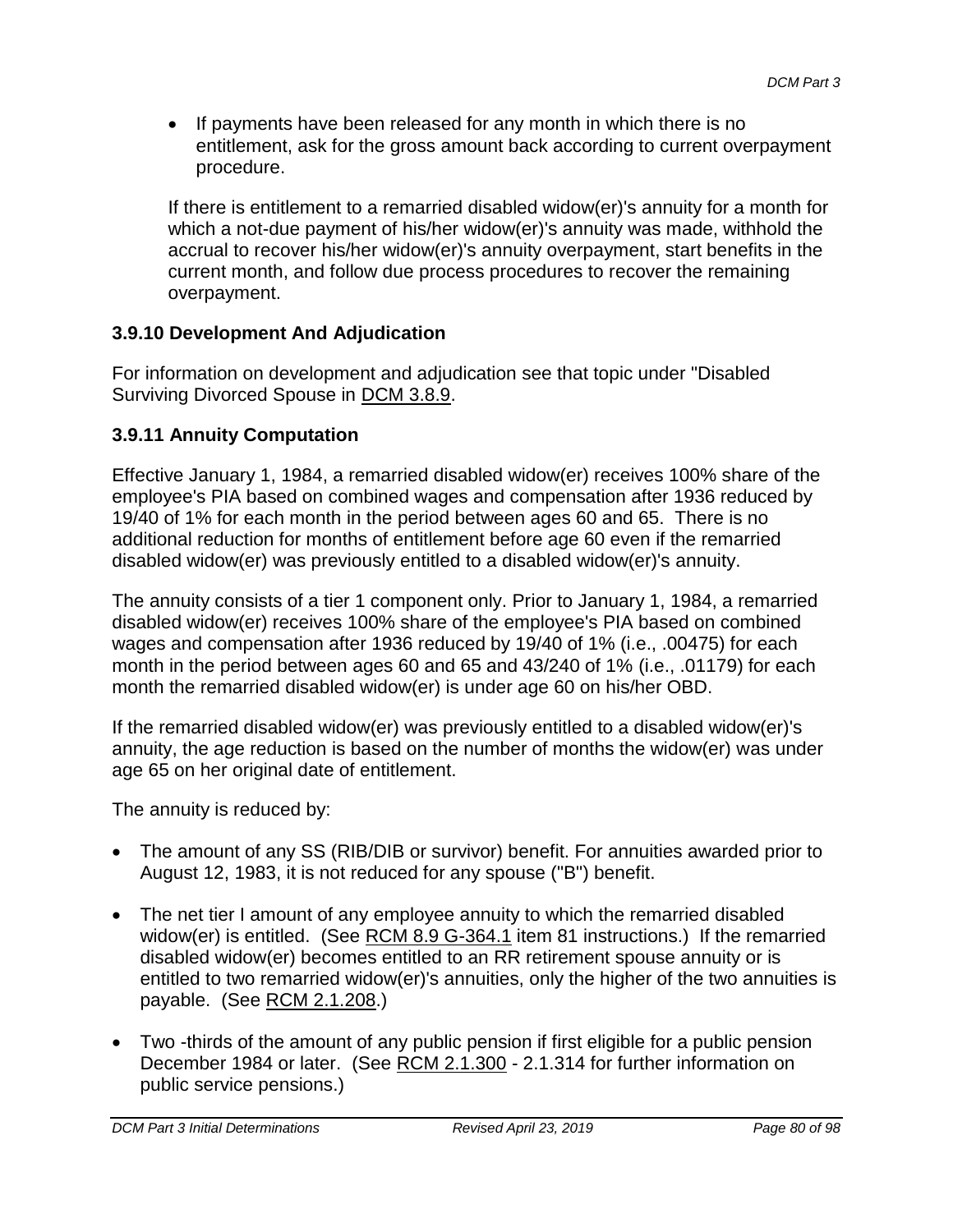# **3.10 Disabled Child's Insurance Annuity**

## **3.10.1 General Information**

A disabled child's insurance annuity (DICA) may be paid to a child who had a permanent physical or mental condition which began before he/she attained age 22, or to a child that meets the re-entitlement requirements described in DCM 3.10.10. Once a DCIA is awarded, the annuity remains payable for as long as the child is disabled or until a terminating event occurs. A disabled child is eligible even if the widow(er) previously elected and received a Residual Lump-Sum (RLS). No recovery of the RLS is to be made.

Effective September 1, 1954, annuity eligibility was extended to dependent disabled children age 18 or older if disability began before age 18. Effective January 1, 1973, the law was changed to extend eligibility to children disabled, age 18 or over if disability began before age 22.

#### **3.10.2 When A Child's Disability Determination Is Governed By The Regulations Of The Social Security Act**

In order to receive a DCIA, a child of the deceased employee must be found disabled under the RR Act. However, in addition to this determination, that child must be found disabled under the SS Act to qualify for Medicare based upon disability.

Although the child of a living employee may not receive an annuity under the RR Act, he/she, if found disabled under the SS Act, may qualify for the following:

- 1. inclusion as a disabled child in the employee's annuity rate under the social security overall minimum; or
- 2. entitlement to Medicare based upon disability.

## **3.10.3 Definition of Disability**

A disabled child meets the same definition of disability as a disabled railroad employee if his/her disability began before he/she reached age 22. The child's physical or mental disabling condition must have lasted, or can be expected to last a continuous period of at least 12 months, or result in death.

A disabled child does not need to meet any waiting period requirement for payment.

## **3.10.4 Eligibility Requirements**

To be eligible for a DCIA, a child of an employee who had at least 120 months of RR service or at least 60 months of RR service after 1995 and a current connection (C/C) must: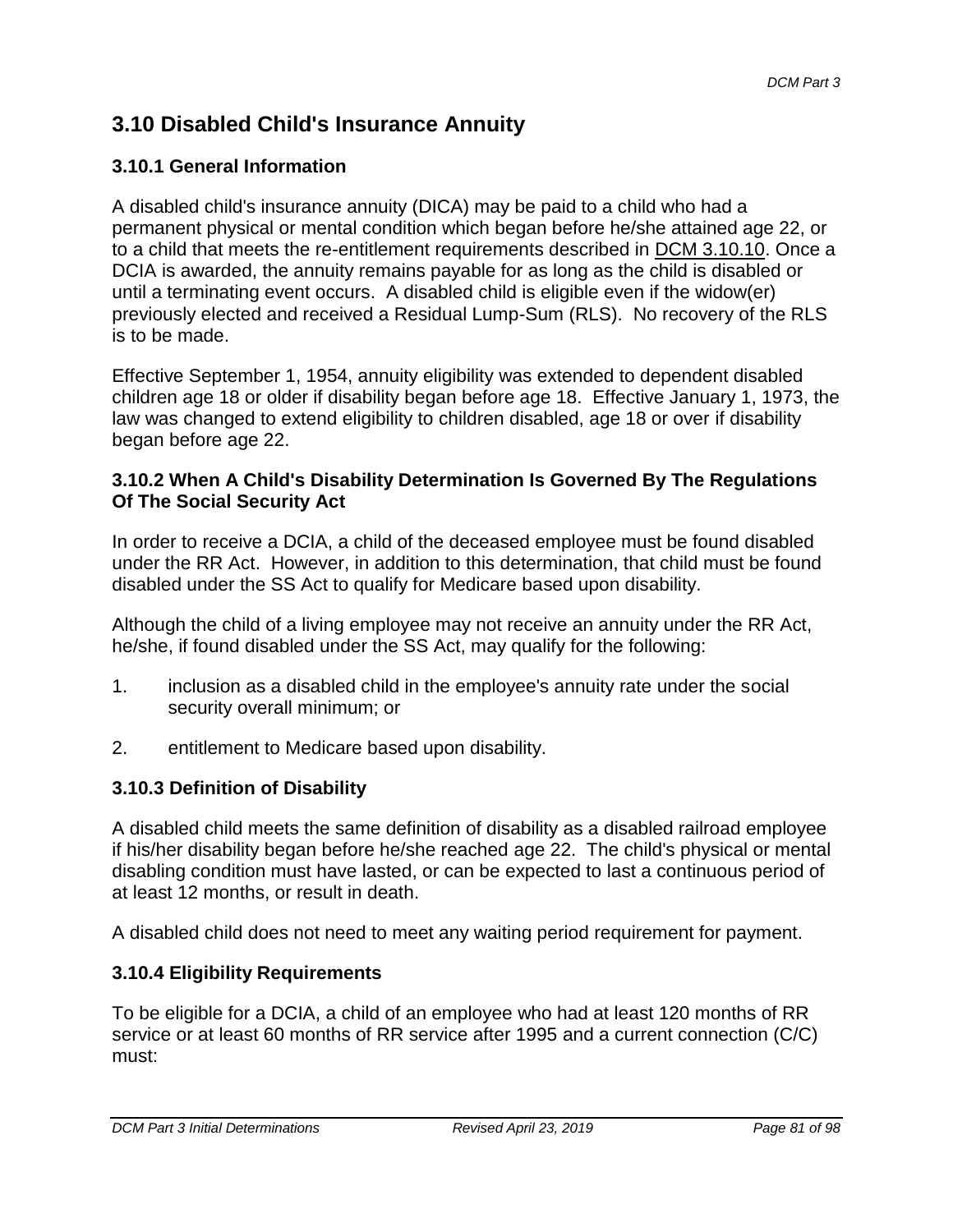- A. be unmarried (a child who is widowed or divorced at the time of filing an application for initial entitlement is considered unmarried); and
- B. have been dependent on the employee when he died; and
- C. be disabled before age 22.

#### **3.10.5 Entitlement Requirements**

To be entitled to a DCIA, a child must meet the above eligibility requirements and an application must be filed by or on behalf of that child.

- A. A child entitled by reason of a disability and has been entitled as a disabled child for 24 consecutive calendar months, shall be entitled to hospital insurance benefits beginning with the 25th consecutive month of disability entitlement. The child is also eligible for the supplementary medical insurance benefit at the same time.
- B. If the child no longer meets the above eligibility requirements, entitlement can be established for months in the retroactive period of his/her application in which all of the requirements are met. For example, a child may be entitled for months in the retroactive DCIA period before the month of his/her marriage.
- C. DCIA entitlement is precluded if the child was convicted of the felonious and intentional homicide of the employee or if the child was found to have killed the employee by an act which, if committed by an adult, would be considered a felony.
- D. If a DCIA is confined for at least 30 continuous days or more due to a conviction of a criminal offense, the Tier 1 Social Security Equivalent Benefit (SSEB) rate must be converted to a Non-Social Security Equivalent Benefit (NSSEB) rate. See FOM1 150 for more information.
- E. Termination of a DCIA is subject to the same provisions as are applicable to an employee's entitlement to a "period of disability."

**NOTE:** A child may not receive a DCIA on more than one earnings record. Normally, the disabled child will receive only the higher of the two annuities but may elect to receive the lesser of two such annuities. See RCM 2.4.3 for more detailed information.

#### **3.10.6 Beginning Date**

Subject to legislative restrictions, a DCIA begins to accrue on the latest of the following dates:

September 1, 1954 - Earliest possible ABD for a disabled child age 18 or older if disability began before age 18; or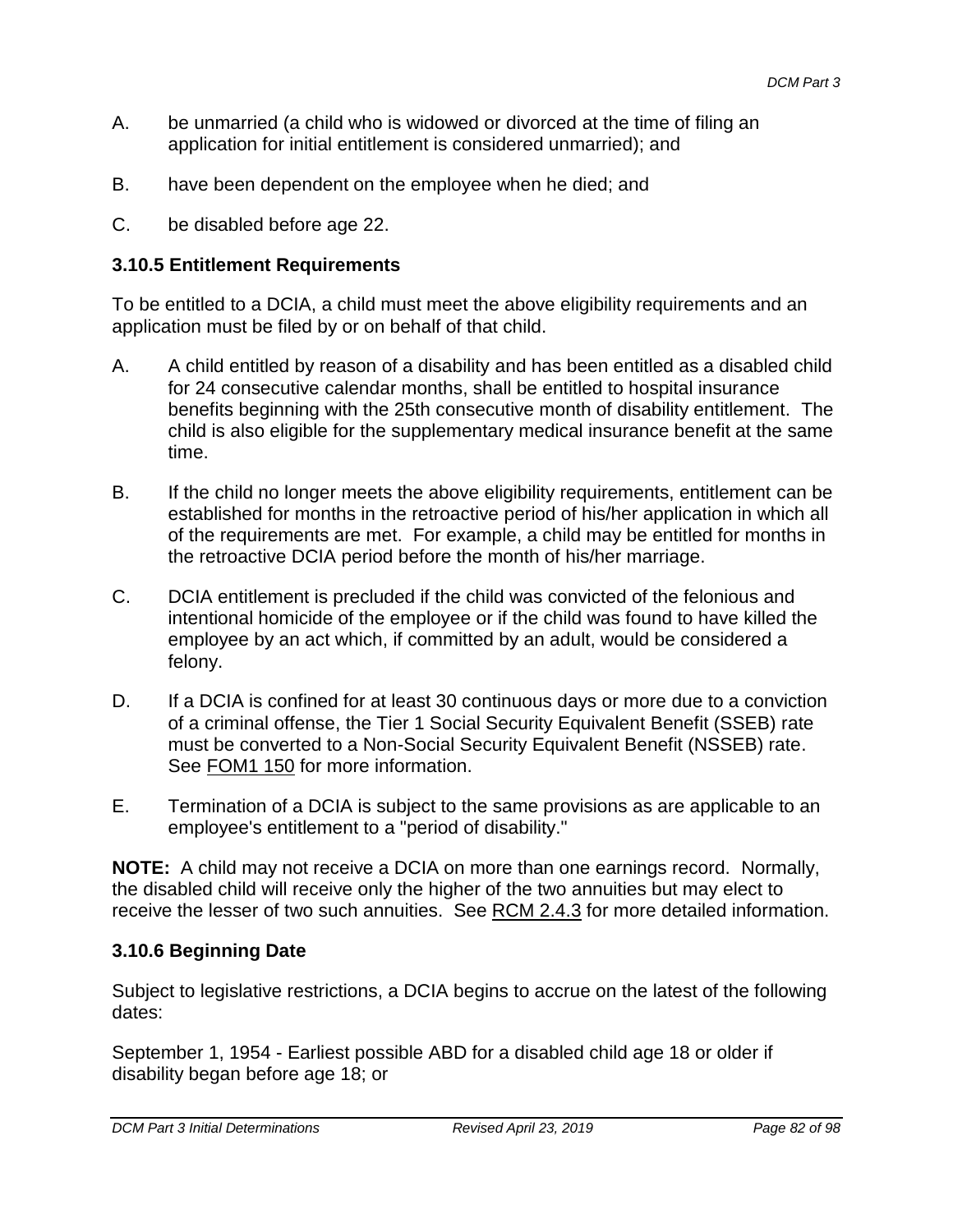January 1, 1965 - Earliest possible date of inclusion in the employee's overall minimum O/M computation for a disabled child age 18 or older if disability began before age 18; or

September 1, 1973 - Earliest possible ABD for a disabled child age 18 or older if disability began before age 22; or

The first day of the month in which all eligibility requirements are met; or

For applications filed September 1, 1983 or later, the first day of the sixth month preceding the month in which an application was filed. Applications filed before September 1, 1983 had twelve months' retroactivity.

## **3.10.7 One Application Concept**

If a child is disabled before age 18, he/she need submit only a modified AA-19a to his/her original application and furnish the Board with evidence of disability in order to receive benefits.

#### **3.10.8 Earnings Restrictions**

- A. Restricted Employment A DCIA is not payable for any month that the child works for an employer covered by the RR Act.
- B. Other Employment Do not assess work deductions against the earnings of a disabled child age 18 or older. Send all cases in which earnings or work activity are reported for a disabled child age 18 or over to the DPS post and CDR unit.

## **3.10.9 When Entitlement to A DCIA Ends**

A DCIA ends with the month before the month in which the child:

- 1. Dies;
- 2. Marries; or
- 3. The last day of the second month following the month in which the child recovers from disability.

## **3.10.10 Requirements For Re-entitlement To A DCIA**

Effective January 1, 1973, a child whose entitlement to a DCIA was terminated may be re-entitled upon filing an application, without reestablishing dependency on the employee, provided the child still meet the definition of "child" and he/she:

- A. Meets one of the following criteria:
	- 1. Is under disability which began prior to his/her attainment of age 22 (effective January 1973); or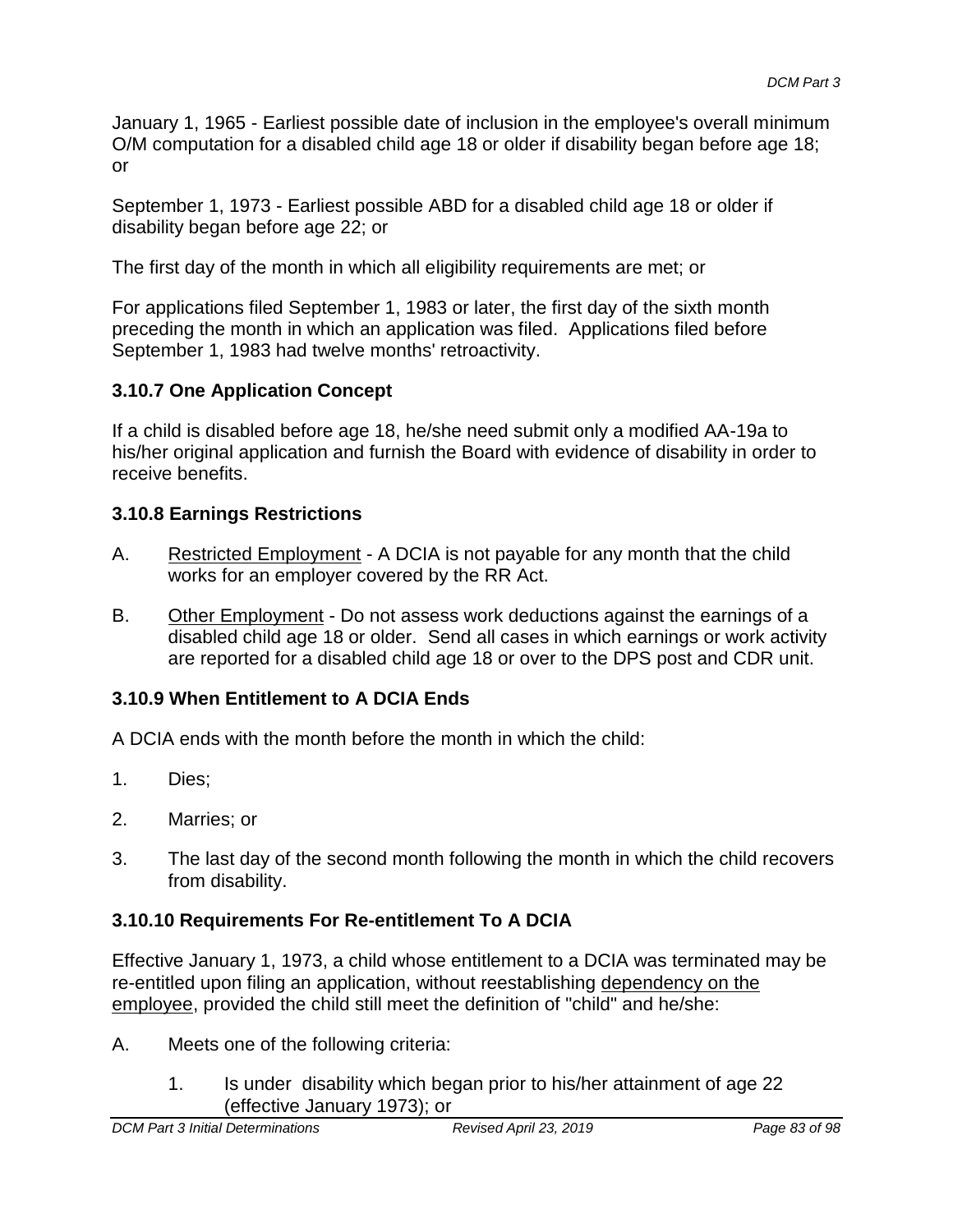- 2. Is under a disability which began before the close of the 84th month following the month in which his/her most recent entitlement to a child's annuity terminated because his/her disability ceased (effective January 1973); or
- 3. Is under a disability which began **at any time** if the most recent entitlement was terminated due to earnings rather than medical recovery. This applies to annuities payable for months beginning in October 2004. If the re-entitlement begins after the close of the  $84<sup>th</sup>$  month following the month in which the most recent annuity terminated, the child is entitled to tier 1 only (in such cases, the APPLE application must be marked for manual review); or
- 4. Had entitlement terminated prior to October 1972 due to adoption; and

And meets the requirements of B

B. Since last entitled to an annuity, has not married, unless the marriage was void or annulled. (A marriage that ended by death or divorce precludes reentitlement.)

A child re-entitled based on a disability may also be re-entitled to hospital insurance benefits and eligible for supplementary medical insurance benefits once the requirements of the law are met.

A child, who becomes re-entitled to a DCIA, is again entitled to a trial work period (TWP).

#### See DCM 12.1.4, item 20 for instructions on completion of OLDDS

**NOTE 1:** Re-entitlement means a subsequent period of entitlement to the same type of annuity. For example, a child who may have been disabled before age 22, subsequently worked at an substantial gainful activities (SGA) level and becomes disabled again after age 22 (within 7 years of the prior disability) cannot qualify for reentitlement provisions unless a DCIA is payable for at least one month of the first period of disability.

**NOTE 2:** The re-entitlement rules also apply to spouses and surviving mothers/fathers who are eligible based on having a disabled child in his/her care. If the child's new disability onset date begins after the close of the  $84<sup>th</sup>$  month following the month in which the most recent annuity terminated, the spouse or surviving mother/father is entitled to tier 1 only. In such cases, the APPLE application must be marked for manual review.

## **3.10.11 Evidence Requirements**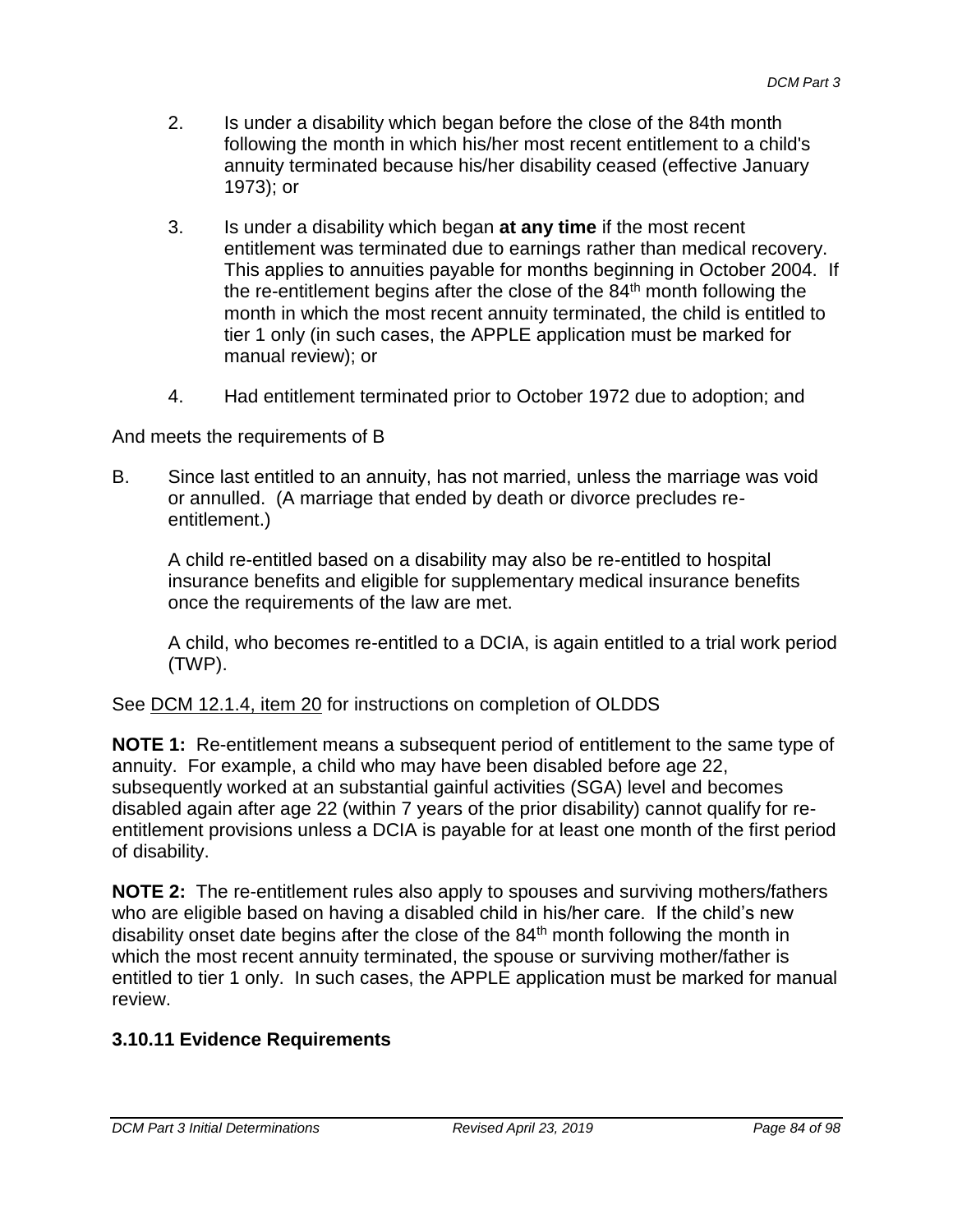| <b>EVIDENCE</b>                                                                | <b>WHEN REQUIRED</b>                                                                                                                          |
|--------------------------------------------------------------------------------|-----------------------------------------------------------------------------------------------------------------------------------------------|
| Application:                                                                   | Always.                                                                                                                                       |
| Retirement                                                                     | (disabled child for inclusion in O/M) AA-1, AA-19A<br>and G-626A                                                                              |
| Spouse                                                                         | (under FRA with disabled child in care) AA-3, AA-<br>19A and G-626A                                                                           |
| <b>Surviving Child</b>                                                         | AA-19, AA-19a or modified AA-19a and G-626A.<br>The modified AA-19a is only used if the child was<br>previously rated for retirement purposes |
| Proof of Age of Child                                                          | Always.                                                                                                                                       |
| SS number of child                                                             | Always                                                                                                                                        |
| Proof of termination of<br>marriage                                            | When filing for initial entitlement and child was<br>previously married but is unmarried at the time of<br>application.                       |
| Proof of Relationship of<br>Child to Employee                                  | Always.                                                                                                                                       |
| Proof of Child's<br>Dependency on Employee                                     | Always.                                                                                                                                       |
| Proof of Death of<br>Employee                                                  | All survivor cases.                                                                                                                           |
| Employee's Wage and<br><b>Compensation Record</b>                              | Always.                                                                                                                                       |
| Age of Employee                                                                | In "A" cases POA is required only if the employee's<br>DOB has not been previously verified.                                                  |
|                                                                                | Effective 03-01-2004 POA of deceased employee is<br>required in all "D" cases when a survivor recurring<br>application is filed.              |
| <b>Application for Substitution</b><br>of Payee for Survivor<br>Annuity (AA-5) | If a person other than the natural, adoptive, or step-<br>parent files an application on behalf of a minor child.                             |
| <b>Medical Evidence</b>                                                        | If child claims to be disabled.                                                                                                               |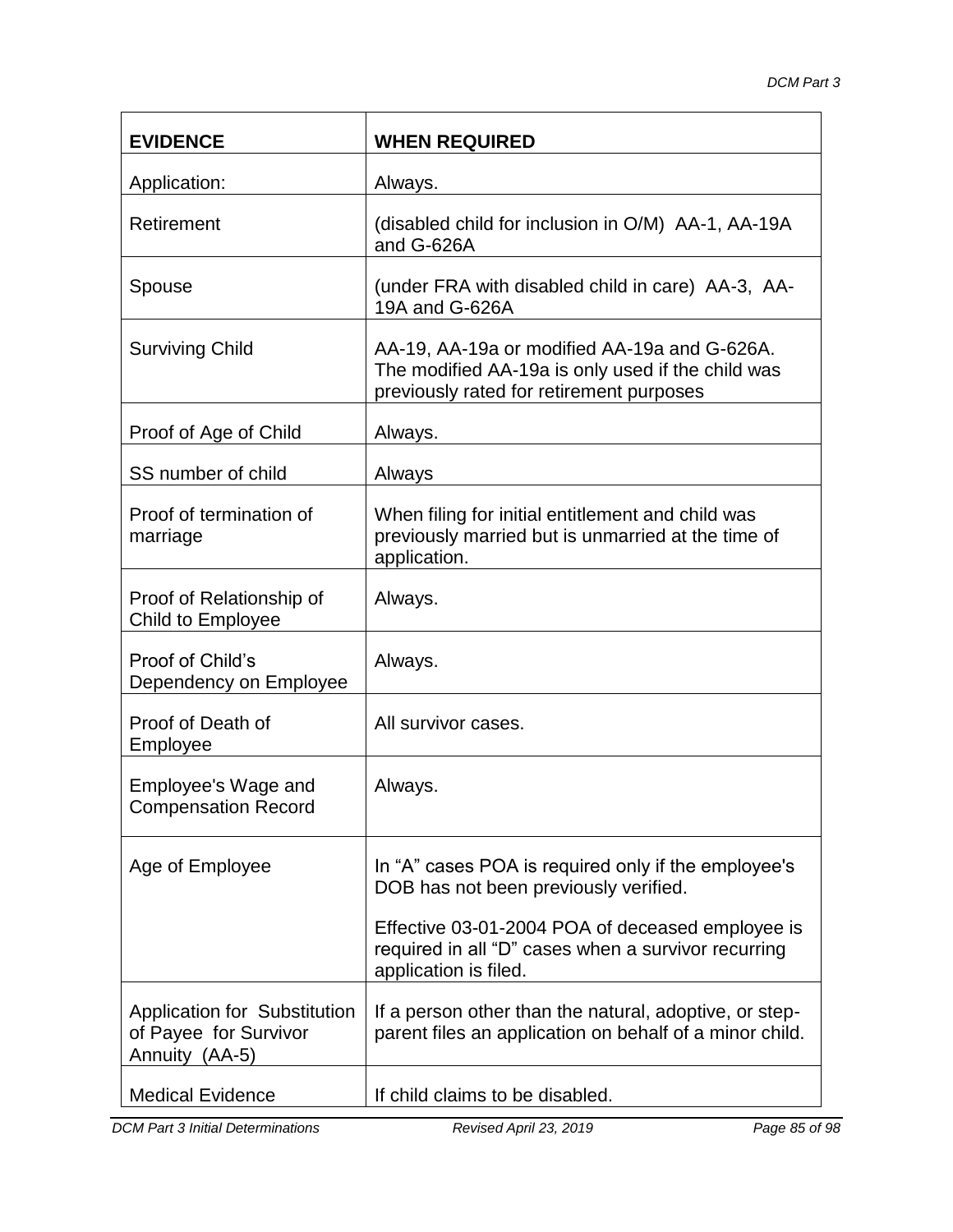| Vocational and Wage<br><b>Information for Child</b> | Always. Request a DEQY from SSA. (See<br>DCM 3.4.205)                                                                                                                                                                                                                                                                                                             |
|-----------------------------------------------------|-------------------------------------------------------------------------------------------------------------------------------------------------------------------------------------------------------------------------------------------------------------------------------------------------------------------------------------------------------------------|
|                                                     | A description of work activities is contained in the<br>AA-19a. However, a child must be disabled before<br>attaining age 22. Therefore, if the child is currently<br>over age 22, it is imperative to first determine if the<br>evidence shows that the child did or did not perform<br>substantial gainful activity (SGA) (DCM 10.4) since<br>attaining age 22. |
|                                                     | If, after review of the wage record and the A-19a, it is<br>determined that more work information is needed<br>about the requirements of the job for RFC<br>comparison purposes, request a G-251.                                                                                                                                                                 |
| M/S                                                 | If employee's M/S after 1936 would be creditable<br>under either the RR Act or the SS Act.                                                                                                                                                                                                                                                                        |
| <b>Amount of SS Benefits</b>                        | If the child is entitled or may be entitled to SS<br>benefits based on the wages of a person other than<br>the deceased employee.                                                                                                                                                                                                                                 |
| Certification                                       | Always.                                                                                                                                                                                                                                                                                                                                                           |

## **3.10.12 Application Filed As A Result Of Rl-175**

When a child on the rolls is within 4 months of attaining age 18, a computer-printed RL-175 is automatically released. This letter notifies the payee that benefits will terminate when the child attains age 18, but may continue after age 18 if the child is either disabled or a full-time student (FTS). The following sections pertain to the handling of a case where the child is disabled.

## **3.10.13 Development Of Child's Disability**

A determination of the alleged disability of a minor child is not required until the child attains age 18, although a disability determination may be rendered as early as age 16 in order to qualify the mother or father for Tier I benefits. If a child is rated disabled before age 18 he/she will not be rated again at age 18 unless there is evidence that the condition has changed. When an alleged disabled minor child is on the rolls, development action is started 4 months before the child attains age 18, in order to avoid interruption of benefits.

A. Child on Rolls Before Age 18 - When a child on the rolls is 4 months from attaining age 18, the computer will print an RL-175 letter. This letter notifies the child's payee that the benefits will terminate when the child attains age 18, unless the child is either disabled or an FTS. The payee is advised to contact the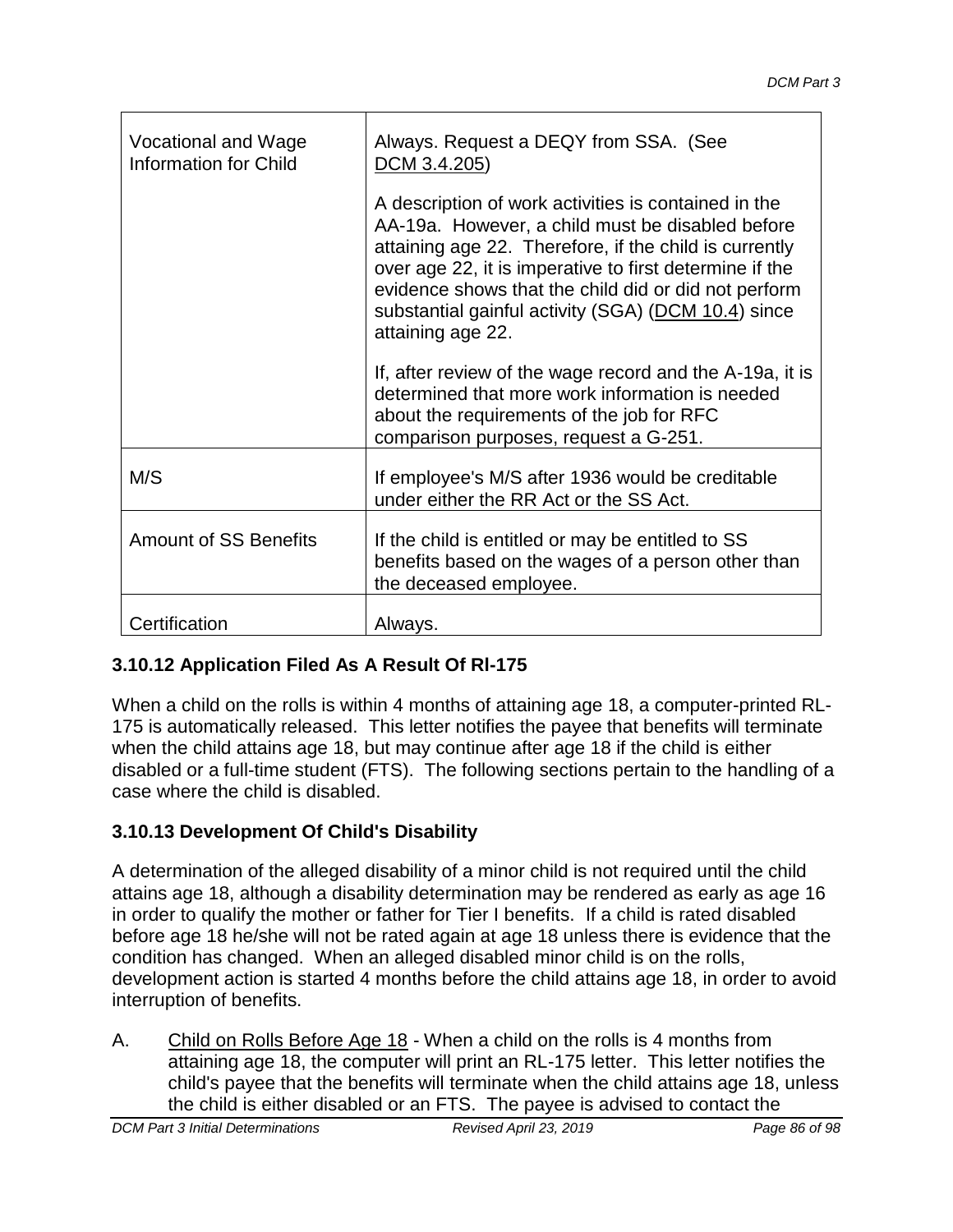nearest field office to develop the necessary evidence. The filing date of an AA-19A has no bearing on the retroactivity of benefits. If payments ended at age 18, reinstate the child's annuity effective with the month the child attained age 18, regardless of when the AA-1A is filed, provided the evidence of disability is submitted within 1 year of the attainment of age 18.

B. Child Not on Rolls Before Age 18 - When an inquiry is received about benefits for an alleged disabled child, or there is information in file indicating that such a child survives, request the field office to develop the claim in accordance with the instruction in the FOM. Enter in the "Remarks" block of Form G-659a, any information in the file that may aid the field office in their development action (e.g.,) child alleged to be incompetent, child institutionalized due to his/her Intellectual Disability etc.). If the alleged disabled child resides outside the U.S. or Canada, write directly to the claimant or the person who inquired in behalf of the child. Inform the person of the evidence required to support his/her claim.

When the application is received and eligibility determined, BSB should prepare a G-325 and submit the case to DPS-initial for a determination. If additional evidence concerning the alleged disability is required, the DPS-initial claims examiner will request it.

**NOTE:** If the field office advises that there will be a delay in securing medical evidence for an alleged disabled child who is under age 19 and attending school full-time, have them develop the child's eligibility as an FTS so that survivor benefits may continue without interruption.

## **3.10.14 Securing Breakdown of Wages And Employers From SSA**

If the alleged disabled child has an SS number, or has worked, secure a DEQY from SSA. (See DCM 3.4.205) If the wage breakdown shows a possible insured status, obtain a report of SS entitlement data for the child by requesting a G-90 on the child's social security number. In either case, after the report is received, send the case to DPS-initial for a disability determination.

## **3.10.15 Child Previously Rated For Retirement Purposes**

If a child is disabled before age 22, he/she only needs to submit a modified AA-19a to his/her original application.

When a modified AA-19a is received after the employee's death and the child has been rated disabled for:

- inclusion in the employee's O/M; or
- the purpose of awarding a spouse annuity under the RR Act; or
- early Medicare only,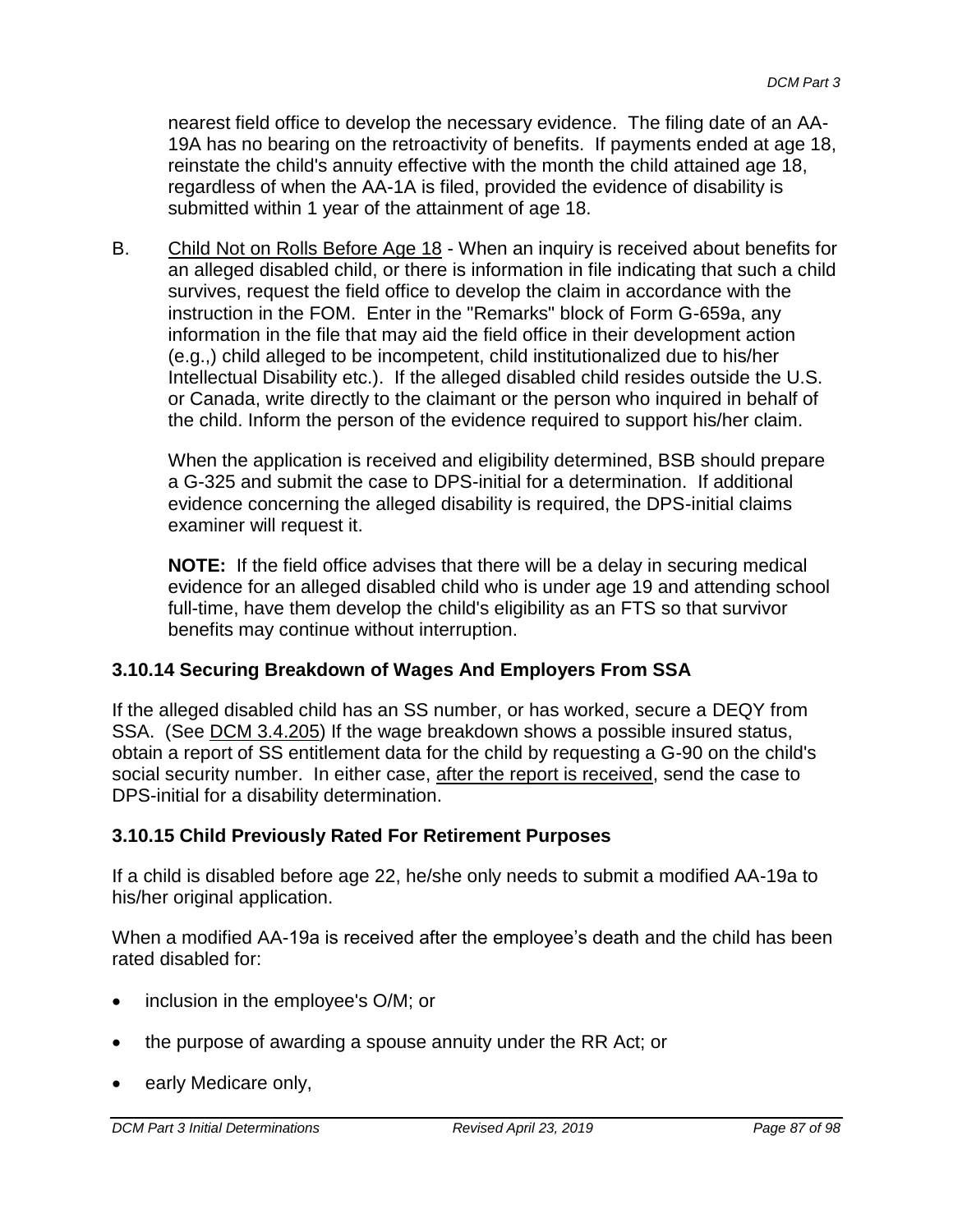- disability claims examiners will adopt the previous disability decision for the disabled child when they determine that:
	- No scheduled CDR has expired or the previous decision diary was a MINE, and
	- The child is not in SGA and has no history of being engaged in SGA since the previous disability decision.

**NOTE:** If no CDR diary was set for the original disability decision, determine what CDR diary should have been set at the time of the original decision.

- **When the above criteria are met the disability examiner is to complete the disability** decision on OLDDS. A G-325.1 is to be completed by stating "see previous disability decision dated mm/dd/ccyy" (with the examiner completing the date of the previous decision).
- If a scheduled CDR diary has expired, the disability examiner is to perform a CDR (or refer the case to the proper CDR examiner). If SGA is involved the examiner must investigate and reconcile the earnings.

**NOTE:** When CDR examiners make their determination, they are to complete their action on OLDDS, Form G-325, Disability Decision Sheet and not on Form G-325a, Determination of Continuance or Cessation of Disability. This is necessary for the case to be properly tracked on APPLE.

## **3.10.16 Handling Of Cases By DBD**

The DBD Claims Examiner Will Take The Following Actions:

Check and verify if the child's alleged disability onset occurred

- after he/she attained age 22 or
- after the close of the eighty-fourth month in which his/her previous entitlement to a DCIA ended if the termination was due to medical recovery.

If the child's disability onset is after those two situations, no further development is needed and the DCIA claim is a technical denial. The new onset date in a reentitlement case is not relevant if the previous termination was due to earnings and not to medical recovery,

If the child's alleged disability onset occurred

- before he/she attained age 22 or before the close of the eighty-fourth month in which his/her previous entitlement to a DCIA ended, or
- at any time for a re-entitlement case in which the previous termination was due to earnings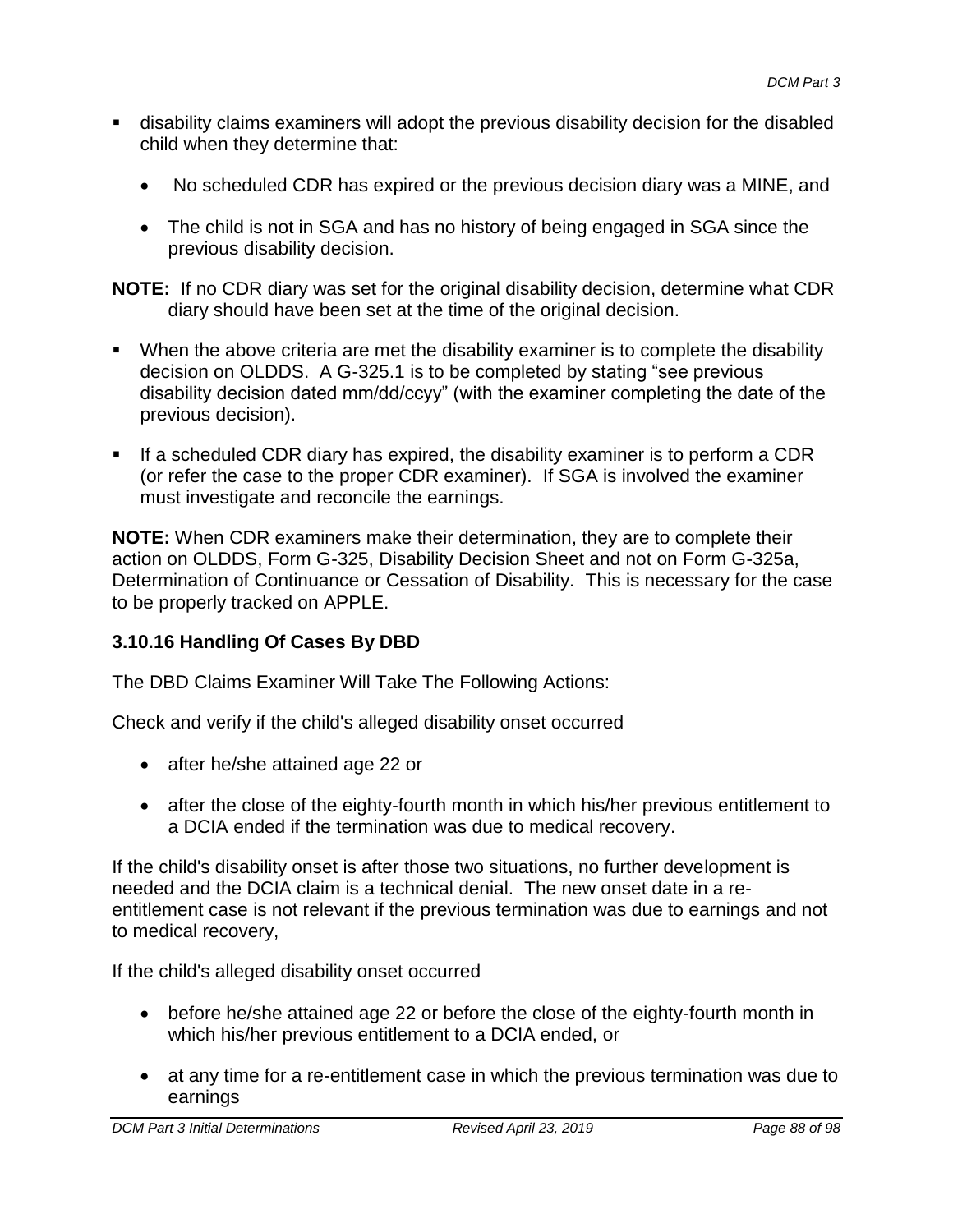Evaluate the medical evidence to determine whether the child's physical or mental impairments are either severely disabling or not disabling according to the RRB regulation's listings of impairments.

A. Child Is Disabled - Complete OLDDS showing ratings of child disabled before age 22 under Section 2d (l)(iii)(c) of the Railroad Retirement Act in item 19(b) and under Section 202(d) of the Social Security Act in item 28(a). Also, Form G-325.1 or G-325B is prepared giving the rationale for the DCIA allowance. Case is sent to the Survivor Benefits Division (SBD) - Survivor Initial Claims Section for the awarding of DCIA payment.

**NOTE:** For cases included in the financial interchange, the Social Security Act portion of the rating must be coordinated with SSA for survivor annuities as well as employee annuities, unless the annuity is being denied. (See DCM 6.7.3.D.) The initial disability examiner will handle the annuity rating and the post examiner will handle the SSA rating. Note that the annuity rating cannot be done on D-BRIEF.

The sample consists of employees, widows, and children in the following cases:

- $\circ$  Those where the claim number is A-979832 or lower and the last two digits of the claim number are 55; or,
- $\circ$  Those where the claim number is higher than A-979832 (including terminal digit claim numbers) and the last two digits of the claim number are 30.

Survivor cases that must be coordinated with SSA cannot be processed on D-BRIEF. (See DCM 12.5.1.) In these cases, the initial examiner should process the RRA decision and the post examiners should process the SSA decision. The survivor SSA decision should be processed by completing the SSA-831 and coordinating with SSA. Once the coordination is completed, the decision should be entered on page 3 of the OLDDS G-325 screen rather than on the OLDDS 831 screen.

- B. Child Rated Not Disabled If the child is rated as not disabled before age 22, OLDDS is prepared showing the not disabled ratings in items 19(b) and 28(a). Also Form G-325.1 or G-325B is prepared providing the rationale for the DCIA denial. Since the DCIA claim is to be denied:
	- 1. DBD will release a denial letter to the widow(er) if eligibility depends on having a child-in-care. DBD will complete Form G-661 to complete the denial action on the DCIA claim.
	- 2. Also, DBD will release a denial letter to the child if there is no widow(er) or if the widow(er)'s eligibility does not depend on the child. DBD will complete Form G-661 to complete the denial action on the DCIA claim.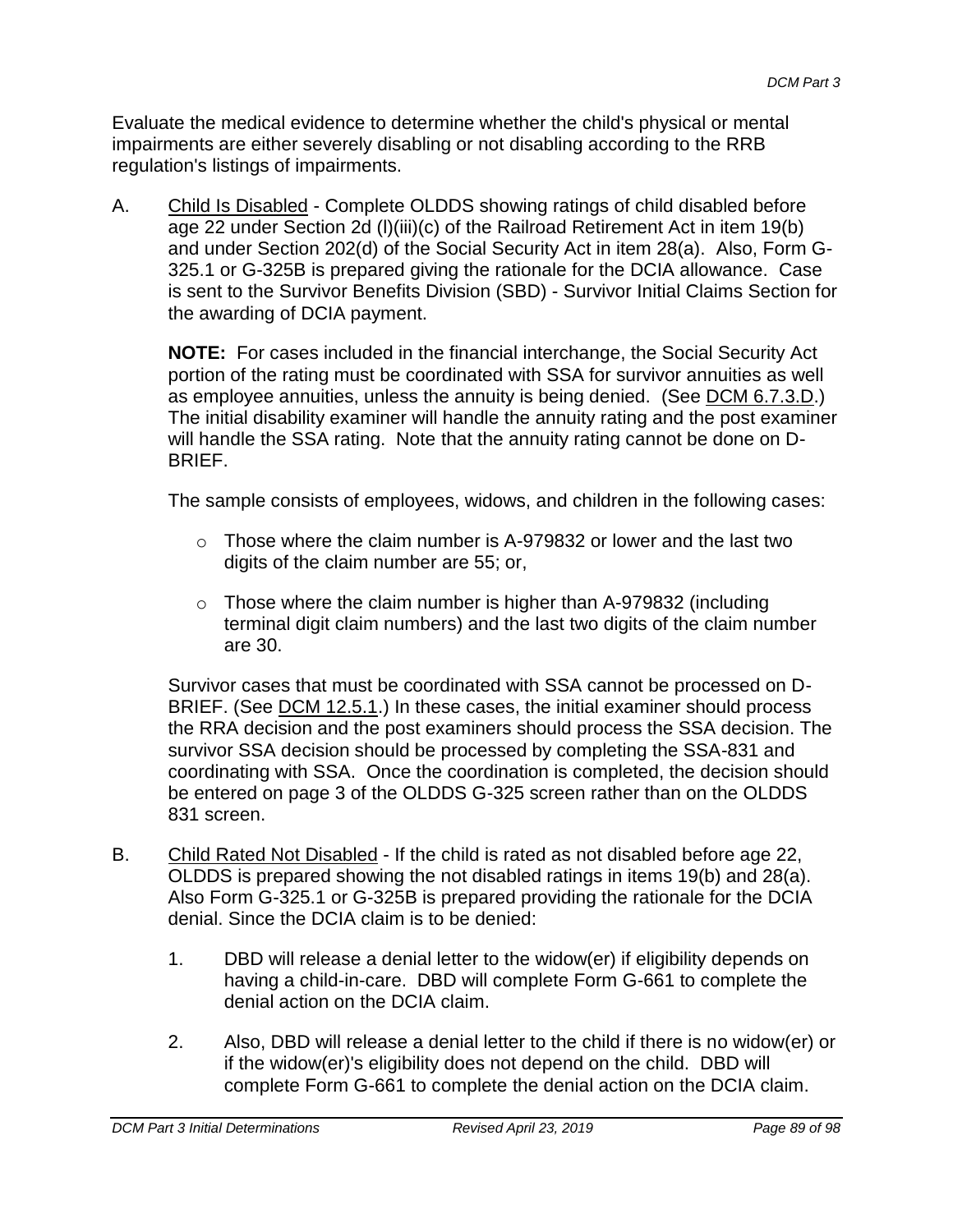**NOTE 1:** IPI, Medicare only - Use custom letter for denial. Return the case to claim files after denial action is completed.

**NOTE 2:** After DCIA has been awarded, forward the case to PSD-MS so that the disabled child can be enrolled for Medicare coverage.

## **3.10.17 Selecting Payee For Disabled Child**

A disabled child who can manage benefit payments in his/her own interest is considered mentally competent and can receive direct payment of his/her annuity. When making the disability rating, the DPS claims examiner will determine whether the disabled child is competent or incompetent. The determination that a representative-payee is needed will be reflected on Form G-325 item 20.

If DPS determines that the disabled child is competent to manage benefit payments in his/her own interest, an application must be secured from that child. In all other cases, a representative payee will be selected for the disabled child as outlined in RCM 5.10, normally by the appropriate field office.

## **3.10.18 Employment Of Disabled Child**

The earnings of a disabled child are not subject to regular work deductions. However, when there is information received or in file indicating that the child is or has been employed, and the employment was not previously reconciled with the disability, send the case to DPS Post and CDR unit. Post examiners in that unit will determine whether the employment can be reconciled or if the child has recovered from disability. A continuance or termination decision will be made on Form G-325a following rules set forth in the Board's regulations and the rules contained in the Social Security Administration's regulations. Refer to DM Chapter 10 for specifics about continuances or terminations.

## **3.10.19 Resolving Inconsistencies In The History Of Child Disability Claims**

When evaluating a child's disability, evidence covering a period of time is needed in order to establish the impairment's severity. And to determine if it is expected to last the 12-month duration.

A longitudinal history may reveal sudden changes in the child's functioning. Examiners should try to ascertain the reason for any changes whenever they are material to the decision. The nature of and reason for a sudden change in functioning should be considered. If these changes are consistent with the nature of the impairment, then a decision is needed as to whether the duration requirement will be met.

If a medically determinable impairment exists, it may not be disabling by itself. A temporary stressful situation may result in a decline of functioning that constitutes a medically disabling impairment that would not be expected to last for a 12-month period.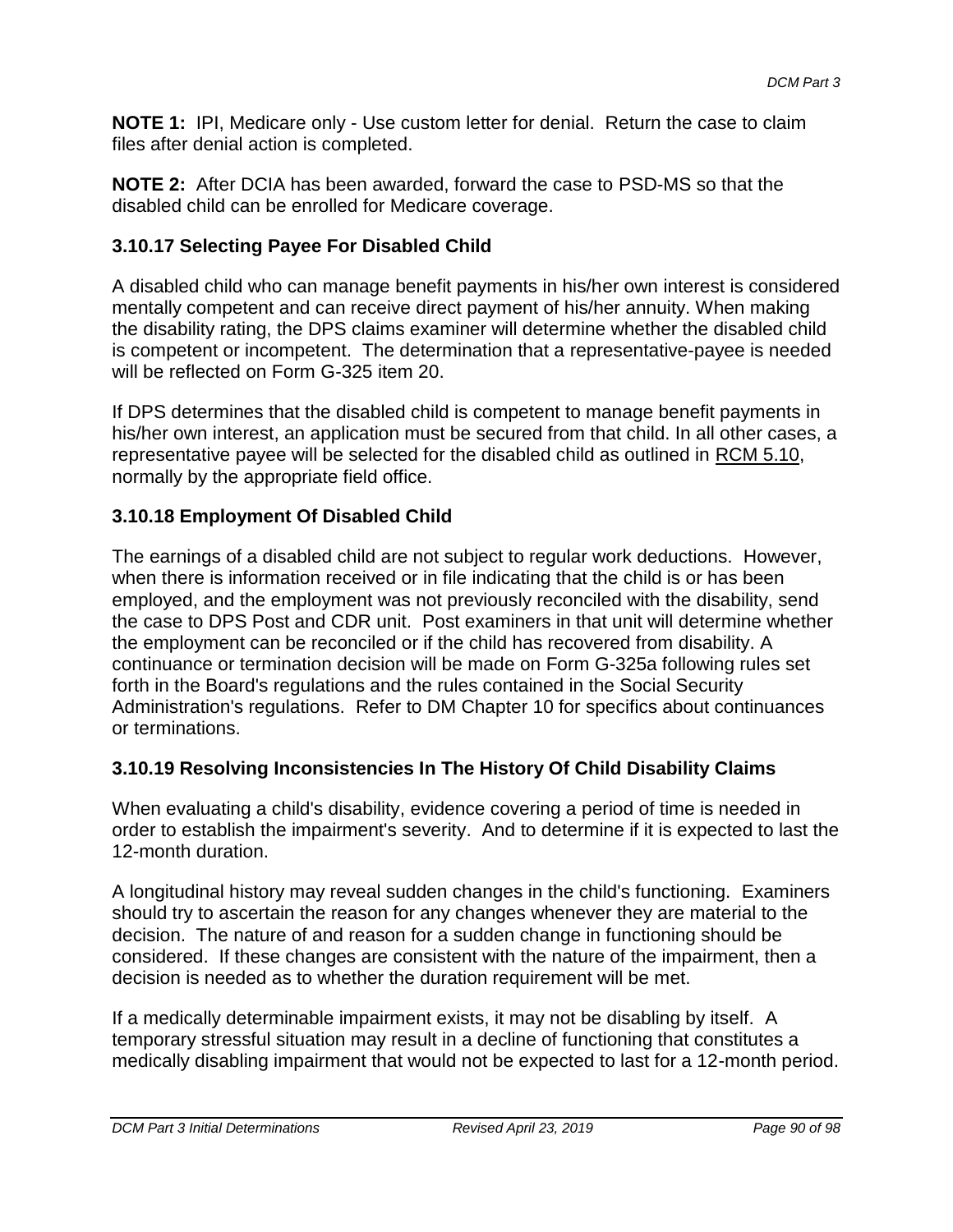If there is no identifiable factor that can explain the sudden change in functioning and such change is not in keeping with the other evidence, the higher level of functioning should be used to determine whether a child is disabled. At that point it is reasonable to conclude that the low level of functioning is not due to the impairment. The possibility that parents may be coaching children to act-up or fail certain tests is always present. If the evidence clearly shows coaching, fraud should be suspected and appropriate value given to this evidence.

# **Appendices**

## **Appendix A - Form G-325 Instructions**

The Form G-325, Disability Decision Sheet, is now obsolete. Disability rating information that was previously entered on this form is now entered on Screen G-325 on OLDDS. See DCM 12.1.4.

| Appendix B - Diagnostic CodesCODES FOR CLASSIFICATION OF |
|----------------------------------------------------------|
| <b>DISABILITYEFFECTIVE JANUARY 16, 1995</b>              |

| <b>DETAILED</b><br><b>CODE</b> | <b>GROUP</b><br><b>CODE</b> |                                                                          |
|--------------------------------|-----------------------------|--------------------------------------------------------------------------|
|                                |                             | <b>ACQUIRED IMMUNODEFICIENCY SYNDROME</b>                                |
| 004                            | 20                          | <b>AIDS</b>                                                              |
| 004                            | 30                          | <b>ARC</b>                                                               |
| 004                            | 40                          | <b>HIV Positive</b>                                                      |
|                                |                             | <b>INFECTIVE AND PARASITIC DISEASES</b>                                  |
|                                |                             | <b>TUBERCULOSIS</b>                                                      |
| 010                            | 01                          | Pulmonary                                                                |
| 019                            | 01                          | <b>Other Forms</b>                                                       |
| 040                            | 01                          | POLIOMYELITIS AND OTHER ENTEROVIRUS DISEASE<br>OF CENTRAL NERVOUS SYSTEM |
| 079                            | 01                          | <b>OTHER VIRAL DISEASES</b>                                              |
| 084                            | 01                          | Malaria                                                                  |
|                                |                             | SYPHILIS AND OTHER VENERAL DISEASES                                      |
| 090                            | 01                          | <b>Congenital Syphilis</b>                                               |

*DCM Part 3 Initial Determinations Revised April 23, 2019 Page 91 of 98*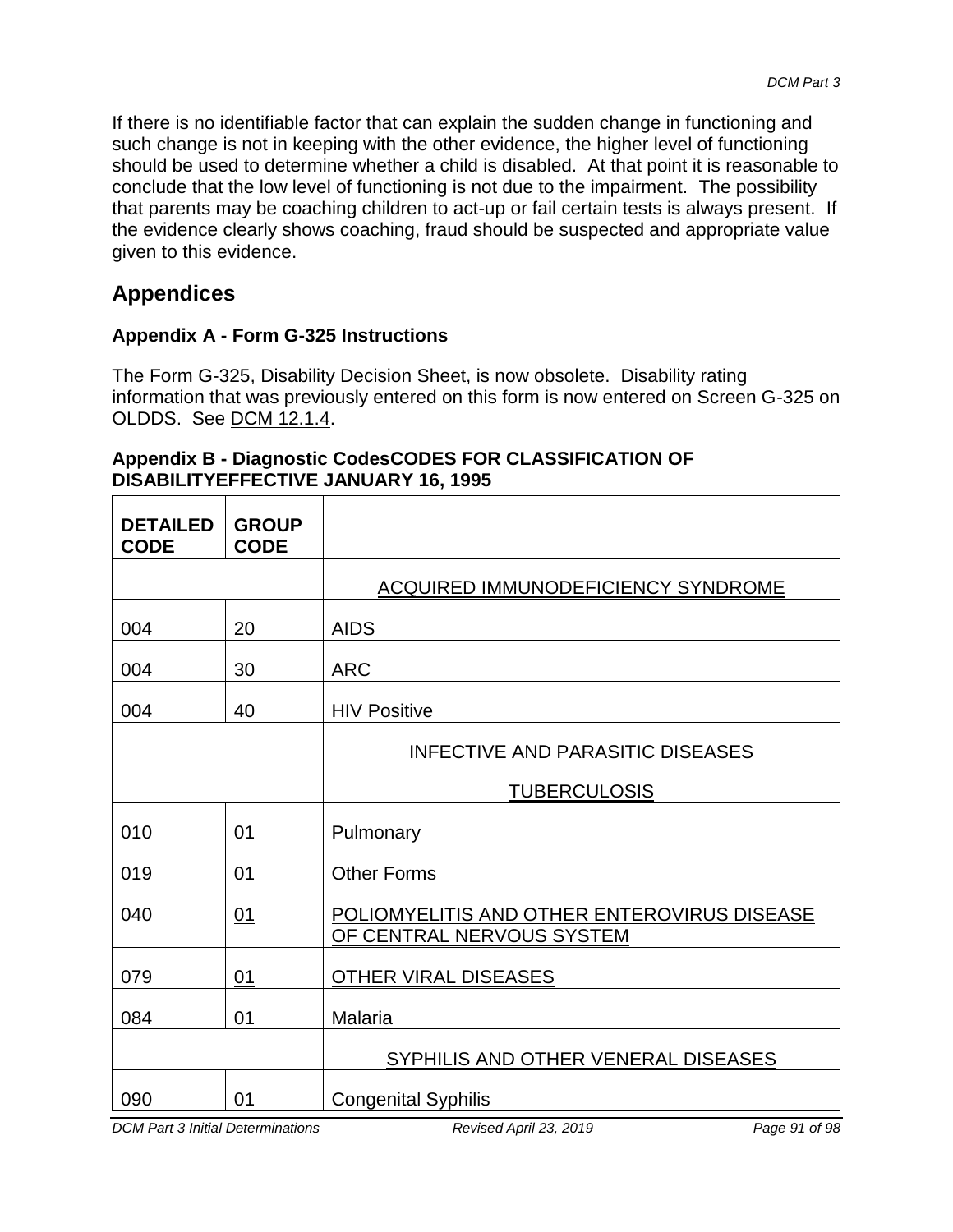| 091 | 01 | <b>Early Syphilis</b>                                                                         |
|-----|----|-----------------------------------------------------------------------------------------------|
| 093 | 01 | <b>Cardiovascular Syphilis</b>                                                                |
| 094 | 01 | <b>Syphilis of Central Nervous System</b>                                                     |
| 098 | 01 | <b>Gonococcal Infections</b>                                                                  |
| 099 | 01 | <b>Other Venereal Diseases</b>                                                                |
| 104 | 01 | <b>Other Spirochetal Infection</b>                                                            |
| 117 | 01 | <b>Mycosis</b>                                                                                |
| 129 | 01 | <b>Helminthiases</b>                                                                          |
| 136 | 01 | <b>Other Infective Parasitic Diseases</b>                                                     |
|     |    | <b>NEOPLASMS</b>                                                                              |
| 140 | 02 | <b>Buccal Cavity and Pharynx</b>                                                              |
| 150 | 02 | Digestive Organs and Peritoneum (colon, esophagus, liver,<br>pancreas, etc.)                  |
| 160 | 02 | <b>Respiratory System</b>                                                                     |
| 170 | 02 | Bone, Connective Tissue, Skin and Breast                                                      |
| 180 | 02 | Genitourinary Organs (prostate, etc.)                                                         |
| 190 | 02 | Other                                                                                         |
| 200 | 02 | Lympho sarcoma, Hodgkin's Disease, Multiple Myeloma,<br>Leukemia, Polycythemia, Myelofibrosis |
| 210 | 02 | <b>Benign Neoplasms</b>                                                                       |
|     |    | ENDOCRINE, NUTRITIONAL AND METABOLIC<br><b>DISEASES</b>                                       |
| 240 | 03 | Diseases of the Thyroid Gland                                                                 |
| 250 | 03 | Diseases of Other Endocrine Glands (Diabetes Mellitus)                                        |
| 260 | 03 | Avitaminosis and Other Nutritional Deficiency                                                 |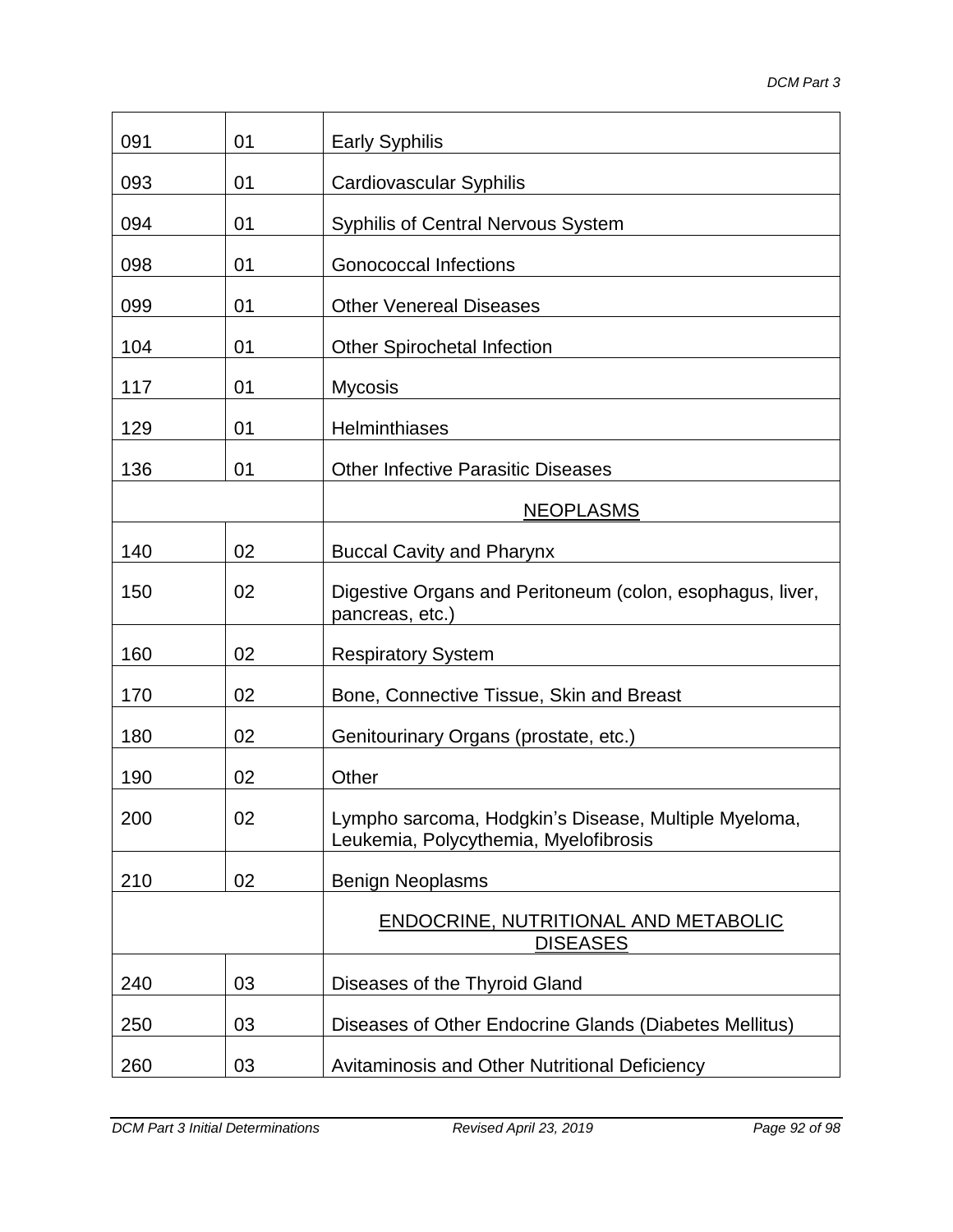| 270 | 03 | Other Metabolic Diseases (Gout, obesity, etc.)                                                                                                                                                         |
|-----|----|--------------------------------------------------------------------------------------------------------------------------------------------------------------------------------------------------------|
|     |    | DISEASES OF BLOOD AND BLOOD FORMING ORGANS                                                                                                                                                             |
| 280 | 04 | Iron Deficiency Anemias                                                                                                                                                                                |
| 284 | 04 | Aplastic Anemia                                                                                                                                                                                        |
| 289 | 04 | Other Diseases of Blood and Blood Forming Organs                                                                                                                                                       |
|     |    | <b>MENTAL DISORDERS</b>                                                                                                                                                                                |
| 290 | 05 | Psychoses (Schizophrenia, paranoid state)                                                                                                                                                              |
| 300 | 05 | Neuroses, Personality Disorders and Other Non-Psychotic<br>Mental Disorders (depression, anxiety, organic brain<br>syndrome, etc.)                                                                     |
| 305 | 05 | <b>Drug Addiction</b>                                                                                                                                                                                  |
| 306 | 05 | Alcoholism                                                                                                                                                                                             |
| 310 | 05 | <b>Intellectual Disability</b>                                                                                                                                                                         |
|     |    | DISEASES OF THE NERVOUS SYSTEM AND SENSE<br><b>ORGANS</b>                                                                                                                                              |
| 320 | 06 | Meningitis, Phlebitis, Thrombophlebitis of Intracranial<br>Venous Sinuses, Intracranial and Intraspinal Abscess,<br>Encephalitis, Myelitis, Encephalomyelitis                                          |
| 330 | 06 | Hereditary and Familial Diseases of the Nervous System                                                                                                                                                 |
| 340 | 06 | Other Diseases of the Central Nervous System (multiple<br>sclerosis, paralysis agitans, Parkinson's diseases, cerebral<br>spastic infantile paralysis, migraine, other diseases of the<br>spinal cord) |
| 345 | 06 | Epilepsy/Seizures                                                                                                                                                                                      |
| 350 | 06 | Diseases of the Nerves and Peripheral Ganglia (facial<br>paralysis, trigeminal neuralgia, brachial neuritis, sciatica,<br>polyneuritis and polyradiculitis, carpal tunnel syndrome, etc.)              |
| 360 | 06 | Inflammatory Diseases of the Eye (conjunctivitis,<br>ophthalmia, blepharitis, keratitis, iritis, choroiditis, etc.)                                                                                    |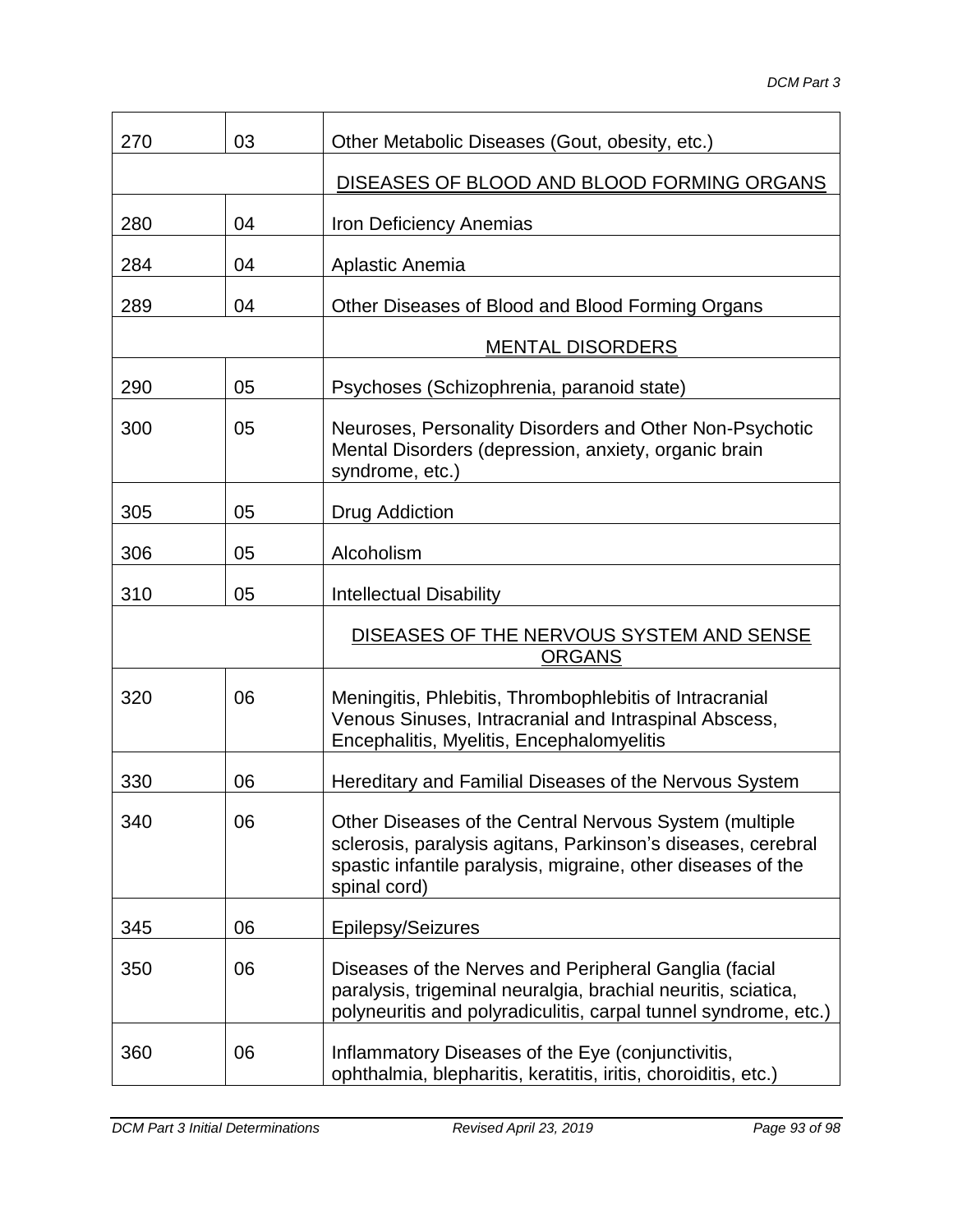|     |    | OTHER DISEASES AND CONDITIONS OF THE EYE                                                                                                                                                                                           |
|-----|----|------------------------------------------------------------------------------------------------------------------------------------------------------------------------------------------------------------------------------------|
| 370 | 06 | <b>Refractive Errors</b>                                                                                                                                                                                                           |
| 374 | 06 | Cataracts                                                                                                                                                                                                                          |
| 375 | 06 | Glaucoma                                                                                                                                                                                                                           |
| 376 | 06 | Detachment of Retina                                                                                                                                                                                                               |
| 378 | 06 | Other Diseases of the Eye                                                                                                                                                                                                          |
| 379 | 06 | <b>Blindness</b>                                                                                                                                                                                                                   |
|     |    | DISEASES OF THE EAR AND MASTOID PROCESS                                                                                                                                                                                            |
| 385 | 06 | <b>Meniere's Disease</b>                                                                                                                                                                                                           |
| 389 | 06 | <b>Other Deafness</b>                                                                                                                                                                                                              |
|     |    | DISEASES OF THE CIRCULATORY SYSTEM                                                                                                                                                                                                 |
| 390 | 07 | <b>Rheumatic Fever</b>                                                                                                                                                                                                             |
| 391 | 07 | <b>Rheumatic Fever with Heart Involvement</b>                                                                                                                                                                                      |
| 392 | 07 | Chorea                                                                                                                                                                                                                             |
| 393 | 07 | <b>Chronic Rheumatic Heart Disease</b>                                                                                                                                                                                             |
| 400 | 07 | Hypertensive Disease (malignant hypertension, essential<br>benign hypertension, hypertensive heart disease,<br>hypertensive renal disease)                                                                                         |
| 410 | 07 | Ischemic Heart Diseases (acute myocardial infarction,<br>chronic ischemic disease, angina pectoris, coronary artery<br>disease, etc.)                                                                                              |
| 420 | 07 | Other Forms of Heart Disease (acute pericarditis,<br>endocarditis, myocarditis, chronic disease of pericardium or<br>endocardium, cardiomyopathy, pulmonary heart disease,<br>congestive heart failure, bundle branch block, etc.) |
| 430 | 07 | Cerebrovascular Disease (subarachnoid hemorrhage)                                                                                                                                                                                  |
| 431 | 07 | Cerebral Hemorrhage                                                                                                                                                                                                                |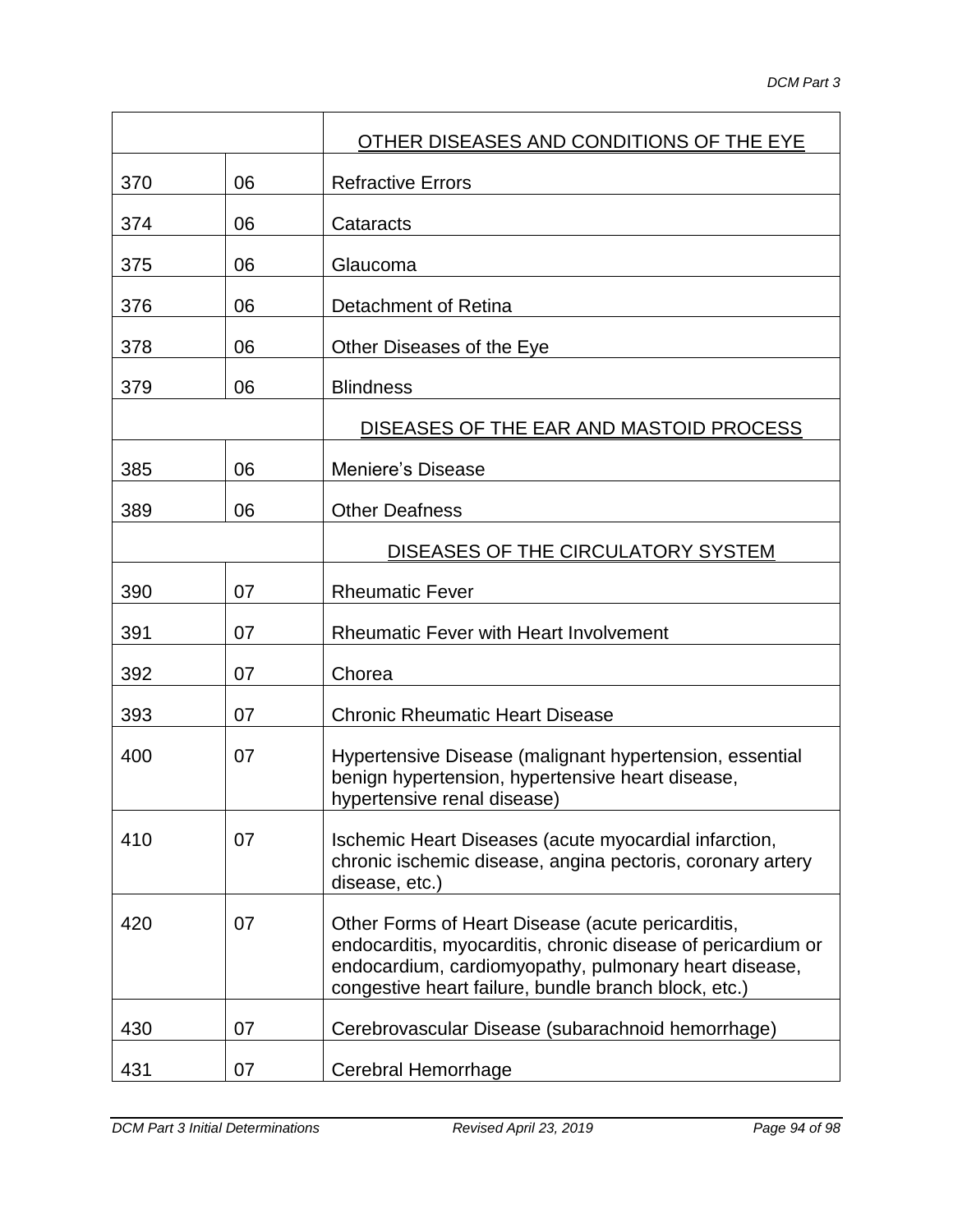| 433 | 07 | <b>Cerebral Thrombosis or Embolism</b>                                                                                                                                          |
|-----|----|---------------------------------------------------------------------------------------------------------------------------------------------------------------------------------|
| 435 | 07 | Transient Cerebral Ischemia (TIA)                                                                                                                                               |
| 440 | 07 | Diseases of Arteries, Arterioles and Capillaries<br>(arteriosclerosis, aneurysms, peripheral vascular disease,<br>arterial embolism and thrombosis, polyarthritis nodosa, etc.) |
| 450 | 07 | Diseases of Veins and Lymphatics (pulmonary embolism<br>and infarction)                                                                                                         |
| 451 | 07 | Phlebitis, Thrombophlebitis, Varicose Veins, hemorrhoids,<br>etc.                                                                                                               |
|     |    | DISEASES OF THE RESPIRATORY SYSTEM                                                                                                                                              |
| 490 | 08 | <b>Bronchitis</b>                                                                                                                                                               |
| 492 | 08 | Emphysema                                                                                                                                                                       |
| 493 | 08 | Asthma                                                                                                                                                                          |
| 510 | 08 | Other Diseases of Respiratory System (empyema, abscess,<br>pneumoconiosis due to silica)                                                                                        |
| 518 | 08 | Bronchiectasis, etc.                                                                                                                                                            |
|     |    | DISEASES OF THE DIGESTIVE SYSTEM                                                                                                                                                |
| 520 | 09 | Diseases of the Oral Cavity, Salivary Glands and Jaws                                                                                                                           |
| 530 | 09 | Disease of the Esophagus, Stomach and Duodenum                                                                                                                                  |
| 550 | 09 | Hernia of Abdominal Cavity                                                                                                                                                      |
| 560 | 09 | Disease of Intestine and Peritoneum                                                                                                                                             |
| 570 | 09 | Diseases of Liver, Gallbladder and Pancreas                                                                                                                                     |
|     |    | DISEASES OF GENITO-URINARY SYSTEM                                                                                                                                               |
| 580 | 10 | <b>Nephritis and Nephrosis</b>                                                                                                                                                  |
| 590 | 10 | Other Disease of Urinary System                                                                                                                                                 |
| 600 | 10 | Diseases of Male Genital Organs                                                                                                                                                 |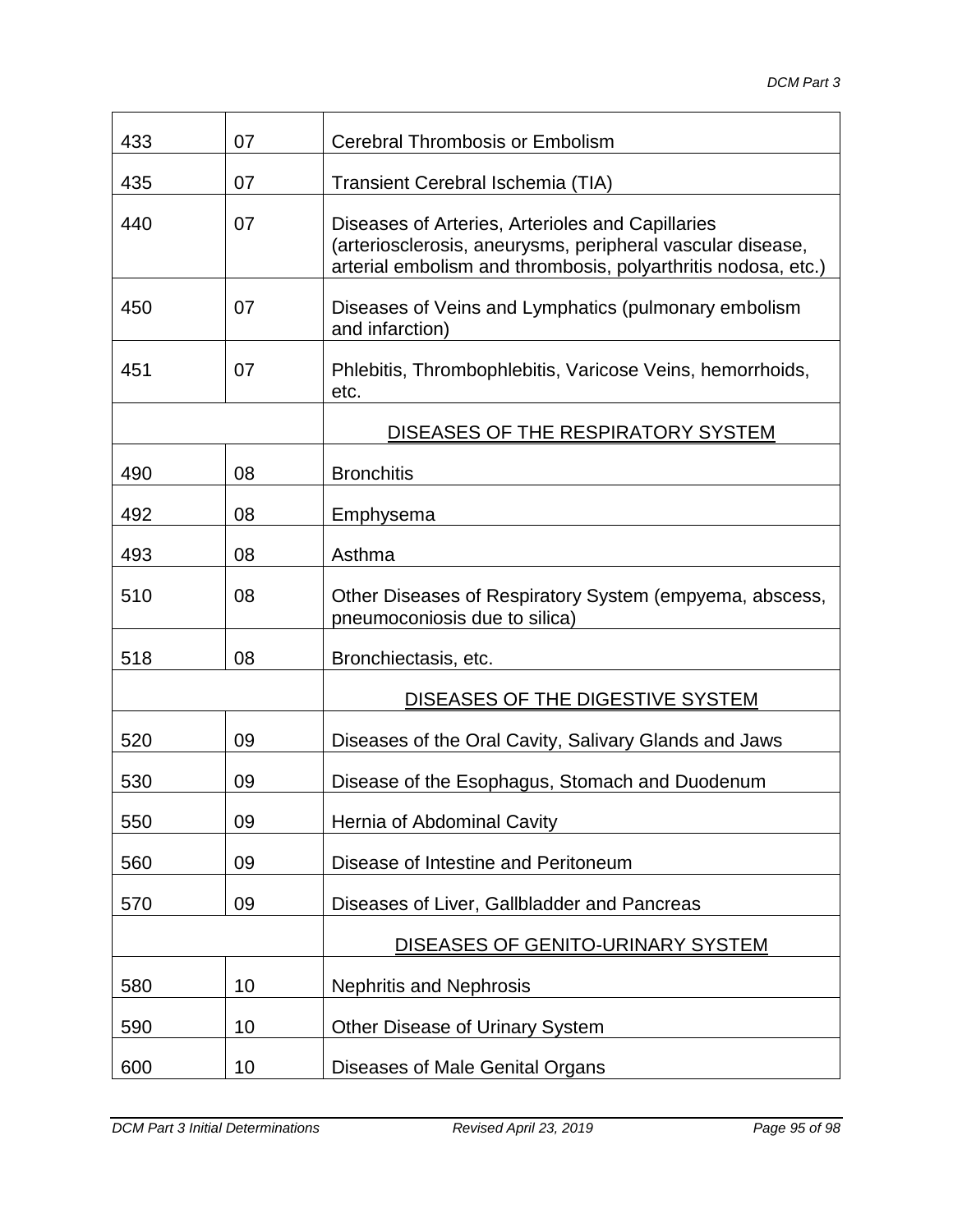| 610 | 10 | Diseases of Female Genital Organs                                                                                                                               |
|-----|----|-----------------------------------------------------------------------------------------------------------------------------------------------------------------|
|     |    | DISEASES OF THE SKIN AND SUBCUTANEOUS TISSUE                                                                                                                    |
| 680 | 12 | Infections of Skin and Subcutaneous Tissue                                                                                                                      |
| 700 | 12 | Other Diseases of Skin and Subcutaneous Tissue                                                                                                                  |
|     |    | DISEASES OF MUSCULOSKELETAL SYSTEM AND<br><b>CONNECTIVE TISSUE</b>                                                                                              |
| 710 | 13 | Arthritis (degenerative disc disease) and Rheumatism<br>(except rheumatic fever)                                                                                |
| 720 | 13 | Osteomyelitis and Other Diseases of Bone and Joint                                                                                                              |
| 730 | 13 | Other Diseases of Musculoskeletal System (myasthenia<br>gravis muscular atrophy, Paget's disease, progressive<br>muscular dystrophy, herniated disc, fractures) |
| 738 | 13 | Amputations                                                                                                                                                     |
|     |    | <b>CONGENITAL ANOMALIES</b>                                                                                                                                     |
| 740 | 14 | <b>Congenital Malformations</b>                                                                                                                                 |
|     |    | SYSPTOMS AND ILL-DEFINED CONDITIONS                                                                                                                             |
| 780 | 16 | Symptoms Referable to Systems or Organs (burns,<br>syncope, etc.)                                                                                               |
| 790 | 16 | Senility and III-Defined Diseases                                                                                                                               |

## **Appendix C - List of Common Medications**

The following link button allows the user to view a chart that lists [common medications](file://///share/prism/Graphics/DCM%203/Commedications.xls) found in disability cases. The chart consists of three columns. The first column lists the medication by its Brand name. The second column lists the medication by its Generic name and the third column list under what conditions the medicine is usually prescribed (Indication).

The chart is formatted as an EXCEL document so the user can arrange each column in ascending or descending order by clicking on the ascending/descending arrow in their toolbar.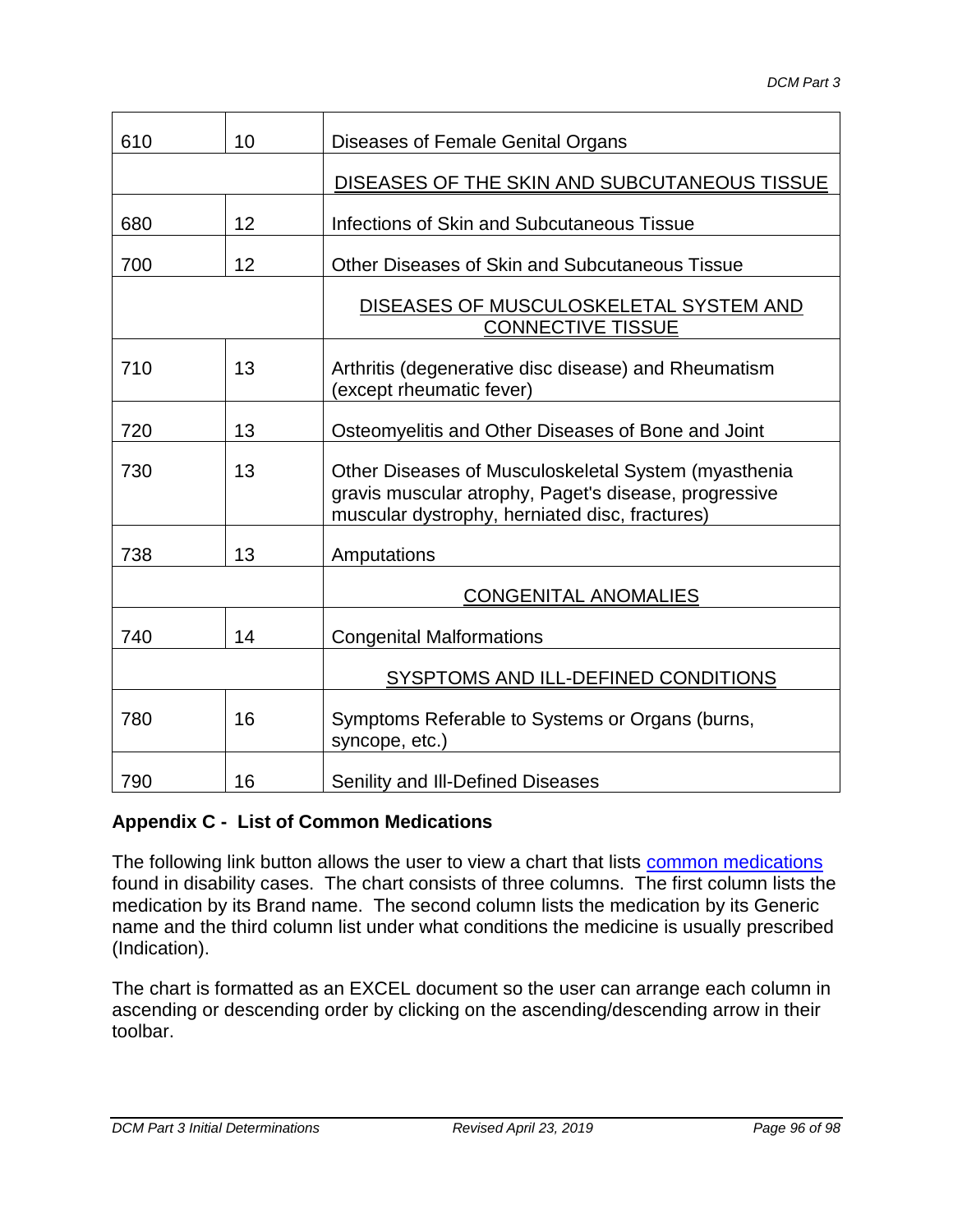| <b>Appendix D - Employee Disability Annuity Legislative History</b> |
|---------------------------------------------------------------------|
|---------------------------------------------------------------------|

| <b>Effective Date</b> | <b>Employee Disability Annuity Provisions</b>                                                                                                                                                                                                                                                                              |
|-----------------------|----------------------------------------------------------------------------------------------------------------------------------------------------------------------------------------------------------------------------------------------------------------------------------------------------------------------------|
| 6-24-1937             | Full disability annuity at any age with 30 years of service if totally<br>and permanently disabled.                                                                                                                                                                                                                        |
| 6-24-1937             | Reduced disability annuity at age 60 with less than 30 years of<br>service if totally and permanently disabled.                                                                                                                                                                                                            |
| $1 - 1 - 1947$        | Full disability annuity at any age with 10 years of service if totally<br>and permanently disabled (or at age 60 if less than 10 years of<br>service).                                                                                                                                                                     |
| $1 - 1 - 1947$        | Occupational disability annuity with C/C at any age with 20 years of<br>service or at age 60 with less than 20 years of service.                                                                                                                                                                                           |
| $1 - 1 - 1947$        | Disability annuity terminated if annuitant under age 65 earns \$75 or<br>more in 6 consecutive months (Statutory termination).                                                                                                                                                                                             |
| 11-1-1951             | 10-year minimum service requirement.                                                                                                                                                                                                                                                                                       |
| 9-1-1954              | Statutory termination repealed. Disability annuity terminated upon<br>medical recovery.                                                                                                                                                                                                                                    |
| $9 - 1 - 1954$        | Disability annuity not payable for any month annuitant earns more<br>than \$100. Penalty deduction imposed for late or non-reporting of<br>earnings.                                                                                                                                                                       |
| $1 - 1 - 1959$        | Earnings restriction liberalized. Disability annuity not payable for<br>any month annuitant earns more than \$100. If yearly earnings are<br>\$1250 or more, 1 month's annuity is lost for each \$100 of earnings<br>in excess of \$1200. No deductions applied to months in which<br>earnings are \$100 or less.          |
| 11-1-1966             | Beginning with recovery determination made after 10-30-66, the<br>disability annuity terminates 2 months after the month in which the<br>annuitant recovered from disability.                                                                                                                                              |
| $1 - 1 - 1968$        | Earnings restrictions again liberalized. Disability annuity not<br>payable for any month annuitant earns more than \$200. If yearly<br>earnings are \$2500 or more, 1 month's annuity is lost for each \$200<br>of earnings in excess of \$2400. No deduction is applied to months<br>in which earnings are \$200 or less. |